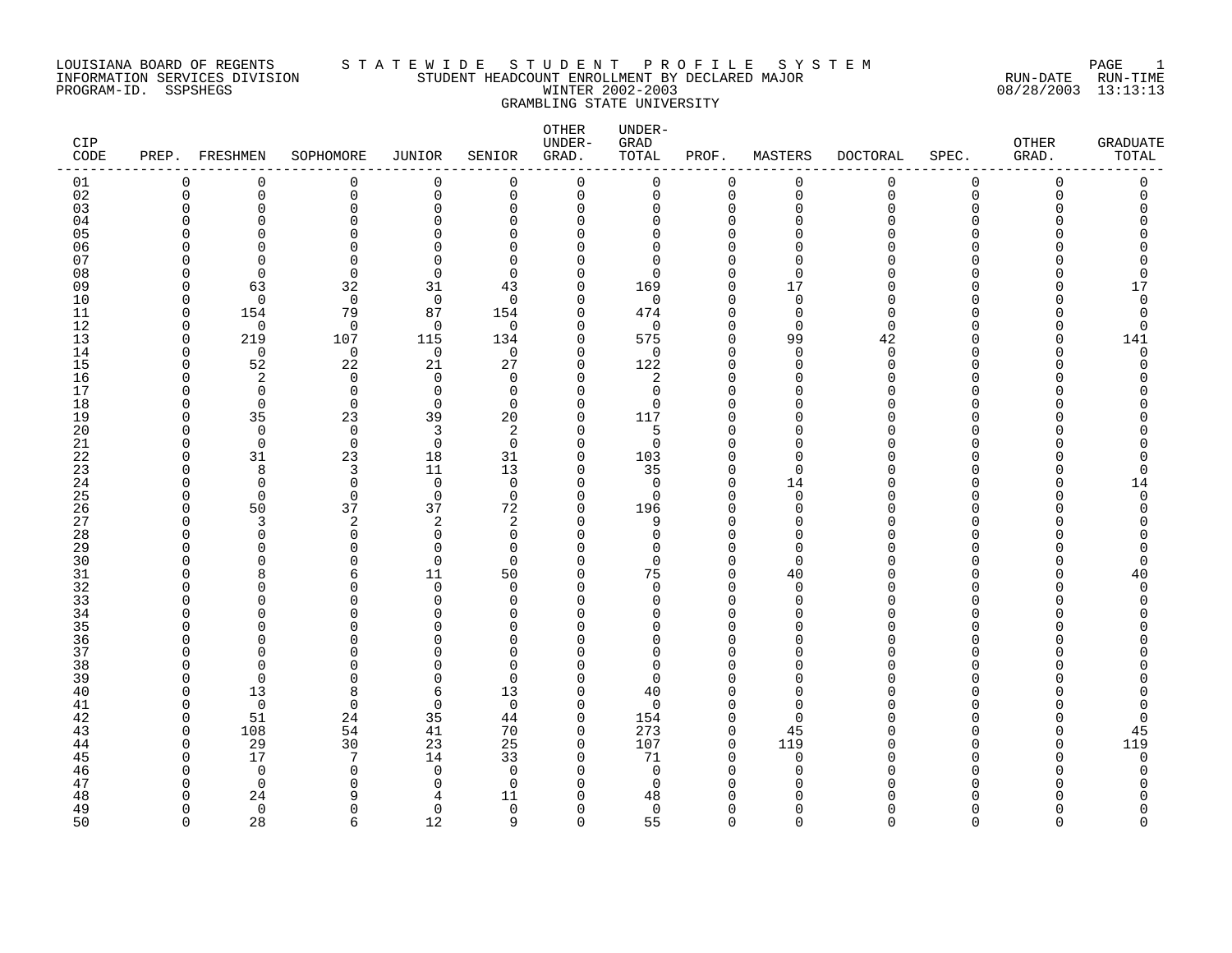### LOUISIANA BOARD OF REGENTS S T A T E W I D E S T U D E N T P R O F I L E S Y S T E M PAGE 2 INFORMATION SERVICES DIVISION STUDENT HEADCOUNT ENROLLMENT BY DECLARED MAJOR RUN-DATE RUN-TIME PROGRAM-ID. SSPSHEGS WINTER 2002-2003 08/28/2003 13:13:13

## GRAMBLING STATE UNIVERSITY

| CIP<br>CODE<br>PREP.                                                                                                                                                                                                                                                                                                                                                                                                                                                                                                                                                                                                                                                                                                                                                                                                                                                                                                                                      | FRESHMEN              | SOPHOMORE             | JUNIOR               | SENIOR          | <b>OTHER</b><br>UNDER-<br>GRAD. | UNDER-<br>GRAD<br>TOTAL | PROF.    | MASTERS | DOCTORAL                                                                                                                                                                                                                                                                                                                                                                                                                                                                                          | SPEC.    | OTHER<br>GRAD. | GRADUATE<br>TOTAL |
|-----------------------------------------------------------------------------------------------------------------------------------------------------------------------------------------------------------------------------------------------------------------------------------------------------------------------------------------------------------------------------------------------------------------------------------------------------------------------------------------------------------------------------------------------------------------------------------------------------------------------------------------------------------------------------------------------------------------------------------------------------------------------------------------------------------------------------------------------------------------------------------------------------------------------------------------------------------|-----------------------|-----------------------|----------------------|-----------------|---------------------------------|-------------------------|----------|---------|---------------------------------------------------------------------------------------------------------------------------------------------------------------------------------------------------------------------------------------------------------------------------------------------------------------------------------------------------------------------------------------------------------------------------------------------------------------------------------------------------|----------|----------------|-------------------|
| 51                                                                                                                                                                                                                                                                                                                                                                                                                                                                                                                                                                                                                                                                                                                                                                                                                                                                                                                                                        | 138                   | 63                    | 40                   | 103             |                                 | 344                     |          | 32      |                                                                                                                                                                                                                                                                                                                                                                                                                                                                                                   |          |                | 32                |
| 52                                                                                                                                                                                                                                                                                                                                                                                                                                                                                                                                                                                                                                                                                                                                                                                                                                                                                                                                                        | 123                   | 69                    | 64<br>$\overline{0}$ | 115<br>$\Omega$ |                                 | 371                     |          |         |                                                                                                                                                                                                                                                                                                                                                                                                                                                                                                   |          |                |                   |
| TR<br>UN                                                                                                                                                                                                                                                                                                                                                                                                                                                                                                                                                                                                                                                                                                                                                                                                                                                                                                                                                  | $\overline{0}$<br>216 | $\overline{0}$<br>160 | 58                   | 54              |                                 | $\overline{0}$<br>488   |          | 102     |                                                                                                                                                                                                                                                                                                                                                                                                                                                                                                   |          |                | $\Omega$<br>102   |
| TOTAL                                                                                                                                                                                                                                                                                                                                                                                                                                                                                                                                                                                                                                                                                                                                                                                                                                                                                                                                                     | $\Omega$<br>1,372     | 764                   | 672                  | 1,025           | $\Omega$                        | 3,833                   | $\Omega$ | 468     | 42                                                                                                                                                                                                                                                                                                                                                                                                                                                                                                | $\Omega$ | $\Omega$       | 510               |
| 01 - AGRICULTURAL BUSINESS AND PRODUCTION 19 - HOME ECONOMICS<br>02 - AGRICULTURAL SCIENCES<br>03 - CONSERVATION/RENEWABLE NATURAL RESOURCES21 - NOT IN USE AT THIS TIME 39 - THEOLOGICAL STUDIES/RELIGIOUS VOCAT.<br>04 - ARCHITECTURE AND RELATED PROGRAMS<br>22 - LAW AND LEGAL STUDIES<br>23 - ENGLISH LANGUAGE AND LITERATURE/LETTERS 41 - SCIENCE TECHNOLOGIES<br>24 - LIBERAL ARTS/SCI, GEN STUDIES/HUMANITIES42 - PSYCHOLOGY<br>25 - LIBERARY SCIENC<br>08 - MARKETING OPERATIONS AND DISTRIBUTION 26 - BIOLOGICAL SCIENCES/LIFE SCIENCES 44 - PUBLIC ADMINISTRATION AND SERVICES<br>12 - PERSONAL AND MISCELLANEOUS SERVICES<br>13 - EDUCATION<br>14 - ENGINEERING<br>15 - ENGINEERING-RELATED TECHNOLOGIES<br>16 – FOREIGN LANGUAGES AND LITERATURES 34 – HEALTH-RELATED KNOWLEDGE AND SKILLS 52 – BUSINESS MGT. & ADMINISTRATIVE SERV.<br>17 – NOT IN USE AT THIS TIME 35 – INTERPERSONAL AND SOCIAL SKILLS 3TR – UNDERGRAD STUDENTS INTENDING |                       |                       |                      |                 |                                 |                         |          |         | $\begin{array}{cccccc} 19 & -& \text{HOME ECONOMICS} & & & 37 & -& \text{PERSONAL AWARENESS AND SELF-IMPROVE.} \\ 20 & -& \text{VOCATIONAL HOME ECONOMICS} & & & 38 & -& \text{PHILOSOPHY AND RELIGION} \end{array}$<br>45 - SOCIAL SCIENCES AND HISTORY<br>29 - MILITARY TECHNOLOGIES<br>30 - MULTI/INTERDISCIPLINARY STUDIES<br>9 - PRECISION PRODUCTION TRA<br>48 - PRECISION PRODUCTION TRADES<br>31 - PARKS/RECREATION/LEISURE/FITNESS STUDIES49 - TRANSPORTATION/MATERIALS MOVING WORK.<br> |          |                |                   |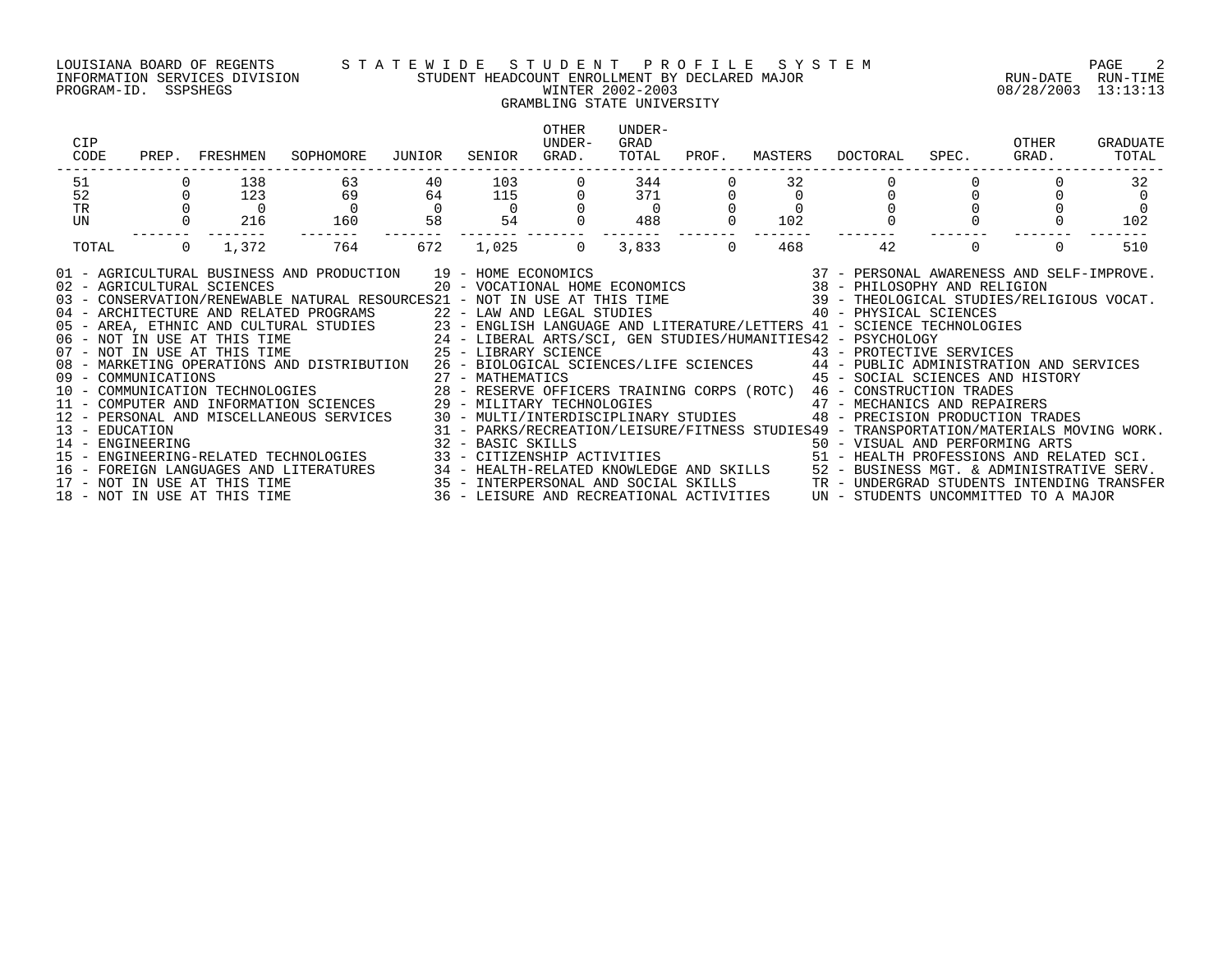#### LOUISIANA BOARD OF REGENTS S T A T E W I D E S T U D E N T P R O F I L E S Y S T E M PAGE 3 INFORMATION SERVICES DIVISION STUDENT HEADCOUNT ENROLLMENT BY DECLARED MAJOR RUN-DATE RUN-TIME PROGRAM-ID. SSPSHEGS WINTER 2002-2003 08/28/2003 13:13:13 LOUISIANA TECH UNIVERSITY

| CIP<br>CODE |               | PREP. FRESHMEN               | SOPHOMORE            | JUNIOR               | SENIOR               | OTHER<br>UNDER-<br>GRAD. | UNDER-<br>GRAD<br>TOTAL  | PROF.                | MASTERS                    | <b>DOCTORAL</b>  | SPEC.                    | OTHER<br>GRAD. | GRADUATE<br>TOTAL |
|-------------|---------------|------------------------------|----------------------|----------------------|----------------------|--------------------------|--------------------------|----------------------|----------------------------|------------------|--------------------------|----------------|-------------------|
| 01          | 0             | 2                            | 7                    | 7                    | 24                   | $\mathbf 0$              | 40                       | $\mathbf 0$          | 0                          | 0                | $\mathbf 0$              | 0              | 0                 |
| 02          | $\mathbf 0$   | 32                           | 29                   | 19                   | 35                   | $\mathsf{O}$             | 115                      | $\mathbf 0$          | $\mathbf 0$                | $\mathsf{O}$     | $\Omega$                 | $\Omega$       | $\Omega$          |
| 03          | $\Omega$<br>n | 28                           | 45<br>59             | 41                   | 73                   | 0                        | 187<br>276               | $\Omega$<br>$\Omega$ | $\mathbf 0$<br>$\Omega$    | $\mathbf 0$<br>O | $\Omega$                 | U              | C                 |
| 04<br>05    |               | 83<br>$\Omega$               | $\mathbf 0$          | 53<br>$\Omega$       | 81<br>$\Omega$       | 0<br>$\Omega$            | 0                        |                      | $\cap$                     | U                | <sup>0</sup><br>$\Omega$ |                | Ω                 |
| 06          | U             | $\Omega$                     | $\Omega$             | ∩                    | $\Omega$             | $\Omega$                 | $\Omega$                 | U                    | $\Omega$                   | U                | $\Omega$                 |                |                   |
| 07          | ∩             | $\Omega$                     | $\Omega$             | ∩                    | $\Omega$             | $\Omega$                 | $\Omega$                 |                      | $\Omega$                   | ∩                | ∩                        |                |                   |
| 08          | U             | $\Omega$                     | $\Omega$             | $\Omega$             | $\Omega$             | $\Omega$                 | $\Omega$                 |                      | $\Omega$                   | U                | $\Omega$                 |                |                   |
| 09          | n             | 20                           | 15                   | 23                   | 16                   | 0                        | 74                       | n                    | $\mathbf 0$                | 0                | ∩                        |                |                   |
| 10          | U             | $\Omega$                     | $\mathbf 0$          | $\overline{0}$       | $\Omega$             | $\Omega$                 | $\Omega$                 |                      | $\Omega$                   | $\Omega$         |                          |                | 0                 |
| 11          | -1            | 81                           | 44                   | 21                   | 46                   | $\mathbf 0$              | 193                      | $\cap$               | 69                         | 29               | $\Omega$                 |                | 98                |
| 12          | $\Omega$      | $\Omega$                     | $\Omega$             | $\Omega$             | $\Omega$             | $\Omega$                 | $\Omega$                 | $\cap$               | $\Omega$                   | $\Omega$         | $\Omega$                 |                | $\mathbf 0$       |
| 13          | O             | 121                          | 123                  | 127                  | 198                  | $\mathbf 0$              | 569                      | $\Omega$             | 295                        | 40               | $\Omega$                 | U              | 335               |
| 14          | $\Omega$      | 253                          | 215                  | 209                  | 331                  | 0                        | 1,008                    | $\Omega$             | 148                        | 89               | $\Omega$                 | U              | 237               |
| 15<br>16    | O<br>n        | 23<br>2                      | 38<br>2              | 28<br>4              | 61<br>6              | 0<br>$\mathbf 0$         | 150<br>14                | $\Omega$<br>$\cap$   | $\mathbf 0$<br>$\mathbf 0$ | 0<br>0           | $\Omega$<br>$\Omega$     | U              | 0<br>$\Omega$     |
| 17          | n             | $\Omega$                     | $\mathbf 0$          | $\Omega$             | $\Omega$             | 0                        | $\mathbf 0$              | U                    | $\Omega$                   | O                | $\Omega$                 |                | O                 |
| 18          | U             | $\Omega$                     | $\mathbf{0}$         | $\Omega$             | $\Omega$             | 0                        | $\Omega$                 | U                    | $\Omega$                   | U                | $\Omega$                 |                | $\Omega$          |
| 19          | U             | 36                           | 58                   | 63                   | 93                   | 0                        | 250                      | $\Omega$             | 46                         | U                | $\Omega$                 |                | 46                |
| 20          | U             | $\Omega$                     | $\Omega$             | $\Omega$             | $\Omega$             | $\Omega$                 | $\Omega$                 | n                    | $\Omega$                   | U                | $\Omega$                 |                | $\Omega$          |
| 21          | U             | $\Omega$                     | $\mathbf 0$          | $\Omega$             | $\Omega$             | $\Omega$                 | $\Omega$                 | $\cap$               | $\mathbf 0$                | U                | ∩                        |                | $\Omega$          |
| 22          | n             | $\Omega$                     | $\mathbf 0$          | $\Omega$             | $\Omega$             | $\Omega$                 | ∩                        | n                    | $\mathbf 0$                | O                | <sup>0</sup>             |                | $\Omega$          |
| 23          | U             | 23                           | 40                   | 34                   | 51                   | $\Omega$                 | 148                      | $\cap$               | 28                         | O                | $\Omega$                 |                | 28                |
| 24          | $\Omega$      | 366                          | 99                   | 133                  | 236                  | 0                        | 834                      | $\Omega$             | $\mathbf 0$                | O                | $\Omega$                 |                | $\mathbf 0$       |
| 25          | U             | $\Omega$                     | $\Omega$             | $\mathbf 0$          | $\Omega$             | $\Omega$                 | $\Omega$                 | $\cap$               | $\mathbf 0$                | $\Omega$         | $\cap$<br>$\Omega$       |                | $\mathbf 0$       |
| 26<br>27    | $\Omega$<br>n | 130<br>3                     | 84<br>3              | 74<br>6              | 94<br>6              | $\Omega$<br>0            | 382<br>18                | $\Omega$<br>$\Omega$ | 24<br>5                    | U<br>O           | $\Omega$                 |                | 24<br>5           |
| 28          | U             | $\Omega$                     | $\mathbf 0$          | $\Omega$             | $\Omega$             | $\Omega$                 | 0                        | U                    | $\Omega$                   | O                | $\Omega$                 |                | 0                 |
| 29          | U             | $\Omega$                     | $\mathbf 0$          | $\Omega$             | $\Omega$             | 0                        | 0                        | n                    | $\Omega$                   | O                | $\Omega$                 |                | ∩                 |
| 30          | n             | $\Omega$                     | $\Omega$             | $\Omega$             | $\Omega$             | $\Omega$                 | $\Omega$                 |                      | $\Omega$                   |                  | $\Omega$                 |                |                   |
| 31          | O             | 17                           | 29                   | 21                   | 38                   | $\mathbf 0$              | 105                      | U                    | $\Omega$                   | U                | $\Omega$                 |                |                   |
| 32          | n             | $\Omega$                     | $\Omega$             | $\Omega$             | $\Omega$             | $\Omega$                 | $\Omega$                 | $\cap$               | $\Omega$                   | U                | $\Omega$                 |                |                   |
| 33          | U             | 0                            | $\mathbf 0$          | $\Omega$             | $\Omega$             | $\Omega$                 | $\Omega$                 | U                    | $\Omega$                   | N                | $\Omega$                 |                |                   |
| 34          |               | $\Omega$                     | $\Omega$             | $\Omega$             | $\Omega$             | $\Omega$                 | U                        | $\cap$               | $\Omega$                   | U                | $\Omega$                 |                |                   |
| 35          |               | U                            | $\Omega$             |                      | $\Omega$             | $\Omega$                 | U                        |                      | $\Omega$                   |                  | $\Omega$                 |                |                   |
| 36<br>37    |               | <sup>n</sup><br><sup>n</sup> | $\Omega$<br>$\Omega$ | ∩                    | $\Omega$<br>$\Omega$ | $\Omega$<br>$\Omega$     | <sup>0</sup><br>$\Omega$ |                      | $\Omega$<br>$\Omega$       | O<br>O           | $\Omega$<br>$\Omega$     |                |                   |
| 38          | U             | $\Omega$                     | $\Omega$             | O                    | $\Omega$             | O                        | $\Omega$                 |                      | $\Omega$                   | U                | $\Omega$                 |                |                   |
| 39          | O             | $\Omega$                     | $\mathbf 0$          | $\Omega$             | $\Omega$             | $\Omega$                 | $\Omega$                 | $\Omega$             | $\mathbf 0$                | O                | $\Omega$                 |                | 0                 |
| 40          | O             | 11                           | 17                   | 9                    | 19                   | $\mathbf 0$              | 56                       | $\Omega$             | 10                         | O                | $\Omega$                 |                | 10                |
| 41          | U             | $\Omega$                     | $\mathbf 0$          | $\Omega$             | $\Omega$             | $\mathbf 0$              | $\Omega$                 | $\Omega$             | $\overline{0}$             | $\Omega$         | $\Omega$                 | ∩              | 0                 |
| 42          | U             | 54                           | 52                   | 44                   | 52                   | $\mathbf 0$              | 202                      | $\mathbf 0$          | 119                        | 31               | $\Omega$                 | O              | 150               |
| 43          | ∩             | $\Omega$                     | $\Omega$             | $\Omega$             | $\Omega$             | $\Omega$                 | $\Omega$                 | $\cap$               | $\mathbf 0$                | $\mathbf 0$      | $\cap$                   |                | $\mathbf 0$       |
| 44          | U             | $\Omega$                     | $\Omega$             | $\Omega$             | $\Omega$             | $\Omega$                 | $\Omega$                 | $\Omega$             | $\Omega$                   | U                | $\Omega$                 |                | $\mathbf 0$       |
| 45          | U             | 63                           | 54                   | 80                   | 120                  | 0                        | 317                      | O                    | 28                         | N                | <sup>0</sup>             |                | 28                |
| 46          |               | $\Omega$                     | $\mathbf 0$          | $\Omega$             | $\Omega$             | $\Omega$                 | 0                        | U                    | $\mathbf 0$                | O                | $\Omega$                 |                | $\Omega$          |
| 47          |               | $\Omega$<br><sup>n</sup>     | $\mathbf 0$<br>∩     | $\Omega$<br>$\Omega$ | $\Omega$<br>$\Omega$ | $\Omega$<br>$\Omega$     | 0<br>$\cap$              |                      | 0<br>$\Omega$              | U                | ∩                        |                | O<br>U            |
| 48<br>49    | O             | 54                           | 60                   | 48                   | 89                   | 0                        | 251                      | $\cap$               | $\Omega$                   | O                | $\Omega$                 |                | 0                 |
| 50          | $\Omega$      | 72                           | 75                   | 87                   | 118                  | $\Omega$                 | 352                      | $\Omega$             | 10                         | $\Omega$         | $\Omega$                 | <sup>n</sup>   | 10                |
|             |               |                              |                      |                      |                      |                          |                          |                      |                            |                  |                          |                |                   |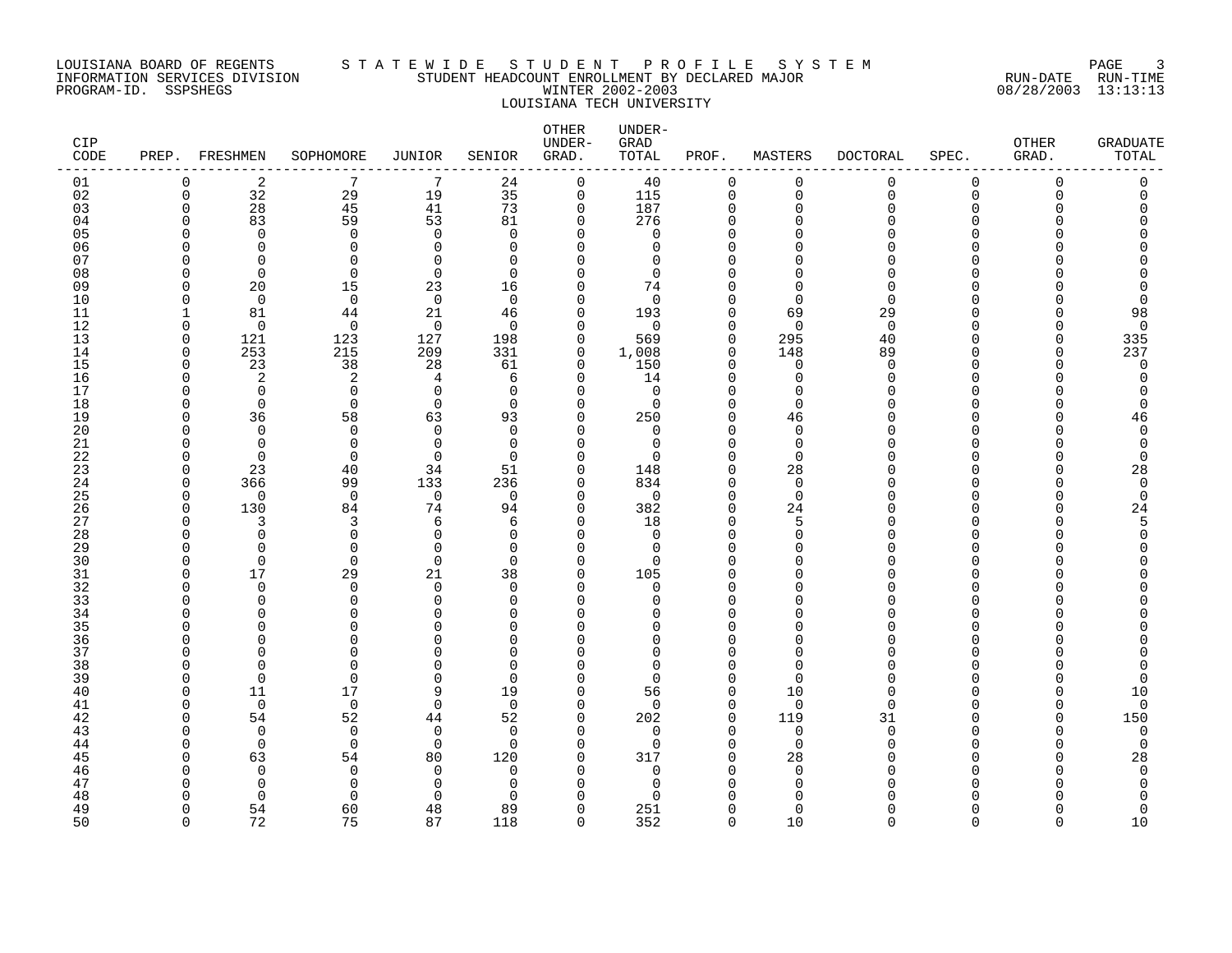### LOUISIANA BOARD OF REGENTS S T A T E W I D E S T U D E N T P R O F I L E S Y S T E M PAGE 4 INFORMATION SERVICES DIVISION STUDENT HEADCOUNT ENROLLMENT BY DECLARED MAJOR RUN-DATE RUN-TIME PROGRAM-ID. SSPSHEGS WINTER 2002-2003 08/28/2003 13:13:13

## LOUISIANA TECH UNIVERSITY

| CIP<br>CODE                                                                                                                                                                                                                                                                                                                                                                                                                                                                                                                                                                                                                                                                                                                                                                                                                                                                                                                                               | PREP. FRESHMEN              | SOPHOMORE       | JUNIOR               | SENIOR                    | <b>OTHER</b><br>UNDER-<br>GRAD. | UNDER-<br>GRAD<br>TOTAL | PROF.          | MASTERS  | DOCTORAL                                                                                                                                                                                                                                                                                                                                                                                                                                                                               | SPEC.    | OTHER<br>GRAD. | GRADUATE<br>TOTAL     |
|-----------------------------------------------------------------------------------------------------------------------------------------------------------------------------------------------------------------------------------------------------------------------------------------------------------------------------------------------------------------------------------------------------------------------------------------------------------------------------------------------------------------------------------------------------------------------------------------------------------------------------------------------------------------------------------------------------------------------------------------------------------------------------------------------------------------------------------------------------------------------------------------------------------------------------------------------------------|-----------------------------|-----------------|----------------------|---------------------------|---------------------------------|-------------------------|----------------|----------|----------------------------------------------------------------------------------------------------------------------------------------------------------------------------------------------------------------------------------------------------------------------------------------------------------------------------------------------------------------------------------------------------------------------------------------------------------------------------------------|----------|----------------|-----------------------|
| 51                                                                                                                                                                                                                                                                                                                                                                                                                                                                                                                                                                                                                                                                                                                                                                                                                                                                                                                                                        | 162                         | 127             | 101                  | 140                       |                                 | 530                     |                | 22       |                                                                                                                                                                                                                                                                                                                                                                                                                                                                                        |          |                | -22                   |
| 52                                                                                                                                                                                                                                                                                                                                                                                                                                                                                                                                                                                                                                                                                                                                                                                                                                                                                                                                                        | 69                          | 257             | 316                  | 405                       | $\Omega$<br>$\Omega$            | 1,047                   |                | 111      | 33                                                                                                                                                                                                                                                                                                                                                                                                                                                                                     |          |                | 144                   |
| <b>TR</b><br>UN                                                                                                                                                                                                                                                                                                                                                                                                                                                                                                                                                                                                                                                                                                                                                                                                                                                                                                                                           | $\overline{0}$<br>11<br>914 | $\sim$ 0<br>217 | $\overline{0}$<br>30 | 44<br>23                  | 416                             | 44<br>1,611             |                | $\Omega$ |                                                                                                                                                                                                                                                                                                                                                                                                                                                                                        |          | 311            | $\overline{0}$<br>311 |
| TOTAL                                                                                                                                                                                                                                                                                                                                                                                                                                                                                                                                                                                                                                                                                                                                                                                                                                                                                                                                                     | 12<br>2,619                 | 1,749           | 1,578                | -------- -------<br>2,399 | 416                             | 8,773                   | $\overline{0}$ | 915      | 222                                                                                                                                                                                                                                                                                                                                                                                                                                                                                    | $\Omega$ | 311            | 1,448                 |
| 01 - AGRICULTURAL BUSINESS AND PRODUCTION 19 - HOME ECONOMICS<br>02 - AGRICULTURAL SCIENCES<br>03 - CONSERVATION/RENEWABLE NATURAL RESOURCES21 - NOT IN USE AT THIS TIME 39 - THEOLOGICAL STUDIES/RELIGIOUS VOCAT.<br>04 - ARCHITECTURE AND RELATED PROGRAMS<br>05 - AREA, ETHNIC AND RELATED PROGRAMS<br>06 - AREA, ETHNIC AND RELATED PROGRAMS<br>06 - NOT IN USE AT THIS TIME 24 - LIBERAL ARTS/SCI, GEN STUDIES/HUMANITIES42 - PSYCHOLOGY<br>07 - NOT IN<br>08 - MARKETING OPERATIONS AND DISTRIBUTION 26 - BIOLOGICAL SCIENCES/LIFE SCIENCES 44 - PUBLIC ADMINISTRATION AND SERVICES<br>12 - PERSONAL AND MISCELLANEOUS SERVICES<br>13 - EDUCATION<br>14 - ENGINEERING<br>15 - ENGINEERING-RELATED TECHNOLOGIES<br>16 – FOREIGN LANGUAGES AND LITERATURES 24 – HEALTH-RELATED KNOWLEDGE AND SKILLS 25 – BUSINESS MGT. & ADMINISTRATIVE SERV.<br>17 – NOT IN USE AT THIS TIME 25 – INTERPERSONAL AND SOCIAL SKILLS 2 – TR – UNDERGRAD STUDENTS INTEND |                             |                 |                      |                           |                                 |                         |                |          | $\begin{array}{cccccc} 19 & -& \text{HOME ECONOMICS} & & & 37 & -& \text{PERSONAL AWARENESS AND SELF-IMPROVE.} \\ 20 & -& \text{VOCATIONAL HOME ECONOMICS} & & & 38 & -& \text{PHILOSOPHY AND RELIGION} \end{array}$<br>45 - SOCIAL SCIENCES AND HISTORY<br>29 - MILITARY TECHNOLOGIES<br>30 - MULTI/INTERDISCIPLINARY STUDIES<br>98 - PRECISION PRODUCTION TRADES<br>31 - PARKS/RECREATION/LEISURE/FITNESS STUDIES49 - TRANSPORTATION/MATERIALS MOVING WORK.<br>32 - BASIC SKILLS<br> |          |                |                       |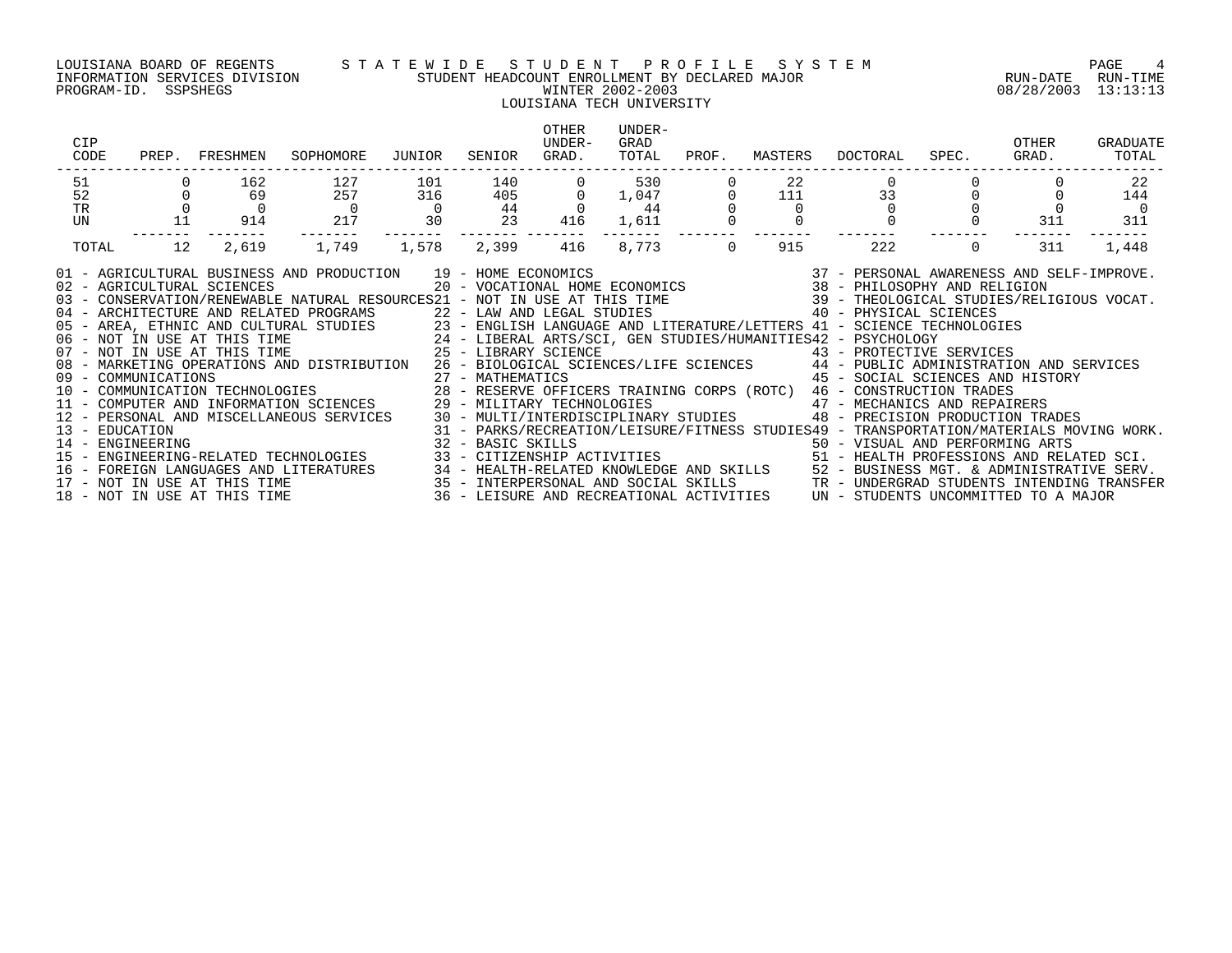#### LOUISIANA BOARD OF REGENTS S T A T E W I D E S T U D E N T P R O F I L E S Y S T E M PAGE 5 INFORMATION SERVICES DIVISION STUDENT HEADCOUNT ENROLLMENT BY DECLARED MAJOR RUN-DATE RUN-TIME PROGRAM-ID. SSPSHEGS WINTER 2002-2003 08/28/2003 13:13:13 MCNEESE STATE UNIVERSITY

| CIP<br>CODE |                             | PREP. FRESHMEN | SOPHOMORE                  | <b>JUNIOR</b>              | SENIOR               | OTHER<br>UNDER-<br>GRAD. | UNDER-<br>GRAD<br>TOTAL | PROF.                   | MASTERS                 | <b>DOCTORAL</b>      | SPEC.          | OTHER<br>GRAD. | GRADUATE<br>TOTAL |
|-------------|-----------------------------|----------------|----------------------------|----------------------------|----------------------|--------------------------|-------------------------|-------------------------|-------------------------|----------------------|----------------|----------------|-------------------|
| 01          | $\mathbf 0$                 | $\mathbf 0$    | $\mathbf 0$                | $\mathbf 0$                | $\Omega$             | $\mathbf 0$              | $\mathbf 0$             | $\mathbf 0$             | 0                       | 0                    | $\mathbf 0$    | 0              | 0                 |
| 02          | $\mathsf 0$                 | 35             | 29                         | 32                         | 45                   | $\mathbf 0$              | 141                     | $\mathbf 0$             | $\mathbf 0$             | $\mathsf{O}$         | $\Omega$       | $\Omega$       | $\Omega$          |
| 03          | $\Omega$                    | 8              | 9                          | 11                         | 11                   | $\mathbf 0$              | 39                      | $\Omega$                | $\mathbf 0$             | $\Omega$             | $\Omega$       | U              | C                 |
| 04<br>05    | ∩<br>$\cap$                 | 0<br>$\Omega$  | $\mathbf 0$<br>$\mathbf 0$ | $\mathbf 0$<br>$\mathbf 0$ | $\Omega$<br>$\Omega$ | 0<br>U                   | 0<br>0                  | $\Omega$<br>$\Omega$    | $\Omega$<br>$\cap$      | O                    | $\Omega$<br>∩  |                | O                 |
| 06          | $\Omega$                    | $\Omega$       | $\mathbf 0$                | $\Omega$                   | $\Omega$             | U                        | $\Omega$                | $\Omega$                | $\cap$                  |                      | ∩              |                | ∩                 |
| 07          | ∩                           | ∩              | $\Omega$                   | $\Omega$                   | $\Omega$             | ∩                        | $\Omega$                | ∩                       | $\Omega$                |                      | ∩              |                |                   |
| 08          | $\Omega$                    | $\Omega$       | $\Omega$                   | $\Omega$                   | $\Omega$             | $\Omega$                 | $\Omega$                | $\Omega$                | $\Omega$                |                      | ∩              |                |                   |
| 09          | $\Omega$                    | 70             | 55                         | 35                         | 40                   | 0                        | 200                     | <sup>0</sup>            | 0                       | O                    | $\Omega$       |                |                   |
| 10          | $\Omega$                    | $\Omega$       | $\mathbf 0$                | $\overline{0}$             | $\Omega$             | $\Omega$                 | $\Omega$                |                         | $\Omega$                | ∩                    | $\Omega$       |                |                   |
| 11          | $\Omega$                    | 65             | 39                         | 28                         | 45                   | $\Omega$                 | 177                     | $\Omega$                | $\mathbf 0$             | ∩                    | $\Omega$       |                | 0                 |
| 12          | $\Omega$                    | $\Omega$       | $\Omega$                   | $\Omega$                   | $\Omega$             | $\Omega$                 | $\Omega$                | $\Omega$                | $\Omega$                | U                    | $\Omega$       |                | $\Omega$          |
| 13<br>14    | $\mathbf 0$<br>$\mathbf{1}$ | 338<br>120     | 303<br>70                  | 261<br>41                  | 439<br>112           | 0<br>0                   | 1,341<br>344            | $\mathbf 0$<br>$\Omega$ | 332<br>50               | $\Omega$<br>$\Omega$ | 41<br>$\Omega$ | 5<br>U         | 378               |
| 15          | 0                           | 33             | 53                         | 40                         | 33                   | $\mathbf 0$              | 159                     | $\mathbf 0$             | $\mathbf 0$             | $\Omega$             | 0              | ∩              | 50<br>$\mathbf 0$ |
| 16          | $\Omega$                    | 2              | 3                          | 2                          | 5                    | $\Omega$                 | 12                      | $\Omega$                | $\Omega$                | $\Omega$             | $\Omega$       |                | $\Omega$          |
| 17          | $\Omega$                    | $\Omega$       | $\mathbf 0$                | 0                          | $\Omega$             | $\Omega$                 | 0                       | $\Omega$                | $\Omega$                | O                    | $\Omega$       |                | O                 |
| 18          | $\Omega$                    | $\Omega$       | $\mathbf 0$                | $\mathbf 0$                | $\Omega$             | $\Omega$                 | 0                       | $\Omega$                | $\Omega$                | U                    | $\Omega$       |                |                   |
| 19          | $\Omega$                    | 36             | 30                         | 27                         | 45                   | $\Omega$                 | 138                     | $\Omega$                | $\Omega$                | U                    | $\Omega$       |                |                   |
| 20          | $\Omega$                    | $\Omega$       | $\mathbf 0$                | $\Omega$                   | $\Omega$             | $\Omega$                 | $\Omega$                | ∩                       | $\Omega$                | ∩                    | ∩              |                | Λ                 |
| 21          | $\Omega$                    | $\mathbf 0$    | $\mathbf 0$                | $\mathbf 0$                | $\Omega$             | $\Omega$                 | 0                       | $\Omega$                | 0                       | ∩                    | O              |                | 0                 |
| 22          | $\Omega$                    | 25             | 22                         | 8                          | 7                    | 0                        | 62                      | 0                       | $\mathbf 0$             | O                    | O              |                | 0                 |
| 23<br>24    | $\Omega$<br>$\mathbf{1}$    | 14<br>64       | 20<br>69                   | 18<br>45                   | 33<br>45             | $\Omega$<br>$\mathbf 0$  | 85<br>224               | $\Omega$<br>$\Omega$    | 39<br>$\mathbf 0$       | O<br>O               | $\Omega$<br>∩  |                | 39<br>0           |
| 25          | $\Omega$                    | $\mathbf 0$    | $\mathbf 0$                | $\overline{0}$             | $\Omega$             | $\Omega$                 | $\mathbf 0$             | $\Omega$                | $\mathbf 0$             | U                    | ∩              |                | $\Omega$          |
| 26          | $\Omega$                    | 90             | 69                         | 32                         | 73                   | $\Omega$                 | 264                     | $\Omega$                | 6                       | O                    | ∩              |                | 6                 |
| 27          |                             | $\Omega$       | 4                          | 6                          | 9                    | 0                        | 20                      | $\mathbf 0$             | 37                      | O                    | $\Omega$       | O              | 37                |
| 28          | $\Omega$                    | $\Omega$       | $\mathbf 0$                | $\mathbf 0$                | $\Omega$             | $\Omega$                 | $\Omega$                | $\Omega$                | $\mathbf 0$             | O                    | $\Omega$       |                | $\Omega$          |
| 29          | $\Omega$                    | $\Omega$       | $\mathbf 0$                | $\Omega$                   | $\Omega$             | $\Omega$                 | 0                       | $\Omega$                | 0                       | O                    | ∩              |                | U                 |
| 30          | ∩                           | ∩              | $\Omega$                   | $\Omega$                   | ∩                    | U                        | <sup>n</sup>            | $\Omega$                | $\Omega$                |                      | ∩              |                |                   |
| 31          | $\Omega$                    | ∩              | $\Omega$                   | $\Omega$                   | $\Omega$             | O                        | U                       | $\Omega$                | $\Omega$                | ∩                    | $\Omega$       |                | ∩                 |
| 32          | ∩                           | U              | $\Omega$                   | $\Omega$                   | ∩                    | U                        | U                       | $\Omega$                | $\Omega$                |                      | $\Omega$       |                |                   |
| 33<br>34    | ∩<br>∩                      | O<br>O         | 0<br>$\Omega$              | $\Omega$<br>$\Omega$       | $\Omega$<br>∩        | O<br>$\Omega$            | O<br>U                  | $\Omega$                | $\Omega$<br>$\Omega$    | ∩                    | $\Omega$<br>∩  |                |                   |
| 35          | ∩                           | ∩              | $\Omega$                   | O                          | ∩                    | U                        | U                       |                         | $\Omega$                |                      | ∩              |                |                   |
| 36          | ∩                           | U              | $\mathbf 0$                | O                          | ∩                    | U                        | $\Omega$                | ∩                       | $\Omega$                | ∩                    | ∩              |                |                   |
| 37          | $\Omega$                    | ∩              | $\Omega$                   | $\Omega$                   | ∩                    | U                        | $\Omega$                |                         | $\Omega$                | U                    | $\Omega$       |                |                   |
| 38          | $\Omega$                    | ∩              | $\Omega$                   | $\Omega$                   | $\Omega$             | U                        | $\Omega$                | $\Omega$                | $\Omega$                | N                    | ∩              |                | C                 |
| 39          | $\Omega$                    | $\Omega$       | $\mathbf 0$                | $\Omega$                   | $\Omega$             | $\Omega$                 | $\Omega$                | $\Omega$                | $\mathbf 0$             | O                    | $\Omega$       |                | 0                 |
| 40          | $\Omega$                    | 10             | 9                          | 6                          | 9                    | $\Omega$                 | 34                      | $\Omega$                | 28                      | O                    | $\Omega$       |                | 28                |
| 41          | $\Omega$                    | $\overline{0}$ | $\mathbf 0$                | $\mathbf 0$                | $\Omega$             | $\Omega$                 | $\mathbf 0$             | $\Omega$                | $\overline{0}$          | O                    | $\Omega$       |                | $\mathbf 0$       |
| 42          | $\Omega$                    | 64             | 53                         | 43                         | 68                   | 0<br>$\Omega$            | 228                     | $\mathbf 0$<br>$\Omega$ | 65                      | O<br>U               | $\Omega$<br>∩  |                | 65<br>U           |
| 43<br>44    | $\Omega$<br>$\Omega$        | 62<br>$\Omega$ | 49<br>$\mathbf 0$          | 51<br>$\overline{0}$       | 99<br>$\Omega$       | $\Omega$                 | 261<br>$\Omega$         | $\Omega$                | $\mathbf 0$<br>$\Omega$ | U                    | ∩              |                | U                 |
| 45          | <sup>0</sup>                | 44             | 53                         | 32                         | 58                   | 0                        | 187                     | $\Omega$                | $\Omega$                | O                    | O              |                |                   |
| 46          | ∩                           | $\Omega$       | $\mathbf 0$                | $\mathbf 0$                | $\Omega$             | $\Omega$                 | 0                       | $\Omega$                | $\Omega$                | O                    | ∩              |                |                   |
| 47          | ∩                           | $\Omega$       | $\mathbf 0$                | $\Omega$                   | $\Omega$             | ∩                        | $\Omega$                | $\Omega$                | $\Omega$                | ∩                    | ∩              |                |                   |
| 48          | ∩                           | ∩              | $\mathbf{1}$               | 2                          | ∩                    |                          | 3                       |                         | $\cap$                  |                      |                |                |                   |
| 49          | $\Omega$                    | $\Omega$       | $\mathbf 0$                | $\mathbf 0$                | $\Omega$             | $\Omega$                 | $\Omega$                | $\Omega$                | $\Omega$                | O                    | $\Omega$       |                | O                 |
| 50          | $\Omega$                    | 74             | 42                         | 37                         | 61                   | $\Omega$                 | 214                     | $\Omega$                | $\Omega$                | $\Omega$             | $\Omega$       | $\Omega$       | $\Omega$          |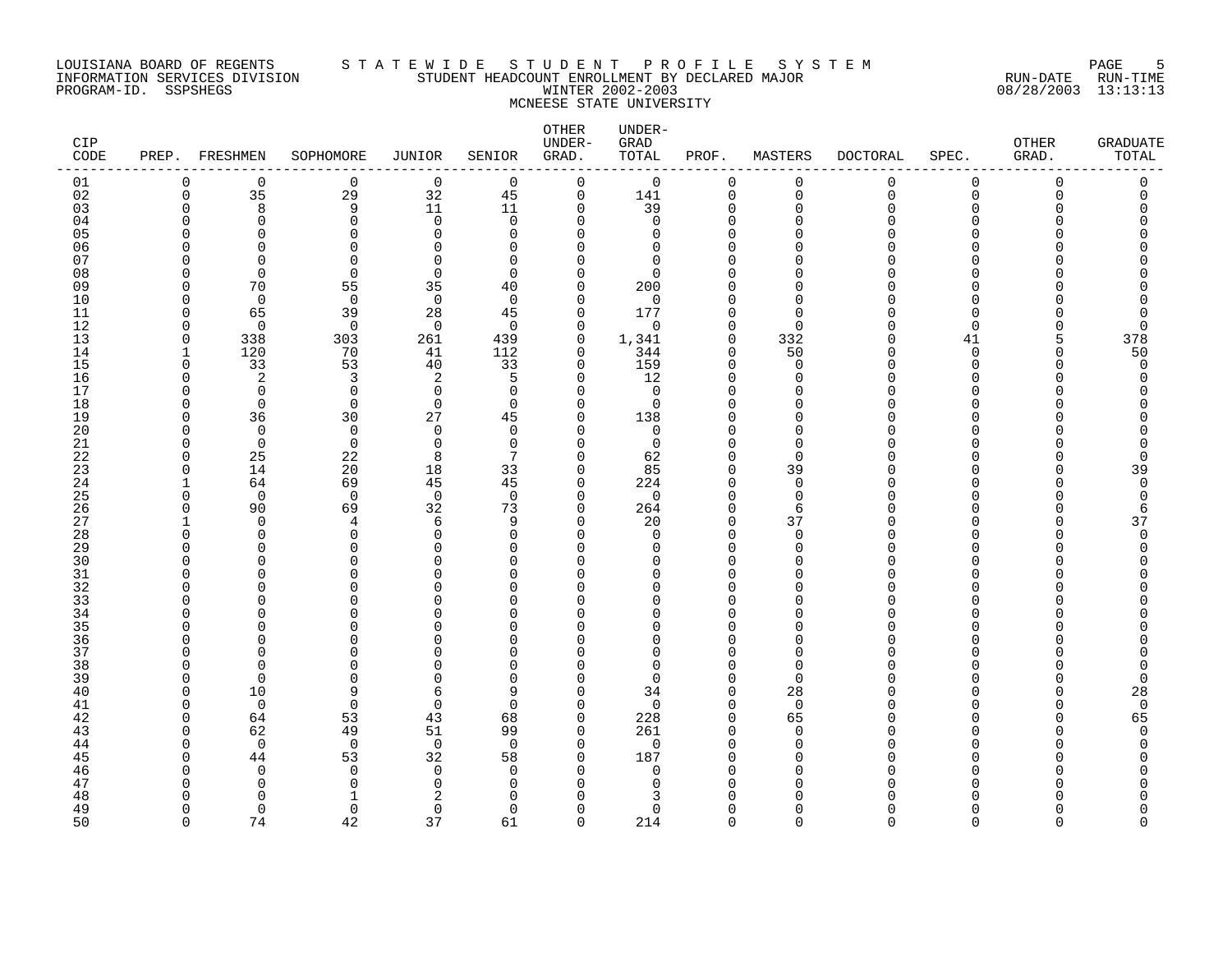### LOUISIANA BOARD OF REGENTS S T A T E W I D E S T U D E N T P R O F I L E S Y S T E M PAGE 6 INFORMATION SERVICES DIVISION STUDENT HEADCOUNT ENROLLMENT BY DECLARED MAJOR RUN-DATE RUN-TIME PROGRAM-ID. SSPSHEGS WINTER 2002-2003 08/28/2003 13:13:13

## MCNEESE STATE UNIVERSITY

| CIP<br>CODE<br>PREP.                                                                                                                                                                                                                                                                                                                                                                                                                                                                                                                                                                                                                                                                                                                                             | FRESHMEN                    | SOPHOMORE                         | JUNIOR                                                                                                                | SENIOR     | OTHER<br><b>UNDER-</b><br>GRAD.                                                                                | UNDER-<br>GRAD<br>TOTAL | PROF.    | MASTERS  | DOCTORAL                                                                                                                                                                                                                                                                                                                                                                                                                                                                                                                                                                                                                                                                                                                                                                                                                                                                | SPEC. | OTHER<br>GRAD. | GRADUATE<br>TOTAL |
|------------------------------------------------------------------------------------------------------------------------------------------------------------------------------------------------------------------------------------------------------------------------------------------------------------------------------------------------------------------------------------------------------------------------------------------------------------------------------------------------------------------------------------------------------------------------------------------------------------------------------------------------------------------------------------------------------------------------------------------------------------------|-----------------------------|-----------------------------------|-----------------------------------------------------------------------------------------------------------------------|------------|----------------------------------------------------------------------------------------------------------------|-------------------------|----------|----------|-------------------------------------------------------------------------------------------------------------------------------------------------------------------------------------------------------------------------------------------------------------------------------------------------------------------------------------------------------------------------------------------------------------------------------------------------------------------------------------------------------------------------------------------------------------------------------------------------------------------------------------------------------------------------------------------------------------------------------------------------------------------------------------------------------------------------------------------------------------------------|-------|----------------|-------------------|
| 51<br>52                                                                                                                                                                                                                                                                                                                                                                                                                                                                                                                                                                                                                                                                                                                                                         | 347<br>256                  | 195<br>284                        | 146<br>217                                                                                                            | 219<br>318 |                                                                                                                | 908<br>1,075            |          | 40<br>87 |                                                                                                                                                                                                                                                                                                                                                                                                                                                                                                                                                                                                                                                                                                                                                                                                                                                                         |       |                | 40<br>87          |
| TR<br>UN                                                                                                                                                                                                                                                                                                                                                                                                                                                                                                                                                                                                                                                                                                                                                         | $\overline{4}$<br>299<br>99 |                                   |                                                                                                                       |            | 66                                                                                                             | 464                     |          |          |                                                                                                                                                                                                                                                                                                                                                                                                                                                                                                                                                                                                                                                                                                                                                                                                                                                                         |       | 277            | $\Omega$<br>278   |
| TOTAL                                                                                                                                                                                                                                                                                                                                                                                                                                                                                                                                                                                                                                                                                                                                                            | 103<br>2,060                | 1,464                             | 1,120                                                                                                                 | 1,774      | 66                                                                                                             | 6,587                   | $\Omega$ | 685      | 0                                                                                                                                                                                                                                                                                                                                                                                                                                                                                                                                                                                                                                                                                                                                                                                                                                                                       | 41    | 282            | 1,008             |
| 01 - AGRICULTURAL BUSINESS AND PRODUCTION<br>02 - AGRICULTURAL SCIENCES<br>03 - CONSERVATION/RENEWABLE NATURAL RESOURCES21 - NOT IN USE AT THIS TIME<br>04 - ARCHITECTURE AND RELATED PROGRAMS<br>10 - PHYSICAL SUSAN COLTURAL STUDIES<br>105 - AREA, ETHNIC AND CULTURAL STUDIES<br>23 - ENGLISH LANGUAGE AND LITERATURE/LETTERS 41 - SCIENCE TE<br>24 - LIBERAL ARTS/SCI, GEN STUDIES/HUMANITIES42 - PSYCHOLOGY<br>25 - LIBERARY SCIEN<br>08 - MARKETING OPERATIONS AND DISTRIBUTION 26 - BIOLOGICAL SCIENCES/LIFE SCIENCES 44 - PUBLIC ADMINISTRATION AND SERVICES<br>12 - PERSONAL AND MISCELLANEOUS SERVICES<br>13 - EDUCATION<br>14 - ENGINEERING<br>15 - ENGINEERING-RELATED TECHNOLOGIES<br>17 - NOT IN USE AT THIS TIME<br>18 - NOT IN USE AT THIS TIME |                             | FOREIGN LANGUAGES AND LITERATURES | 35 - INTERPERSONAL AND SOCIAL SKILLS<br>35 - INTERPERSONAL AND SOCIAL SKILLS<br>36 - LEISURE AND RECREATIONAL ACTIVIT |            | 22 - LAW AND LEGAL STUDIES<br>30 - MULTI/INTERDISCIPLINARY STUDIES<br>36 - LEISURE AND RECREATIONAL ACTIVITIES |                         |          |          | 19 - HOME ECONOMICS                                 37 - PERSONAL AWARENESS AND SELF-IMPROVE.<br>20 - VOCATIONAL HOME ECONOMICS                 38 - PHILOSOPHY AND RELIGION<br>39 - THEOLOGICAL STUDIES/RELIGIOUS VOCAT.<br>40 - PHYSICAL SCIENCES<br>23 - ENGLISH LANGUAGE AND LITERATURE/LETTERS 41 - SCIENCE TECHNOLOGIES<br>43 - PROTECTIVE SERVICES<br>45 - SOCIAL SCIENCES AND HISTORY<br>47 - MECHANICS AND REPAIRERS<br>48 - PRECISION PRODUCTION TRADES<br>31 - PARKS/RECREATION/LEISURE/FITNESS STUDIES49 - TRANSPORTATION/MATERIALS MOVING WORK.<br>32 - BASIC SKILLS<br>33 - CITIZENSHIP ACTIVITIES                                   50 - HEALTH PROFESSIONS AND RELATED SCI.<br>34 - HEALTH-RELATED KNOWLEDGE AND SKILLS 52 - BUSINESS MGT. & ADMINISTRATIVE SERV.<br>TR - UNDERGRAD STUDENTS INTENDING TRANSFER<br>UN - STUDENTS UNCOMMITTED TO A MAJOR |       |                |                   |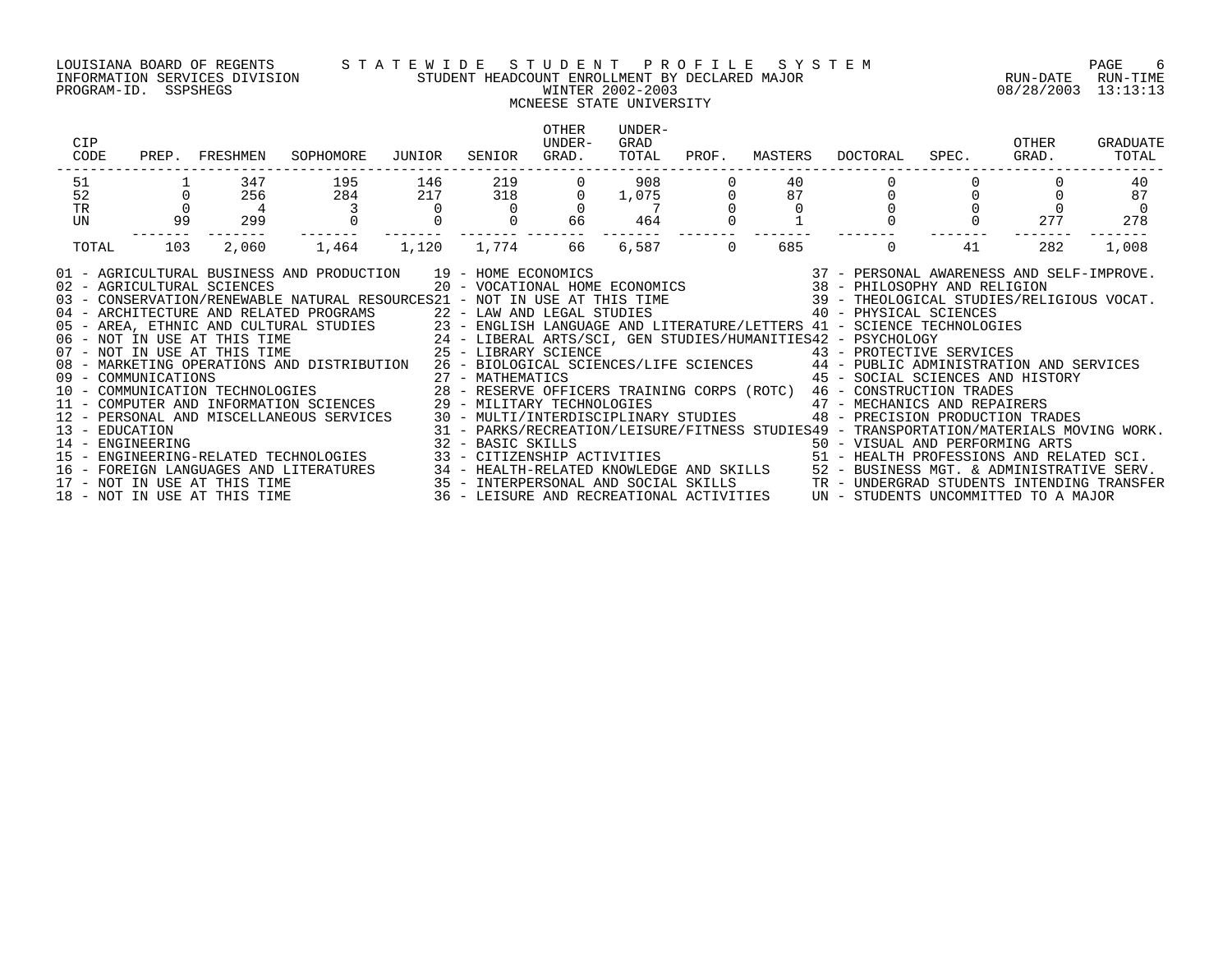### LOUISIANA BOARD OF REGENTS S T A T E W I D E S T U D E N T P R O F I L E S Y S T E M PAGE 7 INFORMATION SERVICES DIVISION STUDENT HEADCOUNT ENROLLMENT BY DECLARED MAJOR RUN-DATE RUN-TIME PROGRAM-ID. SSPSHEGS WINTER 2002-2003 08/28/2003 13:13:13 NICHOLLS STATE UNIVERSITY

| CIP<br>CODE | PREP. FRESHMEN       |                   | SOPHOMORE            | JUNIOR               | SENIOR         | OTHER<br>UNDER-<br>GRAD. | UNDER-<br>GRAD<br>TOTAL | PROF.                   | MASTERS              | <b>DOCTORAL</b> | SPEC.         | OTHER<br>GRAD. | GRADUATE<br>TOTAL |
|-------------|----------------------|-------------------|----------------------|----------------------|----------------|--------------------------|-------------------------|-------------------------|----------------------|-----------------|---------------|----------------|-------------------|
| 01          | $\mathbf 0$          | 11                | 12                   | 13                   | 15             | $\mathbf 0$              | 51                      | $\mathbf 0$             | $\mathbf 0$          | 0               | $\mathbf 0$   | 0              | 0                 |
| 02          | $\Omega$             | $\Omega$          | $\Omega$             | $\Omega$             | $\Omega$       | $\mathbf 0$              | $\Omega$                | $\Omega$                | $\mathbf 0$          | $\mathbf 0$     | $\Omega$      | $\Omega$       | $\Omega$          |
| 03          | $\mathbf 0$          | 0                 | $\mathbf 0$          | $\mathbf 0$          | $\Omega$       | $\Omega$                 | 0                       | $\Omega$                | $\mathbf 0$          | $\Omega$        | $\Omega$      |                | U                 |
| 04          | ∩                    | ∩<br>U            | $\Omega$<br>$\Omega$ | ∩                    | ∩<br>∩         | O<br>U                   | 0<br>U                  | ∩                       | ∩<br>$\cap$          | ∩               | ∩             |                | Λ                 |
| 05<br>06    | ∩                    | $\Omega$          | 0                    | $\Omega$             | $\Omega$       | O                        | $\Omega$                | $\Omega$                | ∩                    |                 | ∩             |                |                   |
| 07          |                      | ∩                 | $\Omega$             | ∩                    | $\Omega$       | O                        | $\Omega$                | $\Omega$                | ∩                    |                 |               |                |                   |
| 08          | $\Omega$             | $\Omega$          | $\mathbf 0$          | $\Omega$             | $\Omega$       | $\Omega$                 | $\Omega$                |                         | $\cap$               |                 | ∩             |                |                   |
| 09          | $\Omega$             | 39                | 23                   | 31                   | 40             | $\Omega$                 | 133                     |                         | $\cap$               |                 | ∩             |                |                   |
| 10          | $\Omega$             | $\mathbf 0$       | $\mathbf 0$          | $\overline{0}$       | $\Omega$       | $\Omega$                 | $\mathbf 0$             |                         | $\Omega$             |                 | $\Omega$      |                |                   |
| 11          | $\Omega$             | 43                | 14                   | 17                   | 20             | $\Omega$                 | 94                      | $\Omega$                | $\Omega$             | N               | ∩             |                | 0                 |
| 12          | $\Omega$             | 24                | 9                    | 3                    | 3              | $\Omega$                 | 39                      | $\Omega$                | $\Omega$             |                 | $\Omega$      |                | 0                 |
| 13          | 0                    | 251               | 192                  | 149                  | 234            | $\Omega$                 | 826                     | $\Omega$                | 231                  | $\Omega$        | 21            | O              | 252               |
| 14          | $\Omega$<br>$\Omega$ | $\mathbf 0$       | $\mathbf 0$          | $\mathbf 0$          | $\Omega$       | $\Omega$<br>$\Omega$     | $\Omega$                | $\Omega$<br>$\Omega$    | $\mathbf 0$          | O               | $\Omega$      |                | $\Omega$          |
| 15<br>16    | ∩                    | 40<br>$\Omega$    | 33<br>3              | 34<br>$\Omega$       | 45<br>$\Omega$ | U                        | 152<br>3                | $\Omega$                | $\Omega$<br>$\cap$   |                 | $\Omega$<br>∩ |                | O                 |
| 17          | $\Omega$             | $\Omega$          | $\mathbf 0$          | $\Omega$             | $\mathbf 0$    | $\Omega$                 | 0                       | $\Omega$                | $\Omega$             |                 | ∩             |                |                   |
| 18          | <sup>0</sup>         | $\Omega$          | $\mathbf 0$          | 0                    | $\Omega$       | $\Omega$                 | $\Omega$                |                         |                      |                 |               |                |                   |
| 19          | $\Omega$             | 25                | 43                   | 40                   | 72             | 0                        | 180                     |                         | $\cap$               |                 | ∩             |                |                   |
| 20          | ∩                    | 68                | 56                   | 45                   | 53             | $\Omega$                 | 222                     |                         | $\cap$               |                 |               |                |                   |
| 21          | $\Omega$             | $\Omega$          | $\overline{0}$       | $\Omega$             | $\Omega$       | $\Omega$                 | $\mathbf 0$             |                         | $\Omega$             |                 |               |                |                   |
| 22          | $\Omega$             | 21                | 13                   | 12                   | 4              | $\Omega$                 | 50                      | $\Omega$                | $\Omega$             |                 | ∩             |                |                   |
| 23          | $\Omega$             | 17                | 12                   | 8                    | 15             | $\Omega$                 | 52                      |                         | $\cap$               |                 |               |                |                   |
| 24          | 0                    | 514               | 119                  | 70                   | 123            | 0                        | 826                     | <sup>0</sup>            | 0                    |                 | ∩             |                | 0                 |
| 25<br>26    | $\Omega$<br>$\Omega$ | $\mathbf 0$<br>98 | $\mathbf 0$<br>49    | $\overline{0}$<br>29 | $\Omega$<br>45 | $\Omega$<br>0            | 0<br>221                | $\Omega$<br>$\mathbf 0$ | $\Omega$<br>12       |                 | $\Omega$      |                | $\Omega$<br>12    |
| 27          | ∩                    | 3                 | 6                    | 5                    | 8              | $\Omega$                 | 22                      | $\Omega$                | 19                   | ∩               | ∩             |                | 19                |
| 28          | $\Omega$             | ∩                 | $\Omega$             | $\Omega$             | $\Omega$       | U                        | $\Omega$                | $\Omega$                | $\Omega$             |                 |               |                | $\Omega$          |
| 29          | ∩                    | ∩                 | $\Omega$             | $\Omega$             | ∩              | O                        | $\Omega$                | $\Omega$                | $\Omega$             | ∩               | ∩             |                | U                 |
| 30          |                      | ∩                 | $\Omega$             | $\cap$               | ∩              | Λ                        | U                       |                         | $\cap$               |                 |               |                |                   |
| 31          | ∩                    | O                 | 0                    | O                    | O              | O                        | U                       | ∩                       | $\Omega$             |                 | O             |                |                   |
| 32          |                      | ∩                 | $\Omega$             | O                    | ∩              | U                        | U                       | ∩                       | $\Omega$             |                 | ∩             |                |                   |
| 33          | ∩                    | U                 | $\Omega$             | $\Omega$             | ∩              | U                        | U                       |                         | $\Omega$             |                 | ∩             |                |                   |
| 34          | ∩                    | ∩                 | $\Omega$             | $\cap$               | ∩              | O                        | U                       | $\Omega$                | $\Omega$             |                 | ∩             |                |                   |
| 35          | ∩                    | U<br>∩            | U                    | U                    | ∩<br>∩         | U<br>∩                   | U<br>U                  |                         | $\Omega$<br>$\Omega$ |                 | ∩             |                |                   |
| 36<br>37    | $\Omega$             |                   | $\Omega$<br>$\Omega$ | O                    | $\Omega$       | O                        | $\Omega$                |                         | $\Omega$             |                 |               |                |                   |
| 38          | ∩                    |                   | O                    | U                    | ∩              |                          | <sup>n</sup>            |                         | <sup>0</sup>         |                 |               |                |                   |
| 39          | ∩                    | ∩                 | $\Omega$             | $\Omega$             | $\Omega$       | $\Omega$                 | $\Omega$                |                         | $\Omega$             |                 |               |                |                   |
| 40          | ∩                    | 9                 | 9                    | 5                    | 13             | $\Omega$                 | 36                      | ∩                       | $\Omega$             |                 |               |                | O                 |
| 41          | $\Omega$             | $\Omega$          | $\mathbf 0$          | 1                    | $\Omega$       | $\Omega$                 | $\mathbf 1$             | $\Omega$                | $\Omega$             |                 |               |                | $\Omega$          |
| 42          | $\Omega$             | 52                | 35                   | 26                   | 30             | $\Omega$                 | 143                     | $\Omega$                | 33                   |                 | ∩             |                | 33                |
| 43          | $\Omega$             | 53                | 32                   | 16                   | 6              | $\Omega$                 | 107                     | $\Omega$                | $\mathbf 0$          |                 |               |                | U                 |
| 44          | $\Omega$             | $\mathbf 0$       | $\overline{0}$       | $\overline{0}$       | $\Omega$       | $\Omega$                 | $\mathbf 0$             | $\Omega$                | $\mathbf 0$          |                 |               |                |                   |
| 45          | ∩                    | 55                | 53                   | 40                   | 73             | 0                        | 221                     | <sup>0</sup>            | $\Omega$             |                 | n             |                |                   |
| 46          |                      | $\Omega$          | $\mathbf 0$          | $\Omega$             | $\Omega$       | $\Omega$                 | $\Omega$                |                         | $\Omega$             |                 |               |                |                   |
| 47          | ∩                    | O<br>∩            | 0<br>$\Omega$        | ∩<br>∩               | O<br>∩         | Λ                        | U                       |                         | $\Omega$             |                 |               |                |                   |
| 48<br>49    | $\Omega$             | $\Omega$          | $\Omega$             | $\Omega$             | $\Omega$       | O                        | $\Omega$                | $\Omega$                | $\Omega$             | U               | ∩             |                | O                 |
| 50          | $\Omega$             | 35                | 27                   | 19                   | 50             | $\Omega$                 | 131                     | $\cap$                  | $\cap$               | $\Omega$        | $\Omega$      | $\Omega$       | $\cap$            |
|             |                      |                   |                      |                      |                |                          |                         |                         |                      |                 |               |                |                   |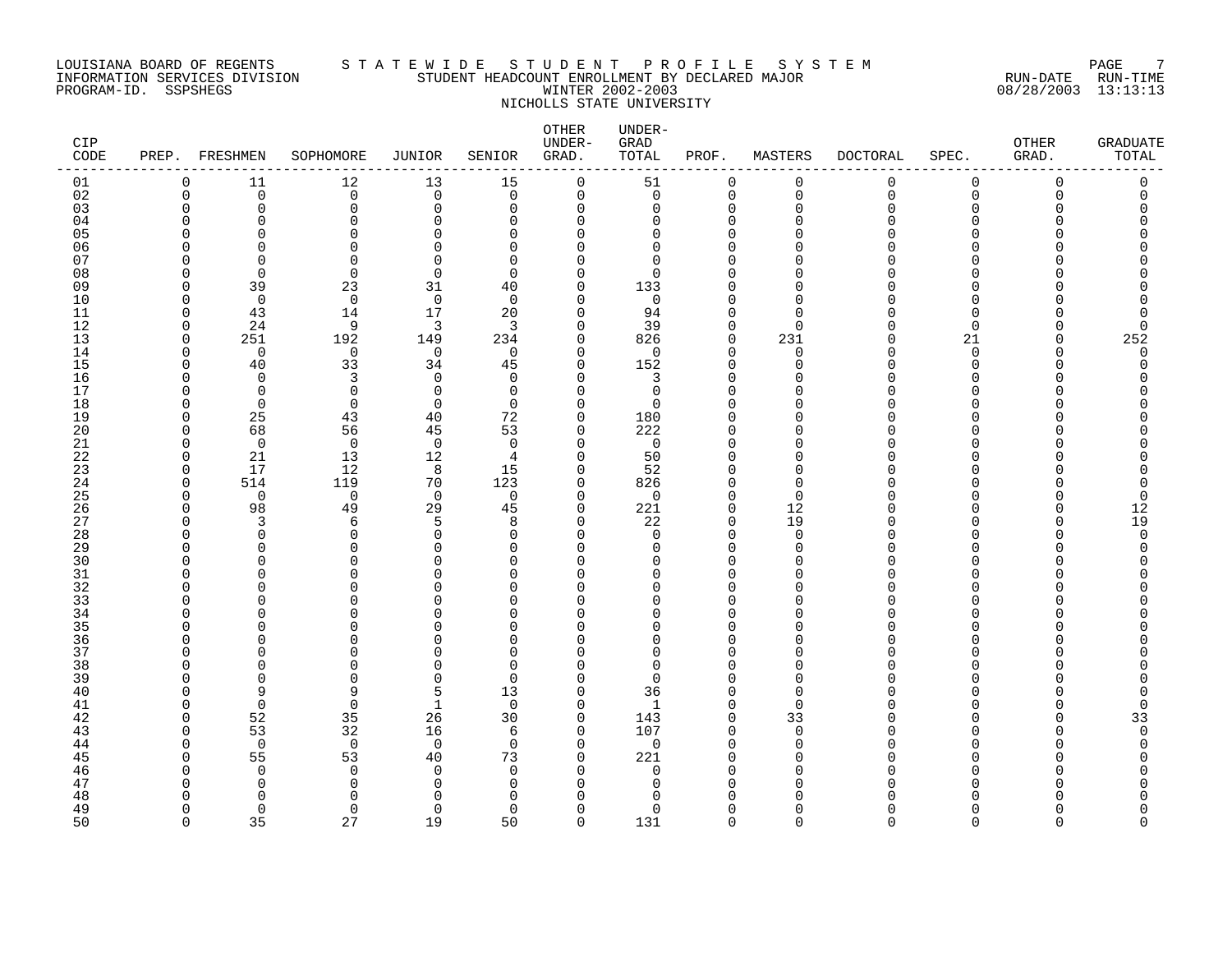### LOUISIANA BOARD OF REGENTS S T A T E W I D E S T U D E N T P R O F I L E S Y S T E M PAGE 8 INFORMATION SERVICES DIVISION STUDENT HEADCOUNT ENROLLMENT BY DECLARED MAJOR RUN-DATE RUN-TIME PROGRAM-ID. SSPSHEGS WINTER 2002-2003 08/28/2003 13:13:13

## NICHOLLS STATE UNIVERSITY

| CIP<br>CODE<br>PREP.                                                                                                                                                                                                                                                                                                                                                                                                                                                                                                                                                                                                                                                                                                                                    | FRESHMEN                | SOPHOMORE                                                                | JUNIOR   | SENIOR                                | OTHER<br><b>IJNDER-</b><br>GRAD.                                                                               | UNDER-<br>GRAD<br>TOTAL | PROF.    | MASTERS               | DOCTORAL                                                                                                                                                                                                                                                                                                                                                                                                                                                                                                                                                                                                                                                                                                                                                                                                                                                                                                                                                                                                                 | SPEC. | OTHER<br>GRAD. | GRADUATE<br>TOTAL     |
|---------------------------------------------------------------------------------------------------------------------------------------------------------------------------------------------------------------------------------------------------------------------------------------------------------------------------------------------------------------------------------------------------------------------------------------------------------------------------------------------------------------------------------------------------------------------------------------------------------------------------------------------------------------------------------------------------------------------------------------------------------|-------------------------|--------------------------------------------------------------------------|----------|---------------------------------------|----------------------------------------------------------------------------------------------------------------|-------------------------|----------|-----------------------|--------------------------------------------------------------------------------------------------------------------------------------------------------------------------------------------------------------------------------------------------------------------------------------------------------------------------------------------------------------------------------------------------------------------------------------------------------------------------------------------------------------------------------------------------------------------------------------------------------------------------------------------------------------------------------------------------------------------------------------------------------------------------------------------------------------------------------------------------------------------------------------------------------------------------------------------------------------------------------------------------------------------------|-------|----------------|-----------------------|
| 51<br>52                                                                                                                                                                                                                                                                                                                                                                                                                                                                                                                                                                                                                                                                                                                                                | 331                     | 233                                                                      | 183      | 286                                   | 0                                                                                                              | 1,033                   |          |                       |                                                                                                                                                                                                                                                                                                                                                                                                                                                                                                                                                                                                                                                                                                                                                                                                                                                                                                                                                                                                                          |       |                |                       |
| TR                                                                                                                                                                                                                                                                                                                                                                                                                                                                                                                                                                                                                                                                                                                                                      | 339<br>75               | 294<br>23                                                                | 283<br>8 | 312                                   | 0                                                                                                              | 1,228<br>113            |          | 122<br>$\overline{0}$ |                                                                                                                                                                                                                                                                                                                                                                                                                                                                                                                                                                                                                                                                                                                                                                                                                                                                                                                                                                                                                          |       |                | 122<br>$\overline{0}$ |
| UN                                                                                                                                                                                                                                                                                                                                                                                                                                                                                                                                                                                                                                                                                                                                                      |                         |                                                                          |          |                                       | 46                                                                                                             | 46                      |          | 185                   |                                                                                                                                                                                                                                                                                                                                                                                                                                                                                                                                                                                                                                                                                                                                                                                                                                                                                                                                                                                                                          |       | 124            | 309                   |
| TOTAL                                                                                                                                                                                                                                                                                                                                                                                                                                                                                                                                                                                                                                                                                                                                                   | $\overline{0}$<br>2,103 | 1,290                                                                    | 1,037    | 1,454                                 | 46                                                                                                             | 5,930                   | $\Omega$ | 602                   | $\Omega$                                                                                                                                                                                                                                                                                                                                                                                                                                                                                                                                                                                                                                                                                                                                                                                                                                                                                                                                                                                                                 | 21    | 124            | 747                   |
| 01 - AGRICULTURAL BUSINESS AND PRODUCTION 19 - HOME ECONOMICS<br>02 - AGRICULTURAL SCIENCES<br>03 - CONSERVATION/RENEWABLE NATURAL RESOURCES21 - NOT IN USE AT THIS TIME 39 - THEOLOGICAL STUDIES/RELIGIOUS VOCAT.<br>04 - ARCHITECTURE AND RELATED PROGRAMS<br>05 - AREA, ETHNIC AND CULTURAL STUDIES<br>06 - NOT IN USE AT THIS TIME 24 - LIBERAL ARTS/SCI, GEN STUDIES/HUMANITIES42 - PSYCHOLOGY<br>07 - NOT IN USE AT THIS TIME 25 - LIBERAL ARTS/SCI,<br>08 - MARKETING OPERATIONS AND DISTRIBUTION<br>09 - COMMUNICATIONS<br>10 - COMMUNICATION TECHNOLOGIES<br>11 - COMPUTER AND INFORMATION SCIENCES<br>$12 -$<br>13 - EDUCATION<br>14 - ENGINEERING<br>15 - ENGINEERING-RELATED TECHNOLOGIES<br>16 -<br>$17 -$<br>18 - NOT IN USE AT THIS TIME | NOT IN USE AT THIS TIME | PERSONAL AND MISCELLANEOUS SERVICES<br>FOREIGN LANGUAGES AND LITERATURES |          | 27 - MATHEMATICS<br>32 - BASIC SKILLS | 29 - MILITARY TECHNOLOGIES<br>30 - MULTI/INTERDISCIPLINARY STUDIES<br>36 - LEISURE AND RECREATIONAL ACTIVITIES |                         |          |                       | 19 - HOME ECONOMICS                               37 - PERSONAL AWARENESS AND SELF-IMPROVE.<br>20 - VOCATIONAL HOME ECONOMICS                 38 - PHILOSOPHY AND RELIGION<br>40 - PHYSICAL SCIENCES<br>23 - ENGLISH LANGUAGE AND LITERATURE/LETTERS 41 - SCIENCE TECHNOLOGIES<br>43 - PROTECTIVE SERVICES<br>26 - BIOLOGICAL SCIENCES/LIFE SCIENCES 44 - PUBLIC ADMINISTRATION AND SERVICES<br>45 - SOCIAL SCIENCES AND HISTORY<br>28 - RESERVE OFFICERS TRAINING CORPS (ROTC) 46 - CONSTRUCTION TRADES<br>47 - MECHANICS AND REPAIRERS<br>48 - PRECISION PRODUCTION TRADES<br>31 - PARKS/RECREATION/LEISURE/FITNESS STUDIES49 - TRANSPORTATION/MATERIALS MOVING WORK.<br>32 - BASIC SKILLS<br>33 - CITIZENSHIP ACTIVITIES                                 50 - HEALTH PROFESSIONS AND RELATED SCI.<br>34 - HEALTH-RELATED KNOWLEDGE AND SKILLS 52 - BUSINESS MGT. & ADMINISTRATIVE SERV.<br>35 - INTERPERSONAL AND SOCIAL SKILLS<br>TR - UNDERGRAD STUDENTS INTENDING TRANSFER<br>UN - STUDENTS UNCOMMITTED TO A MAJOR |       |                |                       |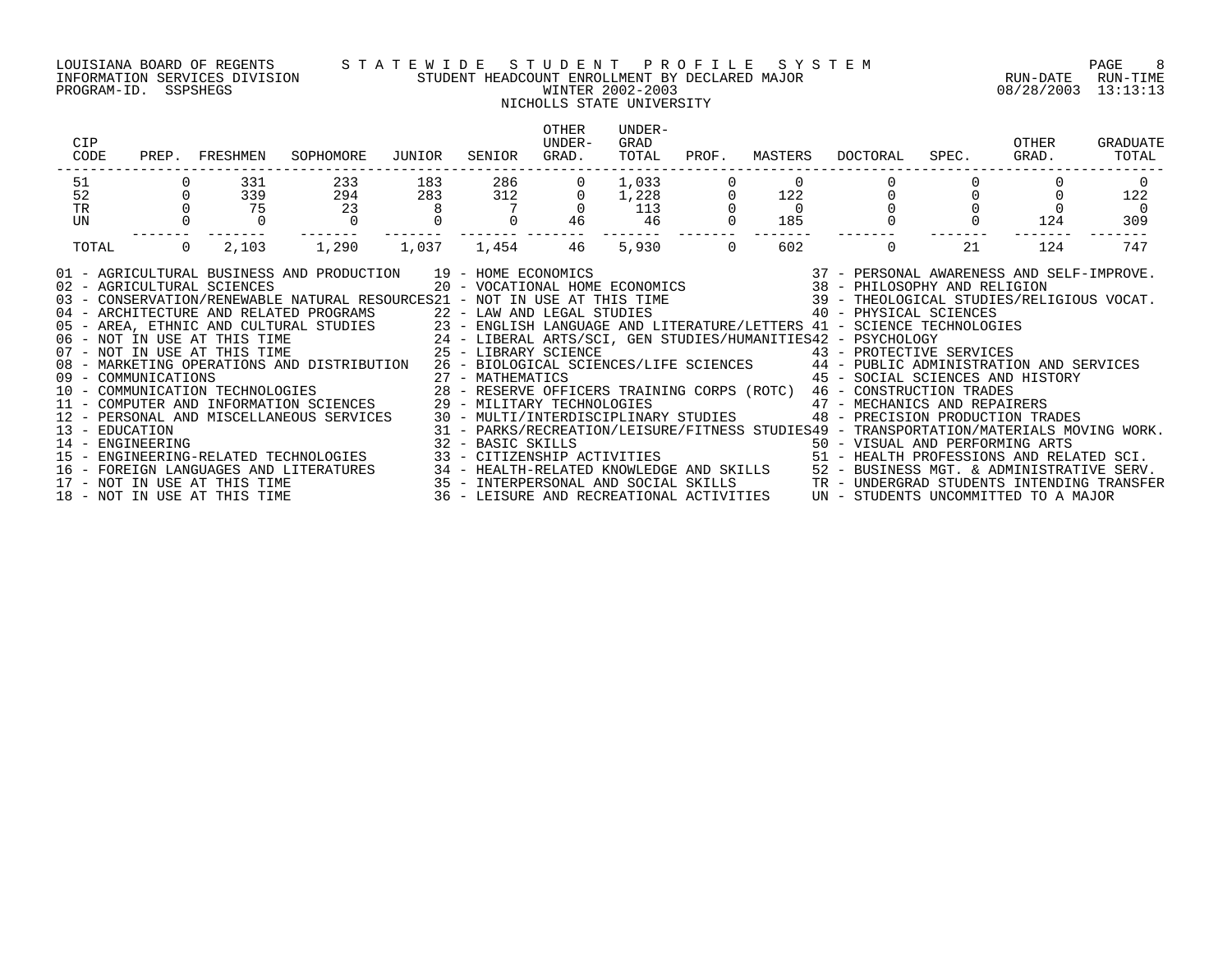### LOUISIANA BOARD OF REGENTS S T A T E W I D E S T U D E N T P R O F I L E S Y S T E M PAGE 9 INFORMATION SERVICES DIVISION STUDENT HEADCOUNT ENROLLMENT BY DECLARED MAJOR RUN-DATE RUN-TIME PROGRAM-ID. SSPSHEGS WINTER 2002-2003 08/28/2003 13:13:13 UNIVERSITY OF LA. IN MONROE

| CIP<br>CODE | PREP.    | FRESHMEN             | SOPHOMORE         | <b>JUNIOR</b>        | SENIOR               | OTHER<br>UNDER-<br>GRAD. | UNDER-<br>GRAD<br>TOTAL | PROF.                      | MASTERS                 | <b>DOCTORAL</b> | SPEC.         | OTHER<br>GRAD. | <b>GRADUATE</b><br>TOTAL   |
|-------------|----------|----------------------|-------------------|----------------------|----------------------|--------------------------|-------------------------|----------------------------|-------------------------|-----------------|---------------|----------------|----------------------------|
| 01          | 0        | 10                   | 11                | 12                   | 18                   | $\mathbf 0$              | 51                      | $\mathbf 0$                | 0                       | 0               | 0             | $\mathbf 0$    | $\mathsf 0$                |
| 02          | $\Omega$ | $\mathbf 0$          | 0                 | $\overline{0}$       | $\mathbf{1}$         | $\mathbf 0$              | $\mathbf{1}$            | $\mathbf 0$                | $\Omega$                | $\Omega$        | $\Omega$      | $\Omega$       | $\mathbf 0$                |
| 03          | O        | $\Omega$             | 0                 | $\Omega$             | $\Omega$             | 0                        | 0                       | $\Omega$                   | $\Omega$                | U               | $\Omega$      |                |                            |
| 04          |          | O                    | $\Omega$          | $\Omega$             | $\Omega$             | 0                        | 0                       | 0                          | ∩                       |                 | U             |                |                            |
| 05          |          |                      | $\Omega$          | $\sqrt{ }$           | $\Omega$             | $\Omega$                 | 0                       | $\Omega$                   |                         |                 | U             |                |                            |
| 06          |          | U                    | $\Omega$          | $\Omega$             | $\Omega$             | 0                        | 0                       | $\Omega$                   |                         |                 | U             |                |                            |
| 07          |          | $\cap$               | $\Omega$          | $\Omega$             | $\Omega$<br>$\Omega$ | $\Omega$                 | $\Omega$<br>$\Omega$    | $\Omega$<br>$\Omega$       | ∩<br>$\Omega$           |                 | U<br>$\Omega$ |                |                            |
| 08<br>09    |          | $\Omega$<br>33       | $\Omega$<br>32    | $\Omega$<br>19       | 45                   | $\Omega$<br>0            | 130                     | 0                          | 14                      |                 | O             |                |                            |
| 10          |          | $\overline{0}$       | $\mathbf 0$       | $\mathbf 0$          | $\Omega$             | $\Omega$                 | 0                       | $\Omega$                   | $\Omega$                |                 | U             |                | 14<br>$\mathbf 0$          |
| 11          | ∩        | 31                   | 18                | 8                    | 19                   | 0                        | 76                      | $\Omega$                   | $\Omega$                |                 | $\Omega$      |                | 0                          |
| 12          |          | $\Omega$             | $\Omega$          | $\Omega$             | $\Omega$             | $\Omega$                 | $\Omega$                | $\Omega$                   | $\Omega$                | U               | $\Omega$      |                | $\mathbf 0$                |
| 13          | O        | 235                  | 171               | 134                  | 244                  | $\Omega$                 | 784                     | $\mathbf 0$                | 296                     | 41              | 37            | O              | 374                        |
| 14          | ∩        | $\Omega$             | $\mathbf 0$       | $\overline{0}$       | $\Omega$             | $\Omega$                 | $\mathbf 0$             | $\Omega$                   | $\Omega$                | $\Omega$        | $\Omega$      | U              | $\Omega$                   |
| 15          |          | 40                   | 40                | 44                   | 65                   | 0                        | 189                     | $\Omega$                   | $\Omega$                | O               | $\Omega$      |                | 0                          |
| 16          |          | 6                    | 5                 | 5                    | 15                   | 0                        | 31                      | $\Omega$                   | $\Omega$                | U               | U             |                |                            |
| 17          |          | $\Omega$             | 0                 | $\mathbf 0$          | $\Omega$             | 0                        | $\mathbf 0$             | $\Omega$                   | $\Omega$                | U               | O             |                | O                          |
| 18          |          | 0                    | $\mathbf 0$       | $\mathbf 0$          | $\overline{0}$       | $\Omega$                 | $\mathbf 0$             | $\Omega$                   | $\Omega$                | U               | O             |                | $\Omega$                   |
| 19          |          | 19                   | 12                | 13                   | 31                   | 0                        | 75                      | $\Omega$                   | 30                      | 18              | $\Omega$      |                | 49                         |
| 20          |          | 10                   | 6                 | 6                    | 3                    | $\Omega$                 | 25                      | $\Omega$                   | $\Omega$                | $\Omega$        | U             |                | $\Omega$                   |
| 21          |          | $\Omega$             | $\mathbf 0$       | $\mathbf 0$          | $\Omega$             | $\Omega$                 | 0                       | $\Omega$                   | $\Omega$                | U               | U             |                | $\Omega$                   |
| 22          |          | 0                    | 4                 | 6                    | 7                    | 0                        | 17                      | 0                          | $\Omega$                |                 | O             |                | 0                          |
| 23          |          | 25                   | 17                | 29                   | 44                   | $\Omega$                 | 115                     | $\Omega$                   | 12                      |                 | U<br>U        |                | 12                         |
| 24          |          | 84<br>$\mathbf 0$    | 65<br>$\mathbf 0$ | 68<br>$\overline{0}$ | 153<br>$\Omega$      | 0<br>$\Omega$            | 370<br>$\mathbf 0$      | $\mathbf 0$<br>$\Omega$    | $\mathbf 0$<br>$\Omega$ |                 | U             |                | $\mathbf 0$<br>$\mathbf 0$ |
| 25<br>26    |          | 73                   | 47                | 26                   | 83                   | $\Omega$                 | 229                     | $\Omega$                   | 24                      |                 | $\Omega$      |                | 24                         |
| 27          |          | 5                    | 1                 | 3                    | 8                    | 0                        | 17                      | 0                          | 0                       |                 | U             |                | $\mathbf 0$                |
| 28          |          | $\Omega$             | 0                 | $\mathbf 0$          | $\Omega$             | $\Omega$                 | $\mathbf 0$             | $\Omega$                   | $\Omega$                |                 | U             |                | 0                          |
| 29          |          | $\Omega$             | 0                 | $\mathbf 0$          | 0                    | 0                        | 0                       | $\Omega$                   | $\Omega$                |                 | U             |                | 0                          |
| 30          |          | $\Omega$             | $\Omega$          | $\Omega$             | $\Omega$             | $\Omega$                 | $\Omega$                | $\Omega$                   | 18                      |                 | U             |                | 18                         |
| 31          |          | 16                   | 13                | 26                   | 50                   | $\Omega$                 | 105                     | $\Omega$                   | 15                      |                 | U             | U              | 15                         |
| 32          |          | $\Omega$             | $\Omega$          | $\Omega$             | $\Omega$             | $\Omega$                 | 0                       | $\Omega$                   | $\Omega$                |                 | U             |                | $\Omega$                   |
| 33          |          | $\Omega$             | 0                 | 0                    | $\Omega$             | $\Omega$                 | 0                       | $\Omega$                   | $\Omega$                |                 | U             |                | 0                          |
| 34          |          | O                    | $\Omega$          | $\Omega$             | 0                    | $\Omega$                 | O                       | $\Omega$                   | $\Omega$                |                 | U             |                |                            |
| 35          |          |                      | O                 | C                    | $\Omega$             | $\Omega$                 | O                       | $\Omega$                   |                         |                 | U             |                |                            |
| 36          |          | U                    | $\Omega$          | $\Omega$             | $\Omega$             | $\Omega$                 | 0                       | $\Omega$                   | ∩                       |                 | O             |                |                            |
| 37          |          | U                    | $\Omega$          | $\Omega$             | $\Omega$             | $\Omega$                 | $\Omega$                | $\Omega$                   | $\Omega$                |                 | $\cap$        |                |                            |
| 38          |          | $\cap$               | $\Omega$          | $\Omega$             | $\Omega$             | $\Omega$                 | $\Omega$                | $\Omega$                   | ∩                       |                 | U             |                |                            |
| 39          |          | 0                    | 0                 | $\mathbf 0$          | $\Omega$             | 0                        | 0                       | $\mathbf 0$                | $\Omega$                |                 | U<br>U        |                | $\Omega$                   |
| 40<br>41    |          | 18<br>$\overline{0}$ | 10<br>0           | 14<br>$\overline{0}$ | 19<br>$\overline{0}$ | 0<br>0                   | 61<br>$\mathbf 0$       | $\mathbf 0$<br>$\mathbf 0$ | 17<br>$\mathbf 0$       |                 | U             |                | 17<br>$\mathbf 0$          |
| 42          |          | 55                   | 45                | 36                   | 71                   | 0                        | 207                     | $\mathbf 0$                | 34                      |                 | U             |                | 34                         |
| 43          |          | 87                   | 56                | 38                   | 59                   | $\Omega$                 | 240                     | $\Omega$                   | 31                      |                 | U             |                | 31                         |
| 44          |          | 28                   | 19                | 25                   | 38                   | $\Omega$                 | 110                     | $\Omega$                   | $\Omega$                |                 | U             |                | $\overline{0}$             |
| 45          |          | 25                   | 27                | 18                   | 50                   | 0                        | 120                     | 0                          | 11                      |                 | O             |                | 11                         |
| 46          |          | $\Omega$             | $\mathbf 0$       | $\Omega$             | $\Omega$             | $\Omega$                 | 0                       | $\Omega$                   | $\mathbf 0$             |                 | U             |                | $\mathbf 0$                |
| 47          |          | $\Omega$             | 0                 | $\Omega$             | 0                    | $\Omega$                 | 0                       | $\Omega$                   | $\Omega$                |                 | U             |                | 0                          |
| 48          |          | $\Omega$             | $\Omega$          | $\Omega$             | $\Omega$             | ∩                        | ∩                       | U                          | ∩                       |                 |               |                |                            |
| 49          | ∩        | 10                   | 14                | 15                   | 20                   | $\Omega$                 | 59                      | $\Omega$                   | $\Omega$                |                 | O             |                | 0                          |
| 50          | $\cap$   | 35                   | 18                | 7                    | 39                   | $\Omega$                 | 99                      | $\Omega$                   | 13                      | $\cap$          | $\cap$        | $\cap$         | 13                         |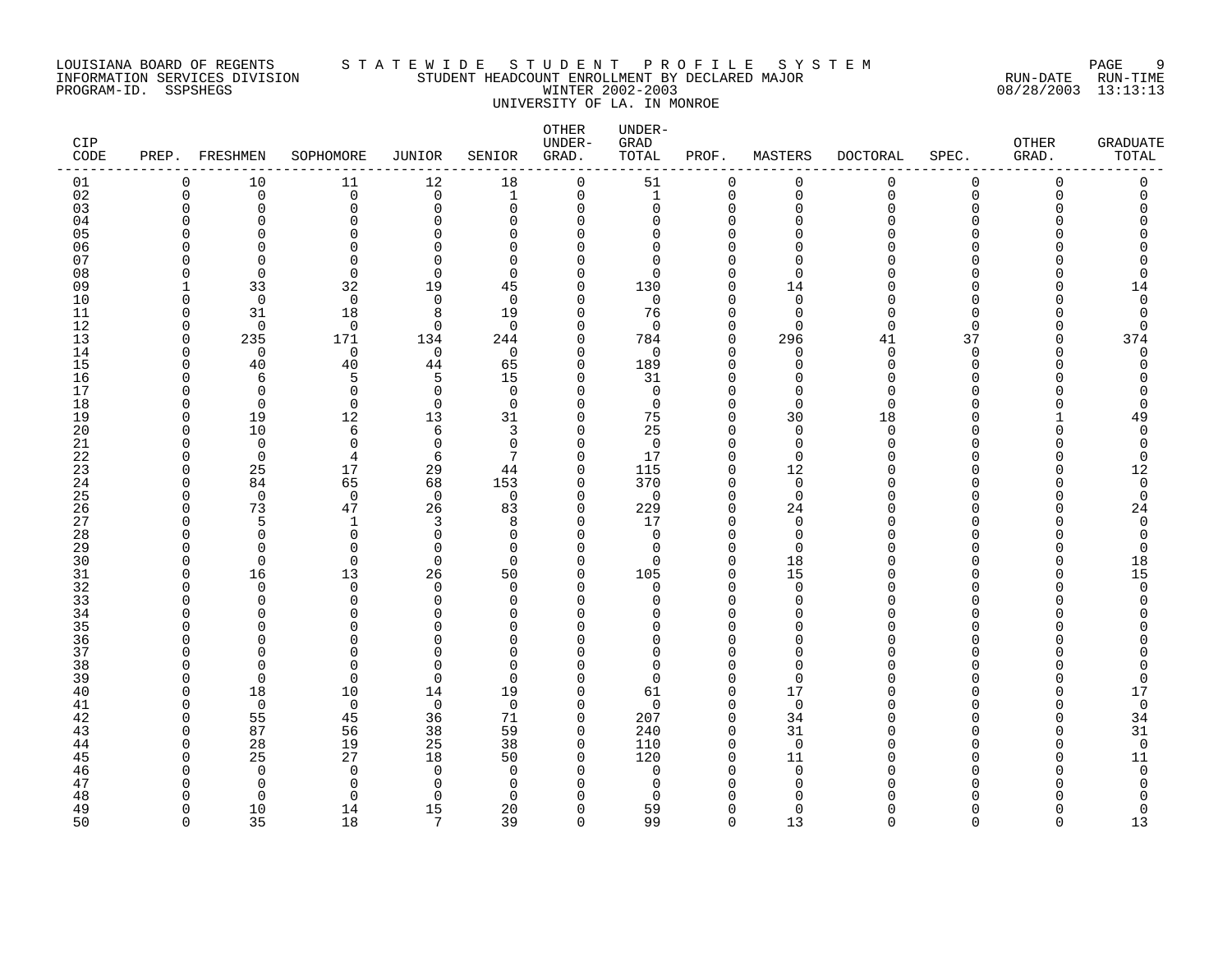### LOUISIANA BOARD OF REGENTS S T A T E W I D E S T U D E N T P R O F I L E S Y S T E M PAGE 10 INFORMATION SERVICES DIVISION STUDENT HEADCOUNT ENROLLMENT BY DECLARED MAJOR RUN-DATE RUN-TIME PROGRAM-ID. SSPSHEGS WINTER 2002-2003 08/28/2003 13:13:13

## UNIVERSITY OF LA. IN MONROE

| CIP<br>CODE<br>PREP.                                                                                                                                                                                                                                                                                                                                                                                                                                                                                                                                                                                                                                                                                                                                                                                                                                                                                                                                                                                                                                                                                                                                                                                                                                                                                                                                                                                                                                                                                                                                                                                                                                                                                                                                                       | FRESHMEN                   | SOPHOMORE                | JUNIOR         | SENIOR         | <b>OTHER</b><br>UNDER-<br>GRAD. | UNDER-<br>GRAD<br>TOTAL | PROF.                 | MASTERS  | DOCTORAL | SPEC. | OTHER<br>GRAD. | GRADUATE<br>TOTAL |
|----------------------------------------------------------------------------------------------------------------------------------------------------------------------------------------------------------------------------------------------------------------------------------------------------------------------------------------------------------------------------------------------------------------------------------------------------------------------------------------------------------------------------------------------------------------------------------------------------------------------------------------------------------------------------------------------------------------------------------------------------------------------------------------------------------------------------------------------------------------------------------------------------------------------------------------------------------------------------------------------------------------------------------------------------------------------------------------------------------------------------------------------------------------------------------------------------------------------------------------------------------------------------------------------------------------------------------------------------------------------------------------------------------------------------------------------------------------------------------------------------------------------------------------------------------------------------------------------------------------------------------------------------------------------------------------------------------------------------------------------------------------------------|----------------------------|--------------------------|----------------|----------------|---------------------------------|-------------------------|-----------------------|----------|----------|-------|----------------|-------------------|
| 51<br>52                                                                                                                                                                                                                                                                                                                                                                                                                                                                                                                                                                                                                                                                                                                                                                                                                                                                                                                                                                                                                                                                                                                                                                                                                                                                                                                                                                                                                                                                                                                                                                                                                                                                                                                                                                   | 580<br>322                 | 329<br>230               | 286<br>204     | 553<br>363     |                                 | 1,748<br>1,119          | 370<br>$\overline{0}$ | 56<br>89 | 43       |       |                | 469<br>89         |
| $\Omega$<br>TR                                                                                                                                                                                                                                                                                                                                                                                                                                                                                                                                                                                                                                                                                                                                                                                                                                                                                                                                                                                                                                                                                                                                                                                                                                                                                                                                                                                                                                                                                                                                                                                                                                                                                                                                                             | $\overline{\phantom{a}}^2$ | $\overline{\phantom{a}}$ | $\overline{0}$ | $\overline{0}$ |                                 | 4                       |                       | $\Omega$ |          |       |                | $\overline{0}$    |
| UN<br>10                                                                                                                                                                                                                                                                                                                                                                                                                                                                                                                                                                                                                                                                                                                                                                                                                                                                                                                                                                                                                                                                                                                                                                                                                                                                                                                                                                                                                                                                                                                                                                                                                                                                                                                                                                   | 331                        | 98                       | 34             | 80             |                                 | 554                     |                       | 21       |          |       | 204            | 225               |
| 11<br>TOTAL                                                                                                                                                                                                                                                                                                                                                                                                                                                                                                                                                                                                                                                                                                                                                                                                                                                                                                                                                                                                                                                                                                                                                                                                                                                                                                                                                                                                                                                                                                                                                                                                                                                                                                                                                                | 2,080                      | 1,290                    | 1,076          | 2,078          | 1 6,536                         |                         | 370                   | 681      | 102      | 37    | 205            | 1,395             |
| 19 - HOME ECONOMICS                                 37 - PERSONAL AWARENESS AND SELF-IMPROVE.<br>20 - VOCATIONAL HOME ECONOMICS                 38 - PHILOSOPHY AND RELIGION<br>01 - AGRICULTURAL BUSINESS AND PRODUCTION 19 - HOME ECONOMICS<br>02 - AGRICULTURAL SCIENCES<br>03 - CONSERVATION/RENEWABLE NATURAL RESOURCES21 - NOT IN USE AT THIS TIME 39 - THEOLOGICAL STUDIES/RELIGIOUS VOCAT.<br>04 - ARCHITECTURE AND RELATED PROGRAMS<br>22 - LAW AND LEGAL STUDIES<br>23 - ENGLISH LANGUAGE AND LITERATURE/LETTERS 41 - SCIENCE TECHNOLOGIES<br>24 - LIBERAL ARTS/SCI, GEN STUDIES/HUMANITIES42 - PSYCHOLOGY<br>25 - LIBERARY SCIENC<br>08 - MARKETING OPERATIONS AND DISTRIBUTION 26 - BIOLOGICAL SCIENCES/LIFE SCIENCES 44 - PUBLIC ADMINISTRATION AND SERVICES<br>45 - SOCIAL SCIENCES AND HISTORY<br>09 - COMMUNICATIONS<br>10 - COMMUNICATIONS 10 - COMMUNICATION TECHNOLOGIES<br>10 - COMMUNICATION TECHNOLOGIES 28 - RESERVE OFFICERS TRAINING CORPS (ROTC) 46 - CONSTRUCTION TRADES<br>11 - COMPUTER AND INFORMATION SCIENCES<br>47 - MECHANICS AND REPAIRERS<br>29 - MILITARY TECHNOLOGIES<br>30 - MULTI/INTERDISCIPLINARY STUDIES 48 - PRECISION PRODUCTION TRADES<br>12 - PERSONAL AND MISCELLANEOUS SERVICES<br>31 - PARKS/RECREATION/LEISURE/FITNESS STUDIES49 - TRANSPORTATION/MATERIALS MOVING WORK.<br>13 - EDUCATION<br>14 - ENGINEERING<br>32 - BASIC SKILLS<br>33 - CITIZENSHIP ACTIVITIES                                 50 - HEALTH PROFESSIONS AND RELATED SCI.<br>15 - ENGINEERING-RELATED TECHNOLOGIES<br>FOREIGN LANGUAGES AND LITERATURES<br>----- 1991)<br>35 - INTERPERSONAL AND SOCIAL SKILLS (SECTRE PUSINESS MGT. & ADMINISTRATIVE SERV.<br>36 - LEISURE AND RECREATIONAL ACTIVITIES (SECTRE PRESSONAL STUDENTS INTENDING TRANSFER |                            |                          |                |                |                                 |                         |                       |          |          |       |                |                   |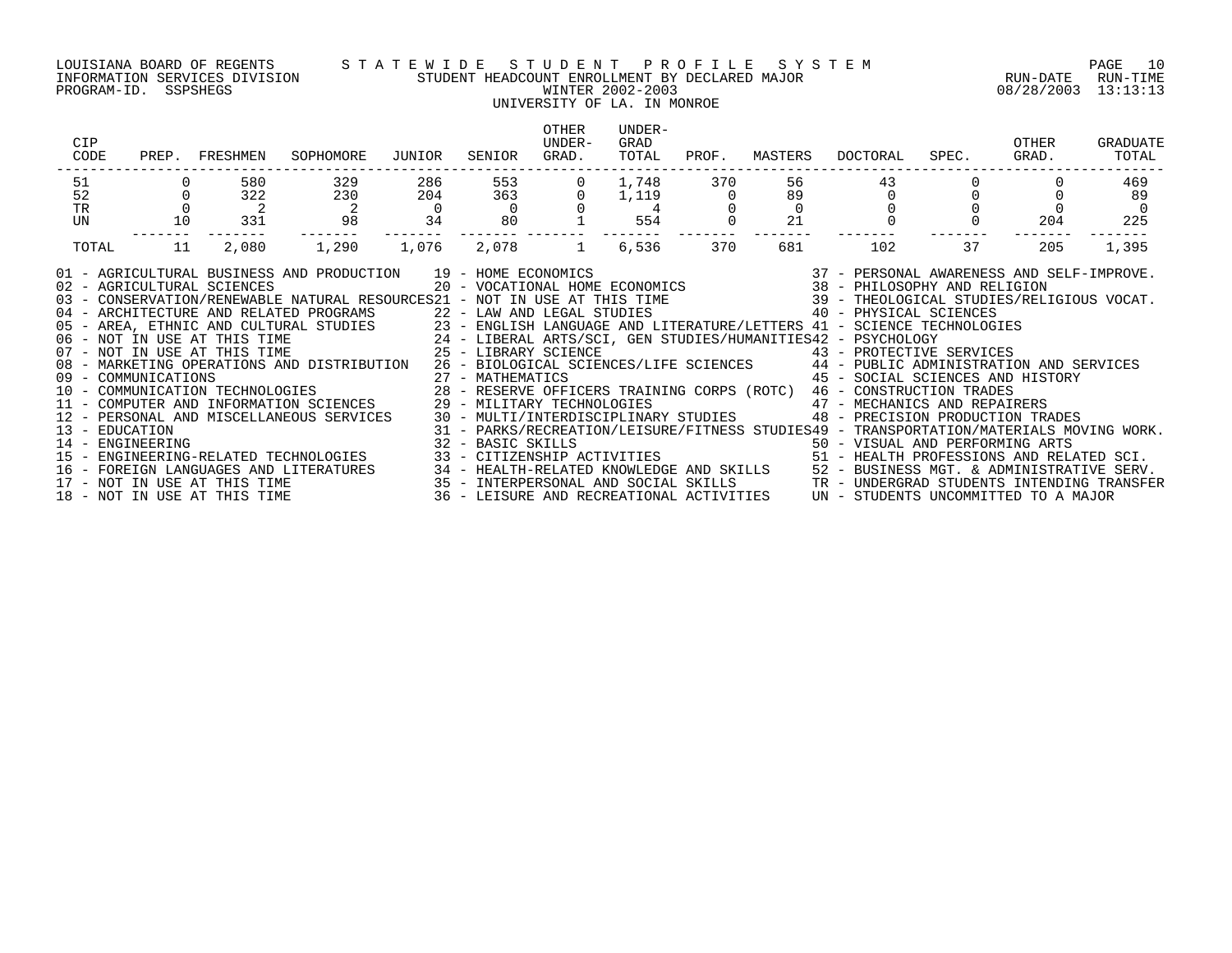### LOUISIANA BOARD OF REGENTS S T A T E W I D E S T U D E N T P R O F I L E S Y S T E M PAGE 11 INFORMATION SERVICES DIVISION STUDENT HEADCOUNT ENROLLMENT BY DECLARED MAJOR RUN-DATE RUN-TIME PROGRAM-ID. SSPSHEGS WINTER 2002-2003 08/28/2003 13:13:13 NORTHWESTERN STATE UNIVERSITY

| <b>CIP</b><br>CODE |                          | PREP. FRESHMEN       | SOPHOMORE            | <b>JUNIOR</b>   | SENIOR               | OTHER<br>UNDER-<br>GRAD. | UNDER-<br>GRAD<br>TOTAL | PROF.                   | MASTERS                 | <b>DOCTORAL</b> | SPEC.                   | OTHER<br>GRAD. | <b>GRADUATE</b><br>TOTAL |
|--------------------|--------------------------|----------------------|----------------------|-----------------|----------------------|--------------------------|-------------------------|-------------------------|-------------------------|-----------------|-------------------------|----------------|--------------------------|
| 01                 | $\Omega$                 | $\Omega$             | 0                    | $\Omega$        | $\overline{0}$       | $\mathbf 0$              | 0                       | $\mathbf 0$             | $\mathbf 0$             | 0               | $\mathbf 0$             | $\Omega$       | 0                        |
| 02                 | $\mathbf 0$              | $\mathbf 0$          | $\mathbf 0$          | 0               | $\mathsf 0$          | $\mathsf 0$              | 0                       | $\mathbf{0}$            | $\mathbf 0$             | $\mathbf 0$     | $\mathbf 0$<br>$\Omega$ | $\Omega$       | 0                        |
| 03<br>04           | $\Omega$                 | $\Omega$<br>O        | $\Omega$<br>$\Omega$ | 0<br>∩          | $\Omega$<br>$\Omega$ | 0<br>$\Omega$            | 0<br>U                  | $\Omega$<br>$\Omega$    | $\mathbf 0$<br>$\Omega$ | O               | ∩                       |                |                          |
| 05                 |                          | ∩                    | $\Omega$             |                 | $\cap$               | $\Omega$                 | O                       | ∩                       | ∩                       |                 | ∩                       |                |                          |
| 06                 |                          | ∩                    | $\Omega$             |                 | $\Omega$             | $\Omega$                 | $\Omega$                |                         | $\cap$                  |                 |                         |                |                          |
| 07                 |                          | ∩                    | $\Omega$             | ∩               | $\Omega$             | $\Omega$                 | $\Omega$                |                         | $\cap$                  |                 |                         |                |                          |
| 08                 |                          | $\Omega$             | $\Omega$             | $\Omega$        | $\Omega$             | 0                        | ∩                       |                         | ∩                       |                 | ∩                       |                |                          |
| 09                 | O                        | 46                   | 43                   | 37              | 39                   | 0                        | 165                     |                         | <sup>0</sup>            |                 | ∩                       |                |                          |
| 10                 | ∩                        | $\Omega$             | $\mathbf 0$          | $\mathbf 0$     | $\Omega$             | $\mathbf 0$              | $\mathbf 0$             |                         | $\Omega$                |                 | ∩                       |                |                          |
| 11                 | <sup>0</sup>             | 79                   | 63                   | 60              | 64                   | $\mathbf 0$              | 266                     | O                       | $\Omega$                |                 | ∩<br>∩                  |                | O                        |
| 12<br>13           | <sup>0</sup><br>$\Omega$ | $\Omega$<br>264      | $\Omega$<br>251      | $\Omega$<br>231 | $\Omega$<br>275      | $\Omega$<br>0            | $\Omega$<br>1,021       | $\Omega$<br>$\mathbf 0$ | $\Omega$<br>537         |                 | 83                      | 3              | O<br>624                 |
| 14                 | U                        | 0                    | 0                    | 0               | 0                    | $\mathbf 0$              | 0                       | $\Omega$                | 0                       | ∩               | $\Omega$                |                | $\Omega$                 |
| 15                 | O                        | 75                   | 40                   | 40              | 40                   | $\Omega$                 | 195                     | $\Omega$                | $\Omega$                |                 | $\Omega$                |                | O                        |
| 16                 | ∩                        | $\Omega$             | $\Omega$             | $\Omega$        | $\Omega$             | 0                        | 0                       | $\cap$                  | $\Omega$                |                 | ∩                       |                |                          |
| 17                 |                          | $\Omega$             | $\Omega$             | $\Omega$        | $\Omega$             | $\Omega$                 | $\Omega$                | $\Omega$                | $\Omega$                |                 | ∩                       |                |                          |
| 18                 | O                        | $\mathbf 0$          | $\mathbf 0$          | $\mathbf 0$     | $\Omega$             | 0                        | 0                       | O                       | $\Omega$                |                 | $\Omega$                |                |                          |
| 19                 | ∩                        | 29                   | 42                   | 45              | 71                   | 0                        | 187                     |                         | O                       |                 | ∩                       |                |                          |
| 20                 | N                        | $\Omega$             | $\mathbf 0$          | $\Omega$        | 0                    | 0                        | 0                       |                         | $\Omega$                |                 | ∩                       |                |                          |
| 21<br>22           | O<br>U                   | $\Omega$<br>$\Omega$ | $\Omega$<br>$\Omega$ | ∩<br>∩          | $\Omega$<br>$\Omega$ | $\Omega$<br>0            | $\Omega$<br>$\Omega$    | O<br>$\Omega$           | $\Omega$<br>$\Omega$    |                 | ∩<br>∩                  |                | O<br>$\Omega$            |
| 23                 | <sup>n</sup>             | 10                   | 7                    | 9               | 15                   | $\mathbf 0$              | 41                      | $\Omega$                | 18                      |                 | ∩                       |                | 18                       |
| 24                 | O                        | 816                  | 272                  | 177             | 331                  | 0                        | 1,596                   | $\Omega$                | $\mathbf 0$             |                 | ∩                       |                | $\Omega$                 |
| 25                 | O                        | $\Omega$             | 0                    | 0               | $\Omega$             | 0                        | 0                       | ∩                       | 0                       |                 | ∩                       |                | O                        |
| 26                 | $\Omega$                 | 155                  | 109                  | 65              | 81                   | $\mathbf 0$              | 410                     | $\Omega$                | $\Omega$                |                 | ∩                       |                |                          |
| 27                 | ∩                        | 4                    | 12                   | 6               | 10                   | $\mathbf 0$              | 32                      | $\Omega$                | $\Omega$                |                 | ∩                       |                |                          |
| 28                 | C                        | $\Omega$             | $\Omega$             | $\Omega$        | $\Omega$             | $\Omega$                 | $\Omega$                |                         | $\cap$                  |                 | ∩                       |                |                          |
| 29                 | ∩                        | $\Omega$             | $\mathbf 0$          | $\Omega$        | 0<br>$\cap$          | 0                        | 0                       | O                       | $\Omega$                |                 | ∩                       |                |                          |
| 30<br>31           | O                        | n<br>O               | ∩<br>$\Omega$        | ∩<br>U          | $\Omega$             | $\Omega$<br>$\Omega$     | U<br>O                  | O                       | ∩<br>$\Omega$           |                 | O                       |                |                          |
| 32                 |                          | ∩                    | $\Omega$             |                 | $\Omega$             | $\Omega$                 | U                       | ∩                       | $\Omega$                |                 | ∩                       |                |                          |
| 33                 |                          | ∩                    | $\Omega$             |                 | $\Omega$             | $\Omega$                 | U                       |                         | $\Omega$                |                 | ∩                       |                |                          |
| 34                 |                          | ∩                    | $\Omega$             |                 | $\cap$               | $\Omega$                 | U                       | $\cap$                  | $\Omega$                |                 | ∩                       |                |                          |
| 35                 |                          |                      | O                    |                 | ∩                    | $\Omega$                 | U                       |                         | $\Omega$                |                 | ∩                       |                |                          |
| 36                 | O                        | ∩                    | $\Omega$             |                 | ∩                    | $\Omega$                 | O                       | ∩                       | $\Omega$                |                 | O                       |                |                          |
| 37                 |                          |                      | $\Omega$             |                 | $\Omega$             | $\Omega$                 | $\Omega$                |                         | $\Omega$                |                 | ∩                       |                |                          |
| 38<br>39           | ∩<br>∩                   | ∩<br>$\Omega$        | $\Omega$<br>$\Omega$ | ∩               | $\Omega$<br>$\Omega$ | $\Omega$<br>0            | $\Omega$<br>$\Omega$    |                         | $\Omega$<br>$\Omega$    |                 | ∩<br>∩                  |                |                          |
| 40                 | O                        | 30                   | 12                   | 6               | 14                   | $\mathbf 0$              | 62                      | O                       | $\mathbf 0$             |                 |                         |                |                          |
| 41                 | ∩                        | $\Omega$             | 0                    | 0               | $\Omega$             | 0                        | $\mathbf 0$             | $\Omega$                | $\Omega$                |                 | ∩                       |                | $\Omega$                 |
| 42                 | O                        | 66                   | 66                   | 74              | 112                  | 0                        | 318                     | $\Omega$                | 26                      |                 | ∩                       |                | 26                       |
| 43                 | <sup>n</sup>             | 113                  | 94                   | 63              | 67                   | $\mathbf 0$              | 337                     | $\cap$                  | $\mathbf 0$             |                 |                         |                | $\Omega$                 |
| 44                 | O                        | 35                   | 50                   | 47              | 85                   | $\mathbf 0$              | 217                     | $\Omega$                | $\Omega$                |                 | ∩                       |                |                          |
| 45                 | ∩                        | 49                   | 41                   | 51              | 62                   | 0                        | 203                     |                         |                         |                 | ∩                       |                |                          |
| 46                 |                          | $\Omega$             | $\mathbf 0$          | $\Omega$        | $\Omega$             | 0                        | $\Omega$                |                         | O                       |                 | ∩                       |                |                          |
| 47<br>48           | n                        | O<br>∩               | $\Omega$<br>$\Omega$ |                 | $\Omega$<br>$\cap$   | $\Omega$<br>∩            | O<br>∩                  |                         | $\Omega$                |                 |                         |                |                          |
| 49                 | U                        | $\Omega$             | $\Omega$             | $\Omega$        | $\Omega$             | 0                        | $\Omega$                | $\Omega$                | $\Omega$                |                 | ∩                       |                | $\Omega$                 |
| 50                 | $\cap$                   | 76                   | 51                   | 50              | 60                   | $\Omega$                 | 237                     | $\Omega$                | 16                      | $\Omega$        | $\Omega$                | $\Omega$       | 16                       |
|                    |                          |                      |                      |                 |                      |                          |                         |                         |                         |                 |                         |                |                          |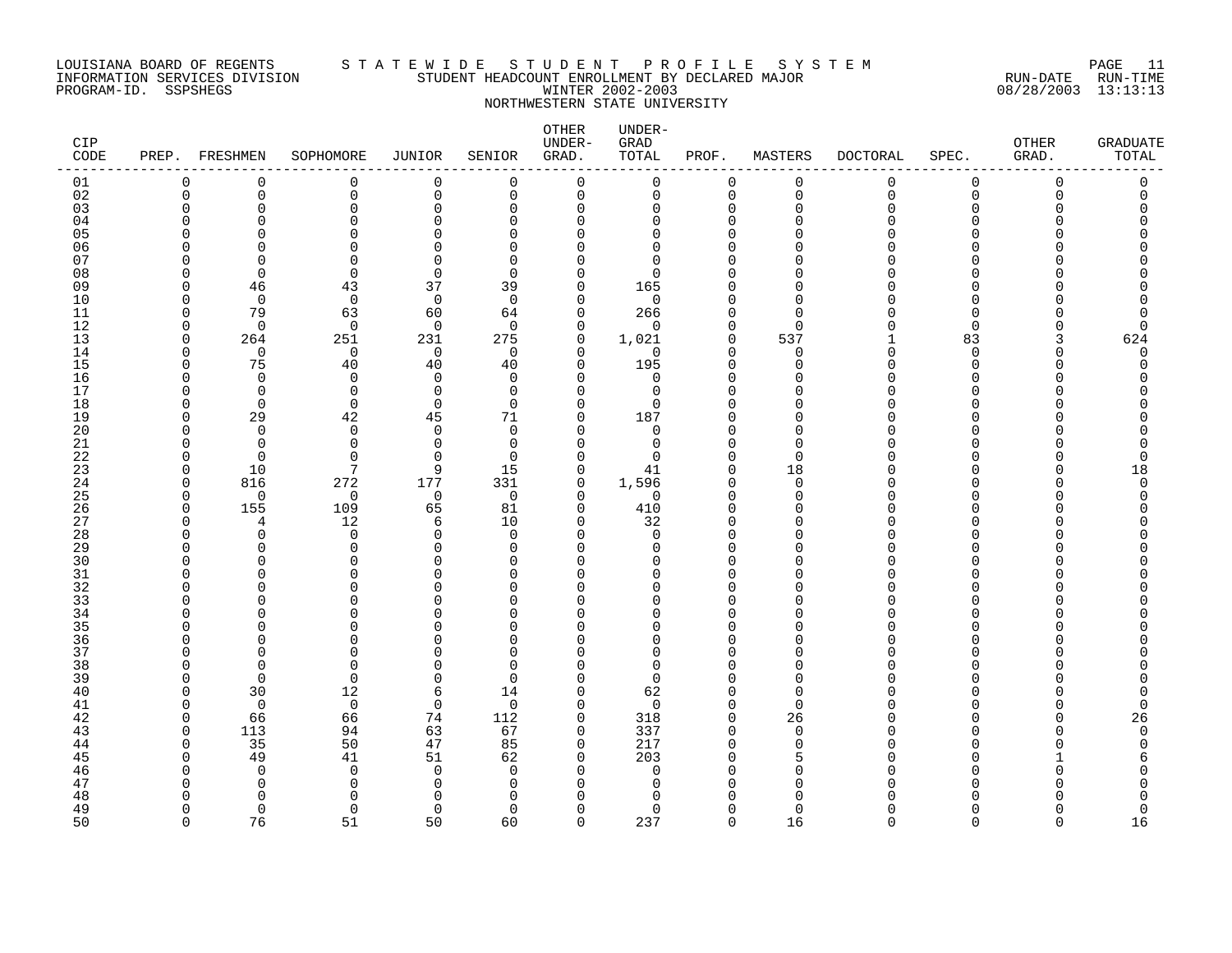PROGRAM-ID. SSPSHEGS WINTER 2002-2003 08/28/2003 13:13:13

### LOUISIANA BOARD OF REGENTS S T A T E W I D E S T U D E N T P R O F I L E S Y S T E M PAGE 12 INFORMATION SERVICES DIVISION STUDENT HEADCOUNT ENROLLMENT BY DECLARED MAJOR RUN-DATE RUN-TIME

## NORTHWESTERN STATE UNIVERSITY

| CIP<br>CODE                                                                                                                                                                                                                                                                                                                                                                                                                                                                                                                                                                                                                                                                                                                                                                                                                                                                                                                                                                                                                                                                                                                                                                                                              |    | PREP. FRESHMEN | SOPHOMORE | JUNIOR         | SENIOR | <b>OTHER</b><br>UNDER-<br>GRAD. | UNDER-<br>GRAD<br>TOTAL                                      | PROF.    | MASTERS     | DOCTORAL                                                                                                                                                                                                                                                                                                               | SPEC. | OTHER<br>GRAD. | GRADUATE<br>TOTAL |
|--------------------------------------------------------------------------------------------------------------------------------------------------------------------------------------------------------------------------------------------------------------------------------------------------------------------------------------------------------------------------------------------------------------------------------------------------------------------------------------------------------------------------------------------------------------------------------------------------------------------------------------------------------------------------------------------------------------------------------------------------------------------------------------------------------------------------------------------------------------------------------------------------------------------------------------------------------------------------------------------------------------------------------------------------------------------------------------------------------------------------------------------------------------------------------------------------------------------------|----|----------------|-----------|----------------|--------|---------------------------------|--------------------------------------------------------------|----------|-------------|------------------------------------------------------------------------------------------------------------------------------------------------------------------------------------------------------------------------------------------------------------------------------------------------------------------------|-------|----------------|-------------------|
| 51                                                                                                                                                                                                                                                                                                                                                                                                                                                                                                                                                                                                                                                                                                                                                                                                                                                                                                                                                                                                                                                                                                                                                                                                                       |    | 771            | 560       | 383            | 545    |                                 | 2,259                                                        |          | 76          |                                                                                                                                                                                                                                                                                                                        |       |                | 77                |
| 52                                                                                                                                                                                                                                                                                                                                                                                                                                                                                                                                                                                                                                                                                                                                                                                                                                                                                                                                                                                                                                                                                                                                                                                                                       |    | 352            | 212       | 203            | 244    | $\overline{0}$                  | $\begin{array}{c} 1 \, , \, 0 \, 1 \, 1 \\ \, 0 \end{array}$ |          | $\mathbf 0$ |                                                                                                                                                                                                                                                                                                                        |       |                |                   |
| TR                                                                                                                                                                                                                                                                                                                                                                                                                                                                                                                                                                                                                                                                                                                                                                                                                                                                                                                                                                                                                                                                                                                                                                                                                       |    | $\Omega$       | $\Omega$  | $\overline{0}$ |        |                                 |                                                              |          |             |                                                                                                                                                                                                                                                                                                                        |       |                |                   |
| <b>UN</b>                                                                                                                                                                                                                                                                                                                                                                                                                                                                                                                                                                                                                                                                                                                                                                                                                                                                                                                                                                                                                                                                                                                                                                                                                | 49 |                |           |                |        |                                 | 52                                                           |          | 24          |                                                                                                                                                                                                                                                                                                                        |       | 326            | 351               |
| TOTAL                                                                                                                                                                                                                                                                                                                                                                                                                                                                                                                                                                                                                                                                                                                                                                                                                                                                                                                                                                                                                                                                                                                                                                                                                    | 49 | 2,972          | 1,925     | 1,547          |        | 2,116 0 8,609                   |                                                              | $\Omega$ | 702         | 2                                                                                                                                                                                                                                                                                                                      | 84    | 330            | 1,118             |
| 01 - AGRICULTURAL BUSINESS AND PRODUCTION 19 - HOME ECONOMICS (2007) 19 - 2007 - PERSONAL AWARENESS AND SELF-IMPROVE<br>20 - VOCATIONAL HOME ECONOMICS (38 - PHILOSOPHY AND RELIGION 2007) 20 - VOCATIONAL HOME ECONOMICS (38 - P<br>04 - ARCHITECTURE AND RELATED PROGRAMS 22 - LAW AND LEGAL STUDIES<br>05 - AREA, ETHNIC AND CULTURAL STUDIES 23 - ENGLISH LANGUAGE AND LITERATURE/LETTERS 41 - SCIENCE TECHNOLOGIES<br>06 - NOT IN USE AT THIS TIME 24 - LIBERAL ARTS/SCI, GEN STUDIES/HUMANITIES42 - PSYCHOLOGY<br>07 - NOT IN USE AT THI<br>08 - MARKETING OPERATIONS AND DISTRIBUTION 26 - BIOLOGICAL SCIENCES/LIFE SCIENCES 44 - PUBLIC ADMINISTRATION AND SERVICES<br>08 - MARKETING OFBRAILONG AND DISTRICTED 10 - 27 - MATHEMATICS<br>10 - COMMUNICATION TECHNOLOGIES 28 - RESERVE OFFICERS TRAINING CORPS (ROTC) 46 - CONSTRUCTION TRADES<br>11 - COMPUTER AND INFORMATION SCIENCES 29 - MILITARY TECHN<br>14 - ENGINEERING<br>15 - ENGINEERING-RELATED TECHNOLOGIES<br>16 - FOREIGN LANGUAGES AND LITERATURES 34 - HEALTH-RELATED KNOWLEDGE AND SKILLS 52 - BUSINESS MGT. & ADMINISTRATIVE SERV.<br>17 - NOT IN USE AT THIS TIME 3ERV.<br>18 - NOT IN USE AT THIS TIME 36 - LEISURE AND RECREATIONAL ACTIVI |    |                |           |                |        |                                 |                                                              |          |             | 40 - PHYSICAL SCIENCES<br>45 - SOCIAL SCIENCES AND HISTORY<br>48 - PRECISION PRODUCTION TRADES<br>31 - PARKS/RECREATION/LEISURE/FITNESS STUDIES49 - TRANSPORTATION/MATERIALS MOVING WORK.<br>32 - BASIC SKILLS<br>33 - CITIZENSHIP ACTIVITIES                                 50 - HEALTH PROFESSIONS AND RELATED SCI. |       |                |                   |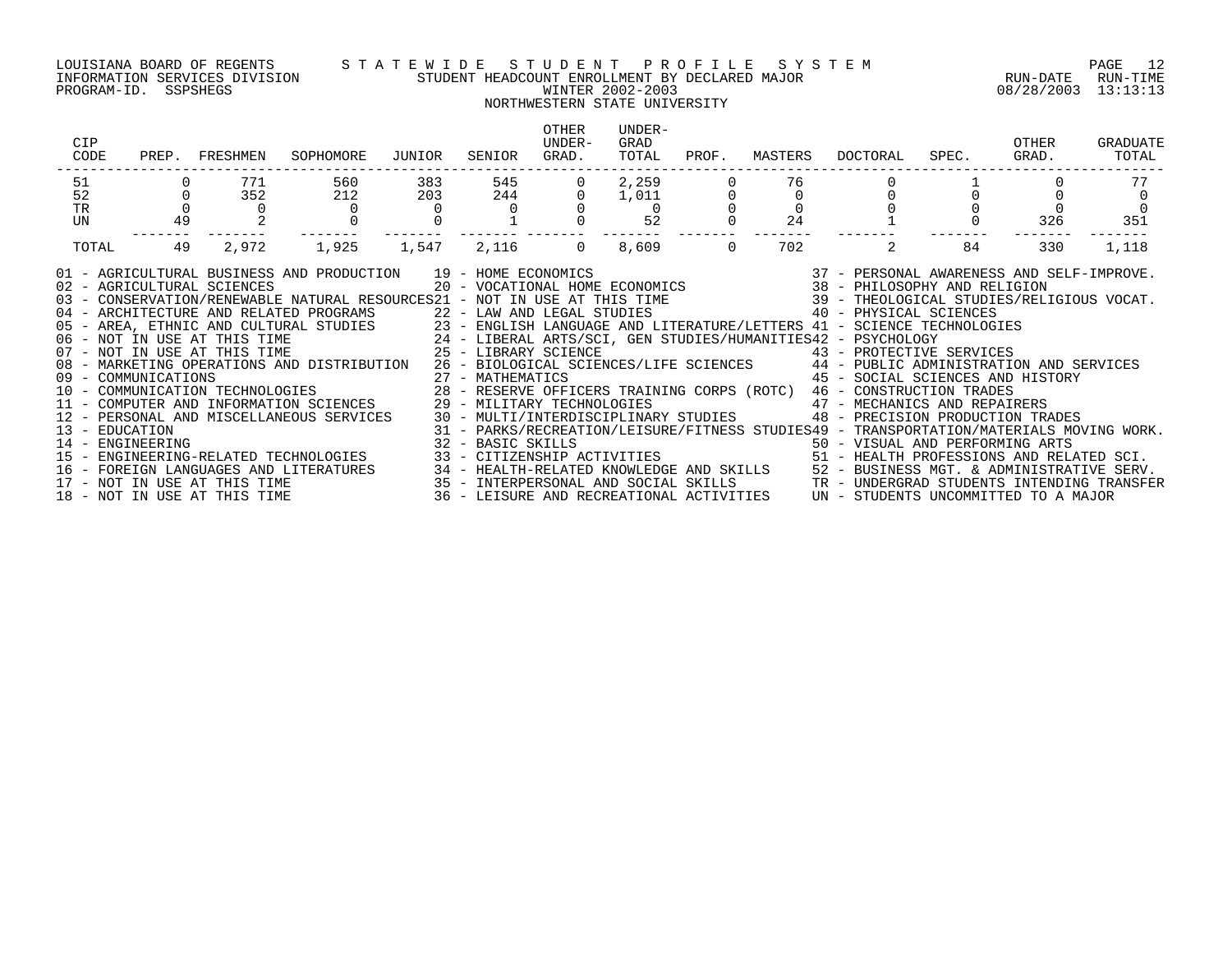### LOUISIANA BOARD OF REGENTS S T A T E W I D E S T U D E N T P R O F I L E S Y S T E M PAGE 13 INFORMATION SERVICES DIVISION STUDENT HEADCOUNT ENROLLMENT BY DECLARED MAJOR RUN-DATE RUN-TIME PROGRAM-ID. SSPSHEGS WINTER 2002-2003 08/28/2003 13:13:13 SOUTHEASTERN LA. UNIVERSITY

| <b>CIP</b><br>$\texttt{CODE}$ |              | PREP. FRESHMEN           | SOPHOMORE            | JUNIOR               | SENIOR                   | OTHER<br>UNDER-<br>GRAD. | UNDER-<br>GRAD<br>TOTAL | PROF.                   | MASTERS              | <b>DOCTORAL</b> | SPEC.    | <b>OTHER</b><br>GRAD. | <b>GRADUATE</b><br>TOTAL |
|-------------------------------|--------------|--------------------------|----------------------|----------------------|--------------------------|--------------------------|-------------------------|-------------------------|----------------------|-----------------|----------|-----------------------|--------------------------|
| 01                            | $\Omega$     | $\Omega$                 | 0                    | $\mathbf 0$          | $\Omega$                 | $\mathbf 0$              | $\mathbf 0$             | $\mathbf 0$             | $\mathbf 0$          | 0               | 0        | $\mathbf 0$           | $\mathbf 0$              |
| 02                            | $\mathbf 0$  | 6                        | 8                    | $\mathbf{1}$         | 9                        | $\mathbf 0$              | $2\sqrt{4}$             | 0                       | $\mathbf 0$          | 0               | 0        | $\Omega$              | $\Omega$                 |
| 03                            | $\Omega$     | $\Omega$                 | $\Omega$             | $\Omega$             | $\Omega$                 | 0                        | $\mathbf 0$             | $\mathbf 0$             | $\Omega$             | U               | 0        |                       |                          |
| 04                            | U            | ∩                        | $\Omega$<br>$\Omega$ | $\cap$<br>U          | $\Omega$                 | $\Omega$                 | $\Omega$                | $\Omega$                | $\Omega$<br>∩        |                 | U        |                       |                          |
| 05<br>06                      |              | ∩                        | $\Omega$             | $\cap$               | $\Omega$<br>$\Omega$     | $\Omega$<br>$\Omega$     | O<br>$\Omega$           | $\mathbf 0$<br>$\Omega$ | ∩                    |                 | ∩<br>N   |                       |                          |
| 07                            | U            | n                        | $\Omega$             | ∩                    | $\Omega$                 | ∩                        | $\Omega$                | $\Omega$                | ∩                    |                 | ∩        |                       |                          |
| 08                            | U            | $\Omega$                 | $\Omega$             | 0                    | $\Omega$                 | 0                        | $\Omega$                | $\Omega$                | $\Omega$             |                 | N        |                       |                          |
| 09                            | <sup>0</sup> | 86                       | 65                   | 98                   | 91                       | 0                        | 340                     | 0                       | 32                   |                 | O        |                       | 32                       |
| 10                            | $\Omega$     | $\Omega$                 | $\mathbf 0$          | $\mathbf 0$          | $\Omega$                 | $\Omega$                 | $\mathbf 0$             | $\Omega$                | $\Omega$             |                 | U        |                       | $\Omega$                 |
| 11                            | $\mathbf{1}$ | 141                      | 87                   | 48                   | 69                       | $\mathbf 0$              | 346                     | $\Omega$                | $\Omega$             |                 | U        |                       | $\Omega$                 |
| 12                            | $\Omega$     | $\Omega$                 | $\Omega$             | $\Omega$             | $\Omega$                 | $\Omega$                 | $\Omega$                | $\Omega$                | $\Omega$             |                 | ∩        |                       | n                        |
| 13                            | 4            | 526                      | 488                  | 422                  | 707                      | $\mathbf 0$              | 2,147                   | $\mathbf 0$             | 815                  |                 | $\Omega$ |                       | 815                      |
| 14                            | $\Omega$     | $\Omega$                 | 0                    | 0                    | $\Omega$                 | 0                        | $\mathbf 0$             | $\mathbf 0$             | $\Omega$             |                 | U        |                       | <sup>0</sup>             |
| 15                            | 2            | 104                      | 91                   | 98                   | 115                      | $\Omega$                 | 410                     | $\Omega$                | $\Omega$             |                 | N        |                       |                          |
| 16                            | $\Omega$     | 5                        | 11                   | 9                    | 15                       | 0                        | 40                      | $\mathbf 0$             | ∩                    |                 | U        |                       |                          |
| 17                            | ∩            | $\Omega$                 | $\Omega$             | $\Omega$             | $\Omega$                 | $\Omega$                 | $\Omega$                | $\Omega$                | ∩                    |                 | N        |                       |                          |
| 18                            | $\Omega$     | $\mathbf 0$              | $\mathbf 0$          | $\mathbf 0$          | $\Omega$                 | 0                        | $\mathbf 0$             | $\Omega$                | $\Omega$             |                 | O        |                       |                          |
| 19                            | O<br>U       | 21<br>$\Omega$           | 42                   | 40<br>$\Omega$       | 65<br>$\Omega$           | 0<br>$\Omega$            | 168<br>$\mathbf 0$      | 0<br>$\Omega$           | $\Omega$<br>$\Omega$ |                 | ი<br>U   |                       |                          |
| 20<br>21                      | U            | $\Omega$                 | 0<br>$\Omega$        | $\Omega$             | $\Omega$                 | $\Omega$                 | $\Omega$                | $\Omega$                | $\Omega$             |                 | ∩        |                       |                          |
| 22                            | ∩            | $\Omega$                 | $\Omega$             | $\Omega$             | $\Omega$                 | $\Omega$                 | $\Omega$                | $\Omega$                | $\Omega$             |                 | U        |                       | n                        |
| 23                            |              | 17                       | 20                   | 28                   | 34                       | $\Omega$                 | 100                     | $\mathbf 0$             | 37                   |                 | U        |                       | 37                       |
| 24                            |              | 99                       | 82                   | 121                  | 217                      | 0                        | 520                     | 0                       | 0                    |                 | O        |                       | $\mathbf 0$              |
| 25                            | <sup>0</sup> | $\Omega$                 | 0                    | $\mathbf 0$          | $\Omega$                 | 0                        | $\mathbf 0$             | $\mathbf 0$             | $\mathbf 0$          |                 | ∩        |                       | 0                        |
| 26                            | 3            | 267                      | 161                  | 138                  | 199                      | $\Omega$                 | 768                     | $\mathbf 0$             | 29                   |                 | U        |                       | 29                       |
| 27                            |              | 8                        | 3                    | 13                   | 13                       | 0                        | 38                      | $\mathbf 0$             | 0                    |                 | ∩        |                       | n                        |
| 28                            | $\Omega$     | $\Omega$                 | $\Omega$             | $\Omega$             | $\Omega$                 | $\Omega$                 | $\Omega$                | $\Omega$                | $\Omega$             |                 | U        |                       |                          |
| 29                            | $\Omega$     | $\Omega$                 | $\mathbf 0$          | $\mathbf 0$          | $\mathbf 0$              | 0                        | $\mathbf 0$             | $\mathbf 0$             | $\mathbf 0$          |                 | O        |                       | $\Omega$                 |
| 30                            | ∩            | $\Omega$                 | $\Omega$             | 0                    | $\Omega$                 | $\Omega$                 | $\Omega$                | $\Omega$                | 32                   |                 | U        |                       | 32                       |
| 31                            | <sup>0</sup> | 37                       | 30                   | 20                   | 14                       | 0                        | 101                     | $\mathbf 0$             | $\mathbf 0$          |                 | O        |                       | $\Omega$                 |
| 32                            | U<br>U       | $\Omega$                 | $\Omega$<br>$\Omega$ | $\Omega$<br>$\Omega$ | $\Omega$<br>$\Omega$     | $\Omega$<br>$\Omega$     | 0<br>$\Omega$           | $\Omega$<br>$\Omega$    | $\Omega$<br>$\Omega$ |                 | ∩<br>U   |                       |                          |
| 33<br>34                      | U            | $\Omega$<br><sup>n</sup> | $\Omega$             | $\cap$               | $\Omega$                 | ∩                        | U                       | $\mathbf 0$             | ∩                    |                 | ∩        |                       |                          |
| 35                            |              | n                        | ∩                    | O                    | U                        | O                        | N                       | $\Omega$                | ∩                    |                 | ∩        |                       |                          |
| 36                            | U            | ∩                        | 0                    | U                    | $\Omega$                 | O                        | 0                       | $\Omega$                | $\Omega$             |                 | O        |                       |                          |
| 37                            | U            | ∩                        | $\Omega$             | $\Omega$             | $\Omega$                 | $\Omega$                 | $\Omega$                | $\Omega$                | ∩                    |                 | N        |                       |                          |
| 38                            | ∩            | $\Omega$                 | $\Omega$             | $\cap$               | $\Omega$                 | $\Omega$                 | O                       | $\Omega$                | ∩                    |                 | U        |                       |                          |
| 39                            | $\Omega$     | $\Omega$                 | $\Omega$             | $\mathbf 0$          | $\Omega$                 | $\Omega$                 | $\Omega$                | $\Omega$                | ∩                    |                 | U        |                       |                          |
| 40                            | 3            | 71                       | 44                   | 25                   | 25                       | 0                        | 168                     | $\mathbf 0$             | $\Omega$             |                 | ი        |                       |                          |
| 41                            | 0            | $\Omega$                 | $\mathbf 0$          | $\overline{0}$       | $\Omega$                 | 0                        | 0                       | $\mathbf 0$             | $\Omega$             |                 | O        |                       |                          |
| 42                            | -1           | 122                      | 106                  | 80                   | 92                       | 0                        | 401                     | $\mathbf 0$             | 23                   |                 | O        |                       | 23                       |
| 43                            | -1           | 137                      | 131                  | 85                   | 96                       | $\Omega$                 | 450                     | $\Omega$                | $\Omega$             |                 | N        |                       | $\Omega$                 |
| 44                            | $\Omega$     | 53                       | 53                   | 60                   | 90                       | $\Omega$                 | 256                     | $\mathbf 0$             | $\Omega$             |                 | N        |                       | $\Omega$                 |
| 45                            |              | 95                       | 70                   | 87                   | 105                      | 0                        | 358                     | $\mathbf 0$             | 52                   |                 | ი        |                       | 52<br>$\cap$             |
| 46<br>47                      | U            | $\Omega$<br>O            | $\Omega$<br>$\Omega$ | $\Omega$<br>∩        | $\Omega$<br><sup>0</sup> | $\Omega$<br>O            | 0<br>O                  | $\Omega$<br>$\Omega$    | $\Omega$<br>$\Omega$ |                 | N<br>U   |                       |                          |
| 48                            | n            |                          | ∩                    | n                    |                          | ∩                        | U                       | ∩                       | ∩                    |                 |          |                       |                          |
| 49                            | ∩            | $\Omega$                 | $\Omega$             | $\Omega$             | $\Omega$                 | $\Omega$                 | $\Omega$                | $\Omega$                | $\Omega$             |                 | U        |                       | $\Omega$                 |
| 50                            | $\cap$       | 58                       | 56                   | 69                   | 86                       | $\Omega$                 | 269                     | $\Omega$                | 17                   | $\cap$          | $\Omega$ | $\Omega$              | 17                       |
|                               |              |                          |                      |                      |                          |                          |                         |                         |                      |                 |          |                       |                          |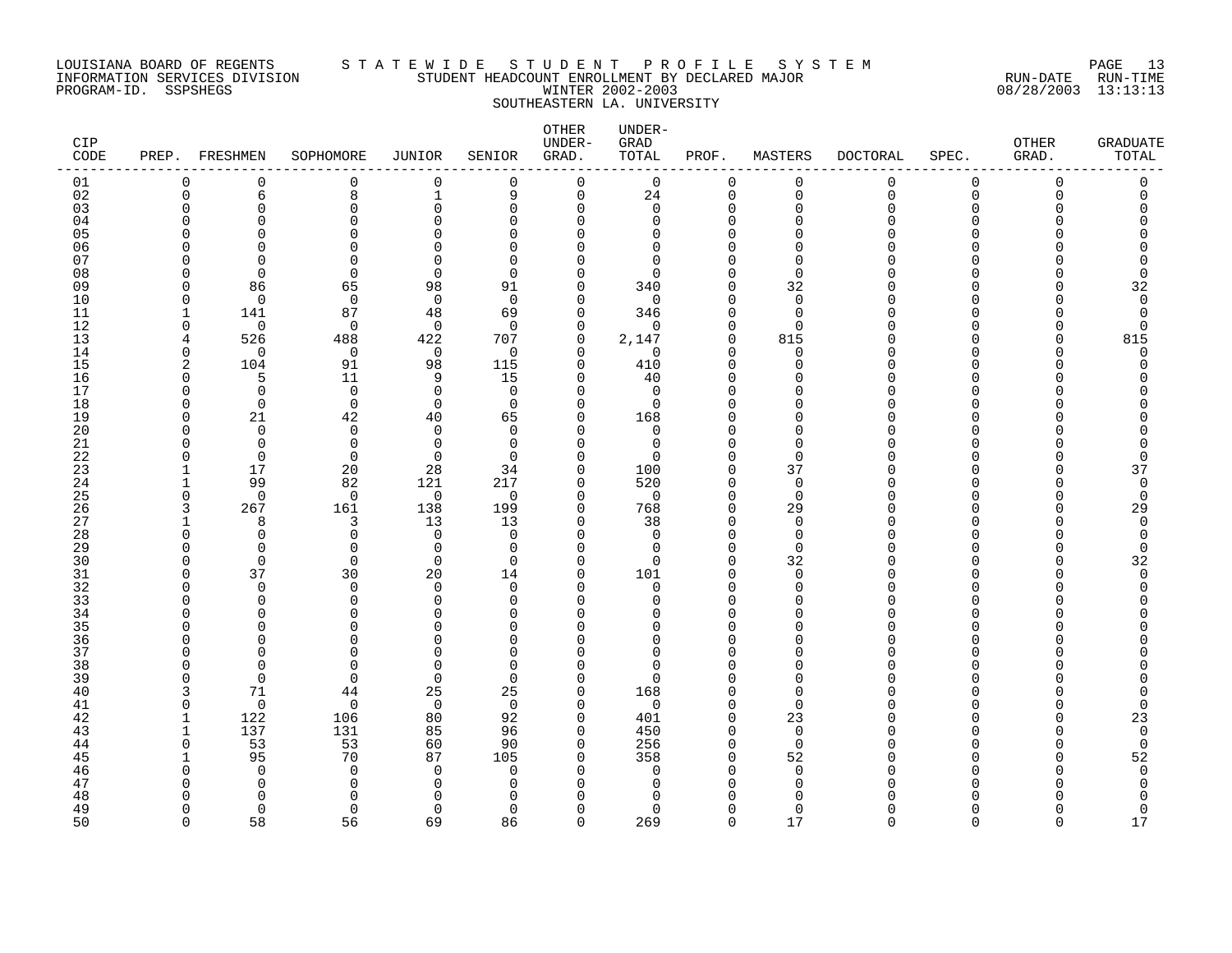### LOUISIANA BOARD OF REGENTS S T A T E W I D E S T U D E N T P R O F I L E S Y S T E M PAGE 14 INFORMATION SERVICES DIVISION STUDENT HEADCOUNT ENROLLMENT BY DECLARED MAJOR RUN-DATE RUN-TIME PROGRAM-ID. SSPSHEGS WINTER 2002-2003 08/28/2003 13:13:13

## SOUTHEASTERN LA. UNIVERSITY

| 51<br>52<br>$\Omega$<br>TR<br>42<br>UN<br>66<br>TOTAL                                                                                                                                                                                                                                                                                                                                                                                                                                                                                                                                                                                                                                                                                                                                                                                                                                                                                                                                                                                                                     | 427<br>521<br>$\overline{0}$<br>1,366 | 295<br>642<br>$\sim$ 0<br>340 | 250<br>680<br>$\overline{0}$ | 346                                                                                                                       |              |                                      |          | 129                   |                                                                                                                                                                                                                                                                                                                                                                                                                                                                                                           |     |       |
|---------------------------------------------------------------------------------------------------------------------------------------------------------------------------------------------------------------------------------------------------------------------------------------------------------------------------------------------------------------------------------------------------------------------------------------------------------------------------------------------------------------------------------------------------------------------------------------------------------------------------------------------------------------------------------------------------------------------------------------------------------------------------------------------------------------------------------------------------------------------------------------------------------------------------------------------------------------------------------------------------------------------------------------------------------------------------|---------------------------------------|-------------------------------|------------------------------|---------------------------------------------------------------------------------------------------------------------------|--------------|--------------------------------------|----------|-----------------------|-----------------------------------------------------------------------------------------------------------------------------------------------------------------------------------------------------------------------------------------------------------------------------------------------------------------------------------------------------------------------------------------------------------------------------------------------------------------------------------------------------------|-----|-------|
|                                                                                                                                                                                                                                                                                                                                                                                                                                                                                                                                                                                                                                                                                                                                                                                                                                                                                                                                                                                                                                                                           |                                       |                               |                              |                                                                                                                           |              |                                      |          |                       |                                                                                                                                                                                                                                                                                                                                                                                                                                                                                                           |     | 129   |
|                                                                                                                                                                                                                                                                                                                                                                                                                                                                                                                                                                                                                                                                                                                                                                                                                                                                                                                                                                                                                                                                           |                                       |                               |                              |                                                                                                                           | $\mathsf{O}$ |                                      |          | 203                   |                                                                                                                                                                                                                                                                                                                                                                                                                                                                                                           |     | 203   |
|                                                                                                                                                                                                                                                                                                                                                                                                                                                                                                                                                                                                                                                                                                                                                                                                                                                                                                                                                                                                                                                                           |                                       |                               | 75                           | $\begin{array}{c}\n 860 \\  \color{red}{0} \\  \color{red}{29}\n \end{array}$                                             | 9            | $1,322$<br>$2,704$<br>$0$<br>$1,861$ |          | $\overline{0}$<br>338 |                                                                                                                                                                                                                                                                                                                                                                                                                                                                                                           | 301 | 639   |
|                                                                                                                                                                                                                                                                                                                                                                                                                                                                                                                                                                                                                                                                                                                                                                                                                                                                                                                                                                                                                                                                           |                                       |                               |                              |                                                                                                                           |              |                                      |          |                       |                                                                                                                                                                                                                                                                                                                                                                                                                                                                                                           |     |       |
|                                                                                                                                                                                                                                                                                                                                                                                                                                                                                                                                                                                                                                                                                                                                                                                                                                                                                                                                                                                                                                                                           | 4,167                                 | 2,825                         | 2,447                        | 3,277                                                                                                                     |              | 9 12,791                             | $\Omega$ | 1,707                 | $\begin{array}{c} - - - - \\ 0 \end{array}$                                                                                                                                                                                                                                                                                                                                                                                                                                                               | 301 | 2,008 |
| 04 - ARCHITECTURE AND RELATED PROGRAMS 22 - LAW AND LEGAL STUDIES 40 - PHYSICAL SCIENCES<br>05 - AREA, ETHNIC AND CULTURAL STUDIES 23 - ENGLISH LANGUAGE AND LITERATURE/LETTERS 41 - SCIENCE TECHNOLOGIES<br>06 - NOT IN USE AT THIS TIME 24 - LIBERAL ARTS/SCI, GEN STUDIES/HUMANITIES42 - PSYCHOLOGY<br>07 - NOT IN USE AT THI<br>08 - MARKETING OPERATIONS AND DISTRIBUTION 26 - BIOLOGICAL SCIENCES/LIFE SCIENCES 44 - PUBLIC ADMINISTRATION AND SERVICES<br>09 - COMMUNICATIONS<br>10 - COMMUNICATIONS 10 - COMMUNICATION TECHNOLOGIES 28 - RESERVE OFFICERS TRAINING CORPS (ROTC) 46 - CONSTRUCTION TRADES<br>11 - COMPUTER AND INFORMATION SCIENCES 29 - MILITARY TECHNOLOGIES 47 - MECHANICS<br>12 - PERSONAL AND MISCELLANEOUS SERVICES<br>13 - EDUCATION<br>14 - ENGINEERING<br>ENGINEERING-RELATED TECHNOLOGIES<br>$15 -$<br>16 - FOREIGN LANGUAGES AND LITERATURES 34 - HEALTH-RELATED KNOWLEDGE AND SKILLS 52 - BUSINESS MGT. & ADMINISTRATIVE SERV.<br>17 - NOT IN USE AT THIS TIME 35 - INTERPERSONAL AND SOCIAL SKILLS 5 - TREE UNDERGRAD STUDENTS INTEND |                                       |                               |                              | 32 - BASIC SKILLS<br>33 - CITIZENSHIP ACTIVITIES                                 50 - HEALTH PROFESSIONS AND RELATED SCI. |              |                                      |          |                       | 91 - AGRICULTURAL BUSINESS AND PRODUCTION 19 - HOME ECONOMICS (2008) 19 - 2008 (37 - 2008 2008) 97 - 2008 2009<br>20 - VOCATIONAL HOME ECONOMICS (38 - PHILOSOPHY AND RELIGION 2008) 20 - VOCATIONAL HOME ECONOMICS (38 - 2008 -<br>45 - SOCIAL SCIENCES AND HISTORY<br>29 - MILITARY TECHNOLOGIES<br>30 - MULTI/INTERDISCIPLINARY STUDIES<br>9 - PRECISION PRODUCTION TRA<br>48 - PRECISION PRODUCTION TRADES<br>31 - PARKS/RECREATION/LEISURE/FITNESS STUDIES49 - TRANSPORTATION/MATERIALS MOVING WORK. |     |       |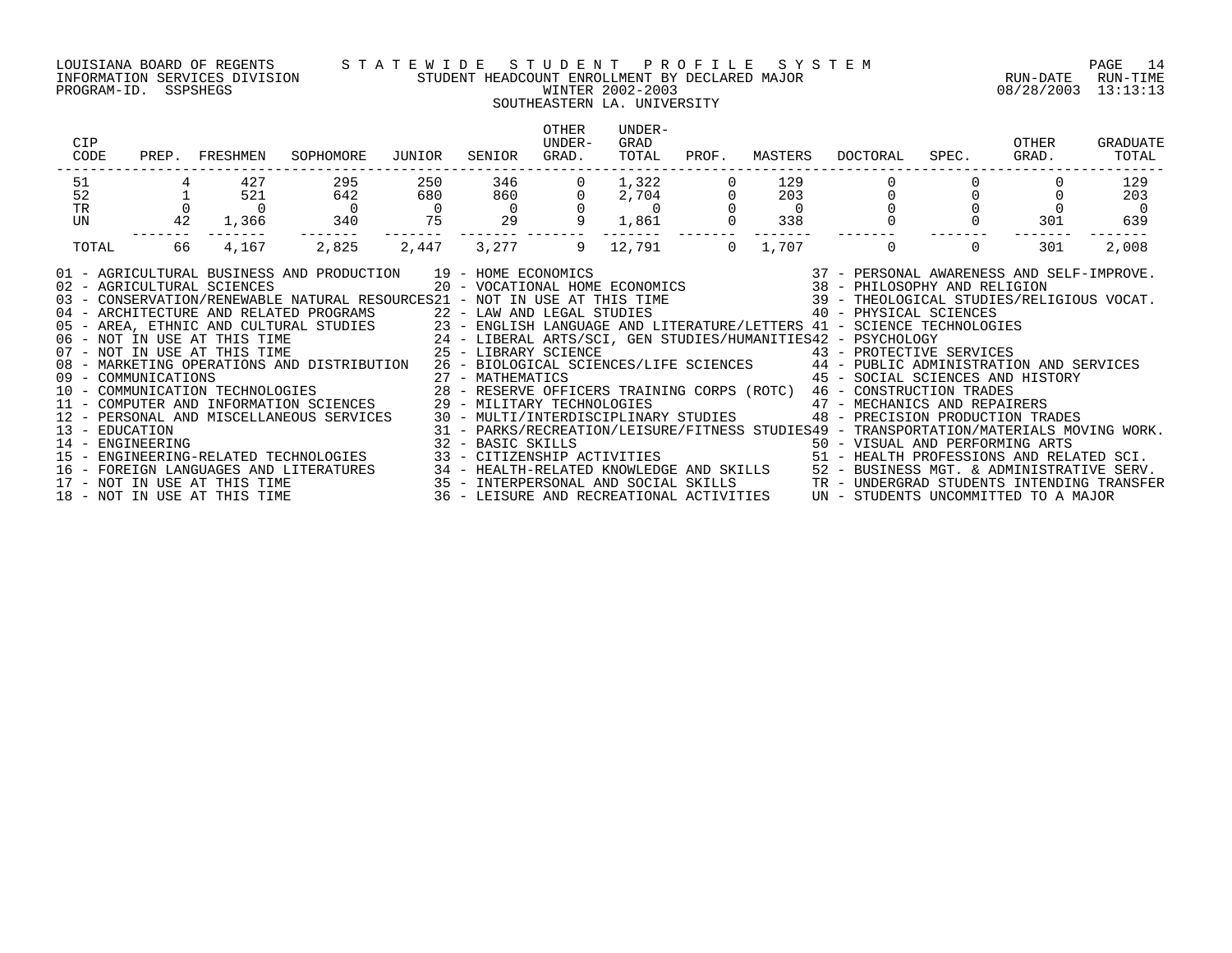### LOUISIANA BOARD OF REGENTS S T A T E W I D E S T U D E N T P R O F I L E S Y S T E M PAGE 15 INFORMATION SERVICES DIVISION STUDENT HEADCOUNT ENROLLMENT BY DECLARED MAJOR RUN-DATE RUN-TIME PROGRAM-ID. SSPSHEGS WINTER 2002-2003 08/28/2003 13:13:13 UNIVERSITY OF LA. IN LAFAYETTE

| CIP<br>CODE |                          | PREP. FRESHMEN | SOPHOMORE      | <b>JUNIOR</b>  | SENIOR             | OTHER<br>UNDER-<br>GRAD.   | UNDER-<br>GRAD<br>TOTAL | PROF.                | MASTERS                 | <b>DOCTORAL</b>  | SPEC.              | OTHER<br>GRAD.   | <b>GRADUATE</b><br>TOTAL |
|-------------|--------------------------|----------------|----------------|----------------|--------------------|----------------------------|-------------------------|----------------------|-------------------------|------------------|--------------------|------------------|--------------------------|
| 01          | $\Omega$                 | $\mathbf 0$    | $\mathbf 0$    | $\mathbf 0$    | $\mathbf 0$        | $\mathbf 0$                | $\Omega$                | $\mathbf 0$          | 0                       | 0                | $\mathbf 0$        | $\Omega$         | 0                        |
| 02          | $\Omega$                 | 14             | 13             | 8              | 16                 | $\mathbf 0$                | 51                      | $\Omega$             | $\mathbf 0$             | $\mathbf 0$      | $\Omega$           | $\Omega$         | $\mathbf 0$              |
| 03<br>04    | $\Omega$<br>O            | 15<br>110      | 19<br>84       | 16<br>55       | 31<br>99           | 0<br>0                     | 81<br>348               | $\Omega$<br>$\Omega$ | $\mathbf 0$<br>-1       | $\mathbf 0$<br>0 | $\Omega$<br>∩      |                  | 0<br>1                   |
| 05          | ∩                        | $\Omega$       | $\mathbf 0$    | $\Omega$       | $\mathbf 0$        | 0                          | 0                       |                      | 7                       | 12               |                    |                  | 19                       |
| 06          | ∩                        | $\Omega$       | $\mathbf 0$    | $\Omega$       | $\Omega$           | 0                          | 0                       | $\Omega$             | $\Omega$                | $\Omega$         | ∩                  |                  | $\mathbf 0$              |
| 07          | ∩                        | $\Omega$       | $\Omega$       | $\Omega$       | $\Omega$           | $\Omega$                   | $\Omega$                |                      | $\Omega$                | ∩                | ∩                  |                  | $\Omega$                 |
| 08          | O                        | 41             | 31             | 18             | 35                 | $\Omega$                   | 125                     | $\Omega$             | $\Omega$                |                  | ∩                  |                  | $\Omega$                 |
| 09          | O                        | 150            | 153            | 123            | 132                | 0                          | 558                     | $\Omega$             | 31                      | ∩                | ∩                  |                  | 31                       |
| 10          | O                        | $\mathbf 0$    | $\mathbf 0$    | $\overline{0}$ | $\Omega$           | $\mathbf 0$                | $\mathbf 0$             | $\Omega$             | $\mathbf 0$             | ∩                | ∩                  |                  | 0                        |
| 11          | $\Omega$                 | 92             | 53             | 45             | 90                 | 0                          | 280                     | $\mathbf 0$          | 137                     | 35               | ∩                  |                  | 172                      |
| 12          | ∩                        | $\Omega$       | $\Omega$       | $\Omega$       | $\Omega$           | $\Omega$                   | $\Omega$                | $\Omega$             | $\mathbf 0$             | $\Omega$         | ∩                  |                  | 0                        |
| 13<br>14    | $\Omega$<br>$\Omega$     | 415<br>242     | 399<br>164     | 304<br>168     | 516<br>292         | $\mathbf 0$<br>0           | 1,634<br>866            | $\Omega$<br>$\Omega$ | 266<br>165              | $\Omega$<br>26   | $\Omega$<br>$\cap$ | $\cap$<br>$\cap$ | 266<br>191               |
| 15          | $\Omega$                 | 43             | 67             | 61             | 97                 | $\mathbf 0$                | 268                     | $\Omega$             | 0                       | $\Omega$         | ∩                  |                  | 0                        |
| 16          | ∩                        | 3              | 3              | 5              | 19                 | $\mathbf 0$                | 30                      | $\Omega$             | 8                       | $\Omega$         | ∩                  |                  | 8                        |
| 17          | O                        | $\Omega$       | $\mathbf 0$    | $\Omega$       | $\Omega$           | 0                          | $\Omega$                | $\Omega$             | $\Omega$                |                  | ∩                  |                  | O                        |
| 18          | ∩                        | $\Omega$       | $\mathbf 0$    | 0              | $\Omega$           | $\mathbf 0$                | $\mathbf 0$             | $\Omega$             | $\mathbf 0$             |                  | ∩                  |                  | $\Omega$                 |
| 19          | O                        | 90             | 102            | 121            | 118                | $\mathbf 0$                | 431                     | $\Omega$             | 20                      | U                | ∩                  |                  | 20                       |
| 20          | ∩                        | $\Omega$       | $\Omega$       | $\Omega$       | $\Omega$           | $\Omega$                   | $\Omega$                | $\cap$               | $\Omega$                | ∩                | ∩                  |                  | $\Omega$                 |
| 21          | O                        | $\Omega$       | $\mathbf 0$    | $\overline{0}$ | $\Omega$           | $\mathbf 0$                | $\Omega$                | $\Omega$             | $\mathbf 0$             | $\Omega$         | ∩                  |                  | 0                        |
| 22          | O                        | 62             | 29             | 24             | 14                 | 0                          | 129                     | $\Omega$<br>$\Omega$ | $\mathbf 0$             | $\Omega$         | ∩                  |                  | 0                        |
| 23<br>24    | O<br><sup>0</sup>        | 24<br>66       | 27<br>114      | 61<br>169      | 65<br>394          | $\mathbf 0$<br>$\mathbf 0$ | 177<br>743              | $\Omega$             | 50<br>$\mathbf 0$       | 50<br>$\Omega$   | ∩<br>∩             |                  | 100<br>0                 |
| 25          | <sup>0</sup>             | $\Omega$       | $\mathbf 0$    | $\mathbf 0$    | $\Omega$           | 0                          | $\Omega$                | $\Omega$             | $\mathbf 0$             | $\Omega$         | ∩                  |                  | $\mathbf 0$              |
| 26          | $\Omega$                 | 161            | 98             | 56             | 102                | $\mathbf 0$                | 417                     | $\Omega$             | 51                      | 18               | $\Omega$           |                  | 69                       |
| 27          | O                        | 13             | 8              | 4              | 15                 | 0                          | 40                      | $\Omega$             | 11                      | 21               | ∩                  |                  | 32                       |
| 28          |                          | $\Omega$       | $\mathbf 0$    | $\Omega$       | $\Omega$           | $\Omega$                   | $\Omega$                | $\Omega$             | $\mathbf 0$             | $\Omega$         | ∩                  |                  | $\mathbf 0$              |
| 29          | ∩                        | $\Omega$       | $\Omega$       | $\Omega$       | $\Omega$           | 0                          | $\Omega$                | $\Omega$             | 0                       | ∩                | ∩                  |                  | 0                        |
| 30          |                          | ∩              | $\Omega$       | ∩              | $\Omega$           | $\Omega$                   | U                       |                      | 6                       |                  | ∩                  |                  | 10                       |
| 31          | ∩                        | ∩              | $\Omega$       | U              | $\Omega$           | $\Omega$                   | U                       | ∩                    | $\Omega$                |                  | ∩                  |                  | $\mathbf 0$              |
| 32          |                          | ∩              | $\Omega$       | U              | $\cap$             | $\Omega$                   | U                       |                      | $\Omega$                |                  | ∩                  |                  | $\Omega$                 |
| 33<br>34    |                          | O<br>∩         | $\Omega$<br>∩  | U              | $\Omega$<br>$\cap$ | $\Omega$<br>$\Omega$       | O<br>$\Omega$           | $\Omega$             | $\Omega$<br>$\Omega$    |                  | ∩<br>∩             |                  |                          |
| 35          |                          |                | $\Omega$       |                | $\cap$             | $\Omega$                   | O                       |                      | $\Omega$                |                  | ∩                  |                  |                          |
| 36          |                          | ∩              | $\Omega$       | U              | $\cap$             | $\Omega$                   | $\Omega$                | O                    | $\Omega$                |                  | ∩                  |                  |                          |
| 37          |                          |                | $\Omega$       |                | $\Omega$           | $\Omega$                   | $\Omega$                |                      | $\Omega$                |                  | ∩                  |                  |                          |
| 38          | ∩                        | 5              |                |                | 8                  | $\Omega$                   | 23                      |                      | $\Omega$                |                  | ∩                  |                  | Ω                        |
| 39          | O                        | $\mathbf 0$    | $\mathbf 0$    | $\mathbf 0$    | $\Omega$           | 0                          | $\mathbf 0$             | $\Omega$             | $\mathbf 0$             |                  | ∩                  |                  | $\Omega$                 |
| 40          | O                        | 21             | 17             | 17             | 38                 | $\mathbf 0$                | 93                      | $\Omega$             | 24                      |                  | ∩                  |                  | 24                       |
| 41          | $\Omega$                 | $\Omega$       | $\mathbf 0$    | $\Omega$       | $\Omega$           | $\mathbf 0$                | $\Omega$                | $\Omega$             | $\mathbf 0$             |                  | ∩                  |                  | $\mathbf 0$              |
| 42          | $\Omega$<br><sup>n</sup> | 141            | 82             | 73             | 97                 | $\mathbf 0$                | 393                     | $\Omega$<br>$\Omega$ | 23                      |                  | ∩                  |                  | 23                       |
| 43<br>44    | O                        | 98<br>$\Omega$ | 68<br>$\Omega$ | 90<br>$\Omega$ | 89<br>$\Omega$     | $\mathbf 0$<br>$\Omega$    | 345<br>$\Omega$         | $\Omega$             | $\mathbf 0$<br>$\Omega$ |                  | ∩                  |                  | $\Omega$<br>$\Omega$     |
| 45          | O                        | 72             | 67             | 89             | 156                | 0                          | 384                     | $\Omega$             | 17                      |                  | ∩                  |                  | 17                       |
| 46          |                          | $\Omega$       | $\Omega$       | $\Omega$       | $\Omega$           | $\Omega$                   | $\Omega$                | O                    | $\mathbf 0$             |                  | ∩                  |                  | $\mathbf 0$              |
| 47          |                          | O              | $\Omega$       | n              | $\cap$             | $\Omega$                   | O                       |                      | 0                       |                  |                    |                  | O                        |
| 48          |                          | ∩              | $\Omega$       |                |                    | U                          |                         |                      | $\cap$                  |                  |                    |                  |                          |
| 49          | U                        | $\Omega$       | $\mathbf 0$    | $\Omega$       | $\Omega$           | $\Omega$                   | $\Omega$                | ∩                    | $\Omega$                |                  | $\Omega$           |                  | $\mathbf 0$              |
| 50          | $\Omega$                 | 187            | 157            | 131            | 212                | $\Omega$                   | 687                     | $\Omega$             | 17                      | $\Omega$         | $\Omega$           | $\Omega$         | 17                       |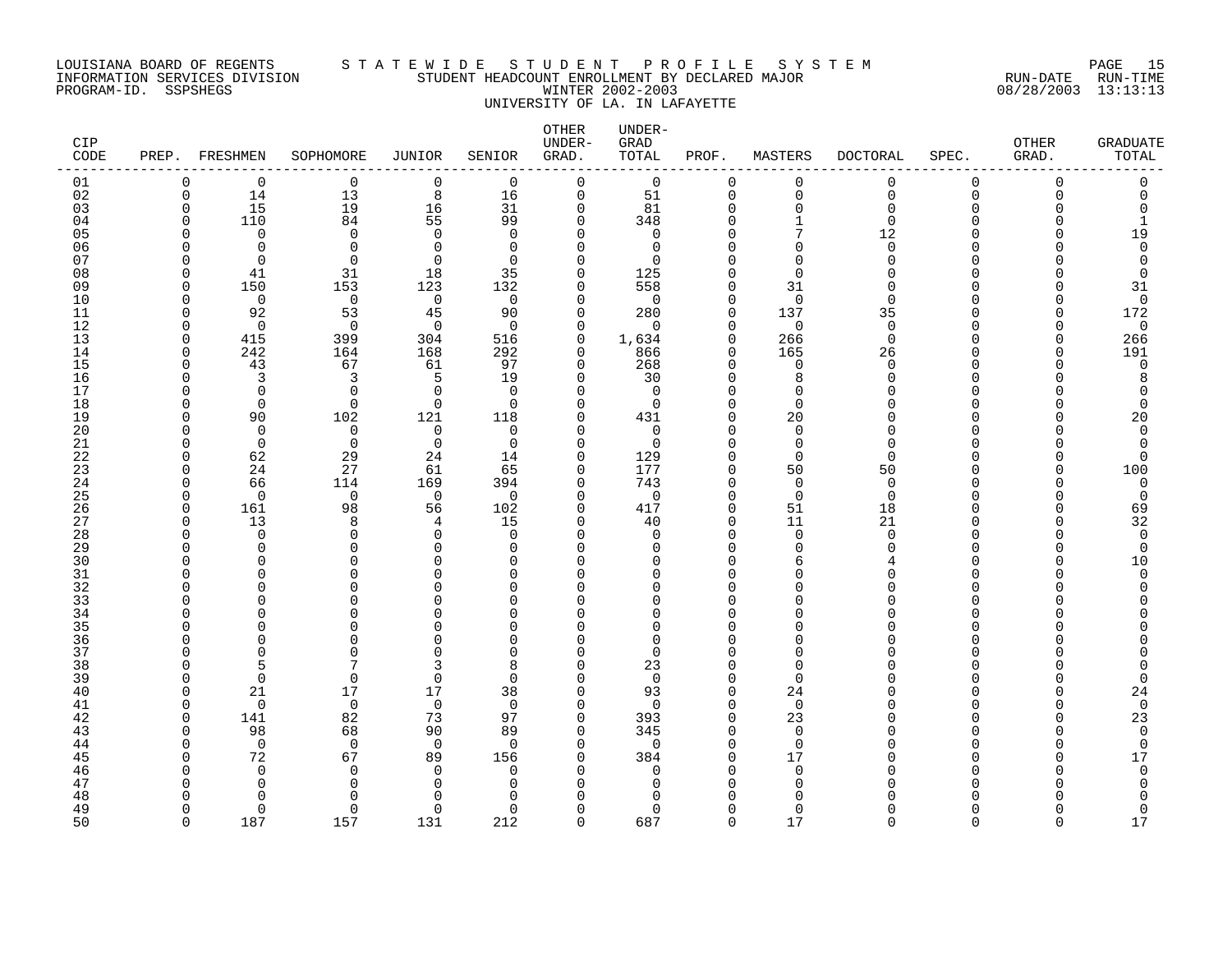PROGRAM-ID. SSPSHEGS WINTER 2002-2003 08/28/2003 13:13:13

### LOUISIANA BOARD OF REGENTS S T A T E W I D E S T U D E N T P R O F I L E S Y S T E M PAGE 16 INFORMATION SERVICES DIVISION STUDENT HEADCOUNT ENROLLMENT BY DECLARED MAJOR RUN-DATE RUN-TIME

### UNIVERSITY OF LA. IN LAFAYETTE

| CIP<br>CODE                |   | PREP. FRESHMEN | SOPHOMORE                                                                                                                                                                                                                                                                                                                                                                                                                                                                                                                                                                                                                                                                                                                                                                                                                                                                                                                                                                                                                                                                                                                                                                                                                                                                                                                                                              | JUNIOR                                  | SENIOR                | OTHER<br>UNDER-<br>GRAD. | UNDER-<br>GRAD<br>TOTAL                                             | PROF.          | MASTERS  | DOCTORAL                                                                                                                                                                                                             | SPEC.    | OTHER<br>GRAD. | GRADUATE<br>TOTAL |
|----------------------------|---|----------------|------------------------------------------------------------------------------------------------------------------------------------------------------------------------------------------------------------------------------------------------------------------------------------------------------------------------------------------------------------------------------------------------------------------------------------------------------------------------------------------------------------------------------------------------------------------------------------------------------------------------------------------------------------------------------------------------------------------------------------------------------------------------------------------------------------------------------------------------------------------------------------------------------------------------------------------------------------------------------------------------------------------------------------------------------------------------------------------------------------------------------------------------------------------------------------------------------------------------------------------------------------------------------------------------------------------------------------------------------------------------|-----------------------------------------|-----------------------|--------------------------|---------------------------------------------------------------------|----------------|----------|----------------------------------------------------------------------------------------------------------------------------------------------------------------------------------------------------------------------|----------|----------------|-------------------|
| 51                         |   | 469            | 350                                                                                                                                                                                                                                                                                                                                                                                                                                                                                                                                                                                                                                                                                                                                                                                                                                                                                                                                                                                                                                                                                                                                                                                                                                                                                                                                                                    | 277                                     | 328                   |                          | 1,424                                                               |                | 116      |                                                                                                                                                                                                                      |          |                | 119               |
| 52                         |   | 634            | 637                                                                                                                                                                                                                                                                                                                                                                                                                                                                                                                                                                                                                                                                                                                                                                                                                                                                                                                                                                                                                                                                                                                                                                                                                                                                                                                                                                    | 532                                     | $661$ 13              |                          |                                                                     |                | 148      |                                                                                                                                                                                                                      |          |                | 148               |
| TR<br>UN                   |   | 58<br>210      | $\begin{array}{c} 39 \\ 49 \end{array}$                                                                                                                                                                                                                                                                                                                                                                                                                                                                                                                                                                                                                                                                                                                                                                                                                                                                                                                                                                                                                                                                                                                                                                                                                                                                                                                                | $\begin{array}{c} 23 \\ 22 \end{array}$ | 13<br>415             | 687                      | $\begin{array}{ccc} 0 & 2,464 \\ 0 & 133 \\ 87 & 1,391 \end{array}$ |                | $\Omega$ |                                                                                                                                                                                                                      |          | 368            | 368               |
| TOTAL                      | 8 | 3,436          | 2,837                                                                                                                                                                                                                                                                                                                                                                                                                                                                                                                                                                                                                                                                                                                                                                                                                                                                                                                                                                                                                                                                                                                                                                                                                                                                                                                                                                  | 2,495                                   | -------- ---<br>4,052 | 687                      | --------                                                            | 13,515 0 1,098 |          | 169                                                                                                                                                                                                                  | $\Omega$ | 368            | 1,635             |
| 02 - AGRICULTURAL SCIENCES |   |                | AND PRODUCTION $19$ - HOME ECONOMICS $37$ - PERSONAL AWARENESS AND SELF-IMPROVE.<br>20 - VOCATIONAL HOME ECONOMICS $38$ - PHILOSOPHY AND RELIGION<br>01 - AGRICULTURAL BUSINESS AND PRODUCTION 19 - HOME ECONOMICS<br>03 - CONSERVATION/RENEWABLE NATURAL RESOURCES21 - NOT IN USE AT THIS TIME 39 - THEOLOGICAL STUDIES/RELIGIOUS VOCAT.<br>04 - ARCHITECTURE AND RELATED PROGRAMS 22 - LAW AND LEGAL STUDIES 40 - PHYSICAL SCIENCES<br>05 - AREA, ETHNIC AND CULTURAL STUDIES 23 - ENGLISH LANGUAGE AND LITERATURE/LETTERS 41 - SCIENCE TECHNOLOGIES<br>06 - NOT IN USE AT THIS TIME 24 - LIBERAL ARTS/SCI, GEN STUDIES/HUMANITIES42 - PSYCHOLOGY<br>07 - NOT IN USE AT THI<br>08 - MARKETING OPERATIONS AND DISTRIBUTION 26 - BIOLOGICAL SCIENCES/LIFE SCIENCES 44 - PUBLIC ADMINISTRATION AND SERVICES<br>08 - MARKETING OFERAILONS AND DISTRICTED (27 - MATHEMATICS (28 - RESERVE OFFICERS TRAINING CORPS (ROTC) 46 - COMMUNICATION TRADES<br>10 - COMMUNICATION TECHNOLOGIES 29 - MILITARY TECHNOLOGIES 47 - MECHANICS AND REPAIRERS<br>11 -<br>13 - EDUCATION<br>14 - ENGINEERING<br>15 - ENGINEERING-RELATED TECHNOLOGIES<br>16 - FOREIGN LANGUAGES AND LITERATURES 1994 - HEALTH-RELATED KNOWLEDGE AND SKILLS 152 - BUSINESS MGT. & ADMINISTRATIVE SERV.<br>17 - NOT IN USE AT THIS TIME 1995 - INTERPERSONAL AND SOCIAL SKILLS 1995 - INDERGRAD STUDENTS INT |                                         |                       |                          |                                                                     |                |          | 31 - PARKS/RECREATION/LEISURE/FITNESS STUDIES49 - TRANSPORTATION/MATERIALS MOVING WORK.<br>32 - BASIC SKILLS<br>33 - CITIZENSHIP ACTIVITIES                                 51 - HEALTH PROFESSIONS AND RELATED SCI. |          |                |                   |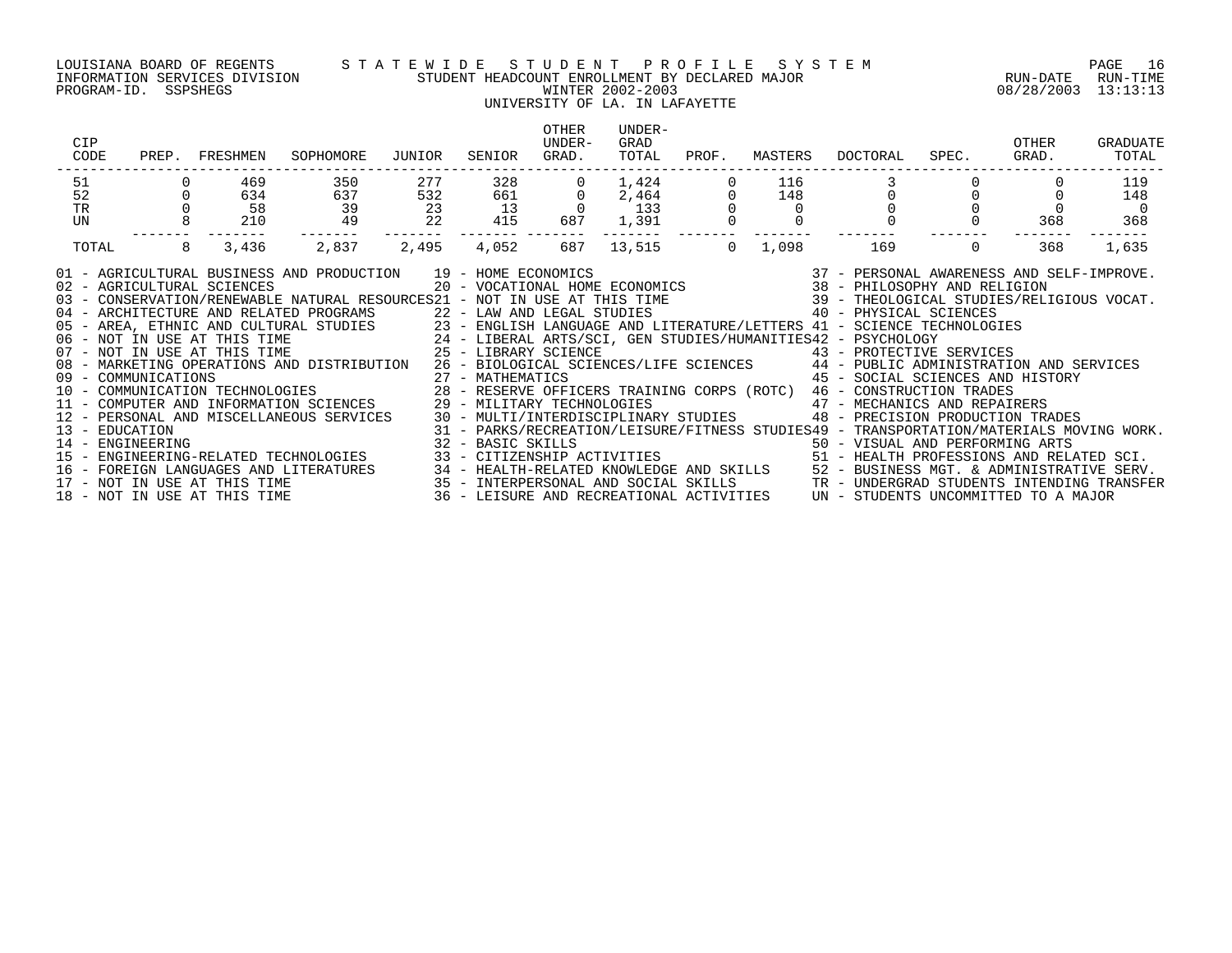### LOUISIANA BOARD OF REGENTS S T A T E W I D E S T U D E N T P R O F I L E S Y S T E M PAGE 17 INFORMATION SERVICES DIVISION STUDENT HEADCOUNT ENROLLMENT BY DECLARED MAJOR RUN-DATE RUN-TIME PROGRAM-ID. SSPSHEGS WINTER 2002-2003 08/28/2003 13:13:13 L.S.U. AT ALEXANDRIA

| CIP<br>$\texttt{CODE}$ |                      | PREP. FRESHMEN          | SOPHOMORE     | JUNIOR               | SENIOR               | OTHER<br>UNDER-<br>GRAD.   | UNDER-<br>GRAD<br>TOTAL | PROF.                      | MASTERS            | DOCTORAL | SPEC.         | OTHER<br>GRAD. | <b>GRADUATE</b><br>TOTAL |
|------------------------|----------------------|-------------------------|---------------|----------------------|----------------------|----------------------------|-------------------------|----------------------------|--------------------|----------|---------------|----------------|--------------------------|
| 01                     | $\mathbf 0$          | 0                       | 0             | $\mathsf 0$          | $\mathbf 0$          | $\mathbf 0$                | 0                       | 0                          | $\mathsf 0$        | 0        | $\mathsf 0$   | 0              | 0                        |
| 02                     | 0                    | 0                       | 0             | 0                    | 0                    | 0                          | 0                       | $\mathbf 0$                | $\mathbf 0$        | 0        | $\mathbf 0$   | 0              | 0                        |
| 03                     | O                    | $\Omega$                | 0             | $\Omega$             | $\mathbf 0$          | 0                          | 0                       | $\mathbf 0$                | $\Omega$           | O        | $\Omega$      | O              | $\Omega$                 |
| 04                     | ∩                    | $\cap$                  | $\Omega$      | $\cap$               | $\Omega$             | $\Omega$                   | O                       | $\Omega$                   | n                  |          | ∩             |                | Λ                        |
| 05                     | n                    | $\cap$                  | $\Omega$      | $\Omega$             | $\Omega$             | $\Omega$                   | 0                       | $\mathbf 0$                | n                  |          | $\Omega$      |                | C                        |
| 06                     |                      | $\cap$                  | $\Omega$      | $\cap$               | $\Omega$             | $\mathbf 0$                | 0                       | $\mathbf 0$                | ∩                  |          | $\cap$        |                | Λ                        |
| 07                     | ∩                    | ∩<br>U                  | 0<br>$\Omega$ | $\Omega$<br>$\Omega$ | $\Omega$<br>$\Omega$ | 0<br>$\Omega$              | 0<br>0                  | 0<br>$\mathbf 0$           | n                  |          | ∩<br>∩        |                | ∩                        |
| 08<br>09               | O                    | $\Omega$                | $\Omega$      | $\Omega$             | $\Omega$             | $\Omega$                   | 0                       | $\mathbf 0$                | ∩                  |          | $\Omega$      |                |                          |
| 10                     | ∩                    | $\Omega$                | $\Omega$      | $\Omega$             | $\Omega$             | $\mathbf 0$                | $\mathbf 0$             | $\Omega$                   | $\cap$             |          | $\Omega$      |                |                          |
| 11                     | $\Omega$             | 38                      | 9             | $\Omega$             | $\Omega$             | 4                          | 51                      | $\mathbf 0$                | $\Omega$           | ∩        | $\Omega$      |                | Λ                        |
| 12                     | $\Omega$             | $\mathbf 0$             | 0             | $\Omega$             | $\Omega$             | $\mathbf 0$                | $\mathbf 0$             | $\Omega$                   | $\Omega$           |          | ∩             |                |                          |
| 13                     | $\Omega$             | 46                      | 10            | $\Omega$             | $\Omega$             | 4                          | 60                      | $\Omega$                   | $\Omega$           |          | $\Omega$      |                |                          |
| 14                     | $\Omega$             | $\Omega$                | 0             | O                    | $\Omega$             | $\mathbf 0$                | 0                       | $\mathbf 0$                | $\Omega$           |          | $\Omega$      |                | ∩                        |
| 15                     | n                    | $\Omega$                | $\Omega$      | $\cap$               | $\Omega$             | $\Omega$                   | 0                       | $\Omega$                   |                    |          | $\Omega$      |                |                          |
| 16                     | U                    | $\Omega$                | 0             | $\Omega$             | $\Omega$             | $\mathbf 0$                | 0                       | $\mathbf 0$                | n                  |          | ∩             |                | Λ                        |
| 17                     |                      | ∩                       | $\Omega$      | O                    | $\Omega$             | $\Omega$                   | 0                       | $\Omega$                   | ∩                  |          | ∩             |                |                          |
| 18                     | U                    | $\Omega$                | $\Omega$      | O                    | $\Omega$             | 0                          | 0                       | $\mathbf 0$                | U                  |          | $\Omega$      |                |                          |
| 19                     |                      | n                       | $\Omega$      | U                    | $\Omega$             | $\Omega$                   | 0                       | $\mathbf 0$                | ∩                  |          | $\Omega$      |                |                          |
| 20                     |                      | n                       | $\Omega$      | $\cap$               | $\Omega$             | $\Omega$                   | $\Omega$                | $\Omega$                   | n                  |          | $\Omega$      |                | Λ                        |
| 21                     | $\Omega$             | $\mathbf 0$             | $\Omega$      | $\Omega$             | $\Omega$             | $\mathbf 0$                | 0                       | $\Omega$                   | $\cap$             |          | ∩             |                |                          |
| 22                     | -1                   | 31                      | 9             | O                    | $\Omega$             | 1                          | 42                      | $\Omega$                   | ∩                  |          | O             |                |                          |
| 23<br>24               | $\Omega$<br>$\Omega$ | $\mathbf 0$<br>$\Omega$ | 0<br>$\Omega$ | O<br>O               | $\Omega$<br>$\Omega$ | $\mathbf 0$<br>$\mathbf 0$ | 0<br>$\Omega$           | $\mathbf 0$<br>$\mathbf 0$ | $\cap$<br>$\Omega$ |          | $\Omega$<br>∩ |                |                          |
| 25                     | ∩                    | <sup>n</sup>            | U             | O                    | $\Omega$             | $\Omega$                   | 0                       | $\Omega$                   | n                  |          | ∩             |                | ∩                        |
| 26                     | U                    | $\Omega$                | $\Omega$      | $\Omega$             | $\Omega$             | $\mathbf 0$                | 0                       | $\mathbf 0$                | $\cap$             |          | $\Omega$      |                |                          |
| 27                     | ∩                    | U                       | $\Omega$      | O                    | $\Omega$             | 0                          | 0                       | 0                          | ∩                  |          | O             |                | Λ                        |
| 28                     | ∩                    | n                       | $\Omega$      | $\Omega$             | $\Omega$             | $\Omega$                   | 0                       | $\Omega$                   | n                  |          | ∩             |                |                          |
| 29                     | n                    | <sup>n</sup>            | $\Omega$      | O                    | $\Omega$             | $\mathbf 0$                | 0                       | $\mathbf 0$                | ∩                  |          | ∩             |                | ∩                        |
| 30                     | ∩                    | <sup>n</sup>            | ∩             | $\cap$               | $\Omega$             | $\Omega$                   | 0                       | $\Omega$                   | $\cap$             |          | ∩             |                |                          |
| $31\,$                 | U                    | $\Omega$                | $\Omega$      | $\Omega$             | $\Omega$             | $\mathbf 0$                | 0                       | $\mathbf 0$                | $\Omega$           |          | $\Omega$      |                |                          |
| 32                     |                      | U                       | 0             | O                    | U                    | 0                          | 0                       | $\mathbf 0$                | n                  |          | ∩             |                |                          |
| 33                     |                      | n                       | $\Omega$      | O                    | $\Omega$             | $\mathbf 0$                | 0                       | $\Omega$                   | $\cap$             |          | ∩             |                |                          |
| 34                     | n                    | <sup>n</sup>            | $\Omega$      | O                    | $\Omega$             | $\mathbf 0$                | 0                       | $\Omega$                   | $\Omega$           |          | ∩             |                |                          |
| 35                     |                      | ∩                       | $\Omega$      | U                    | $\Omega$             | $\Omega$                   | $\Omega$                | $\Omega$                   | ∩                  |          | ∩             |                |                          |
| 36                     | n                    | $\Omega$                | 0             | O                    | $\Omega$             | $\mathbf 0$                | 0                       | $\mathbf 0$                | U                  |          | $\Omega$      |                | Λ                        |
| 37                     |                      |                         | $\Omega$      | O                    | $\Omega$             | 0                          | 0                       | $\mathbf 0$                | n                  |          | ∩             |                |                          |
| 38                     |                      | Λ<br>∩                  | 0<br>$\Omega$ | O<br>$\Omega$        | $\Omega$<br>$\Omega$ | 0<br>$\Omega$              | 0                       | $\Omega$                   | ∩<br>n             |          | ∩<br>∩        |                | ∩                        |
| 39<br>40               |                      | n                       | $\Omega$      | U                    | $\Omega$             | $\Omega$                   | 0<br>0                  | $\mathbf 0$<br>$\Omega$    | n                  |          | ∩             |                |                          |
| 41                     | n                    | <sup>0</sup>            | 0             | $\Omega$             | $\Omega$             | $\mathbf 0$                | 0                       | $\Omega$                   | n                  |          | O             |                |                          |
| 42                     | ∩                    | 0                       | 0             | O                    | $\Omega$             | 0                          | 0                       | $\mathbf 0$                | $\Omega$           |          | ∩             |                | ∩                        |
| 43                     | 2                    | 96                      | 21            | $\Omega$             | $\Omega$             | 6                          | 125                     | $\Omega$                   | $\cap$             |          | ∩             |                |                          |
| 44                     | $\Omega$             | $\Omega$                | $\Omega$      | O                    | $\Omega$             | $\Omega$                   | $\mathbf 0$             | $\Omega$                   | $\Omega$           |          | ∩             |                |                          |
| 45                     |                      | $\Omega$                | $\Omega$      | U                    | $\Omega$             | $\Omega$                   | 0                       | $\Omega$                   | ∩                  |          | ∩             |                |                          |
| 46                     |                      | O                       | $\Omega$      | O                    | $\Omega$             | 0                          | 0                       | $\Omega$                   | ∩                  |          | ∩             |                |                          |
| 47                     |                      | <sup>0</sup>            | $\Omega$      | O                    | O                    | 0                          | 0                       | $\Omega$                   | $\Omega$           |          | ∩             |                | ∩                        |
| 48                     |                      | ∩                       | U             | C                    | U                    | $\Omega$                   | O                       | $\Omega$                   |                    |          |               |                | ∩                        |
| 49                     | n                    | <sup>n</sup>            | $\Omega$      | O                    | $\Omega$             | $\Omega$                   | 0                       | $\Omega$                   | $\Omega$           | N        | ∩             |                | O                        |
| 50                     | $\cap$               | $\Omega$                | $\Omega$      | $\Omega$             | $\cap$               | $\Omega$                   | $\Omega$                | $\Omega$                   | $\cap$             | $\Omega$ | $\Omega$      | $\Omega$       | $\Omega$                 |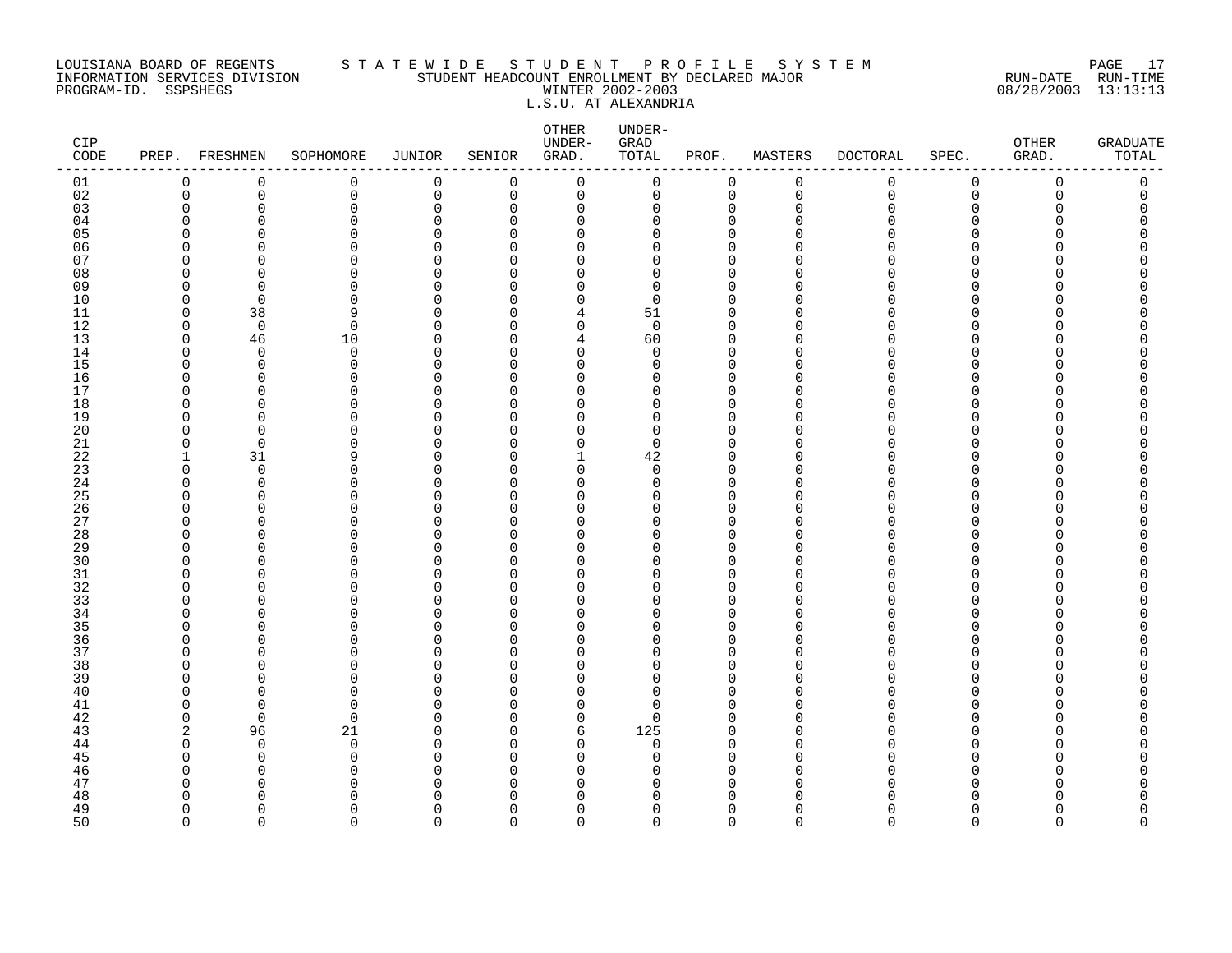### LOUISIANA BOARD OF REGENTS S T A T E W I D E S T U D E N T P R O F I L E S Y S T E M PAGE 18 INFORMATION SERVICES DIVISION STUDENT HEADCOUNT ENROLLMENT BY DECLARED MAJOR RUN-DATE RUN-TIME PROGRAM-ID. SSPSHEGS WINTER 2002-2003 08/28/2003 13:13:13 L.S.U. AT ALEXANDRIA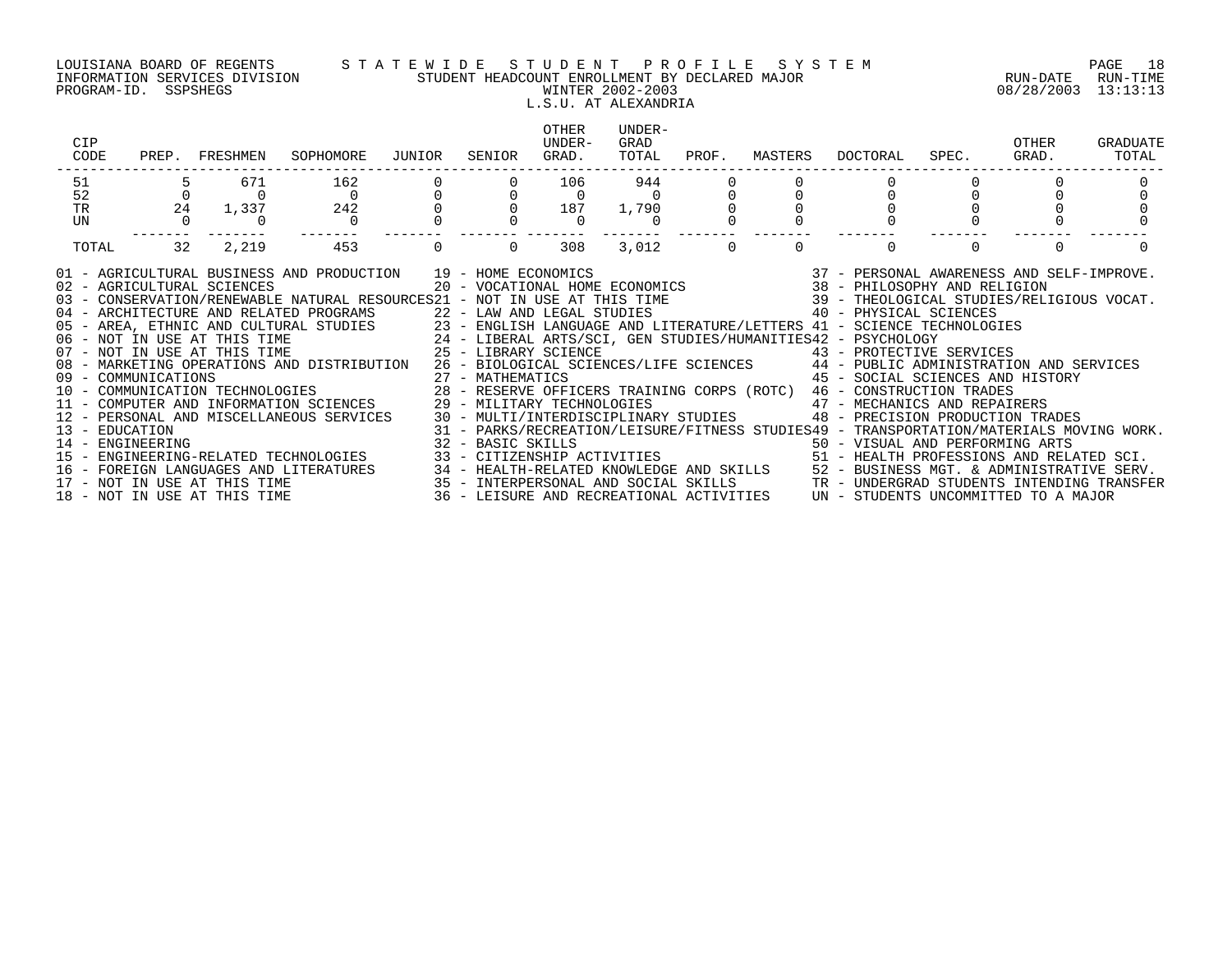### LOUISIANA BOARD OF REGENTS S T A T E W I D E S T U D E N T P R O F I L E S Y S T E M PAGE 19 INFORMATION SERVICES DIVISION STUDENT HEADCOUNT ENROLLMENT BY DECLARED MAJOR RUN-DATE RUN-TIME PROGRAM-ID. SSPSHEGS WINTER 2002-2003 08/28/2003 13:13:13 L.S.U. IN BATON ROUGE

| CIP<br>CODE |             | PREP. FRESHMEN  | SOPHOMORE                  | <b>JUNIOR</b>  | SENIOR               | OTHER<br>UNDER-<br>GRAD. | UNDER-<br>GRAD<br>TOTAL | PROF.                | MASTERS                 | <b>DOCTORAL</b> | SPEC.             | OTHER<br>GRAD. | <b>GRADUATE</b><br>TOTAL |
|-------------|-------------|-----------------|----------------------------|----------------|----------------------|--------------------------|-------------------------|----------------------|-------------------------|-----------------|-------------------|----------------|--------------------------|
| 01          | 0           | 15              | 22                         | 40             | 51                   | 0                        | 128                     | $\mathbf 0$          | 19                      | 12              | 0                 | $\Omega$       | 31                       |
| 02          | $\Omega$    | 142             | 129                        | 125            | 118                  | $\Omega$                 | 514                     | $\Omega$             | 67                      | 70              | $\Omega$          | $\Omega$       | 137                      |
| 03          | $\Omega$    | 29              | 39                         | 49             | 83                   | $\mathbf 0$              | 200                     | $\mathbf 0$          | 77                      | 26              | $\Omega$          | $\Omega$       | 103                      |
| 04          | $\Omega$    | 167             | 183                        | 152            | 283                  | 0                        | 785                     | 0                    | 76                      | $\Omega$        | <sup>n</sup>      | ∩              | 76                       |
| 05          | n           | $\mathbf{1}$    | 1                          | 1              | 6                    | $\Omega$                 | 9                       | $\Omega$             | $\Omega$                | $\Omega$        | $\cap$            |                | $\mathbf 0$              |
| 06          | ∩           | $\Omega$        | $\Omega$                   | $\Omega$       | $\Omega$             | $\Omega$                 | $\Omega$                | $\Omega$             | $\Omega$                | ∩               | U<br>$\cap$       |                | $\mathbf 0$              |
| 07          | U           | $\Omega$        | $\Omega$                   | $\Omega$       | $\Omega$             | $\Omega$                 | $\Omega$                | $\Omega$<br>$\Omega$ | $\Omega$<br>$\Omega$    | ∩<br>$\Omega$   | $\Omega$          |                | $\cap$<br>$\Omega$       |
| 08<br>09    | $\Omega$    | 50              | 75<br>281                  | 69<br>279      | 71<br>319            | $\Omega$<br>0            | 265<br>1,195            | $\Omega$             | 38                      | 15              | <sup>n</sup>      |                | 53                       |
| 10          | U           | 316<br>$\Omega$ | $\mathbf 0$                | $\overline{0}$ | $\Omega$             | $\Omega$                 | $\mathbf 0$             | $\Omega$             | $\mathbf 0$             | $\Omega$        | <sup>n</sup>      |                | 0                        |
| 11          | U           | 90              | 86                         | 97             | 119                  | $\Omega$                 | 392                     | $\Omega$             | 62                      | 50              | $\Omega$          | ∩              | 112                      |
| 12          | $\cap$      | $\Omega$        | $\Omega$                   | $\Omega$       | $\Omega$             | $\Omega$                 | $\Omega$                | $\Omega$             | $\Omega$                | $\Omega$        | $\Omega$          | n              | 0                        |
| 13          | O           | 450             | 544                        | 583            | 818                  | $\Omega$                 | 2,395                   | $\Omega$             | 265                     | 235             | 44                | n              | 544                      |
| 14          | $\cap$      | 587             | 597                        | 551            | 906                  | $\Omega$                 | 2,641                   | $\mathbf 0$          | 339                     | 207             | $\Omega$          | n              | 546                      |
| 15          | O           | 47              | 107                        | 187            | 231                  | $\Omega$                 | 572                     | $\mathbf 0$          | $\mathbf 0$             | $\mathbf 0$     | $\Omega$          | Λ              | $\overline{0}$           |
| 16          | n           | 3               | 16                         | 24             | 42                   | $\Omega$                 | 85                      | $\mathbf 0$          | 19                      | 33              | $\Omega$          |                | 52                       |
| 17          |             | $\Omega$        | $\Omega$                   | $\Omega$       | $\Omega$             | $\Omega$                 | $\Omega$                | $\Omega$             | $\Omega$                | $\Omega$        | <sup>n</sup>      |                | $\mathbf 0$              |
| 18          | C           | $\Omega$        | $\mathbf 0$                | $\Omega$       | $\Omega$             | $\Omega$                 | $\Omega$                | $\Omega$             | $\Omega$                | $\Omega$        | $\Omega$          |                | $\mathbf 0$              |
| 19          | n           | 43              | 86                         | 90             | 126                  | $\Omega$                 | 345                     | $\Omega$             | 17                      | 17              | $\cap$            |                | 34                       |
| 20          |             | $\Omega$        | $\Omega$                   | $\Omega$       | $\Omega$             | $\cap$                   | $\Omega$                | $\Omega$             | $\Omega$                | $\Omega$        | $\cap$            |                | $\Omega$                 |
| 21          |             | $\Omega$        | $\Omega$                   | $\Omega$       | $\Omega$             | $\Omega$                 | $\Omega$                | $\Omega$             | $\Omega$                | $\Omega$        | <sup>n</sup>      |                | 0                        |
| 22          | n           | $\Omega$        | $\Omega$                   | $\Omega$       | $\Omega$             | $\Omega$                 | U                       | $\Omega$             | $\Omega$                | $\Omega$        | <sup>n</sup>      |                | 0                        |
| 23          |             | 78              | 140                        | 218            | 263                  | $\Omega$                 | 699                     | $\Omega$             | 35                      | 100             | $\Omega$          |                | 135                      |
| 24          | U           | 59              | 106                        | 350            | 644                  | 0                        | 1,159                   | $\mathbf 0$          | 57                      | $\mathbf 0$     | $\Omega$          |                | 57                       |
| 25          | $\cap$      | $\Omega$        | $\Omega$                   | $\Omega$       | $\Omega$             | $\Omega$                 | $\Omega$                | $\Omega$             | 176                     | $\Omega$        | U                 | n              | 176                      |
| 26          | $\cap$      | 681             | 565                        | 463            | 624                  | $\Omega$                 | 2,333                   | $\Omega$             | 31                      | 127             | $\Omega$          | $\Omega$       | 158                      |
| 27          | $\cap$<br>U | 10<br>$\Omega$  | 19                         | 27<br>$\Omega$ | 40                   | O<br>$\Omega$            | 96<br>$\Omega$          | $\Omega$<br>$\Omega$ | 26                      | 64              | <sup>n</sup><br>U |                | 90                       |
| 28<br>29    | U           | $\mathbf 0$     | $\mathbf 0$<br>$\mathbf 0$ | $\mathbf 0$    | $\Omega$<br>$\Omega$ | $\Omega$                 | $\Omega$                | $\Omega$             | $\mathbf 0$<br>$\Omega$ | $\Omega$<br>∩   | <sup>n</sup>      |                | 0<br>0                   |
| 30          | $\cap$      | 18              | 13                         | 34             | 26                   | $\Omega$                 | 91                      | $\Omega$             | 32                      |                 | $\cap$            |                | 32                       |
| 31          | U           | $\Omega$        | $\Omega$                   | $\Omega$       | $\Omega$             | $\Omega$                 | $\Omega$                | $\Omega$             | $\Omega$                |                 | $\Omega$          |                | $\mathbf 0$              |
| 32          |             | $\Omega$        | $\Omega$                   | $\Omega$       | $\Omega$             | $\Omega$                 | $\Omega$                | $\Omega$             | $\Omega$                |                 | $\cap$            |                | $\Omega$                 |
| 33          |             | $\Omega$        | $\Omega$                   | O              | $\Omega$             | U                        | $\Omega$                | $\Omega$             | U                       |                 | <sup>n</sup>      |                |                          |
| 34          |             | $\Omega$        | $\Omega$                   | ∩              | $\Omega$             | $\Omega$                 | $\Omega$                | $\Omega$             | $\Omega$                |                 | <sup>n</sup>      |                |                          |
| 35          |             | $\Omega$        | $\Omega$                   |                | $\Omega$             | U                        | U                       | $\Omega$             | U                       |                 | U                 |                |                          |
| 36          |             | $\Omega$        | $\Omega$                   | O              | ∩                    | ∩                        | $\Omega$                | $\Omega$             | $\cap$                  |                 | <sup>n</sup>      |                |                          |
| 37          | n           | $\Omega$        | $\Omega$                   | $\Omega$       | ∩                    | $\Omega$                 | $\Omega$                | $\Omega$             | $\Omega$                |                 | U                 |                |                          |
| 38          | n           | 13              | 18                         | 22             | 34                   | $\Omega$                 | 87                      | $\Omega$             | 8                       |                 |                   |                | 8                        |
| 39          | n           | $\mathbf 0$     | $\mathbf 0$                | $\mathbf 0$    | $\Omega$             | $\Omega$                 | 0                       | $\Omega$             | $\Omega$                | ∩               | <sup>n</sup>      |                | 0                        |
| 40          | n           | 52              | 67                         | 58             | 79                   | 0                        | 256                     | $\Omega$             | 47                      | 204             | <sup>n</sup>      | O              | 251                      |
| 41          | $\cap$      | $\Omega$        | $\Omega$                   | $\Omega$       | $\Omega$             | $\Omega$                 | $\Omega$                | $\Omega$             | $\mathbf 0$             | $\mathbf 0$     | <sup>n</sup>      |                | $\mathbf 0$              |
| 42          | U           | 240             | 278                        | 289            | 324                  | 0                        | 1,131                   | $\Omega$             | $\mathbf{1}$            | 91              | $\cap$            |                | 92                       |
| 43          | n           | $\Omega$        | $\Omega$                   | $\Omega$       | ∩                    | $\cap$                   | $\Omega$                | $\Omega$             | $\Omega$                | $\Omega$        | $\cap$            |                | $\mathbf 0$              |
| 44          | U           | $\Omega$        | $\Omega$                   | $\Omega$       | $\Omega$             | $\Omega$                 | $\Omega$                | $\Omega$             | 296                     | 15              | $\cap$            | n              | 311                      |
| 45          | n           | 296             | 409                        | 514            | 653                  | $\Omega$                 | 1,872                   | $\Omega$             | 105                     | 150             |                   |                | 255                      |
| 46          |             | $\Omega$        | $\Omega$                   | $\Omega$       | $\Omega$             |                          | <sup>0</sup>            | $\Omega$             | $\Omega$<br>∩           | $\Omega$        | U                 |                | 0                        |
| 47          |             | ∩               | $\Omega$<br>∩              |                | O                    |                          | U                       | $\Omega$             |                         |                 |                   |                | $\Omega$<br>U            |
| 48<br>49    | U           | $\Omega$        | $\Omega$                   | $\Omega$       | ∩                    |                          | $\Omega$                | $\Omega$             | $\Omega$                | ∩               | <sup>n</sup>      |                | 0                        |
| 50          | $\cap$      | 188             | 228                        | 218            | 324                  | $\Omega$                 | 958                     | $\Omega$             | 119                     | 111             | $\Omega$          | $\cap$         | 230                      |
|             |             |                 |                            |                |                      |                          |                         |                      |                         |                 |                   |                |                          |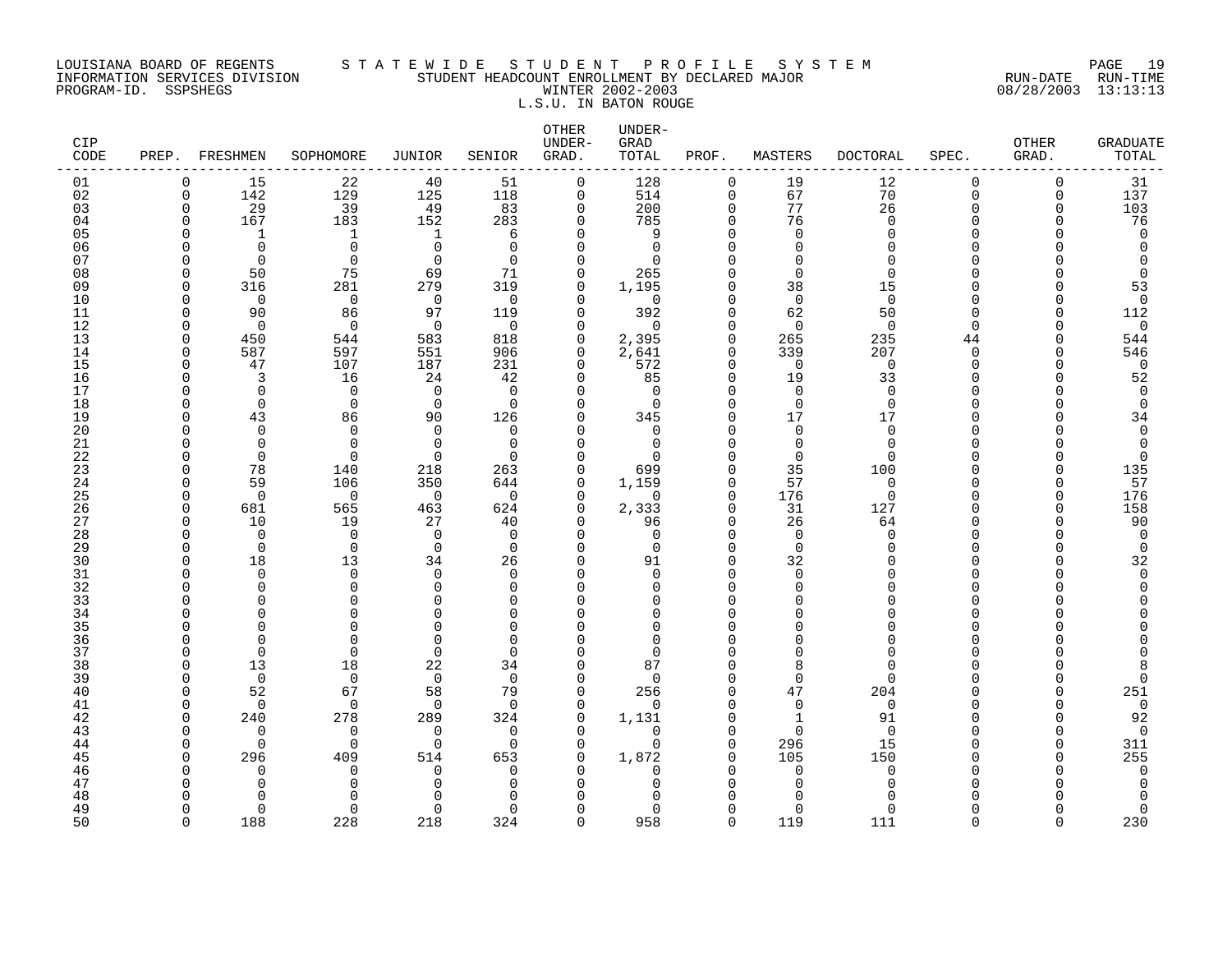### LOUISIANA BOARD OF REGENTS S T A T E W I D E S T U D E N T P R O F I L E S Y S T E M PAGE 20 INFORMATION SERVICES DIVISION STUDENT HEADCOUNT ENROLLMENT BY DECLARED MAJOR RUN-DATE RUN-TIME PROGRAM-ID. SSPSHEGS WINTER 2002-2003 08/28/2003 13:13:13 L.S.U. IN BATON ROUGE

| CIP<br>CODE    | PREP.            | FRESHMEN                   | SOPHOMORE                                                                                                                                                                                                                                                              | JUNIOR | SENIOR | OTHER<br>UNDER-<br>GRAD. | UNDER-<br>GRAD<br>TOTAL | PROF.    | MASTERS | DOCTORAL                                                                                                                                                                     | SPEC. | OTHER<br>GRAD. | <b>GRADUATE</b><br>TOTAL |
|----------------|------------------|----------------------------|------------------------------------------------------------------------------------------------------------------------------------------------------------------------------------------------------------------------------------------------------------------------|--------|--------|--------------------------|-------------------------|----------|---------|------------------------------------------------------------------------------------------------------------------------------------------------------------------------------|-------|----------------|--------------------------|
| 51             |                  | 31                         | 57                                                                                                                                                                                                                                                                     | 45     | 80     |                          | 213                     | 315      | 79      | 43                                                                                                                                                                           |       |                | 437                      |
| 52             |                  | 858                        | 960                                                                                                                                                                                                                                                                    | 1,039  | 1,125  |                          | 3,982                   | $\Omega$ | 390 390 | 56                                                                                                                                                                           |       |                | 446                      |
| TR             |                  | 194                        | 181                                                                                                                                                                                                                                                                    | 81     | 15     |                          | 471                     |          |         |                                                                                                                                                                              |       |                | $\overline{0}$           |
| UN             |                  | 325                        | 349                                                                                                                                                                                                                                                                    | 150    | 66     | 716                      | 1,613                   | 25       |         |                                                                                                                                                                              |       | 431            | 456                      |
| TOTAL          | 7                | 4,983                      | 5,556                                                                                                                                                                                                                                                                  | 5,755  | 7,470  | 716                      | 24,487                  | 340      | 2,381   | 1,626                                                                                                                                                                        | 44    | 431            | 4,822                    |
|                |                  | 02 - AGRICULTURAL SCIENCES | 01 - AGRICULTURAL BUSINESS AND PRODUCTION 19 - HOME ECONOMICS<br>02 - AGAILLOIDIONAL SCIERCES<br>03 - CONSERVATION/RENEWABLE NATURAL RESOURCES21 - NOT IN USE AT THIS TIME<br>04 - ARCHITECTURE AND RELATED PROGRAMS 22 - LAW AND LEGAL STUDIES 40 - PHYSICAL SCIENCES |        |        |                          |                         |          |         | 19 - HOME ECONOMICS                                 37 - PERSONAL AWARENESS AND SELF-IMPROVE.<br>20 - VOCATIONAL HOME ECONOMICS                 38 - PHILOSOPHY AND RELIGION |       |                |                          |
|                |                  |                            |                                                                                                                                                                                                                                                                        |        |        |                          |                         |          |         |                                                                                                                                                                              |       |                |                          |
|                |                  |                            | 05 - AREA, ETHNIC AND CULTURAL STUDIES<br>16 - AREA, ETHNIC AND CULTURAL STUDIES<br>16 - NOT IN USE AT THIS TIME 24 - LIBERAL ARTS/SCI, GEN STUDIES/HUMANITIES42 - PSYCHOLOGY<br>16 - NOT IN USE AT THIS TIME 25 - LIBRARY SCIENCE 29 -                                |        |        |                          |                         |          |         |                                                                                                                                                                              |       |                |                          |
|                |                  |                            |                                                                                                                                                                                                                                                                        |        |        |                          |                         |          |         |                                                                                                                                                                              |       |                |                          |
|                |                  |                            |                                                                                                                                                                                                                                                                        |        |        |                          |                         |          |         |                                                                                                                                                                              |       |                |                          |
|                |                  |                            | 08 - MARKETING OPERATIONS AND DISTRIBUTION                                                                                                                                                                                                                             |        |        |                          |                         |          |         | 26 - BIOLOGICAL SCIENCES/LIFE SCIENCES 44 - PUBLIC ADMINISTRATION AND SERVICES                                                                                               |       |                |                          |
|                |                  |                            |                                                                                                                                                                                                                                                                        |        |        |                          |                         |          |         | 45 - SOCIAL SCIENCES AND HISTORY                                                                                                                                             |       |                |                          |
|                |                  |                            |                                                                                                                                                                                                                                                                        |        |        |                          |                         |          |         |                                                                                                                                                                              |       |                |                          |
|                |                  |                            | 12 - PERSONAL AND MISCELLANEOUS SERVICES                                                                                                                                                                                                                               |        |        |                          |                         |          |         | 29 - MILITARY TECHNOLOGIES<br>30 - MULTI/INTERDISCIPLINARY STUDIES<br>90 - PRECISION PRODUCTION TRADES                                                                       |       |                |                          |
| 13 - EDUCATION |                  |                            |                                                                                                                                                                                                                                                                        |        |        |                          |                         |          |         | 31 - PARKS/RECREATION/LEISURE/FITNESS STUDIES49 - TRANSPORTATION/MATERIALS MOVING WORK.                                                                                      |       |                |                          |
|                | 14 - ENGINEERING |                            |                                                                                                                                                                                                                                                                        |        |        |                          |                         |          |         |                                                                                                                                                                              |       |                |                          |
|                |                  |                            | 15 - ENGINEERING-RELATED TECHNOLOGIES                                                                                                                                                                                                                                  |        |        |                          |                         |          |         | 32 - BASIC SKILLS<br>33 - CITIZENSHIP ACTIVITIES                                     51 - HEALTH PROFESSIONS AND RELATED SCI.                                                |       |                |                          |
|                |                  |                            |                                                                                                                                                                                                                                                                        |        |        |                          |                         |          |         |                                                                                                                                                                              |       |                |                          |
|                |                  |                            |                                                                                                                                                                                                                                                                        |        |        |                          |                         |          |         |                                                                                                                                                                              |       |                |                          |
|                |                  |                            | 16 - FOREIGN LANGUAGES AND LITERATURES 34 - HEALTH-RELATED KNOWLEDGE AND SKILLS 52 - BUSINESS MGT. & ADMINISTRATIVE SERV.<br>17 - NOT IN USE AT THIS TIME 3ERV.<br>18 - NOT IN USE AT THIS TIME 35 - 18 - LEISURE AND RECREATIONAL A                                   |        |        |                          |                         |          |         |                                                                                                                                                                              |       |                |                          |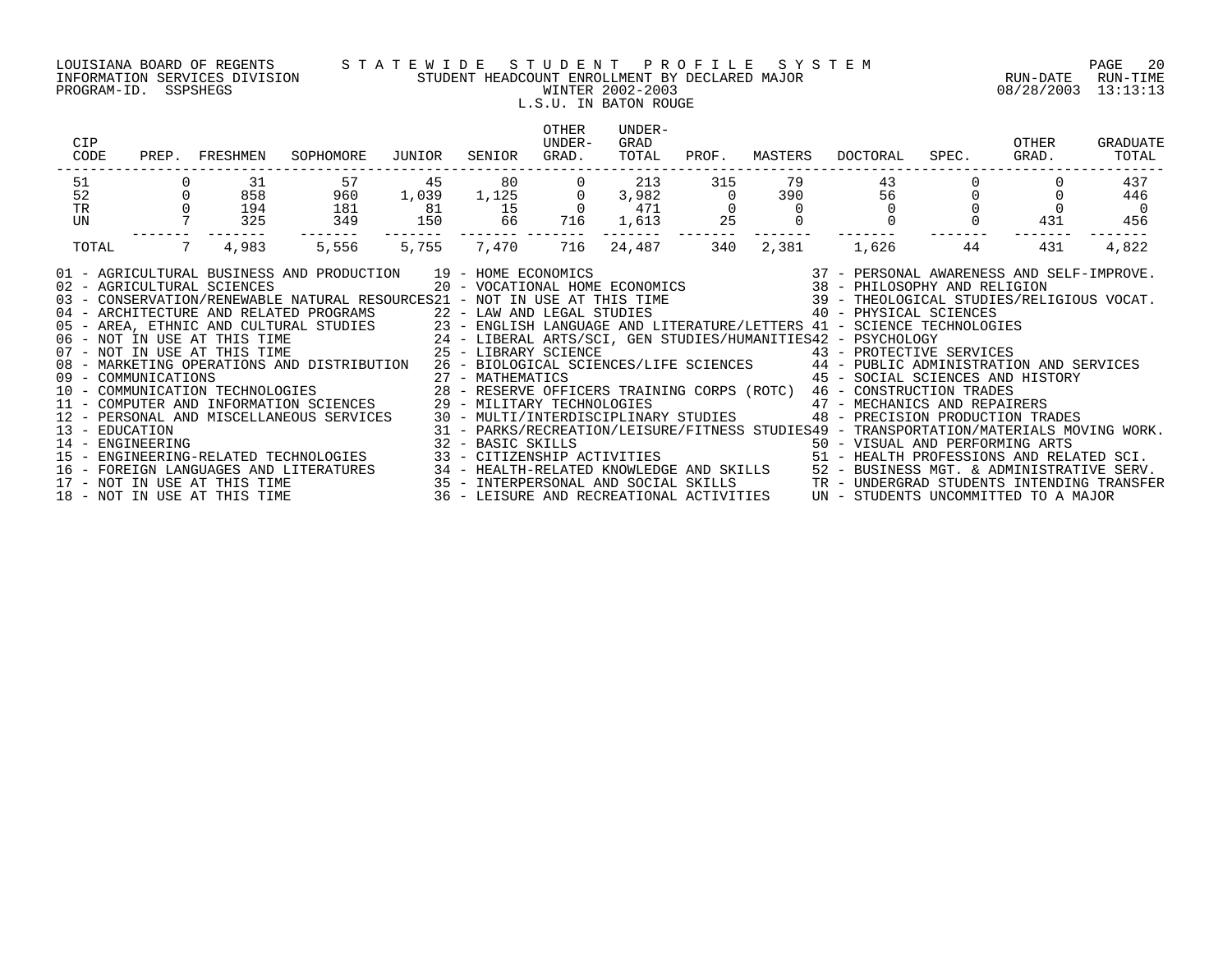### LOUISIANA BOARD OF REGENTS S T A T E W I D E S T U D E N T P R O F I L E S Y S T E M PAGE 21 INFORMATION SERVICES DIVISION STUDENT HEADCOUNT ENROLLMENT BY DECLARED MAJOR RUN-DATE RUN-TIME PROGRAM-ID. SSPSHEGS WINTER 2002-2003 08/28/2003 13:13:13 L.S.U. AT EUNICE

| CIP<br>$\texttt{CODE}$ |             | PREP. FRESHMEN           | SOPHOMORE            | <b>JUNIOR</b>      | SENIOR               | OTHER<br>UNDER-<br>GRAD.   | UNDER-<br>GRAD<br>TOTAL | PROF.                   | MASTERS            | <b>DOCTORAL</b> | SPEC.                | OTHER<br>GRAD. | <b>GRADUATE</b><br>TOTAL |
|------------------------|-------------|--------------------------|----------------------|--------------------|----------------------|----------------------------|-------------------------|-------------------------|--------------------|-----------------|----------------------|----------------|--------------------------|
| 01                     | $\mathbf 0$ | 0                        | 0                    | $\mathbf 0$        | 0                    | 0                          | 0                       | $\mathbf 0$             | 0                  | 0               | 0                    | 0              | 0                        |
| 02                     | $\mathbf 0$ | 0                        | 0                    | $\mathsf 0$        | 0                    | $\mathbf 0$                | 0                       | $\mathbf 0$             | $\mathbf 0$        | $\mathbf 0$     | $\mathbf 0$          | 0              | 0                        |
| 03                     | $\Omega$    | $\Omega$                 | 0                    | $\Omega$           | $\mathbf 0$          | $\mathbf 0$                | 0                       | $\mathbf 0$             | $\Omega$           | $\Omega$        | 0                    | O              | 0                        |
| 04                     | U<br>$\cap$ | <sup>n</sup><br>$\Omega$ | $\Omega$<br>$\Omega$ | $\cap$<br>$\Omega$ | $\Omega$<br>$\Omega$ | $\Omega$<br>$\Omega$       | 0<br>0                  | $\Omega$<br>$\Omega$    | n<br>$\cap$        | ∩<br>∩          | $\Omega$<br>$\Omega$ |                | U<br>Λ                   |
| 05<br>06               | n           | <sup>0</sup>             | 0                    | O                  | $\Omega$             | 0                          | 0                       | $\mathbf 0$             | ∩                  | O               | $\Omega$             |                | Λ                        |
| 07                     | ∩           | <sup>n</sup>             | $\Omega$             | O                  | $\Omega$             | $\mathbf 0$                | 0                       | $\mathbf 0$             | ∩                  | ∩               | ∩                    |                | ∩                        |
| 08                     | n           | $\Omega$                 | 0                    | O                  | $\Omega$             | $\mathbf 0$                | $\mathbf 0$             | $\mathbf 0$             | $\Omega$           | ∩               | ∩                    |                | ∩                        |
| 09                     | $\Omega$    | $\Omega$                 | $\Omega$             | $\Omega$           | $\Omega$             | $\Omega$                   | $\Omega$                | $\Omega$                | ∩                  |                 | ∩                    |                |                          |
| 10                     | $\Omega$    | $\mathbf 0$              | 0                    | $\Omega$           | $\mathbf 0$          | $\mathbf 0$                | 0                       | $\mathbf 0$             | U                  |                 | $\Omega$             |                |                          |
| 11                     | $\Omega$    | 60                       | 27                   | 0                  | $\Omega$             | 19                         | 106                     | $\mathbf 0$             | ∩                  |                 | $\Omega$             |                |                          |
| 12                     | $\Omega$    | $\mathbf 0$              | $\mathbf 0$          | $\Omega$           | 0                    | $\mathbf 0$                | 0                       | $\Omega$                | $\Omega$           |                 | ∩                    |                |                          |
| 13                     | $\Omega$    | 69                       | 30                   | $\Omega$           | $\Omega$             | 39                         | 138                     | $\mathbf 0$             | $\Omega$           |                 | $\Omega$             |                |                          |
| 14                     | $\Omega$    | $\Omega$                 | $\Omega$             | $\Omega$           | $\Omega$             | $\Omega$                   | $\Omega$                | $\mathbf 0$             | $\Omega$           | ∩               | $\Omega$             |                | Λ                        |
| 15                     | U           | 0                        | 0                    | $\Omega$           | $\Omega$             | $\mathbf 0$                | 0                       | $\overline{0}$          | U                  |                 | $\Omega$             |                | Λ                        |
| 16                     | U           | $\Omega$                 | 0                    | O                  | $\Omega$             | $\mathbf 0$                | 0                       | $\mathbf 0$             | ∩                  | N               | $\Omega$             |                | Λ                        |
| 17                     | ∩           | $\Omega$                 | $\Omega$             | $\Omega$           | $\Omega$             | $\Omega$                   | 0                       | $\Omega$                | U                  |                 | ∩                    |                |                          |
| 18                     | U           | $\Omega$                 | $\Omega$             | $\Omega$           | $\Omega$             | $\Omega$                   | 0                       | $\Omega$                | $\cap$             |                 | ∩                    |                |                          |
| 19                     | U           | $\Omega$                 | 0                    | O<br>$\Omega$      | O<br>$\Omega$        | $\mathbf 0$                | 0                       | $\mathbf 0$             | $\Omega$<br>$\cap$ | N               | $\Omega$<br>$\Omega$ |                | Λ                        |
| 20<br>21               | $\Omega$    | $\Omega$<br>$\mathbf 0$  | $\Omega$<br>$\Omega$ | $\Omega$           | 0                    | $\mathbf 0$<br>$\mathbf 0$ | 0<br>0                  | $\Omega$<br>$\mathbf 0$ | $\Omega$           | ∩               | ∩                    |                | ∩                        |
| 22                     | $\Omega$    | 23                       | 7                    | $\Omega$           | $\Omega$             | 12                         | 42                      | $\Omega$                | $\Omega$           |                 | ∩                    |                |                          |
| 23                     | $\Omega$    | $\mathbf 0$              | $\Omega$             | $\Omega$           | $\Omega$             | $\mathbf 0$                | $\mathbf 0$             | $\mathbf 0$             | $\Omega$           |                 | $\Omega$             |                |                          |
| 24                     | $\Omega$    | 95                       | 58                   | 0                  | $\Omega$             | 47                         | 200                     | $\mathbf 0$             | $\Omega$           | N               | $\Omega$             |                |                          |
| 25                     | ∩           | 0                        | 0                    | O                  | $\Omega$             | $\mathbf 0$                | 0                       | $\mathbf 0$             | n                  |                 | ∩                    |                | ∩                        |
| 26                     | $\Omega$    | $\Omega$                 | 0                    | $\Omega$           | $\Omega$             | $\mathbf 0$                | 0                       | $\mathbf 0$             | $\Omega$           |                 | ∩                    |                | ∩                        |
| 27                     | n           | <sup>n</sup>             | $\Omega$             | $\Omega$           | $\Omega$             | $\Omega$                   | 0                       | $\mathbf 0$             | ∩                  |                 | ∩                    |                |                          |
| 28                     | U           | $\Omega$                 | 0                    | $\Omega$           | $\Omega$             | $\mathbf 0$                | 0                       | $\overline{0}$          | U                  |                 | $\Omega$             |                |                          |
| 29                     | U           | $\Omega$                 | 0                    | 0                  | $\Omega$             | 0                          | 0                       | $\mathbf 0$             | ∩                  |                 | $\Omega$             |                |                          |
| 30                     | ∩           | <sup>n</sup>             | $\Omega$             | $\Omega$           | $\Omega$             | $\Omega$                   | 0                       | $\Omega$                | $\Omega$           |                 | ∩                    |                |                          |
| 31                     | n           | n                        | $\Omega$             | O                  | $\Omega$             | $\Omega$                   | 0                       | $\Omega$                | $\Omega$           |                 | ∩                    |                |                          |
| 32                     | ∩           | <sup>n</sup>             | $\Omega$             | U                  | U                    | $\Omega$                   | 0                       | $\mathbf 0$             | ∩                  |                 | ∩                    |                |                          |
| 33<br>34               | ∩           | $\Omega$<br>$\Omega$     | $\Omega$<br>$\Omega$ | O<br>0             | $\Omega$<br>$\Omega$ | $\mathbf 0$                | 0                       | $\Omega$<br>$\mathbf 0$ | $\cap$<br>$\Omega$ |                 | $\Omega$<br>$\Omega$ |                |                          |
| 35                     |             | n                        | $\Omega$             | O                  | $\Omega$             | 0<br>$\Omega$              | 0<br>0                  | $\Omega$                | n                  |                 | ∩                    |                |                          |
| 36                     | n           | <sup>n</sup>             | $\Omega$             | O                  | $\Omega$             | $\mathbf 0$                | 0                       | $\mathbf 0$             | $\Omega$           |                 | $\Omega$             |                | ∩                        |
| 37                     | O           | $\Omega$                 | 0                    | $\Omega$           | $\Omega$             | $\mathbf 0$                | 0                       | $\mathbf 0$             | $\Omega$           |                 | $\Omega$             |                |                          |
| 38                     | O           | n                        | $\Omega$             | 0                  | $\Omega$             | 0                          | 0                       | $\mathbf 0$             | n                  |                 | ∩                    |                | Λ                        |
| 39                     | ∩           | $\Omega$                 | $\Omega$             | $\Omega$           | $\Omega$             | $\mathbf 0$                | 0                       | $\mathbf 0$             | $\Omega$           |                 | ∩                    |                | ∩                        |
| 40                     | O           | n                        | $\Omega$             | O                  | $\Omega$             | $\Omega$                   | 0                       | $\Omega$                | $\Omega$           |                 | ∩                    |                |                          |
| 41                     | n           | <sup>n</sup>             | 0                    | $\Omega$           | $\Omega$             | $\Omega$                   | 0                       | $\Omega$                | n                  |                 | ∩                    |                |                          |
| 42                     | $\Omega$    | $\Omega$                 | 0                    | 0                  | 0                    | $\mathbf 0$                | 0                       | $\mathbf 0$             | $\Omega$           |                 | $\Omega$             |                |                          |
| 43                     | $\Omega$    | 119                      | 59                   | $\Omega$           | 0                    | 77                         | 255                     | $\mathbf 0$             | $\Omega$           |                 | ∩                    |                |                          |
| 44                     | O           | $\Omega$                 | $\mathbf 0$          | O                  | $\Omega$             | $\mathbf 0$                | $\mathbf 0$             | $\mathbf 0$             | $\Omega$           |                 | $\Omega$             |                |                          |
| 45                     |             | $\Omega$                 | $\Omega$             | O                  | $\Omega$             | $\mathbf 0$                | 0                       | $\mathbf 0$             | $\Omega$           |                 | $\Omega$             |                |                          |
| 46                     |             | $\Omega$                 | 0                    | $\Omega$           | $\Omega$             | $\mathbf 0$                | 0                       | $\mathbf 0$             | $\Omega$           | N               | $\Omega$             |                |                          |
| 47                     |             | <sup>0</sup>             | $\Omega$             | O                  | O                    | 0                          | 0                       | 0                       | $\Omega$           |                 | ∩                    |                | Λ                        |
| 48                     | ∩           | ∩<br>$\Omega$            | U<br>$\Omega$        | C<br>O             | U<br>$\Omega$        | $\Omega$<br>$\Omega$       | 0<br>0                  | $\Omega$<br>$\mathbf 0$ | n<br>$\Omega$      | N               | $\Omega$             | U              | ∩<br>O                   |
| 49<br>50               | $\cap$      | $\Omega$                 | $\Omega$             | $\Omega$           | $\cap$               | $\Omega$                   | 0                       | $\Omega$                | $\cap$             | $\Omega$        | $\Omega$             | $\Omega$       | $\Omega$                 |
|                        |             |                          |                      |                    |                      |                            |                         |                         |                    |                 |                      |                |                          |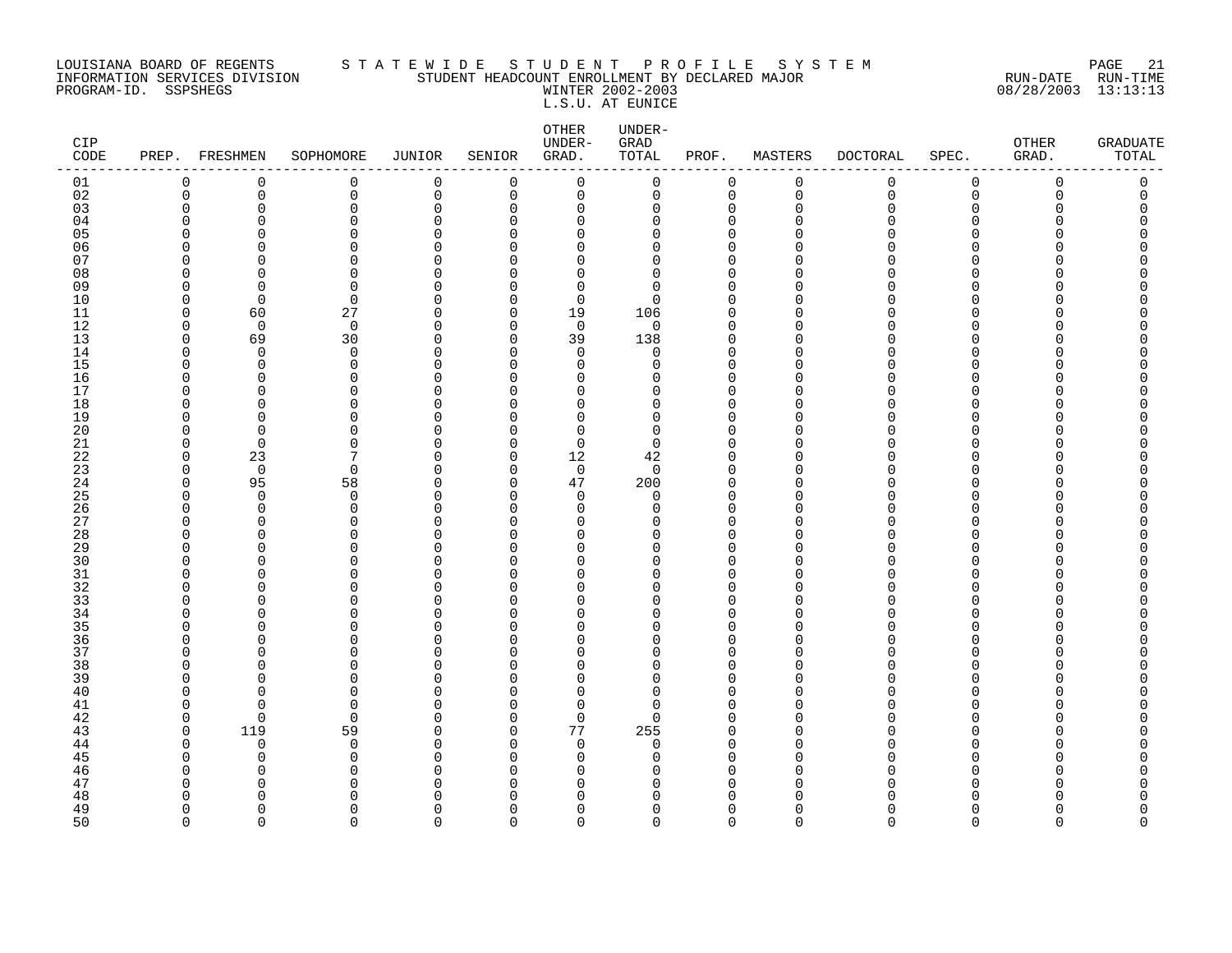PROGRAM-ID. SSPSHEGS WINTER 2002-2003 08/28/2003 13:13:13

### LOUISIANA BOARD OF REGENTS S T A T E W I D E S T U D E N T P R O F I L E S Y S T E M PAGE 22 INFORMATION SERVICES DIVISION STUDENT HEADCOUNT ENROLLMENT BY DECLARED MAJOR RUN-DATE RUN-TIME

# L.S.U. AT EUNICE

| CIP<br>CODE | PREP. FRESHMEN                                                                                                             | SOPHOMORE JUNIOR                                                                                                                                                                                                                                                                                                                                                                                                                                                                                                                                                                                                                                                                                                                                                                                                                                                                                                                                                                                                                                                                                                                                                                                                                                                                                                                                   | SENIOR                              | OTHER<br>UNDER-<br>GRAD. | UNDER-<br>GRAD<br>TOTAL |          | PROF. MASTERS |                                  | DOCTORAL SPEC. GRAD. | OTHER    | GRADUATE<br>TOTAL |
|-------------|----------------------------------------------------------------------------------------------------------------------------|----------------------------------------------------------------------------------------------------------------------------------------------------------------------------------------------------------------------------------------------------------------------------------------------------------------------------------------------------------------------------------------------------------------------------------------------------------------------------------------------------------------------------------------------------------------------------------------------------------------------------------------------------------------------------------------------------------------------------------------------------------------------------------------------------------------------------------------------------------------------------------------------------------------------------------------------------------------------------------------------------------------------------------------------------------------------------------------------------------------------------------------------------------------------------------------------------------------------------------------------------------------------------------------------------------------------------------------------------|-------------------------------------|--------------------------|-------------------------|----------|---------------|----------------------------------|----------------------|----------|-------------------|
| 51          | 443                                                                                                                        |                                                                                                                                                                                                                                                                                                                                                                                                                                                                                                                                                                                                                                                                                                                                                                                                                                                                                                                                                                                                                                                                                                                                                                                                                                                                                                                                                    |                                     |                          |                         |          |               |                                  |                      |          |                   |
| 52          |                                                                                                                            |                                                                                                                                                                                                                                                                                                                                                                                                                                                                                                                                                                                                                                                                                                                                                                                                                                                                                                                                                                                                                                                                                                                                                                                                                                                                                                                                                    |                                     |                          |                         |          |               |                                  |                      |          |                   |
| TR          |                                                                                                                            |                                                                                                                                                                                                                                                                                                                                                                                                                                                                                                                                                                                                                                                                                                                                                                                                                                                                                                                                                                                                                                                                                                                                                                                                                                                                                                                                                    |                                     |                          |                         |          |               |                                  |                      |          |                   |
| UN          | $\begin{bmatrix} 0 & 1 \\ 0 & 93 \\ 0 & 558 \\ 0 & 90 \end{bmatrix}$<br>$\begin{array}{ccc} 0 & 558 \\ 0 & 90 \end{array}$ |                                                                                                                                                                                                                                                                                                                                                                                                                                                                                                                                                                                                                                                                                                                                                                                                                                                                                                                                                                                                                                                                                                                                                                                                                                                                                                                                                    |                                     |                          |                         |          |               |                                  |                      |          |                   |
| TOTAL       | $0 \t1,550$                                                                                                                | 756                                                                                                                                                                                                                                                                                                                                                                                                                                                                                                                                                                                                                                                                                                                                                                                                                                                                                                                                                                                                                                                                                                                                                                                                                                                                                                                                                | $\begin{matrix} 0 & 0 \end{matrix}$ | 660 - 1                  | 2,966                   | $\Omega$ | $\Omega$      | $\Omega$                         |                      | $\Omega$ |                   |
|             |                                                                                                                            | 01 - AGRICULTURAL BUSINESS AND PRODUCTION 19 - HOME ECONOMICS 37 - PERSONAL AWARENESS AND SELF-IMPROVE.<br>20 - VOCATIONAL HOME ECONOMICS 38 - PHILOSOPHY AND RELIGION<br>20 - VOCATIONAL HOME ECONOMICS 38 - PHILOSOPHY AND RELIG<br>05 - AREA, ETHNIC AND CULTURAL STUDIES<br>23 - ENGLISH LANGUAGE AND LITERATURE/LETTERS 41 - SCIENCE TECHNOLOGIES<br>24 - LIBERAL ARTS/SCI, GEN STUDIES/HUMANITIES42 - PSYCHOLOGY<br>25 - LIBRARY SCIENCE<br>26 - MARKETING OPERATIONS<br>09 - COMMUNICATIONS 27 - MATHEMATICS 45 - SOCIAL SCIENCES AND 30 - COMMUNICATION TECHNOLOGIES 28 - RESERVE OFFICERS TRAINING CORPS (ROTC) 46 - CONSTRUCTION TRADES<br>11 - COMPUTER AND INFORMATION SCIENCES 29 - MILITARY TECHNOLOGIES 47 - MECHANICS AND REPAIRERS<br>12 - PERSONAL AND MISCELLANEOUS SERVICES 30 - MULTI/INTERDISCIPLINARY STUDIES 48 - PRECISION PRODUCTION TRADES<br>- EDUCATION INFORMATION SERVICES 31 - PARKS/RECREATION/LEISURE/FITNESS STUDIES49 - TRANSPORTATION/MATERIALS MOVING WORK.<br>14 - ENGINEERING 32 - BASIC SKILLS 50 - VISUAL AND PERFORMING ARTS<br>15 - ENGINEERING-RELATED TECHNOLOG<br>16 – FOREIGN LANGUAGES AND LITERATURES 34 – HEALTH-RELATED KNOWLEDGE AND SKILLS 52 – BUSINESS MGT. & ADMINISTRATIVE SERV.<br>17 – NOT IN USE AT THIS TIME 35 – INTERPERSONAL AND SOCIAL SKILLS 3TR – UNDERGRAD STUDENTS INTENDING |                                     |                          |                         |          |               | 45 - SOCIAL SCIENCES AND HISTORY |                      |          |                   |
|             |                                                                                                                            |                                                                                                                                                                                                                                                                                                                                                                                                                                                                                                                                                                                                                                                                                                                                                                                                                                                                                                                                                                                                                                                                                                                                                                                                                                                                                                                                                    |                                     |                          |                         |          |               |                                  |                      |          |                   |
|             |                                                                                                                            |                                                                                                                                                                                                                                                                                                                                                                                                                                                                                                                                                                                                                                                                                                                                                                                                                                                                                                                                                                                                                                                                                                                                                                                                                                                                                                                                                    |                                     |                          |                         |          |               |                                  |                      |          |                   |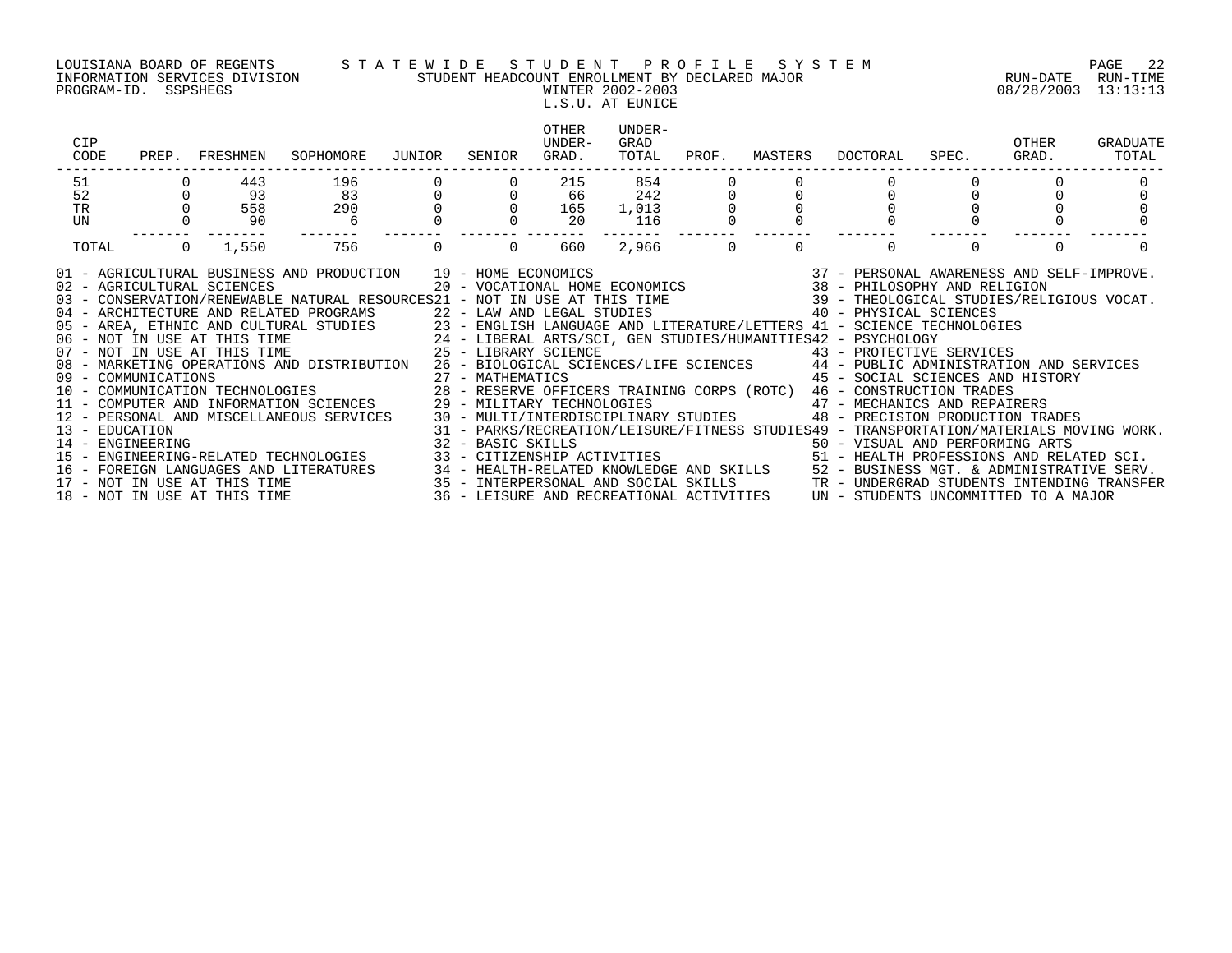### LOUISIANA BOARD OF REGENTS S T A T E W I D E S T U D E N T P R O F I L E S Y S T E M PAGE 23 INFORMATION SERVICES DIVISION STUDENT HEADCOUNT ENROLLMENT BY DECLARED MAJOR RUN-DATE RUN-TIME PROGRAM-ID. SSPSHEGS WINTER 2002-2003 08/28/2003 13:13:13 L.S.U. IN SHREVEPORT

| <b>CIP</b><br>CODE |                          | PREP. FRESHMEN | SOPHOMORE                | JUNIOR               | SENIOR               | OTHER<br>UNDER-<br>GRAD.   | UNDER-<br>GRAD<br>TOTAL | PROF.                   | MASTERS        | <b>DOCTORAL</b> | SPEC.                        | OTHER<br>GRAD. | <b>GRADUATE</b><br>TOTAL |
|--------------------|--------------------------|----------------|--------------------------|----------------------|----------------------|----------------------------|-------------------------|-------------------------|----------------|-----------------|------------------------------|----------------|--------------------------|
| 01                 | 0                        | 0              | 0                        | 0                    | 0                    | 0                          | $\mathbf 0$             | 0                       | 0              | 0               | $\mathbf 0$                  | $\mathbf 0$    | 0                        |
| 02                 | $\mathbf 0$              | 0              | 0                        | $\mathbf 0$          | $\mathbf 0$          | $\mathbf 0$                | $\mathbf 0$             | $\mathbf 0$             | $\mathbf{0}$   | $\mathbf 0$     | $\mathbf 0$                  | 0              | 0                        |
| 03<br>04           | 0<br>∩                   | 0<br>O         | $\mathbf{1}$<br>$\Omega$ | 1<br>$\Omega$        | 8<br>$\Omega$        | 0<br>$\Omega$              | 10<br>0                 | 0<br>$\Omega$           | $\Omega$<br>∩  | N               | $\Omega$<br>U                |                |                          |
| 05                 | $\Omega$                 |                | $\Omega$                 | U                    | $\Omega$             | $\Omega$                   | 0                       | $\Omega$                |                |                 | <sup>n</sup>                 |                |                          |
| 06                 | $\Omega$                 | U              | $\Omega$                 | $\cap$               | $\Omega$             | $\Omega$                   | $\Omega$                | $\Omega$                |                |                 | U                            |                |                          |
| 07                 | $\Omega$                 | ∩              | $\Omega$                 | ∩                    | $\Omega$             | $\cap$                     | 0                       | $\Omega$                |                |                 | U                            |                |                          |
| 08                 | $\Omega$                 | $\Omega$       | 0                        | $\Omega$             | $\Omega$             | $\Omega$                   | 0                       | $\Omega$                |                |                 | <sup>n</sup>                 |                |                          |
| 09                 | 0                        | 16<br>$\Omega$ | 27                       | 30                   | 34<br>$\Omega$       | 0                          | 107                     | $\Omega$                | ∩              |                 | U<br><sup>n</sup>            |                |                          |
| 10<br>11           | $\Omega$<br>$\Omega$     | 35             | 0<br>35                  | $\overline{0}$<br>53 | 47                   | $\mathbf 0$<br>$\mathbf 0$ | 0<br>170                | $\Omega$<br>$\mathbf 0$ | q              |                 | <sup>n</sup>                 |                |                          |
| 12                 | $\Omega$                 | $\Omega$       | $\mathbf 0$              | $\overline{0}$       | $\Omega$             | $\Omega$                   | $\mathbf 0$             | $\Omega$                | $\cap$         |                 | n                            |                | $\Omega$                 |
| 13                 | $\mathbf 0$              | 68             | 85                       | 111                  | 173                  | $\mathbf 0$                | 437                     | $\mathbf 0$             | 29             |                 | 6                            |                | 35                       |
| 14                 | $\Omega$                 | $\Omega$       | $\mathbf 0$              | $\Omega$             | $\Omega$             | 0                          | 0                       | $\mathbf 0$             | $\Omega$       |                 | <sup>n</sup>                 |                | $\Omega$                 |
| 15                 | $\Omega$                 | $\Omega$       | 0                        | $\mathbf 0$          | $\Omega$             | $\mathbf 0$                | $\mathbf 0$             | $\Omega$                | $\Omega$       |                 | U                            |                | O                        |
| 16<br>17           | $\Omega$<br>∩            | $\Omega$<br>∩  | 2<br>$\Omega$            | 5<br>U               | 6<br>$\Omega$        | $\Omega$<br>$\Omega$       | 13<br>$\Omega$          | $\Omega$<br>$\Omega$    | $\cap$<br>∩    |                 | U<br>U                       |                |                          |
| 18                 | $\Omega$                 | O              | 0                        | O                    | $\mathbf 0$          | 0                          | 0                       | $\Omega$                | O              |                 | $\Omega$                     |                |                          |
| 19                 | <sup>0</sup>             |                | $\Omega$                 | C                    | $\Omega$             | $\Omega$                   | 0                       | $\Omega$                |                |                 | <sup>n</sup>                 |                |                          |
| 20                 | ∩                        | U              | O                        | U                    | $\Omega$             | O                          | 0                       | $\Omega$                |                |                 | <sup>n</sup>                 |                |                          |
| 21                 | ∩                        | ∩              | $\Omega$                 | $\cap$               | $\Omega$             | $\Omega$                   | 0                       | $\Omega$                | ∩              |                 | U                            |                |                          |
| 22                 | $\Omega$                 | $\Omega$       | $\Omega$                 | $\Omega$             | $\Omega$             | $\Omega$                   | 0                       | $\Omega$                | $\Omega$       |                 | <sup>n</sup>                 |                |                          |
| 23<br>24           | $\Omega$<br>$\Omega$     | 10<br>3        | 10<br>17                 | 7<br>42              | 17<br>100            | $\Omega$<br>0              | 44<br>162               | $\mathbf 0$<br>0        | $\Omega$<br>20 |                 | <sup>n</sup><br><sup>n</sup> |                | $\Omega$                 |
| 25                 | $\Omega$                 | 0              | $\mathbf 0$              | $\overline{0}$       | 0                    | $\mathbf 0$                | $\mathbf 0$             | $\mathbf 0$             | $\Omega$       |                 | U                            |                | 20<br>$\Omega$           |
| 26                 | $\Omega$                 | 58             | 77                       | 56                   | 76                   | $\mathbf 0$                | 267                     | $\mathbf 0$             | $\Omega$       |                 | <sup>n</sup>                 |                | O                        |
| 27                 | $\Omega$                 | 4              | 3                        | 7                    | 8                    | 0                          | 22                      | $\Omega$                | ∩              |                 | <sup>n</sup>                 |                |                          |
| 28                 | $\Omega$                 | $\Omega$       | $\Omega$                 | $\Omega$             | $\Omega$             | $\Omega$                   | $\mathbf 0$             | $\Omega$                |                |                 | U                            |                |                          |
| 29                 | $\Omega$                 | O              | 0                        | 0                    | $\Omega$             | $\mathbf 0$                | 0                       | $\Omega$                |                |                 | <sup>n</sup>                 |                |                          |
| 30<br>31           | ∩<br>$\Omega$            | ∩<br>O         | 0<br>$\Omega$            | ∩<br>$\Omega$        | U<br>$\Omega$        | $\Omega$<br>$\Omega$       | 0<br>0                  | $\Omega$<br>$\Omega$    |                |                 | U<br>$\Omega$                |                |                          |
| 32                 | ∩                        | ∩              | O                        | U                    | U                    | $\Omega$                   | 0                       | $\Omega$                |                |                 | U                            |                |                          |
| 33                 | $\Omega$                 | U              | U                        | U                    | $\Omega$             | $\Omega$                   | 0                       | $\Omega$                |                |                 | $\cap$                       |                |                          |
| 34                 | $\Omega$                 | U              | U                        | U                    | $\Omega$             | $\Omega$                   | 0                       | $\Omega$                | ∩              |                 | U                            |                |                          |
| 35                 | ∩                        | O              | 0                        | C                    | U                    | $\Omega$                   | O                       | $\Omega$                |                |                 | U                            |                |                          |
| 36<br>37           | <sup>0</sup><br>$\Omega$ | O              | 0<br>$\Omega$            | U<br>U               | $\Omega$<br>$\Omega$ | $\Omega$<br>$\Omega$       | 0<br>0                  | $\Omega$<br>$\Omega$    | ∩              |                 | $\Omega$<br><sup>n</sup>     |                |                          |
| 38                 | $\Omega$                 | U              | O                        | O                    | $\Omega$             | $\Omega$                   | 0                       | $\Omega$                |                |                 | <sup>n</sup>                 |                |                          |
| 39                 | $\Omega$                 | ∩              | $\Omega$                 | $\Omega$             | $\Omega$             | $\Omega$                   | $\mathbf 0$             | $\Omega$                | ∩              |                 | U                            |                |                          |
| 40                 | <sup>0</sup>             | 7              | 8                        | 5                    | 13                   | $\mathbf 0$                | 33                      | $\Omega$                | $\Omega$       |                 | $\Omega$                     |                |                          |
| 41                 | $\Omega$                 | $\Omega$       | 0                        | $\mathbf 0$          | $\Omega$             | $\mathbf 0$                | $\mathbf 0$             | $\Omega$                | ∩              |                 | U                            |                |                          |
| 42                 | $\Omega$                 | 42             | 44                       | 38                   | 58                   | 0                          | 182                     | 0                       | $\Omega$       |                 | <sup>n</sup>                 |                |                          |
| 43                 | $\Omega$<br>$\Omega$     | 24<br>$\Omega$ | 16<br>$\mathbf 0$        | 33<br>$\overline{0}$ | 37<br>$\Omega$       | $\Omega$<br>$\Omega$       | 110<br>$\mathbf 0$      | $\Omega$<br>$\Omega$    | $\Omega$<br>21 |                 | U<br><sup>n</sup>            |                | O                        |
| 44<br>45           | $\Omega$                 | 18             | 34                       | 24                   | 54                   | 0                          | 130                     | $\mathbf 0$             | $\Omega$       |                 | $\Omega$                     |                | 21<br>$\Omega$           |
| 46                 | ∩                        | $\Omega$       | 0                        | $\Omega$             | $\Omega$             | 0                          | 0                       | $\Omega$                | $\Omega$       |                 | <sup>n</sup>                 |                | O                        |
| 47                 | ∩                        | O              | 0                        | O                    | $\Omega$             | $\Omega$                   | 0                       | $\Omega$                | ∩              |                 | U                            |                |                          |
| 48                 | ∩                        | U              | U                        | ∩                    | n                    | U                          | O                       | $\Omega$                |                |                 |                              |                |                          |
| 49                 | $\Omega$                 | $\Omega$       | $\Omega$                 | 0                    | $\Omega$             | $\Omega$                   | $\Omega$                | $\Omega$                | O              |                 | <sup>n</sup>                 |                | Λ                        |
| 50                 | $\Omega$                 | q              | q                        | 17                   | 21                   | $\Omega$                   | 56                      | $\Omega$                | $\Omega$       | $\cap$          | $\Omega$                     | $\cap$         | $\cap$                   |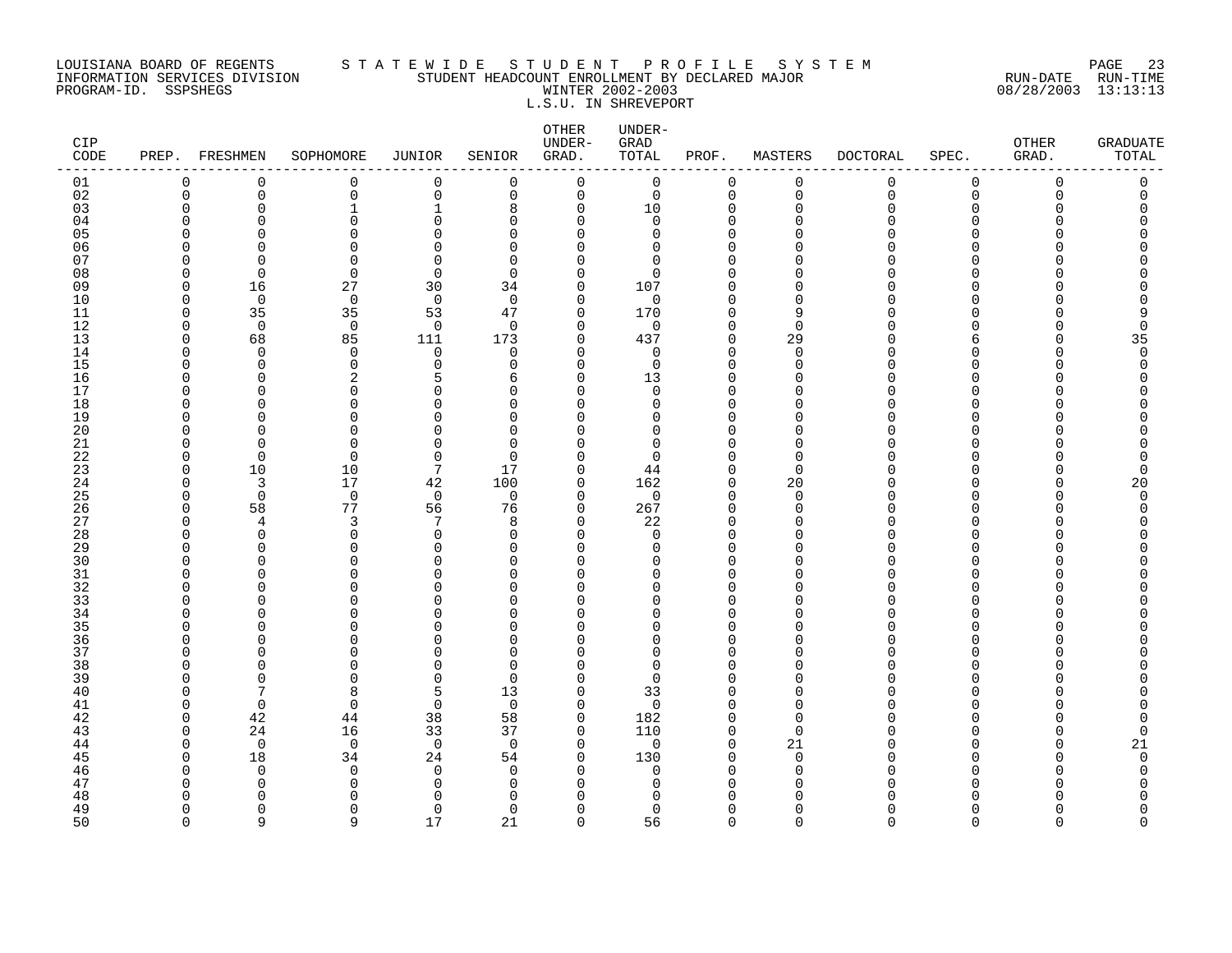### LOUISIANA BOARD OF REGENTS S T A T E W I D E S T U D E N T P R O F I L E S Y S T E M PAGE 24 INFORMATION SERVICES DIVISION STUDENT HEADCOUNT ENROLLMENT BY DECLARED MAJOR RUN-DATE RUN-TIME PROGRAM-ID. SSPSHEGS WINTER 2002-2003 08/28/2003 13:13:13 L.S.U. IN SHREVEPORT

| 51<br>11<br>6<br>251<br>52<br>55<br>240<br>$\begin{array}{c} 773 \\ 0 \end{array}$<br>168<br>114<br>$\overline{0}$<br>$\overline{0}$<br>$\operatorname{TR}$<br>$\overline{0}$<br>$\overline{0}$<br>$\overline{0}$<br>17<br>65<br>78<br>50 0<br>12<br>382<br>703<br>UN<br>111<br>595<br>17<br>647<br>753<br>958<br>$\Omega$<br>135<br>18<br>595<br>790<br>65<br>3,230<br>$\Omega$<br>TOTAL<br>01 - AGRICULTURAL BUSINESS AND PRODUCTION 19 - HOME ECONOMICS<br>02 - AGRICULTURAL SCIENCES 20 - VOCATIONAL HOME ECONOMICS 38 - PHILOSOPHY AND RELIGION<br>03 - CONSERVATION/RENEWABLE NATURAL RESOURCES21 - NOT IN USE AT THIS TIME 66 09 - THEOLOGICAL STUDIES/RELIGIOUS VOCAT.<br>04 - ARCHITECTURE AND RELATED PROGRAMS 622 - LAW AND LEGAL STUDIES 66 06 06 06 06 06 PHYSICAL SCIENCES<br>05 - AREA, ETHNIC AND CULTURAL STUDIES 23 - ENGLISH LANGUAGE AND LITERATURE/LETTERS 41 - SCIENCE TECHNOLOGIES<br>06 - NOT IN USE AT THIS TIME 24 - LIBERAL ARTS/SCI, GEN STUDIES/HUMANITIES42 - PSYCHOLOGY<br>07 - NOT IN USE AT THI<br>07 - NOT IN USE AT THIS TIME 25 - LIBRARY SCIENCE (1998) 43 - PROTECTIVE SERVICES<br>08 - MARKETING OPERATIONS AND DISTRIBUTION 26 - BIOLOGICAL SCIENCES/LIFE SCIENCES (1994) 44 - PUBLIC ADMINISTRATION AND SERVICES<br>09 - COMMUN<br>09 - COMMUNICATIONS<br>10 - COMMUNICATIONS 10 - COMMUNICATION TECHNOLOGIES 18 - 27 - MATHEMATICS<br>10 - COMMUNICATION TECHNOLOGIES 28 - RESERVE OFFICERS TRAINING CORPS (ROTC) 46 - CONSTRUCTION TRADES<br>11 - COMPUTER AND INFORMATION SCIENCES 29 - MILITARY TECHNOLOGIES 47 - MECHANICS AND REPAIRERS<br>30 - MULTI/INTERDISCIPLINARY STUDIES 48 - PRECISION PRODUCTION TRADES<br>12 - PERSONAL AND MISCELLANEOUS SERVICES<br>31 - PARKS/RECREATION/LEISURE/FITNESS STUDIES49 - TRANSPORTATION/MATERIALS MOVING WORK.<br>13 - EDUCATION<br>14 - ENGINEERING<br>15 - ENGINEERING-RELATED TECHNOLOGIES<br>32 - BASIC SKILLS<br>33 - CITIZENSHIP ACTIVITIES                                     51 - HEALTH PROFESSIONS AND RELATED SCI.<br>16 - FOREIGN LANGUAGES AND LITERATURES 34 - HEALTH-RELATED KNOWLEDGE AND SKILLS 52 - BUSINESS MGT. & ADMINISTRATIVE SERV. | CIP<br>CODE | PREP. FRESHMEN | SOPHOMORE | JUNIOR | SENIOR | <b>OTHER</b><br>UNDER-<br>GRAD. | UNDER-<br>GRAD<br>TOTAL | PROF. | MASTERS | DOCTORAL | SPEC. | OTHER<br>GRAD. | GRADUATE<br>TOTAL |
|-----------------------------------------------------------------------------------------------------------------------------------------------------------------------------------------------------------------------------------------------------------------------------------------------------------------------------------------------------------------------------------------------------------------------------------------------------------------------------------------------------------------------------------------------------------------------------------------------------------------------------------------------------------------------------------------------------------------------------------------------------------------------------------------------------------------------------------------------------------------------------------------------------------------------------------------------------------------------------------------------------------------------------------------------------------------------------------------------------------------------------------------------------------------------------------------------------------------------------------------------------------------------------------------------------------------------------------------------------------------------------------------------------------------------------------------------------------------------------------------------------------------------------------------------------------------------------------------------------------------------------------------------------------------------------------------------------------------------------------------------------------------------------------------------------------------------------------------------------------------------------------------------------------------------------------------------------------------------------------------------------------------------------------------------------------------------------------------------------------------------------------------------------|-------------|----------------|-----------|--------|--------|---------------------------------|-------------------------|-------|---------|----------|-------|----------------|-------------------|
|                                                                                                                                                                                                                                                                                                                                                                                                                                                                                                                                                                                                                                                                                                                                                                                                                                                                                                                                                                                                                                                                                                                                                                                                                                                                                                                                                                                                                                                                                                                                                                                                                                                                                                                                                                                                                                                                                                                                                                                                                                                                                                                                                     |             |                |           |        |        |                                 |                         |       |         |          |       |                | $\Omega$          |
|                                                                                                                                                                                                                                                                                                                                                                                                                                                                                                                                                                                                                                                                                                                                                                                                                                                                                                                                                                                                                                                                                                                                                                                                                                                                                                                                                                                                                                                                                                                                                                                                                                                                                                                                                                                                                                                                                                                                                                                                                                                                                                                                                     |             |                |           |        |        |                                 |                         |       |         |          |       |                | 55                |
|                                                                                                                                                                                                                                                                                                                                                                                                                                                                                                                                                                                                                                                                                                                                                                                                                                                                                                                                                                                                                                                                                                                                                                                                                                                                                                                                                                                                                                                                                                                                                                                                                                                                                                                                                                                                                                                                                                                                                                                                                                                                                                                                                     |             |                |           |        |        |                                 |                         |       |         |          |       |                | $\overline{0}$    |
|                                                                                                                                                                                                                                                                                                                                                                                                                                                                                                                                                                                                                                                                                                                                                                                                                                                                                                                                                                                                                                                                                                                                                                                                                                                                                                                                                                                                                                                                                                                                                                                                                                                                                                                                                                                                                                                                                                                                                                                                                                                                                                                                                     |             |                |           |        |        |                                 |                         |       |         |          |       |                | 608               |
|                                                                                                                                                                                                                                                                                                                                                                                                                                                                                                                                                                                                                                                                                                                                                                                                                                                                                                                                                                                                                                                                                                                                                                                                                                                                                                                                                                                                                                                                                                                                                                                                                                                                                                                                                                                                                                                                                                                                                                                                                                                                                                                                                     |             |                |           |        |        |                                 |                         |       |         |          |       |                | 748               |
| 17 - NOT IN USE AT THIS TIME                                                                                                                                                                                                                                                                                                                                                                                                                                                                                                                                                                                                                                                                                                                                                                                                                                                                                                                                                                                                                                                                                                                                                                                                                                                                                                                                                                                                                                                                                                                                                                                                                                                                                                                                                                                                                                                                                                                                                                                                                                                                                                                        |             |                |           |        |        |                                 |                         |       |         |          |       |                |                   |

- 
- 
-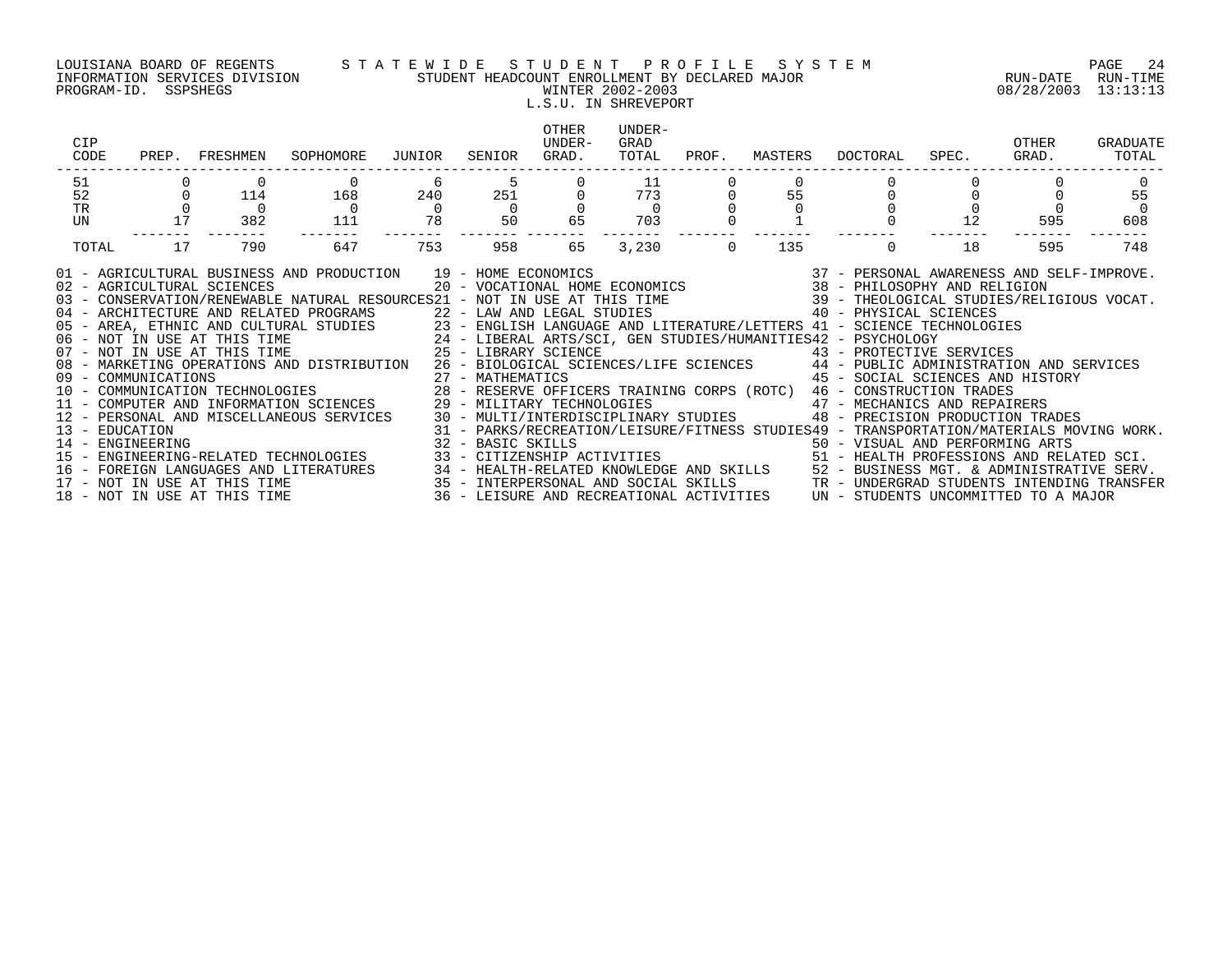### LOUISIANA BOARD OF REGENTS S T A T E W I D E S T U D E N T P R O F I L E S Y S T E M PAGE 25 INFORMATION SERVICES DIVISION STUDENT HEADCOUNT ENROLLMENT BY DECLARED MAJOR RUN-DATE RUN-TIME PROGRAM-ID. SSPSHEGS WINTER 2002-2003 08/28/2003 13:13:13 UNIVERSITY OF NEW ORLEANS

| CIP<br>CODE | PREP.                | FRESHMEN        | SOPHOMORE          | <b>JUNIOR</b>         | SENIOR               | OTHER<br>UNDER-<br>GRAD. | UNDER-<br>GRAD<br>TOTAL | PROF.                   | MASTERS                 | <b>DOCTORAL</b>          | SPEC.                        | OTHER<br>GRAD. | <b>GRADUATE</b><br>$\mathtt{TOTAL}$ |
|-------------|----------------------|-----------------|--------------------|-----------------------|----------------------|--------------------------|-------------------------|-------------------------|-------------------------|--------------------------|------------------------------|----------------|-------------------------------------|
| 01          | $\mathbf 0$          | 0               | $\mathbf 0$        | $\mathbf 0$           | $\mathbf 0$          | $\mathbf 0$              | 0                       | $\mathbf 0$             | $\mathbf 0$             | $\mathbf 0$              | $\mathbf 0$                  | $\Omega$       | 0                                   |
| 02          | $\mathbf 0$          | 0               | 0                  | $\mathbf 0$           | 0                    | 0                        | 0                       | 0                       | $\mathbf 0$             | $\mathbf 0$              | 0                            | 0              | 0                                   |
| 03          | 0                    | 3               | 4                  | 5                     | 4                    | $\mathbf 0$              | 16                      | 0                       | $\Omega$                |                          | $\Omega$                     | U              | 0                                   |
| 04          | $\cap$<br>$\cap$     | ∩<br>U          | 0<br>$\Omega$      | $\cap$<br>U           | $\Omega$<br>$\Omega$ | $\Omega$                 | $\Omega$                | $\Omega$<br>$\Omega$    | 46<br>$\Omega$          |                          | <sup>n</sup><br><sup>n</sup> |                | 46<br>$\mathbf 0$                   |
| 05<br>06    | ∩                    | ∩               | $\Omega$           | $\cap$                | $\Omega$             | $\Omega$<br>$\Omega$     | 0<br>0                  | $\Omega$                | $\cap$                  |                          | U                            |                | $\Omega$                            |
| 07          | ∩                    | ∩               | $\Omega$           | ∩                     | $\Omega$             | O                        | 0                       | $\Omega$                | ∩                       |                          |                              |                |                                     |
| 08          | $\Omega$             | $\Omega$        | 0                  | $\mathbf 0$           | $\Omega$             | $\Omega$                 | 0                       | $\Omega$                | $\Omega$                |                          | U                            |                |                                     |
| 09          | $\Omega$             | 174             | 176                | 151                   | 204                  | $\mathbf 0$              | 705                     | $\Omega$                | 5                       |                          | <sup>n</sup>                 |                |                                     |
| 10          | $\Omega$             | $\mathbf 0$     | $\mathbf 0$        | $\mathbf 0$           | $\Omega$             | $\Omega$                 | $\mathbf 0$             | $\Omega$                | $\Omega$                |                          | U                            |                | $\Omega$                            |
| 11          | $\mathbf 0$          | 149             | 123                | 71                    | 92                   | $\mathbf 0$              | 435                     | $\mathbf 0$             | 61                      | ∩                        | $\cap$                       |                | 61                                  |
| 12          | 0                    | $\mathbf 0$     | 0                  | $\mathbf 0$           | $\Omega$             | $\Omega$                 | $\mathbf 0$             | $\Omega$                | $\Omega$                | <sup>n</sup>             |                              |                | 0                                   |
| 13          | $\mathbf 0$          | 109             | 153                | 132                   | 303                  | $\mathbf 0$              | 697                     | $\mathbf 0$             | 493                     | 195                      | <sup>n</sup><br><sup>n</sup> |                | 688                                 |
| 14<br>15    | 0<br>$\Omega$        | 276<br>$\Omega$ | 265<br>$\mathbf 0$ | 175<br>$\overline{0}$ | 330<br>$\Omega$      | 0<br>$\Omega$            | 1,046<br>$\mathbf 0$    | $\mathbf 0$<br>$\Omega$ | 168<br>$\Omega$         | 72<br>$\Omega$           | $\cap$                       | U              | 240<br>$\mathbf 0$                  |
| 16          | $\Omega$             | 6               | 10                 | 13                    | 20                   | $\mathbf 0$              | 49                      | 0                       | 27                      | Ω                        | $\Omega$                     |                | 27                                  |
| 17          | ∩                    | ∩               | $\Omega$           | $\Omega$              | U                    | $\Omega$                 | $\Omega$                | $\Omega$                | $\Omega$                |                          | U                            |                | $\Omega$                            |
| 18          | ∩                    | U               | 0                  | $\Omega$              | $\Omega$             | O                        | 0                       | $\Omega$                | $\Omega$                |                          | <sup>n</sup>                 |                | O                                   |
| 19          |                      | ∩               | $\Omega$           | $\cap$                | $\Omega$             | U                        | 0                       | $\Omega$                | $\cap$                  |                          | U                            |                |                                     |
| 20          | $\Omega$             | $\cap$          | $\Omega$           | $\cap$                | $\Omega$             | $\Omega$                 | $\Omega$                | $\Omega$                | $\Omega$                |                          | $\cap$                       |                |                                     |
| 21          | $\Omega$             | $\Omega$        | 0                  | $\Omega$              | $\Omega$             | $\Omega$                 | 0                       | $\Omega$                | $\Omega$                |                          | <sup>n</sup>                 |                | 0                                   |
| 22          | <sup>0</sup>         | $\Omega$        | $\Omega$           | 0                     | $\Omega$             | $\Omega$                 | 0                       | $\Omega$                | $\Omega$                |                          | U                            |                | 0                                   |
| 23          | 0                    | 51              | 61                 | 53                    | 111                  | $\mathbf 0$              | 276                     | $\Omega$                | 73                      |                          | $\Omega$                     |                | 73                                  |
| 24<br>25    | $\Omega$<br>$\Omega$ | 161<br>$\Omega$ | 156<br>$\mathbf 0$ | 201<br>$\mathbf 0$    | 401<br>$\Omega$      | $\mathbf 0$<br>$\Omega$  | 919<br>$\mathbf 0$      | $\mathbf 0$<br>$\Omega$ | $\mathbf 0$<br>$\Omega$ | <sup>n</sup><br>$\Omega$ | U<br>U                       |                | $\mathbf 0$<br>$\mathbf 0$          |
| 26          | $\Omega$             | 105             | 70                 | 73                    | 122                  | $\mathbf 0$              | 370                     | $\mathbf 0$             | 16                      | 22                       | <sup>n</sup>                 |                | 38                                  |
| 27          | $\Omega$             | 5               | 11                 | 9                     | 24                   | 0                        | 49                      | $\mathbf 0$             | 32                      | $\Omega$                 | $\Omega$                     |                | 32                                  |
| 28          | $\Omega$             | $\Omega$        | 0                  | $\Omega$              | $\Omega$             | $\Omega$                 | $\mathbf 0$             | $\Omega$                | $\Omega$                | <sup>n</sup>             | U                            |                | $\mathbf 0$                         |
| 29          | $\Omega$             | ∩               | $\Omega$           | $\Omega$              | $\Omega$             | $\Omega$                 | 0                       | $\Omega$                | $\Omega$                |                          | U                            |                | $\Omega$                            |
| 30          | ∩                    | ∩               | U                  | ∩                     | <sup>n</sup>         | ∩                        | O                       | $\Omega$                | $\mathcal{D}$           |                          | U                            |                |                                     |
| 31          | $\Omega$             | O               | 0                  | O                     | $\Omega$             | $\Omega$                 | 0                       | $\Omega$                | $\Omega$                |                          | $\Omega$                     |                |                                     |
| 32          | ∩                    | ∩               | O                  | U                     | U                    | O                        | 0                       | $\Omega$                | ∩                       |                          | <sup>n</sup>                 |                |                                     |
| 33          | ∩                    |                 | U                  |                       | $\Omega$             |                          | 0                       | $\Omega$                |                         |                          | U                            |                |                                     |
| 34<br>35    | ∩                    | U               | U<br>$\Omega$      | U<br>$\cap$           | $\Omega$<br>$\Omega$ | U<br>U                   | 0<br>$\Omega$           | $\Omega$<br>$\Omega$    | ∩                       |                          | U<br>U                       |                |                                     |
| 36          | $\Omega$             | U               | 0                  | $\Omega$              | $\Omega$             | $\Omega$                 | 0                       | $\Omega$                | O                       |                          | $\Omega$                     |                |                                     |
| 37          | ∩                    |                 | $\Omega$           | $\mathbf 0$           | $\Omega$             | $\Omega$                 | $\mathbf 0$             | $\Omega$                | $\Omega$                |                          | U                            |                |                                     |
| 38          | $\Omega$             | 8               | 3                  | 13                    | 17                   | $\Omega$                 | 41                      | $\Omega$                | $\Omega$                |                          | U                            |                | O                                   |
| 39          | $\Omega$             | $\Omega$        | $\mathbf 0$        | $\mathbf 0$           | $\Omega$             | $\Omega$                 | $\mathbf 0$             | $\mathbf 0$             | $\Omega$                | <sup>n</sup>             | U                            |                | $\mathbf 0$                         |
| 40          | $\Omega$             | 35              | 28                 | 36                    | 52                   | $\Omega$                 | 151                     | $\Omega$                | 42                      | 61                       | U                            |                | 103                                 |
| 41          | $\mathbf 0$          | $\mathbf 0$     | 0                  | $\overline{0}$        | $\Omega$             | $\mathbf 0$              | $\mathbf 0$             | $\Omega$                | $\mathbf 0$             | $\Omega$                 | $\Omega$                     |                | $\mathsf 0$                         |
| 42          | $\Omega$             | 126             | 141                | 99                    | 197                  | 0                        | 563                     | $\mathbf 0$             | $\mathbf 0$             | 30                       | <sup>n</sup>                 |                | 30                                  |
| 43          | $\Omega$             | $\Omega$        | 0                  | $\Omega$              | $\Omega$             | $\Omega$                 | 0                       | $\Omega$                | $\Omega$                | $\Omega$                 | U                            |                | $\mathbf 0$                         |
| 44          | $\Omega$<br>$\Omega$ | $\Omega$<br>154 | $\mathbf 0$<br>178 | $\mathbf 0$           | $\Omega$<br>234      | $\Omega$<br>$\Omega$     | $\Omega$<br>732         | $\Omega$<br>$\Omega$    | 35<br>124               | $\Omega$                 | <sup>n</sup><br><sup>n</sup> |                | 35<br>187                           |
| 45<br>46    | ∩                    | $\Omega$        | 0                  | 166<br>$\Omega$       | $\Omega$             | $\Omega$                 | 0                       | $\Omega$                | $\Omega$                | 63<br>$\Omega$           | <sup>n</sup>                 |                | 0                                   |
| 47          | ∩                    |                 | 0                  | ∩                     | $\Omega$             | $\Omega$                 | 0                       | $\Omega$                | ∩                       |                          | n                            |                |                                     |
| 48          |                      |                 | U                  |                       | n                    |                          | U                       | ∩                       |                         |                          |                              |                |                                     |
| 49          | $\Omega$             | $\Omega$        | $\Omega$           | 0                     | $\Omega$             | $\Omega$                 | $\Omega$                | $\Omega$                | $\Omega$                |                          | <sup>n</sup>                 |                | 0                                   |
| 50          | $\Omega$             | 106             | 83                 | 89                    | 150                  | $\Omega$                 | 428                     | $\Omega$                | 180                     | $\Omega$                 | $\cap$                       | $\cap$         | 180                                 |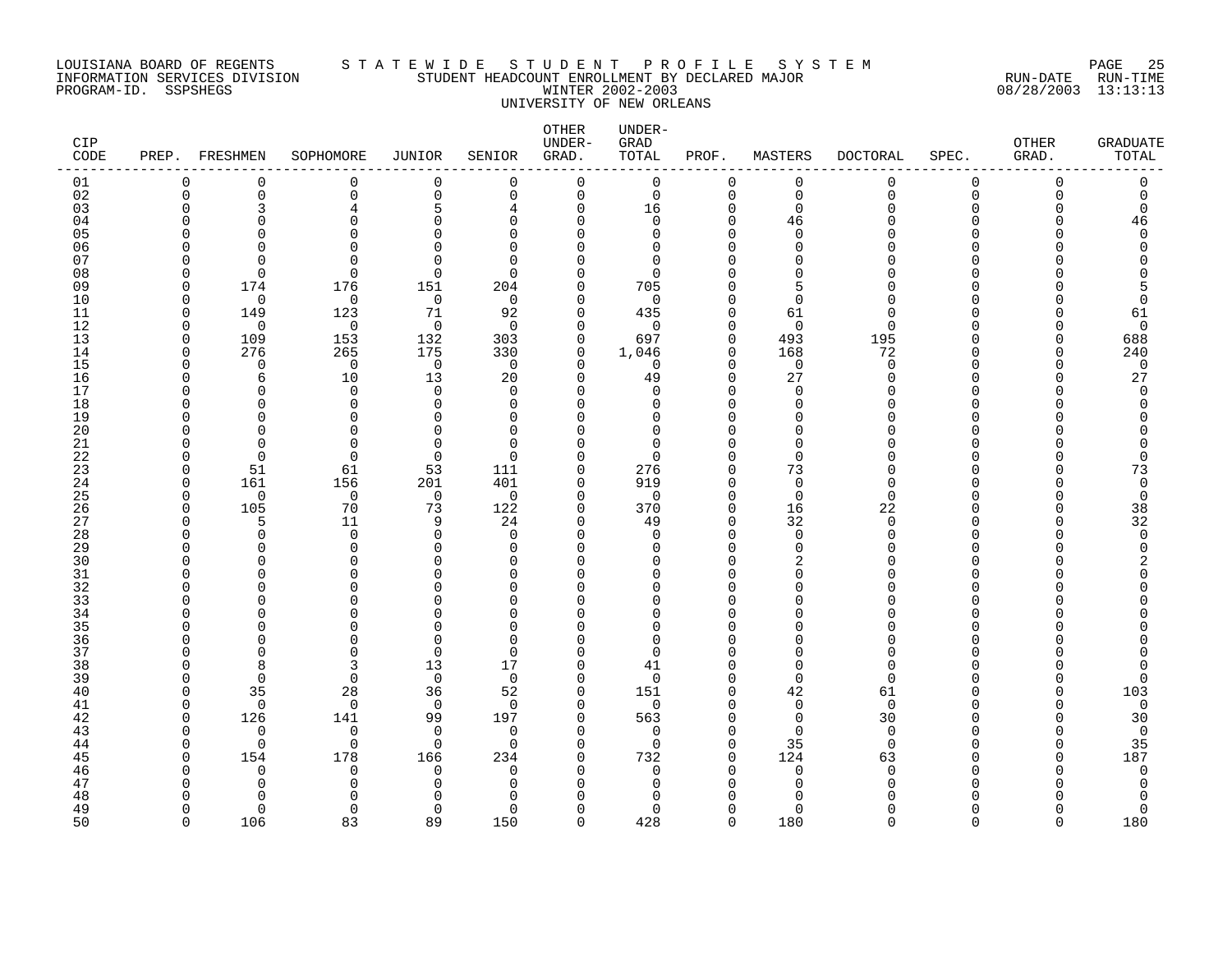### LOUISIANA BOARD OF REGENTS S T A T E W I D E S T U D E N T P R O F I L E S Y S T E M PAGE 26 INFORMATION SERVICES DIVISION STUDENT HEADCOUNT ENROLLMENT BY DECLARED MAJOR RUN-DATE RUN-TIME PROGRAM-ID. SSPSHEGS WINTER 2002-2003 08/28/2003 13:13:13

## UNIVERSITY OF NEW ORLEANS

| CIP<br>CODE                                                                                                                                                                                                                                                                                                                                                                                                                                                                                                                                                                                                                                                                                                                                                                                                                                                                                                                                                                                                                                                                                                                                                                                                                                                                                                                                                                                                                                                                                                                                                                                   |  | PREP. FRESHMEN                                     | SOPHOMORE                           | JUNIOR                                                                                      | SENIOR      | OTHER<br>UNDER-<br>GRAD. | UNDER-<br>GRAD<br>TOTAL                                                                                                                                 | PROF. | MASTERS | DOCTORAL                                                                                                                                                          | SPEC. GRAD.    | OTHER    | GRADUATE<br>TOTAL |
|-----------------------------------------------------------------------------------------------------------------------------------------------------------------------------------------------------------------------------------------------------------------------------------------------------------------------------------------------------------------------------------------------------------------------------------------------------------------------------------------------------------------------------------------------------------------------------------------------------------------------------------------------------------------------------------------------------------------------------------------------------------------------------------------------------------------------------------------------------------------------------------------------------------------------------------------------------------------------------------------------------------------------------------------------------------------------------------------------------------------------------------------------------------------------------------------------------------------------------------------------------------------------------------------------------------------------------------------------------------------------------------------------------------------------------------------------------------------------------------------------------------------------------------------------------------------------------------------------|--|----------------------------------------------------|-------------------------------------|---------------------------------------------------------------------------------------------|-------------|--------------------------|---------------------------------------------------------------------------------------------------------------------------------------------------------|-------|---------|-------------------------------------------------------------------------------------------------------------------------------------------------------------------|----------------|----------|-------------------|
| 51                                                                                                                                                                                                                                                                                                                                                                                                                                                                                                                                                                                                                                                                                                                                                                                                                                                                                                                                                                                                                                                                                                                                                                                                                                                                                                                                                                                                                                                                                                                                                                                            |  |                                                    | 4                                   | $\begin{array}{ccc} & 3 & & 5 \ 801 & & 1\ 1.123 & & \ & 0 & & 0 \ 294 & & 356 \end{array}$ |             |                          | 15                                                                                                                                                      |       | 72      | $\begin{matrix} & & & & 0 & & & & & \cr & & & & 37 & & & 0 & & & \cr 0 & & & & 0 & & & 0 & & \cr 9 & & & 27 & & & 0 & & & \cr & & & & & & & & & \cr \end{matrix}$ |                |          | 72                |
| 52                                                                                                                                                                                                                                                                                                                                                                                                                                                                                                                                                                                                                                                                                                                                                                                                                                                                                                                                                                                                                                                                                                                                                                                                                                                                                                                                                                                                                                                                                                                                                                                            |  | $\begin{array}{c}\n 3 \\  627 \\  0\n \end{array}$ | 786                                 |                                                                                             |             |                          | $\begin{matrix}0&&3\ 3&3\ \end{matrix}$<br>$\begin{matrix}0&&3\ 0&&0\ 0&&0\ 0&2\ 429&&0\ \end{matrix}$<br>$\begin{matrix}0&&6\ 1\ 1\ 179\ \end{matrix}$ |       |         |                                                                                                                                                                   |                |          | 855               |
| TR                                                                                                                                                                                                                                                                                                                                                                                                                                                                                                                                                                                                                                                                                                                                                                                                                                                                                                                                                                                                                                                                                                                                                                                                                                                                                                                                                                                                                                                                                                                                                                                            |  |                                                    | $\begin{array}{c}0\\611\end{array}$ | $\overline{0}$                                                                              |             |                          |                                                                                                                                                         |       |         |                                                                                                                                                                   |                |          |                   |
| UN                                                                                                                                                                                                                                                                                                                                                                                                                                                                                                                                                                                                                                                                                                                                                                                                                                                                                                                                                                                                                                                                                                                                                                                                                                                                                                                                                                                                                                                                                                                                                                                            |  | $0 \t 1,168$                                       |                                     |                                                                                             |             |                          |                                                                                                                                                         |       |         |                                                                                                                                                                   |                |          | 1,206             |
| TOTAL                                                                                                                                                                                                                                                                                                                                                                                                                                                                                                                                                                                                                                                                                                                                                                                                                                                                                                                                                                                                                                                                                                                                                                                                                                                                                                                                                                                                                                                                                                                                                                                         |  | $\overline{0}$<br>3,266                            | 2,863                               |                                                                                             | 2,384 3,745 | $\Omega$                 |                                                                                                                                                         |       |         | $3,373$ $507$                                                                                                                                                     | $\overline{0}$ | $\Omega$ | 3,880             |
| 01 - AGRICULTURAL BUSINESS AND PRODUCTION 19 - HOME ECONOMICS 37 - PERSONAL AWARENESS AND SELF-IMPROVE.<br>20 - VOCATIONAL HOME ECONOMICS 38 - PHILOSOPHY AND RELIGION 39 - CONSERVATION/RENEWABLE NATURAL RESOURCES 21 - NOT IN<br>05 - AREA, ETHNIC AND CULTURAL STUDIES 23 - ENGLISH LANGUAGE AND LITERATURE/LETTERS 41 - SCIENCE TECHNOLOGIES<br>06 - NOT IN USE AT THIS TIME 24 - LIBERAL ARTS/SCI, GEN STUDIES/HUMANITIES42 - PSYCHOLOGY<br>07 - NOT IN USE AT THI<br>08 - MARKETING OPERATIONS AND DISTRIBUTION 26 - BIOLOGICAL SCIENCES/LIFE SCIENCES 44 - PUBLIC ADMINISTRATION AND SERVICES<br>45 - SOCIAL SCIENCES AND HISTORY<br>09 - COMMUNICATIONS<br>10 - COMMUNICATIONS 10 - COMMUNICATION TECHNOLOGIES 128 - RESERVE OFFICERS TRAINING CORPS (ROTC) 46 - CONSTRUCTION<br>10 - COMMUNICATION TECHNOLOGIES 28 - RESERVE OFFICERS TRAINING CORPS (ROTC) 46 - CONSTR<br>11 - COMPUTER AND INFORMATION SCIENCES (29 - MILITARY TECHNOLOGIES ) (47 - MECHANICS AND REPAIRERS<br>12 - PERSONAL AND MISCELLANEOUS SERVICES (30 - MULTI/INTERDISCIPLINARY STUDIES ) (48 - PRECISION PRODUCTION TRADES<br>31 - PARKS/RECREATION/LEISURE/FITNESS STUDIES49 - TRANSPORTATION/MATERIALS MOVING WORK.<br>14 - ENGINEERING ARTS 32 - BASIC SKILLS 50 - VISUAL AND PERFORMING ARTS<br>15 - ENGINEERING-RELATED TECHNOLOGIES 33 - CITIZENSHIP ACTIVIT<br>16 - FOREIGN LANGUAGES AND LITERATURES 34 - HEALTH-RELATED KNOWLEDGE AND SKILLS 52 - BUSINESS MGT. & ADMINISTRATIVE SERV.<br>17 - NOT IN USE AT THIS TIME 3ERV.<br>18 - NOT IN USE AT THIS TIME 36 - LEISURE AND RECREATIONAL ACTIVI |  |                                                    |                                     |                                                                                             |             |                          |                                                                                                                                                         |       |         |                                                                                                                                                                   |                |          |                   |
|                                                                                                                                                                                                                                                                                                                                                                                                                                                                                                                                                                                                                                                                                                                                                                                                                                                                                                                                                                                                                                                                                                                                                                                                                                                                                                                                                                                                                                                                                                                                                                                               |  |                                                    |                                     |                                                                                             |             |                          |                                                                                                                                                         |       |         |                                                                                                                                                                   |                |          |                   |
|                                                                                                                                                                                                                                                                                                                                                                                                                                                                                                                                                                                                                                                                                                                                                                                                                                                                                                                                                                                                                                                                                                                                                                                                                                                                                                                                                                                                                                                                                                                                                                                               |  |                                                    |                                     |                                                                                             |             |                          |                                                                                                                                                         |       |         |                                                                                                                                                                   |                |          |                   |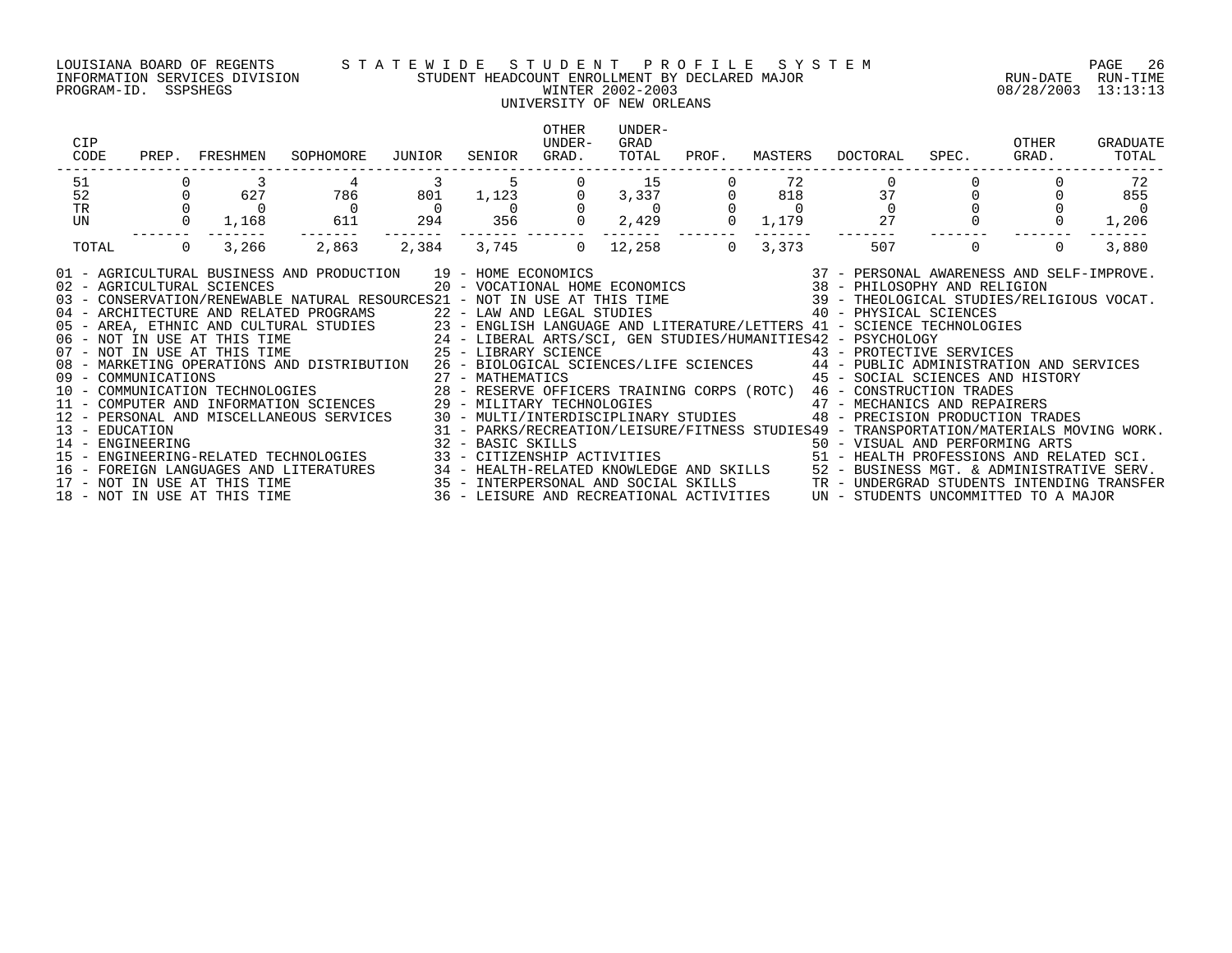### LOUISIANA BOARD OF REGENTS S T A T E W I D E S T U D E N T P R O F I L E S Y S T E M PAGE 27 INFORMATION SERVICES DIVISION STUDENT HEADCOUNT ENROLLMENT BY DECLARED MAJOR RUN-DATE RUN-TIME PROGRAM-ID. SSPSHEGS WINTER 2002-2003 08/28/2003 13:13:13 L.S.U. LAW CENTER

| CIP<br>$\texttt{CODE}$ |          | PREP. FRESHMEN    | SOPHOMORE     | <b>JUNIOR</b>    | SENIOR               | OTHER<br>UNDER-<br>GRAD. | UNDER-<br>GRAD<br>TOTAL | PROF.                      | MASTERS              | DOCTORAL     | SPEC.                | OTHER<br>GRAD. | <b>GRADUATE</b><br>TOTAL |
|------------------------|----------|-------------------|---------------|------------------|----------------------|--------------------------|-------------------------|----------------------------|----------------------|--------------|----------------------|----------------|--------------------------|
| 01                     | 0        | 0                 | 0             | $\mathsf 0$      | 0                    | $\mathbf 0$              | 0                       | 0                          | $\mathsf 0$          | $\mathsf{O}$ | $\mathsf 0$          | $\mathbf 0$    | 0                        |
| 02                     | 0        | 0                 | 0             | $\mathbf 0$      | 0                    | 0                        | 0                       | $\mathbf 0$                | $\mathbf 0$          | $\mathbf 0$  | $\mathbf 0$          | 0              | 0                        |
| 03                     | $\Omega$ | $\Omega$          | 0             | $\Omega$         | $\mathbf 0$          | $\mathbf 0$              | 0                       | $\mathbf 0$                | $\Omega$             | O            | $\Omega$             | O              | $\Omega$                 |
| 04                     | n        | n                 | $\Omega$      | $\cap$           | $\Omega$             | $\Omega$                 | 0                       | $\Omega$                   | ∩                    | ∩            | ∩                    |                | Λ                        |
| 05                     | U        | $\Omega$          | 0             | $\Omega$         | $\Omega$             | $\mathbf 0$              | 0                       | $\mathbf 0$                | U                    |              | $\Omega$             |                | C                        |
| 06                     |          |                   | 0             | O                | $\Omega$             | $\mathbf 0$              | 0                       | $\mathbf 0$                | ∩                    |              | ∩                    |                | ∩                        |
| 07                     | ∩<br>n   | n<br>n            | U<br>$\Omega$ | $\cap$<br>$\cap$ | $\Omega$             | $\Omega$                 | 0                       | $\Omega$<br>$\Omega$       | ∩<br>n               |              | ∩<br>∩               |                | ∩                        |
| 08<br>09               | U        | $\Omega$          | $\Omega$      | O                | $\Omega$<br>$\Omega$ | $\Omega$<br>$\mathbf 0$  | 0<br>0                  | $\mathbf 0$                | ∩                    |              | $\Omega$             |                | Λ                        |
| 10                     | n        | O                 | 0             | $\Omega$         | $\Omega$             | $\mathbf 0$              | 0                       | $\Omega$                   | $\cap$               |              | $\Omega$             |                |                          |
| 11                     | ∩        | <sup>n</sup>      | $\Omega$      | $\Omega$         | $\Omega$             | $\mathbf 0$              | 0                       | $\mathbf 0$                | $\cap$               |              | $\Omega$             |                | ∩                        |
| 12                     | ∩        | <sup>n</sup>      | $\Omega$      | $\cap$           | $\Omega$             | $\Omega$                 | 0                       | $\Omega$                   | n                    |              | ∩                    |                |                          |
| 13                     | O        | $\Omega$          | 0             | $\Omega$         | $\Omega$             | $\mathbf 0$              | 0                       | $\mathbf 0$                | $\Omega$             |              | $\Omega$             |                | Λ                        |
| 14                     | n        | U                 | 0             | O                | $\Omega$             | $\mathbf 0$              | 0                       | $\mathbf 0$                | $\Omega$             |              | ∩                    |                | ∩                        |
| 15                     | U        | n                 | $\Omega$      | $\Omega$         | $\Omega$             | $\mathbf 0$              | 0                       | $\Omega$                   | $\cap$               |              | ∩                    |                |                          |
| 16                     | n        | <sup>n</sup>      | $\Omega$      | $\Omega$         | $\Omega$             | $\Omega$                 | 0                       | $\mathbf 0$                | $\cap$               |              | ∩                    |                | Λ                        |
| 17                     | n        | n                 | $\Omega$      | U                | $\Omega$             | $\mathbf 0$              | 0                       | $\mathbf 0$                | $\Omega$             |              | ∩                    |                |                          |
| 18                     | n        | O                 | 0             | O                | O                    | 0                        | 0                       | $\mathbf 0$                | U                    |              | $\Omega$             |                | Ω                        |
| 19                     | n        | ∩                 | 0             | O                | $\Omega$             | $\mathbf 0$              | 0                       | $\mathbf 0$                | U                    |              | $\Omega$             |                | Λ                        |
| 20                     | n        | n                 | U             | U                | $\Omega$             | $\mathbf 0$              | 0                       | $\Omega$                   | n                    |              | ∩                    |                | C                        |
| $21\,$                 | n        | n                 | $\Omega$      | $\cap$           | $\Omega$             | $\Omega$                 | $\mathbf 0$             | $\Omega$                   | ∩                    |              | ∩                    |                | C                        |
| 22                     | ∩        | U                 | 0             | O                | $\Omega$             | 0                        | 0                       | 630                        | n                    |              | 0                    | O              | 630                      |
| 23                     |          | ∩                 | 0             | $\Omega$         | $\Omega$             | $\mathbf 0$              | 0                       | $\mathbf 0$                | U                    |              | $\Omega$             | ∩              | 0                        |
| 24                     | n        | <sup>n</sup>      | $\Omega$      | O                | $\Omega$             | $\mathbf 0$              | 0                       | $\mathbf 0$                | $\cap$               | ∩            | $\Omega$             | U              | O                        |
| 25                     | ∩        | <sup>n</sup>      | U             | U                | $\Omega$             | $\Omega$                 | 0                       | $\Omega$                   | n                    |              | ∩                    |                | ∩                        |
| 26<br>27               | n<br>n   | <sup>0</sup><br>U | 0<br>$\Omega$ | 0<br>O           | $\Omega$<br>$\Omega$ | 0<br>$\mathbf 0$         | 0                       | $\mathbf 0$<br>$\mathbf 0$ | $\Omega$<br>$\Omega$ |              | $\Omega$<br>$\Omega$ |                | Ω<br>Λ                   |
| 28                     | O        | n                 | $\Omega$      | $\Omega$         | $\Omega$             | $\mathbf 0$              | 0<br>0                  | $\Omega$                   | $\cap$               |              | ∩                    |                | Λ                        |
| 29                     | n        | <sup>n</sup>      | $\Omega$      | $\Omega$         | $\Omega$             | $\Omega$                 | 0                       | $\Omega$                   | $\cap$               |              | ∩                    |                | ∩                        |
| 30                     |          | $\Omega$          | $\Omega$      | $\Omega$         | $\Omega$             | $\Omega$                 | $\Omega$                | $\Omega$                   | $\Omega$             |              | ∩                    |                |                          |
| 31                     | n        | O                 | 0             | O                | $\Omega$             | 0                        | 0                       | $\mathbf 0$                | $\Omega$             |              | 0                    |                | Ω                        |
| 32                     | n        | n                 | 0             | O                | $\Omega$             | $\mathbf 0$              | 0                       | $\mathbf 0$                | $\Omega$             |              | $\Omega$             |                |                          |
| 33                     | n        | n                 | U             | $\cap$           | $\Omega$             | $\Omega$                 | 0                       | $\Omega$                   | ∩                    |              | ∩                    |                | ∩                        |
| 34                     | U        | $\Omega$          | $\Omega$      | $\Omega$         | $\Omega$             | $\mathbf 0$              | 0                       | $\mathbf 0$                | $\Omega$             |              | $\Omega$             |                |                          |
| 35                     | n        | O                 | $\Omega$      | O                | $\Omega$             | 0                        | 0                       | $\mathbf 0$                | ∩                    |              | $\Omega$             |                |                          |
| 36                     | n        | $\cap$            | $\Omega$      | $\Omega$         | $\Omega$             | $\mathbf 0$              | 0                       | $\mathbf 0$                | $\Omega$             |              | $\Omega$             |                | Λ                        |
| 37                     | n        | <sup>n</sup>      | $\Omega$      | $\Omega$         | $\Omega$             | $\mathbf 0$              | 0                       | $\mathbf 0$                | $\Omega$             | ∩            | $\Omega$             |                | N                        |
| 38                     | n        | $\Omega$          | $\Omega$      | $\Omega$         | $\Omega$             | $\Omega$                 | 0                       | $\Omega$                   | U                    |              | ∩                    |                |                          |
| 39                     | n        | $\Omega$          | $\Omega$      | O                | $\Omega$             | 0                        | 0                       | $\mathbf 0$                | $\Omega$             |              | $\Omega$             |                | Ω                        |
| 40                     | ∩        | U                 | $\Omega$      | O                | O                    | $\Omega$                 | 0                       | $\mathbf 0$                | $\Omega$             | ∩            | ∩                    |                | Ω                        |
| 41                     | n        | $\cap$            | $\Omega$      | $\Omega$         | $\Omega$             | $\Omega$                 | 0                       | $\Omega$                   | $\cap$               |              | ∩                    |                | Λ                        |
| 42                     | n        | <sup>n</sup>      | 0             | $\cap$           | $\Omega$             | $\mathbf 0$              | 0                       | $\Omega$                   | $\Omega$             |              | ∩                    |                | ∩                        |
| 43                     | ∩        | O                 | $\Omega$      | O                | $\Omega$             | $\Omega$                 | O                       | $\Omega$                   | $\Omega$<br>U        |              | ∩                    |                |                          |
| 44                     |          | ∩                 | 0             | O<br>U           | $\Omega$             | 0                        | 0                       | $\mathbf 0$                | $\cap$               |              | $\Omega$<br>$\Omega$ |                | ∩<br>Λ                   |
| 45<br>46               |          | ∩<br>∩            | $\Omega$<br>U | U                | $\Omega$<br>$\Omega$ | $\Omega$<br>$\Omega$     | 0<br>0                  | $\mathbf 0$<br>$\Omega$    | ∩                    |              | ∩                    |                | U                        |
| 47                     |          | O                 | $\Omega$      | O                | U                    | $\Omega$                 | 0                       | $\Omega$                   | $\Omega$             |              | ∩                    |                | Ω                        |
| 48                     |          | ∩                 | 0             | O                | $\Omega$             | 0                        | 0                       | $\Omega$                   | $\Omega$             |              | O                    |                | ი                        |
| 49                     | ∩        | <sup>n</sup>      | $\Omega$      | $\Omega$         | $\Omega$             | $\mathbf 0$              | 0                       | $\mathbf 0$                | $\Omega$             | U            | $\Omega$             |                | 0                        |
| 50                     | $\Omega$ | $\Omega$          | $\Omega$      | $\Omega$         | $\Omega$             | $\Omega$                 | $\Omega$                | $\Omega$                   | $\Omega$             | $\Omega$     | $\Omega$             | $\Omega$       | $\Omega$                 |
|                        |          |                   |               |                  |                      |                          |                         |                            |                      |              |                      |                |                          |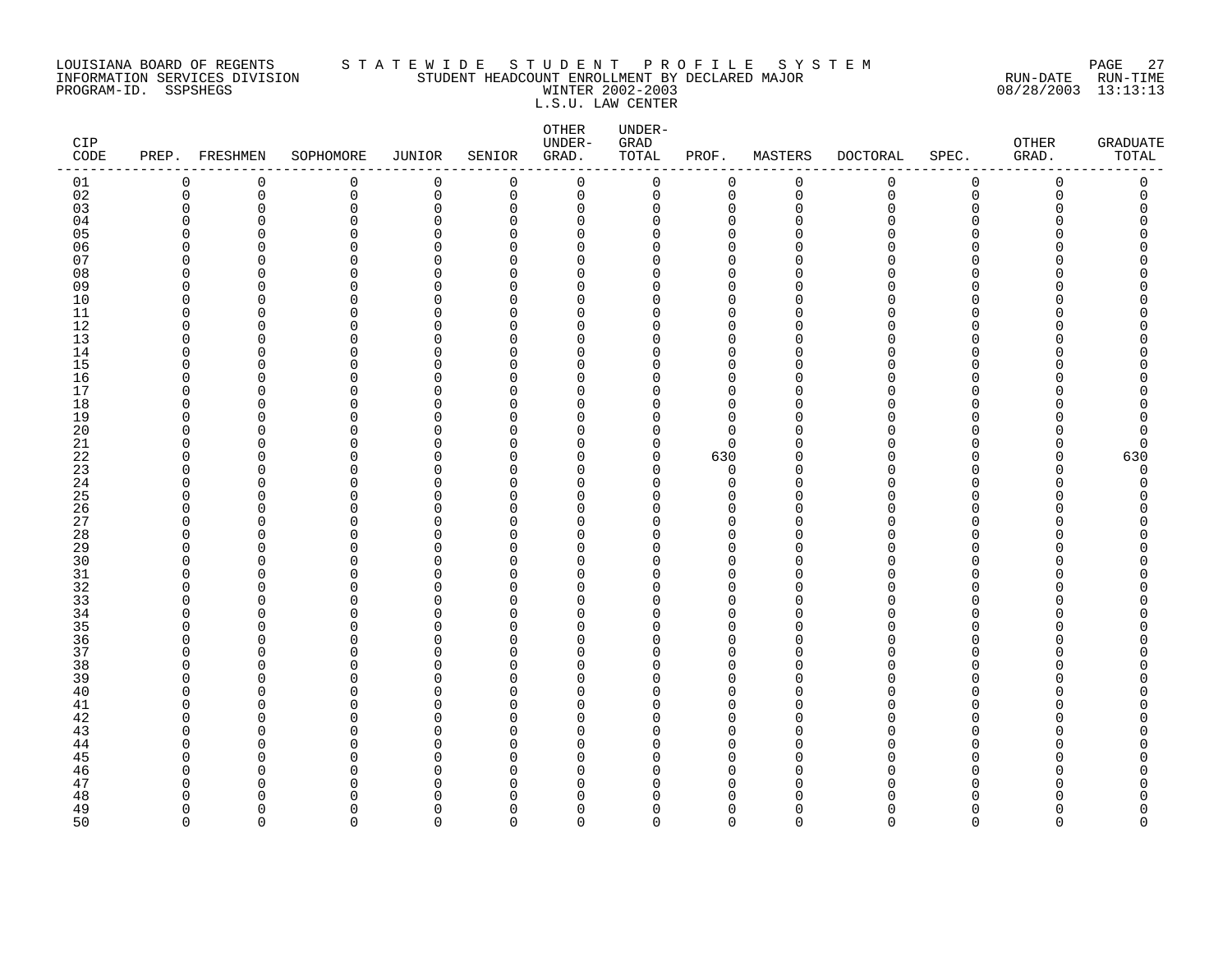### LOUISIANA BOARD OF REGENTS S T A T E W I D E S T U D E N T P R O F I L E S Y S T E M PAGE 28 INFORMATION SERVICES DIVISION STUDENT HEADCOUNT ENROLLMENT BY DECLARED MAJOR RUN-DATE RUN-TIME PROGRAM-ID. SSPSHEGS WINTER 2002-2003 08/28/2003 13:13:13 L.S.U. LAW CENTER

| CIP<br>CODE                                                                                                                                                                                                                                                                                                                                                                                                                                                                                                                                                                                                                                                                                                                                                                                                                                                                                                                                                                                                          | PREP. FRESHMEN                                               | SOPHOMORE | JUNIOR | SENIOR | OTHER<br>IJNDER-<br>GRAD. | UNDER-<br>GRAD<br>TOTAL | PROF. | MASTERS  | DOCTORAL                                                                                                                                                                                | SPEC. | OTHER<br>GRAD. | GRADUATE<br>TOTAL |
|----------------------------------------------------------------------------------------------------------------------------------------------------------------------------------------------------------------------------------------------------------------------------------------------------------------------------------------------------------------------------------------------------------------------------------------------------------------------------------------------------------------------------------------------------------------------------------------------------------------------------------------------------------------------------------------------------------------------------------------------------------------------------------------------------------------------------------------------------------------------------------------------------------------------------------------------------------------------------------------------------------------------|--------------------------------------------------------------|-----------|--------|--------|---------------------------|-------------------------|-------|----------|-----------------------------------------------------------------------------------------------------------------------------------------------------------------------------------------|-------|----------------|-------------------|
| 51<br>52                                                                                                                                                                                                                                                                                                                                                                                                                                                                                                                                                                                                                                                                                                                                                                                                                                                                                                                                                                                                             |                                                              |           |        |        |                           |                         |       |          |                                                                                                                                                                                         |       |                |                   |
| <b>TR</b>                                                                                                                                                                                                                                                                                                                                                                                                                                                                                                                                                                                                                                                                                                                                                                                                                                                                                                                                                                                                            |                                                              |           |        |        |                           |                         |       |          |                                                                                                                                                                                         |       |                |                   |
| UN                                                                                                                                                                                                                                                                                                                                                                                                                                                                                                                                                                                                                                                                                                                                                                                                                                                                                                                                                                                                                   |                                                              |           |        |        |                           |                         | 19    |          |                                                                                                                                                                                         |       |                | 19                |
| TOTAL                                                                                                                                                                                                                                                                                                                                                                                                                                                                                                                                                                                                                                                                                                                                                                                                                                                                                                                                                                                                                | $\Omega$<br>$\Omega$                                         |           |        |        | $\Omega$                  |                         | 649   | $\Omega$ | $\Omega$                                                                                                                                                                                |       |                | 649               |
| 01 - AGRICULTURAL BUSINESS AND PRODUCTION 19 - HOME ECONOMICS (2007) 19 - 2007 - PERSONAL AWARENESS AND SELF-IMPROVE<br>102 - AGRICULTURAL SCIENCES (2007) 2007 - VOCATIONAL HOME ECONOMICS (2008 - PHILOSOPHY AND RELIGION<br>103 -<br>04 - ARCHITECTURE AND RELATED PROGRAMS<br>22 - LAW AND LEGAL STUDIES<br>23 - ENGLISH LANGUAGE AND LITERATURE/LETTERS 41 - SCIENCE TECHNOLOGIES<br>24 - LIBERAL ARTS/SCI, GEN STUDIES/HUMANITIES42 - PSYCHOLOGY<br>25 - LIBERAL ARTS/SC<br>08 - MARKETING OPERATIONS AND DISTRIBUTION 26 - BIOLOGICAL SCIENCES/LIFE SCIENCES 44 - PUBLIC ADMINISTRATION AND SERVICES<br>11 - COMPUTER AND INFORMATION SCIENCES 29 - MILITARY TECHNOLOGIES<br>12 - PERSONAL AND MISCELLANEOUS SERVICES 30 - MULTI/INTERDISCIPLINARY STUDIES 48 - PRECISION PRODUCTION TRADES<br>13 - EDUCATION<br>14 - ENGINEERING ARTS<br>15 - ENGINEERING-RELATED TECHNOLOGIES 33 - CITIZENSHIP ACTIVITIES 50 - SI - HEALTH PROFESSIONS AND RELATED SCI.<br>$16 -$<br>$17 -$<br>18 - NOT IN USE AT THIS TIME | FOREIGN LANGUAGES AND LITERATURES<br>NOT IN USE AT THIS TIME |           |        |        |                           |                         |       |          | 43 - PROTECTIVE SERVICES<br>45 - SOCIAL SCIENCES AND HISTORY<br>47 - MECHANICS AND REPAIRERS<br>31 - PARKS/RECREATION/LEISURE/FITNESS STUDIES49 - TRANSPORTATION/MATERIALS MOVING WORK. |       |                |                   |

- 
- 
-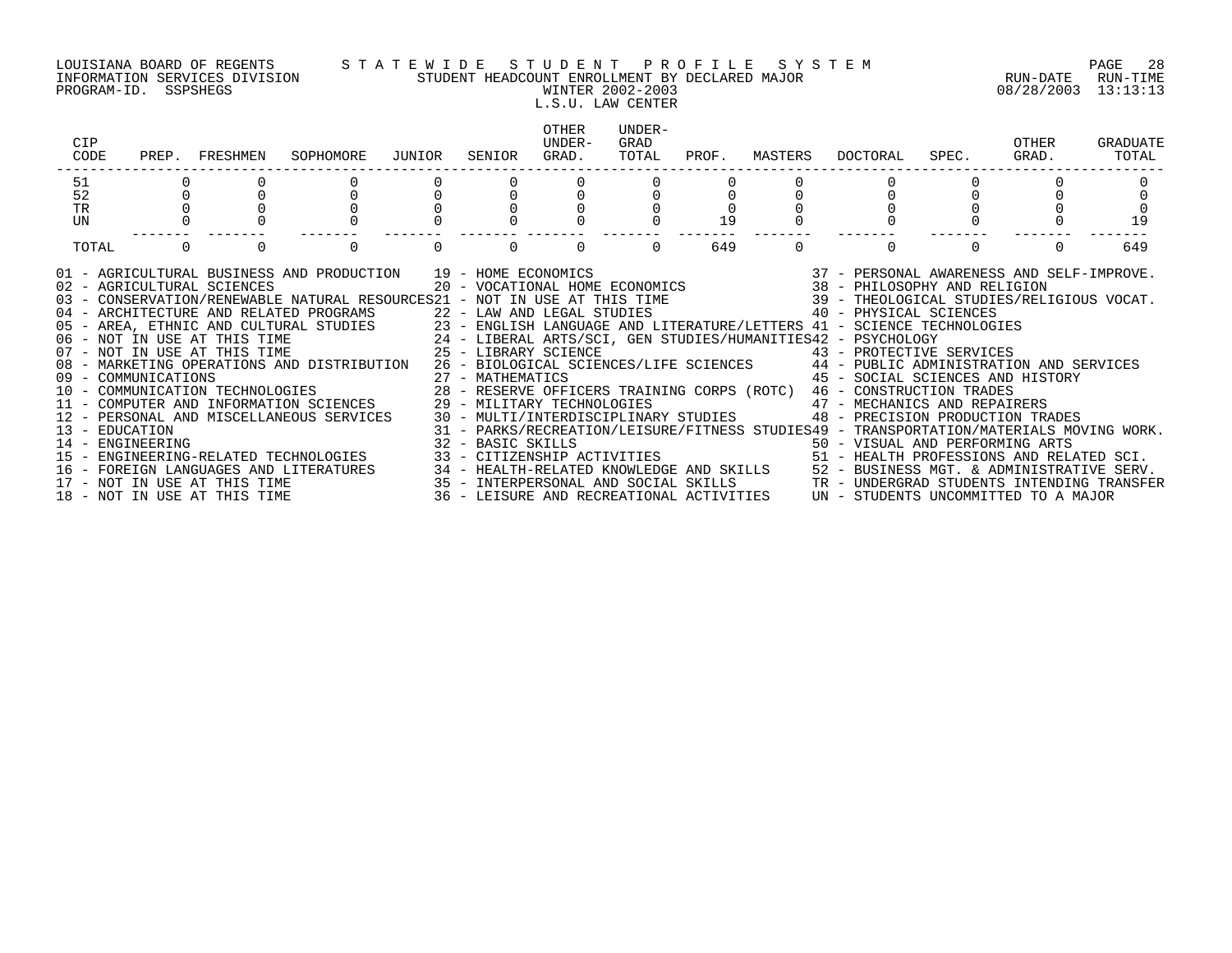### LOUISIANA BOARD OF REGENTS S T A T E W I D E S T U D E N T P R O F I L E S Y S T E M PAGE 29 INFORMATION SERVICES DIVISION STUDENT HEADCOUNT ENROLLMENT BY DECLARED MAJOR RUN-DATE RUN-TIME PROGRAM-ID. SSPSHEGS WINTER 2002-2003 08/28/2003 13:13:13 SOUTHERN U. IN BATON ROUGE

| CIP<br>CODE |             | PREP. FRESHMEN       | SOPHOMORE               | <b>JUNIOR</b>           | SENIOR                  | <b>OTHER</b><br>UNDER-<br>GRAD. | UNDER-<br>GRAD<br>TOTAL | PROF.                   | MASTERS                 | <b>DOCTORAL</b> | SPEC.  | OTHER<br>GRAD. | <b>GRADUATE</b><br>TOTAL |
|-------------|-------------|----------------------|-------------------------|-------------------------|-------------------------|---------------------------------|-------------------------|-------------------------|-------------------------|-----------------|--------|----------------|--------------------------|
| 01          | $\Omega$    | 8                    | 11                      | 6                       | 6                       | $\mathbf 0$                     | 31                      | $\mathbf 0$             | $\mathbf 0$             | $\mathbf 0$     | 0      | $\mathbf 0$    | 0                        |
| 02          | $\mathbf 0$ | 14                   | 5                       | 7                       | 12                      | $\mathbf 0$                     | 38                      | $\mathbf 0$             | $\mathbf 0$             | $\Omega$        | 0      | $\mathbf 0$    | $\mathbf 0$              |
| 03          | $\Omega$    | 14                   | 5                       | $\overline{4}$          | 9                       | $\mathbf 0$                     | 32                      | $\mathbf 0$             | 14                      | $\Omega$        | 0      | $\Omega$       | 14                       |
| 04          | $\Omega$    | 42                   | 30                      | 21                      | 23                      | 0                               | 116                     | $\Omega$                | $\Omega$                |                 | U      |                | $\mathbf 0$              |
| 05<br>06    | C           | $\Omega$<br>$\Omega$ | $\Omega$<br>$\mathbf 0$ | $\Omega$<br>$\Omega$    | $\Omega$<br>$\Omega$    | $\Omega$<br>$\Omega$            | $\mathbf 0$<br>0        | $\Omega$<br>$\Omega$    | $\Omega$<br>$\Omega$    |                 | U<br>U |                |                          |
| 07          |             | $\Omega$             | $\Omega$                | $\cap$                  | $\Omega$                | $\Omega$                        | $\Omega$                | $\Omega$                | $\Omega$                |                 | U      |                |                          |
| 08          | ∩           | $\Omega$             | $\Omega$                | $\Omega$                | $\Omega$                | 0                               | $\Omega$                | $\mathbf 0$             | $\Omega$                |                 |        |                | $\Omega$                 |
| 09          | $\Omega$    | 49                   | 58                      | 65                      | 70                      | $\Omega$                        | 242                     | $\Omega$                | 28                      |                 | U      |                | 28                       |
| 10          | $\Omega$    | $\overline{0}$       | $\mathbf 0$             | $\overline{0}$          | $\mathbf 0$             | 0                               | $\mathbf 0$             | $\mathbf{0}$            | $\mathbf 0$             |                 | O      |                | $\overline{0}$           |
| 11          | $\Omega$    | 137                  | 148                     | 104                     | 121                     | 0                               | 510                     | 0                       | 59                      | ∩               | U      | n              | 59                       |
| 12          | $\Omega$    | 0                    | $\mathbf 0$             | $\mathbf 0$             | $\Omega$                | 0                               | $\mathbf 0$             | $\mathbf 0$             | $\mathbf 0$             | $\Omega$        | U      | $\Omega$       | $\mathbf 0$              |
| 13          | $\Omega$    | 160                  | 128                     | 127                     | 214                     | 0                               | 629                     | $\mathbf 0$             | 332                     | 50              | U      | $\Omega$       | 382                      |
| 14          | $\Omega$    | 139                  | 115                     | 129                     | 203                     | 0                               | 586                     | $\Omega$                | 14                      | ∩               | U      | $\cap$         | 14                       |
| 15          | $\Omega$    | 47                   | 39                      | 39                      | 40                      | $\Omega$                        | 165                     | $\Omega$                | $\Omega$                | ∩               | U      | U              | $\Omega$                 |
| 16          | ∩           | $\overline{1}$       | 2                       | $\mathbf{1}$            | 1                       | $\Omega$                        | 5                       | $\Omega$                | $\Omega$                |                 | U      |                |                          |
| 17          | ∩           | $\mathbf 0$          | $\mathbf 0$             | $\mathbf 0$             | $\mathbf 0$             | 0                               | 0                       | $\Omega$                | $\Omega$                |                 | U      |                |                          |
| 18          | C           | $\overline{0}$       | $\mathbf 0$             | $\mathbf 0$             | $\Omega$                | 0                               | $\Omega$                | $\Omega$                | $\Omega$                |                 | U      |                |                          |
| 19<br>20    | ∩<br>ſ      | 11<br>$\mathbf 0$    | 12<br>$\mathbf 0$       | 28                      | 76                      | 0                               | 127                     | $\mathbf 0$             | $\Omega$<br>$\Omega$    |                 | U<br>O |                |                          |
| 21          | ∩           | $\Omega$             | $\mathbf 0$             | $\mathbf 0$<br>$\Omega$ | $\mathbf 0$<br>$\Omega$ | 0<br>$\Omega$                   | 0<br>$\mathbf 0$        | $\mathbf 0$<br>$\Omega$ | $\Omega$                |                 | U      |                | $\Omega$                 |
| 22          | $\cap$      | $\mathbf{1}$         | $\Omega$                | $\Omega$                | $\Omega$                | $\Omega$                        | $\mathbf{1}$            | 377                     | ∩                       |                 | U      | $\Omega$       | 377                      |
| 23          | $\Omega$    | 16                   | 12                      | 19                      | 23                      | $\Omega$                        | 70                      | $\Omega$                | $\Omega$                | ∩               | U      | $\cap$         | $\mathbf 0$              |
| 24          | ∩           | $\Omega$             | 0                       | 0                       | 0                       | 0                               | 0                       | 0                       | 0                       | ∩               | U      |                | 0                        |
| 25          | O           | $\Omega$             | $\mathbf 0$             | $\mathbf 0$             | $\Omega$                | 0                               | $\mathbf 0$             | $\mathbf{0}$            | $\mathbf 0$             | ∩               | U      |                | $\mathbf 0$              |
| 26          | ∩           | 96                   | 89                      | 66                      | 92                      | 0                               | 343                     | $\mathbf 0$             | 17                      | 10              | U      | $\cap$         | 27                       |
| 27          |             | 3                    | 3                       | 6                       | 15                      | $\Omega$                        | 27                      | $\Omega$                | 12                      | 1               | U      |                | 13                       |
| 28          |             | $\Omega$             | $\mathbf 0$             | $\Omega$                | $\Omega$                | $\Omega$                        | $\Omega$                | $\Omega$                | $\mathbf 0$             | $\Omega$        | U      |                | $\Omega$                 |
| 29          | C           | $\Omega$             | $\mathbf 0$             | $\Omega$                | $\Omega$                | $\Omega$                        | $\mathbf 0$             | $\Omega$                | $\mathbf 0$             |                 | U      |                | $\Omega$                 |
| 30          | $\Omega$    | $\Omega$             | $\mathbf 0$             | $\mathbf 0$             | $\Omega$                | 0                               | $\mathbf 0$             | $\mathbf{0}$            | $\Omega$                |                 | U      |                | $\Omega$                 |
| 31          | $\Omega$    | 36                   | 30                      | 51                      | 103                     | 0                               | 220                     | 0                       | 51                      |                 | U      | n              | 51                       |
| 32          | ∩<br>C      | $\Omega$             | $\Omega$                | $\Omega$<br>$\Omega$    | $\Omega$<br>$\Omega$    | $\Omega$<br>$\Omega$            | $\Omega$<br>$\Omega$    | $\Omega$                | $\Omega$                |                 | U<br>U |                | $\Omega$                 |
| 33<br>34    |             | $\Omega$<br>$\Omega$ | 0<br>$\Omega$           | $\cap$                  | $\Omega$                | $\Omega$                        | U                       | $\mathbf 0$<br>$\Omega$ | $\mathbf 0$<br>$\Omega$ |                 | U      |                |                          |
| 35          |             | $\Omega$             | $\Omega$                | U                       | $\Omega$                | $\Omega$                        | <sup>0</sup>            | $\Omega$                | $\Omega$                |                 | U      |                |                          |
| 36          |             | $\Omega$             | $\Omega$                | $\cap$                  | $\Omega$                | $\Omega$                        | $\Omega$                | $\Omega$                | $\Omega$                |                 | U      |                |                          |
| 37          |             | $\Omega$             | 0                       | $\Omega$                | $\Omega$                | $\Omega$                        | $\Omega$                | $\Omega$                | $\Omega$                |                 | U      |                |                          |
| 38          |             | $\Omega$             | 0                       | $\Omega$                | $\Omega$                | $\Omega$                        | 0                       | $\Omega$                | $\mathbf 0$             |                 | U      |                |                          |
| 39          | ∩           | $\Omega$             | $\Omega$                | $\Omega$                | $\Omega$                | 0                               | $\Omega$                | $\mathbf 0$             | $\Omega$                |                 | U      |                | $\Omega$                 |
| 40          | ∩           | 28                   | 25                      | 33                      | 56                      | 0                               | 142                     | $\Omega$                | 12                      | ∩               | U      |                | 12                       |
| 41          | O           | $\overline{0}$       | $\mathbf 0$             | $\overline{0}$          | $\Omega$                | $\Omega$                        | $\mathbf 0$             | $\Omega$                | $\Omega$                |                 | U      |                | $\mathbf 0$              |
| 42          | O           | 78                   | 70                      | 63                      | 110                     | 0                               | 321                     | $\mathbf 0$             | $\Omega$                | ∩               | U      |                | $\Omega$                 |
| 43          | $\cap$      | 65                   | 46                      | 46                      | 83                      | $\Omega$                        | 240                     | $\mathbf 0$             | $\Omega$                | ∩               | U      | U              | $\Omega$                 |
| 44          | O           | 40                   | 49                      | 47                      | 83                      | 0                               | 219                     | 0                       | 123                     | 36              | U      | $\Omega$       | 159                      |
| 45          | ∩           | 72                   | 57                      | 54                      | 121                     | 0                               | 304                     | $\mathbf 0$             | 64                      | O               | U      |                | 64                       |
| 46<br>47    |             | $\Omega$<br>$\Omega$ | $\Omega$<br>0           | $\Omega$<br>$\cap$      | $\Omega$<br>$\Omega$    | $\Omega$<br>$\Omega$            | $\mathbf 0$<br>0        | $\Omega$<br>$\Omega$    | $\Omega$<br>$\Omega$    | ∩               | U      |                | $\Omega$<br>$\Omega$     |
| 48          |             | $\Omega$             | 0                       | $\cap$                  | $\Omega$                | $\Omega$                        | $\Omega$                | $\Omega$                | $\Omega$                |                 |        |                |                          |
| 49          | ∩           | $\Omega$             | $\Omega$                | $\Omega$                | $\Omega$                | 0                               | $\Omega$                | $\Omega$                | $\Omega$                | ∩               | U      |                | 0                        |
| 50          | $\cap$      | 60                   | 41                      | 25                      | 2.9                     | $\Omega$                        | 155                     | $\Omega$                | $\cap$                  |                 |        |                | $\Omega$                 |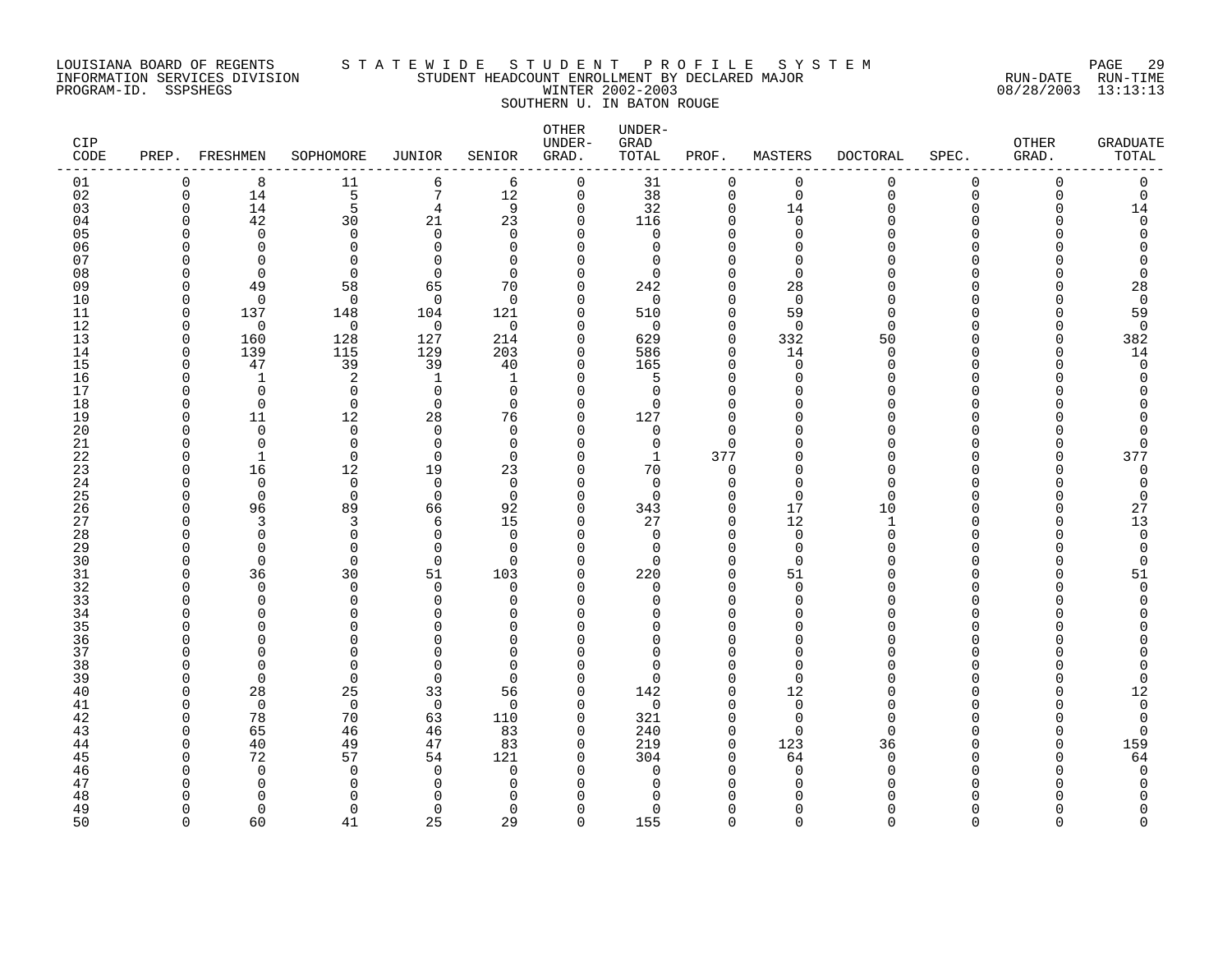### LOUISIANA BOARD OF REGENTS S T A T E W I D E S T U D E N T P R O F I L E S Y S T E M PAGE 30 INFORMATION SERVICES DIVISION STUDENT HEADCOUNT ENROLLMENT BY DECLARED MAJOR RUN-DATE RUN-TIME

#### PROGRAM-ID. SSPSHEGS WINTER 2002-2003 08/28/2003 13:13:13 SOUTHERN U. IN BATON ROUGE

| CIP<br>CODE                                                                                                               | PREP. FRESHMEN                                                                                                                                                                                                                                                                                                                                                                                                                                                                                                                                                                                                                                                                                                                                                                                                                                                                                                                                                                                                                                                                                                                                                                                                                                                                                                                                                                                                                                                                                                                                                                | SOPHOMORE      | JUNIOR         | SENIOR         | <b>OTHER</b><br>UNDER-<br>GRAD.      | UNDER-<br>GRAD<br>TOTAL                    | PROF. | MASTERS | DOCTORAL | SPEC. | OTHER<br>GRAD. | GRADUATE<br>TOTAL |
|---------------------------------------------------------------------------------------------------------------------------|-------------------------------------------------------------------------------------------------------------------------------------------------------------------------------------------------------------------------------------------------------------------------------------------------------------------------------------------------------------------------------------------------------------------------------------------------------------------------------------------------------------------------------------------------------------------------------------------------------------------------------------------------------------------------------------------------------------------------------------------------------------------------------------------------------------------------------------------------------------------------------------------------------------------------------------------------------------------------------------------------------------------------------------------------------------------------------------------------------------------------------------------------------------------------------------------------------------------------------------------------------------------------------------------------------------------------------------------------------------------------------------------------------------------------------------------------------------------------------------------------------------------------------------------------------------------------------|----------------|----------------|----------------|--------------------------------------|--------------------------------------------|-------|---------|----------|-------|----------------|-------------------|
| 51<br>52                                                                                                                  | 267<br>320                                                                                                                                                                                                                                                                                                                                                                                                                                                                                                                                                                                                                                                                                                                                                                                                                                                                                                                                                                                                                                                                                                                                                                                                                                                                                                                                                                                                                                                                                                                                                                    | 192<br>304     | 209<br>236     | 364<br>299     | $\overline{0}$                       | 1,033<br>1,159                             |       | 139     | $\Omega$ |       |                | 150               |
| <b>TR</b>                                                                                                                 | $\Omega$                                                                                                                                                                                                                                                                                                                                                                                                                                                                                                                                                                                                                                                                                                                                                                                                                                                                                                                                                                                                                                                                                                                                                                                                                                                                                                                                                                                                                                                                                                                                                                      | $\overline{0}$ | $\overline{0}$ | $\overline{0}$ |                                      | $\Omega$                                   |       |         |          |       |                |                   |
| UN                                                                                                                        | 73                                                                                                                                                                                                                                                                                                                                                                                                                                                                                                                                                                                                                                                                                                                                                                                                                                                                                                                                                                                                                                                                                                                                                                                                                                                                                                                                                                                                                                                                                                                                                                            | 71             | 72             | 56             | 89                                   | 361                                        |       |         |          | 90    | 269            | 360               |
| TOTAL                                                                                                                     | 1,777<br>$\overline{0}$                                                                                                                                                                                                                                                                                                                                                                                                                                                                                                                                                                                                                                                                                                                                                                                                                                                                                                                                                                                                                                                                                                                                                                                                                                                                                                                                                                                                                                                                                                                                                       | 1,542          | 1,458          | 2,209          | 90                                   | 7,076                                      | 377   | 866     | 108      | 90    | 269            | 1,710             |
| 13 - EDUCATION<br>14 - ENGINEERING<br>$15 -$<br>16 -<br>NOT IN USE AT THIS TIME<br>$17 -$<br>18 - NOT IN USE AT THIS TIME | 37 - PERSONAL AWARENESS AND SELF-IMPROVE.<br>01 - AGRICULTURAL BUSINESS AND PRODUCTION<br>02 - AGRICULTURAL SCIENCES<br>39 - THEOLOGICAL STUDIES/RELIGIOUS VOCAT.<br>03 - CONSERVATION/RENEWABLE NATURAL RESOURCES21 - NOT IN USE AT THIS TIME<br>40 - PHYSICAL SCIENCES<br>22 - LAW AND LEGAL STUDIES<br>04 - ARCHITECTURE AND RELATED PROGRAMS<br>10 - PHYSICAL SUSAN COLTURAL STUDIES<br>105 - AREA, ETHNIC AND CULTURAL STUDIES<br>106 - NOT IN USE AT THIS TIME<br>107 - NOT IN USE AT THIS TIME<br>207 - NOT IN USE AT THIS TIME<br>207 - ARTS/SCI, GEN STUDIES/HUMANITIES42 - PSYCHOL<br>23 - ENGLISH LANGUAGE AND LITERATURE/LETTERS 41 - SCIENCE TECHNOLOGIES<br>43 - PROTECTIVE SERVICES<br>26 - BIOLOGICAL SCIENCES/LIFE SCIENCES 44 - PUBLIC ADMINISTRATION AND SERVICES<br>08 - MARKETING OPERATIONS AND DISTRIBUTION<br>27 - MATHEMATICS<br>09 - COMMUNICATIONS<br>10 - COMMUNICATION TECHNOLOGIES<br>11 - COMPUTER AND INFORMATION SCIENCES<br>45 - SOCIAL SCIENCES AND HISTORY<br>28 - RESERVE OFFICERS TRAINING CORPS (ROTC) 46 - CONSTRUCTION TRADES<br>29 - MILITARY TECHNOLOGIES<br>47 - MECHANICS AND REPAIRERS<br>30 - MULTI/INTERDISCIPLINARY STUDIES<br>48 - PRECISION PRODUCTION TRADES<br>12 - PERSONAL AND MISCELLANEOUS SERVICES<br>31 - PARKS/RECREATION/LEISURE/FITNESS STUDIES49 - TRANSPORTATION/MATERIALS MOVING WORK.<br>32 - BASIC SKILLS<br>ENGINEERING-RELATED TECHNOLOGIES<br>33 - CITIZENSHIP ACTIVITIES<br>34 - HEALTH-RELATED KNOWLEDGE AND SKILLS<br>52 - BUSINESS MGT. & ADMINISTRATIVE SERV.<br>FOREIGN LANGUAGES AND LITERATURES |                |                |                | UN - STUDENTS UNCOMMITTED TO A MAJOR | TR - UNDERGRAD STUDENTS INTENDING TRANSFER |       |         |          |       |                |                   |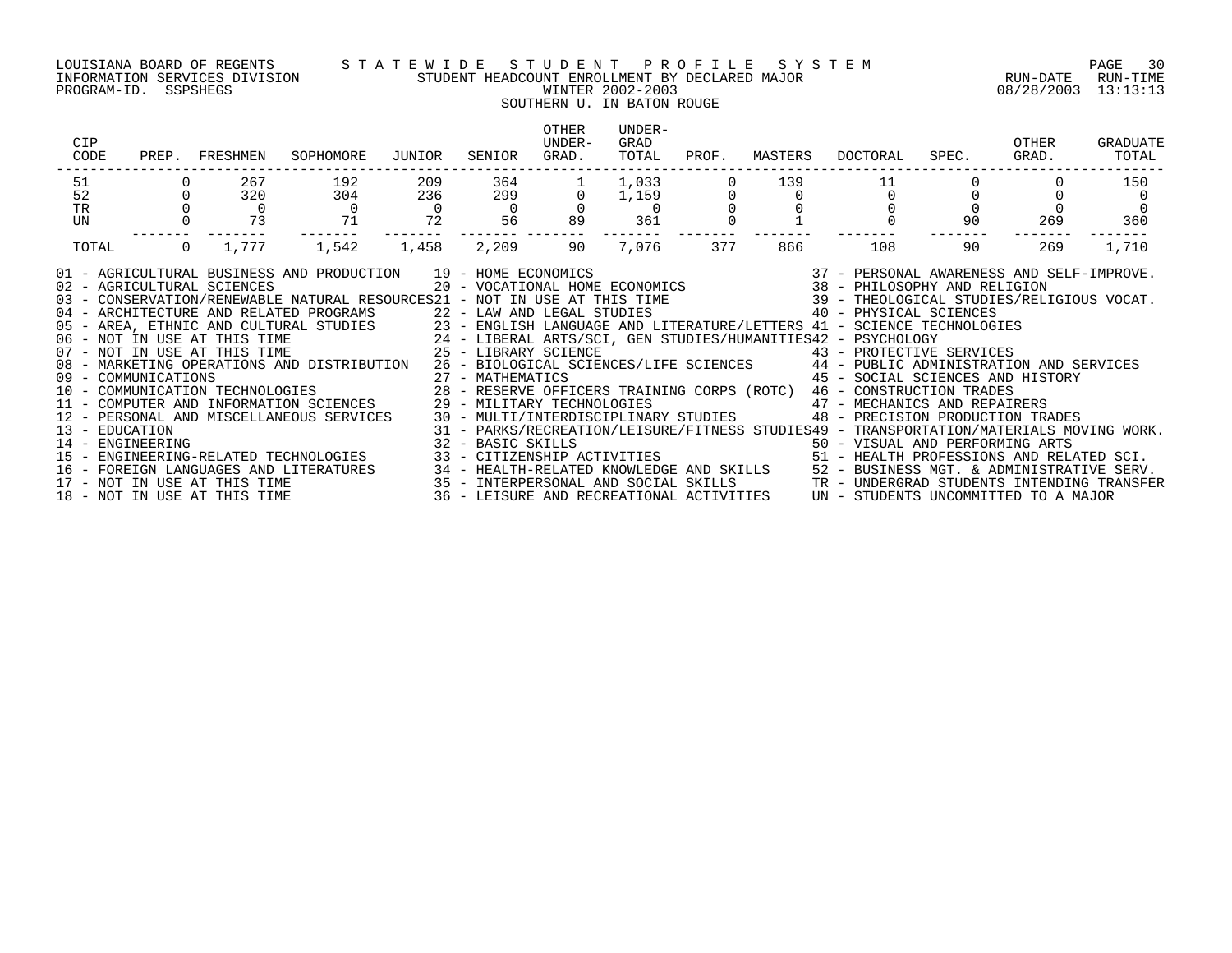### LOUISIANA BOARD OF REGENTS S T A T E W I D E S T U D E N T P R O F I L E S Y S T E M PAGE 31 INFORMATION SERVICES DIVISION STUDENT HEADCOUNT ENROLLMENT BY DECLARED MAJOR RUN-DATE RUN-TIME PROGRAM-ID. SSPSHEGS WINTER 2002-2003 08/28/2003 13:13:13 SOUTHERN U. IN NEW ORLEANS

| CIP<br>CODE |                   | PREP. FRESHMEN | SOPHOMORE                | JUNIOR               | SENIOR               | OTHER<br>UNDER-<br>GRAD.   | UNDER-<br>${\tt GRAD}$<br>TOTAL | PROF.                | MASTERS                  | <b>DOCTORAL</b> | SPEC.                | OTHER<br>GRAD. | <b>GRADUATE</b><br>TOTAL |
|-------------|-------------------|----------------|--------------------------|----------------------|----------------------|----------------------------|---------------------------------|----------------------|--------------------------|-----------------|----------------------|----------------|--------------------------|
| 01          | 0                 | $\mathbf 0$    | 0                        | 0                    | $\mathbf 0$          | 0                          | 0                               | $\mathbf 0$          | 0                        | 0               | 0                    | 0              | 0                        |
| 02          | $\Omega$          | $\Omega$       | $\mathbf 0$              | $\mathbf 0$          | $\Omega$             | $\mathsf 0$                | 0                               | $\Omega$             | $\mathbf 0$              | $\mathbf 0$     | $\Omega$             | $\Omega$       | $\mathbf 0$              |
| 03          | $\Omega$          | $\Omega$       | $\Omega$                 | $\Omega$             | $\Omega$             | $\mathbf 0$                | $\Omega$                        | $\Omega$<br>$\Omega$ | $\mathbf 0$<br>$\Omega$  | O               | $\Omega$             | O              |                          |
| 04<br>05    | n                 | O<br>∩         | $\Omega$<br>$\Omega$     | O<br>U               | $\Omega$<br>$\Omega$ | 0<br>$\Omega$              | $\Omega$<br>$\Omega$            |                      |                          |                 | ∩                    |                |                          |
| 06          | ∩                 | O              | $\Omega$                 | U                    | $\Omega$             | $\Omega$                   | $\Omega$                        | O                    | ∩                        |                 | ∩                    |                |                          |
| 07          | O                 |                | $\Omega$                 | ∩                    | $\Omega$             | $\Omega$                   | $\Omega$                        |                      | ∩                        |                 |                      |                |                          |
| 08          | O                 |                | $\Omega$                 | $\Omega$             | $\Omega$             | 0                          | $\Omega$                        | O                    | $\Omega$                 |                 | ∩                    |                |                          |
| 09          | O                 | O              | 3                        | 11                   | 15                   | 0                          | 29                              | $\Omega$             | 0                        |                 | ∩                    |                | 0                        |
| 10          |                   | O              | $\mathbf 0$              | $\mathbf 0$          | $\Omega$             | $\mathbf 0$                | $\Omega$                        | $\Omega$             | $\mathbf 0$              |                 | ∩                    |                | 0                        |
| 11          | U                 | O              | 30                       | 40                   | 107                  | 0                          | 177                             | $\mathbf 0$          | 30                       |                 | ∩                    | ۶              | 38                       |
| 12          | O                 | O              | $\Omega$                 | $\overline{0}$       | $\Omega$             | $\mathbf 0$                | 0                               | $\Omega$             | $\overline{0}$           |                 | ∩                    | $\Omega$       | $\mathbf 0$              |
| 13<br>14    | O<br>∩            | 8<br>∩         | 40<br>$\Omega$           | 78<br>$\Omega$       | 207<br>$\Omega$      | $\mathbf 0$<br>$\mathbf 0$ | 333<br>$\Omega$                 | $\Omega$<br>$\Omega$ | 76<br>$\Omega$           | N               | $\Omega$<br>$\Omega$ | 19<br>$\cap$   | 95<br>$\Omega$           |
| 15          | ∩                 | O              | 0                        | $\Omega$             | $\Omega$             | 0                          | $\Omega$                        | $\Omega$             | 0                        |                 | ∩                    | U              | 0                        |
| 16          | O                 | O              | $\Omega$                 | O                    | $\Omega$             | 0                          | $\Omega$                        | $\Omega$             | $\Omega$                 |                 | ∩                    |                |                          |
| 17          | ∩                 | O              | $\Omega$                 | O                    | $\Omega$             | 0                          | O                               | $\Omega$             | $\Omega$                 |                 | $\Omega$             |                |                          |
| 18          | ∩                 | ∩              | $\Omega$                 | U                    | $\cap$               | $\Omega$                   | O                               | $\Omega$             | $\Omega$                 |                 | ∩                    |                |                          |
| 19          | ∩                 |                | $\Omega$                 |                      | $\Omega$             | $\Omega$                   | O                               | $\Omega$             | $\Omega$                 |                 | ∩                    |                |                          |
| 20          | ∩                 | ∩              | $\Omega$                 |                      | $\Omega$             | $\Omega$                   | U                               |                      | $\Omega$                 |                 | ∩                    |                |                          |
| 21          | O                 |                | O                        |                      | $\Omega$             | $\Omega$                   | $\Omega$                        | $\Omega$             | $\Omega$                 |                 | ∩                    |                |                          |
| 22<br>23    | O<br>∩            | O<br>∩         | O<br>3                   | O<br>4               | $\Omega$<br>11       | 0<br>$\mathbf 0$           | $\Omega$<br>18                  | $\Omega$             | <sup>0</sup><br>$\Omega$ |                 | O<br>∩               |                |                          |
| 24          | ∩                 | O              | $\mathbf 0$              | 3                    | 22                   | 0                          | 25                              | O                    | $\Omega$                 |                 | ∩                    |                |                          |
| 25          | ∩                 | ∩              | $\Omega$                 | $\Omega$             | $\Omega$             | $\mathbf 0$                | $\Omega$                        | $\Omega$             | $\Omega$                 |                 | ∩                    |                | O                        |
| 26          | O                 |                | 24                       | 33                   | 73                   | $\mathbf 0$                | 131                             | $\Omega$             | $\Omega$                 |                 | ∩                    |                | 3                        |
| 27          | O                 | O              | 3                        | 6                    | 13                   | 0                          | 22                              | $\Omega$             | $\Omega$                 |                 | ∩                    |                |                          |
| 28          |                   | O              | $\mathbf 0$              | $\Omega$             | $\Omega$             | 0                          | 0                               |                      | $\Omega$                 |                 | ∩                    |                |                          |
| 29          | ∩                 | O              | $\Omega$                 | $\Omega$             | $\Omega$             | 0                          | 0                               | $\Omega$             | $\Omega$                 |                 | ∩                    |                |                          |
| 30<br>31    | O<br>∩            | ∩<br>∩         | $\Omega$<br>$\Omega$     | ∩<br>U               | $\Omega$             | $\Omega$                   | U<br>O                          | O<br>O               | 6<br>$\Omega$            |                 | ∩<br>∩               |                | 6                        |
| 32          | ∩                 | ∩              | $\Omega$                 |                      | $\Omega$<br>$\Omega$ | 0<br>$\Omega$              | U                               | $\Omega$             | $\cap$                   |                 | ∩                    |                |                          |
| 33          | ∩                 | O              | $\Omega$                 | 0                    | $\Omega$             | $\Omega$                   | O                               | O                    | $\Omega$                 |                 | ∩                    |                |                          |
| 34          | O                 | n              | ∩                        | O                    | $\cap$               | 0                          | $\Omega$                        | $\Omega$             | $\Omega$                 |                 | ∩                    |                |                          |
| 35          |                   |                | $\Omega$                 | n                    | $\cap$               | $\Omega$                   | U                               | $\Omega$             | $\Omega$                 |                 | ∩                    |                |                          |
| 36          | ∩                 | ∩              | $\Omega$                 | 0                    | $\cap$               | $\Omega$                   | 0                               | $\Omega$             | $\Omega$                 |                 | $\Omega$             |                |                          |
| 37          | ∩                 |                | $\Omega$                 | U                    | $\Omega$             | $\Omega$                   | $\Omega$                        | $\Omega$             | $\Omega$                 |                 | ∩                    |                |                          |
| 38          | ∩                 | ∩              | $\Omega$                 | ∩                    | $\Omega$             | $\Omega$                   | $\Omega$                        |                      | $\Omega$                 |                 | ∩                    |                |                          |
| 39          | O<br>O            | O              | 0<br>9                   | $\mathbf 0$          | $\Omega$             | 0<br>$\mathbf 0$           | $\Omega$                        |                      | $\Omega$<br>$\Omega$     |                 | ∩<br>∩               |                |                          |
| 40<br>41    | ∩                 | O<br>O         | $\mathbf 0$              | 12<br>$\overline{0}$ | 15<br>$\Omega$       | $\mathbf 0$                | 36<br>$\mathbf 0$               | $\Omega$             | 0                        |                 | ∩                    |                | 2<br>0                   |
| 42          | ∩                 |                | 16                       | 19                   | 98                   | 0                          | 134                             | $\Omega$             | $\Omega$                 |                 | ∩                    | 2              | 2                        |
| 43          | ∩                 |                | 28                       | 39                   | 87                   | $\mathbf 0$                | 155                             | $\Omega$             | 63                       |                 | ∩                    | 4              | 67                       |
| 44          | ∩                 | ∩              | 23                       | 43                   | 101                  | $\mathbf 0$                | 167                             | $\Omega$             | 259                      |                 | $\Omega$             | 11             | 270                      |
| 45          | C                 | O              | 8                        | 7                    | 60                   | 0                          | 75                              | $\Omega$             | 0                        |                 | $\Omega$             | $\mathbf{1}$   | 1                        |
| 46          |                   | ∩              | $\mathbf 0$              | $\Omega$             | <sup>0</sup>         | 0                          | 0                               | $\Omega$             | 0                        |                 | ∩                    | $\Omega$       | 0                        |
| 47          | ∩                 | n              | $\Omega$                 | ∩                    | $\Omega$             | 0                          | 0                               | $\Omega$             | ∩                        |                 | ∩                    |                |                          |
| 48<br>49    | ∩<br><sup>n</sup> |                | ∩                        | $\Omega$             | $\Omega$<br>$\Omega$ | $\Omega$                   | U<br>$\Omega$                   | $\Omega$             |                          |                 | $\Omega$             |                | O                        |
| 50          | $\cap$            | O<br>1         | $\Omega$<br>$\mathsf{R}$ | $\overline{2}$       | 7                    | $\mathbf 0$<br>$\Omega$    | 18                              | $\Omega$             | $\Omega$<br>$\Omega$     | $\Omega$        | $\Omega$             | $\Omega$       | $\Omega$                 |
|             |                   |                |                          |                      |                      |                            |                                 |                      |                          |                 |                      |                |                          |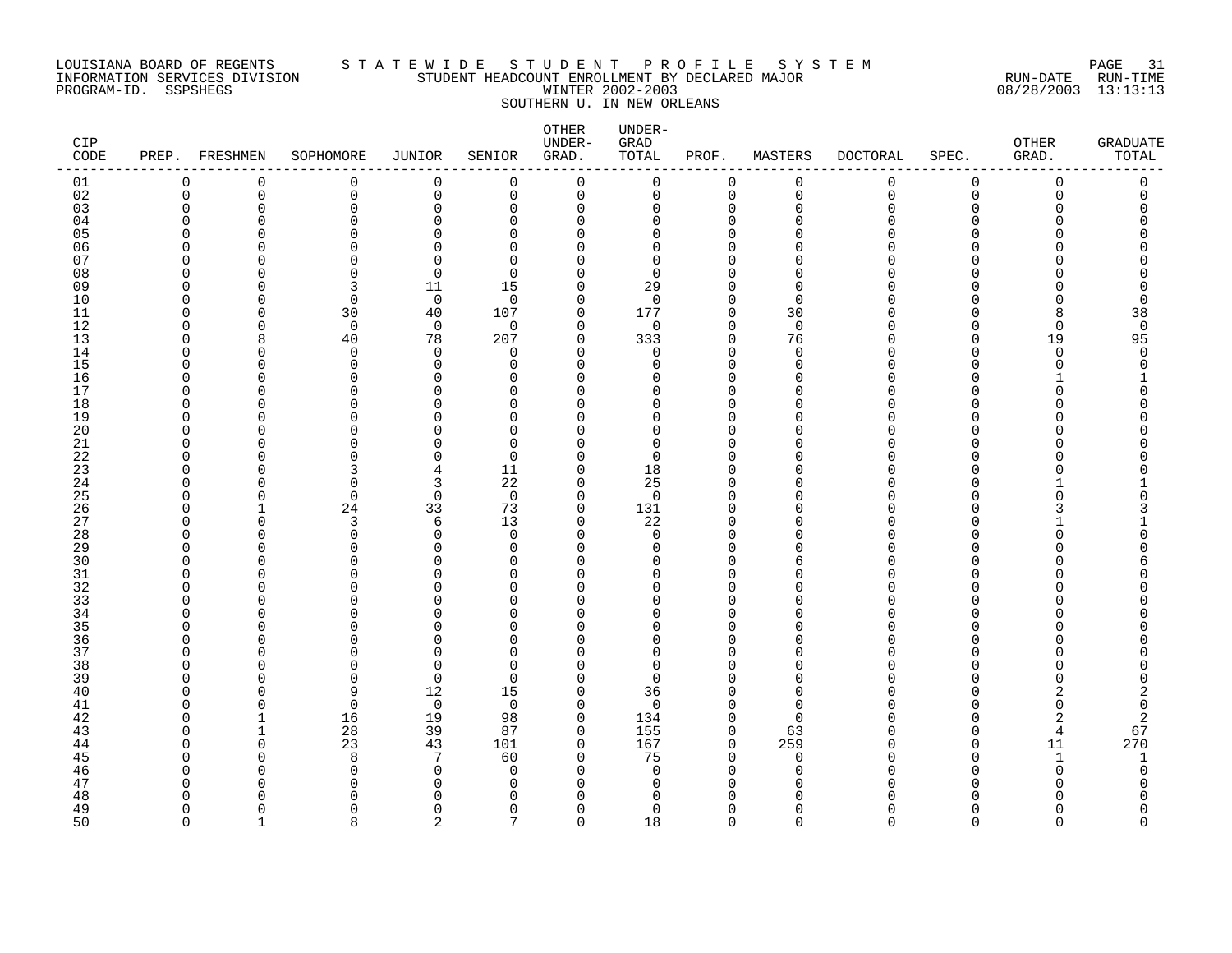PROGRAM-ID. SSPSHEGS WINTER 2002-2003 08/28/2003 13:13:13

### LOUISIANA BOARD OF REGENTS S T A T E W I D E S T U D E N T P R O F I L E S Y S T E M PAGE 32 INFORMATION SERVICES DIVISION STUDENT HEADCOUNT ENROLLMENT BY DECLARED MAJOR RUN-DATE RUN-TIME

## SOUTHERN U. IN NEW ORLEANS

| CIP<br>CODE                                                                                                                                                                                                                                                                                                                                                                                                                                                                                                                                                                                                                                                                                                                                                                                                                                                                                                                                                                                                                                                                                                                                                                                                                                                                                                                                                                                                                                                                                                                                                                                                                                                                                                                                     | PREP. FRESHMEN        | SOPHOMORE             | JUNIOR               | SENIOR         | <b>OTHER</b><br>UNDER-<br>GRAD. | UNDER-<br>GRAD<br>TOTAL | PROF.    | MASTERS | DOCTORAL | SPEC. | OTHER<br>GRAD. | GRADUATE<br>TOTAL |
|-------------------------------------------------------------------------------------------------------------------------------------------------------------------------------------------------------------------------------------------------------------------------------------------------------------------------------------------------------------------------------------------------------------------------------------------------------------------------------------------------------------------------------------------------------------------------------------------------------------------------------------------------------------------------------------------------------------------------------------------------------------------------------------------------------------------------------------------------------------------------------------------------------------------------------------------------------------------------------------------------------------------------------------------------------------------------------------------------------------------------------------------------------------------------------------------------------------------------------------------------------------------------------------------------------------------------------------------------------------------------------------------------------------------------------------------------------------------------------------------------------------------------------------------------------------------------------------------------------------------------------------------------------------------------------------------------------------------------------------------------|-----------------------|-----------------------|----------------------|----------------|---------------------------------|-------------------------|----------|---------|----------|-------|----------------|-------------------|
| 51                                                                                                                                                                                                                                                                                                                                                                                                                                                                                                                                                                                                                                                                                                                                                                                                                                                                                                                                                                                                                                                                                                                                                                                                                                                                                                                                                                                                                                                                                                                                                                                                                                                                                                                                              |                       |                       | 6                    | 25             |                                 | 37                      |          |         |          |       | 21             | 21                |
| 52                                                                                                                                                                                                                                                                                                                                                                                                                                                                                                                                                                                                                                                                                                                                                                                                                                                                                                                                                                                                                                                                                                                                                                                                                                                                                                                                                                                                                                                                                                                                                                                                                                                                                                                                              |                       | 56                    | 103                  | 212            |                                 | 373                     |          |         |          |       |                |                   |
| TR<br>UN                                                                                                                                                                                                                                                                                                                                                                                                                                                                                                                                                                                                                                                                                                                                                                                                                                                                                                                                                                                                                                                                                                                                                                                                                                                                                                                                                                                                                                                                                                                                                                                                                                                                                                                                        | 820                   | $\overline{0}$<br>254 | $\overline{0}$<br>65 | $\Omega$<br>19 |                                 | $\overline{0}$<br>1,158 |          |         |          |       | 195            | 195               |
|                                                                                                                                                                                                                                                                                                                                                                                                                                                                                                                                                                                                                                                                                                                                                                                                                                                                                                                                                                                                                                                                                                                                                                                                                                                                                                                                                                                                                                                                                                                                                                                                                                                                                                                                                 |                       |                       |                      |                |                                 |                         |          |         |          |       |                |                   |
| TOTAL                                                                                                                                                                                                                                                                                                                                                                                                                                                                                                                                                                                                                                                                                                                                                                                                                                                                                                                                                                                                                                                                                                                                                                                                                                                                                                                                                                                                                                                                                                                                                                                                                                                                                                                                           | $\overline{0}$<br>834 | 511                   | 471                  | 1,072          | $\overline{0}$                  | 2,888                   | $\Omega$ | 434     | $\Omega$ |       | 273            | 707               |
| 91 - AGRICULTURAL BUSINESS AND PRODUCTION 19 - HOME ECONOMICS (2007) 19 - 2007 - PERSONAL AWARENESS AND SELF-IMPROVE<br>102 - AGRICULTURAL SCIENCES (2007) 2007 - VOCATIONAL HOME ECONOMICS (2008 - 2008) 2010 - PHILOSOPHY AND R<br>22 - LAW AND LEGAL STUDIES 40 - PHYSICAL SCIENCES<br>04 - ARCHITECTURE AND RELATED PROGRAMS<br>05 - AREA, ETHNIC AND CULTURAL STUDIES 23 - ENGLISH LANGUAGE AND LITERATURE/LETTERS 41 - SCIENCE TECHNOLOGIES<br>06 - NOT IN USE AT THIS TIME 24 - LIBERAL ARTS/SCI, GEN STUDIES/HUMANITIES42 - PSYCHOLOGY<br>07 - NOT IN USE AT THI<br>43 - PROTECTIVE SERVICES<br>08 - MARKETING OPERATIONS AND DISTRIBUTION 26 - BIOLOGICAL SCIENCES/LIFE SCIENCES 44 - PUBLIC ADMINISTRATION AND SERVICES<br>45 - SOCIAL SCIENCES AND HISTORY<br>09 - COMMUNICATIONS<br>10 - COMMUNICATIONS 10 - COMMUNICATION TECHNOLOGIES<br>10 - COMMUNICATION TECHNOLOGIES 28 - RESERVE OFFICERS TRAINING CORPS (ROTC) 46 - CONSTRUCTION TRADES<br>11 - COMPUTER AND INFORMATION SCIENCES 29 - MILITARY TECHNOLOGIES 47 - MECHANICS AND REPAIRERS<br>12 - PERSONAL AND MISCELLANEOUS SERVICES 30 - MULTI/INTERDISCIPLINARY STUDIES 48 - PRECISION PRODUCTION TRADES<br>31 - PARKS/RECREATION/LEISURE/FITNESS STUDIES49 - TRANSPORTATION/MATERIALS MOVING WORK.<br>13 - EDUCATION<br>32 - BASIC SKILLS<br>33 - CITIZENSHIP ACTIVITIES                                     51 - HEALTH PROFESSIONS AND RELATED SCI.<br>14 - ENGINEERING<br>ENGINEERING-RELATED TECHNOLOGIES<br>$15 -$<br>FOREIGN LANGUAGES AND LITERATURES 34 - HEALTH-RELATED KNOWLEDGE AND SKILLS 52 - BUSINESS MGT. & ADMINISTRATIVE SERV.<br>NOT IN USE AT THIS TIME 35 - INTERPERSONAL AND SOCIAL SKILLS TR - UNDERGRAD STUDENTS INTENDING TRANSFER<br>N<br>16 - |                       |                       |                      |                |                                 |                         |          |         |          |       |                |                   |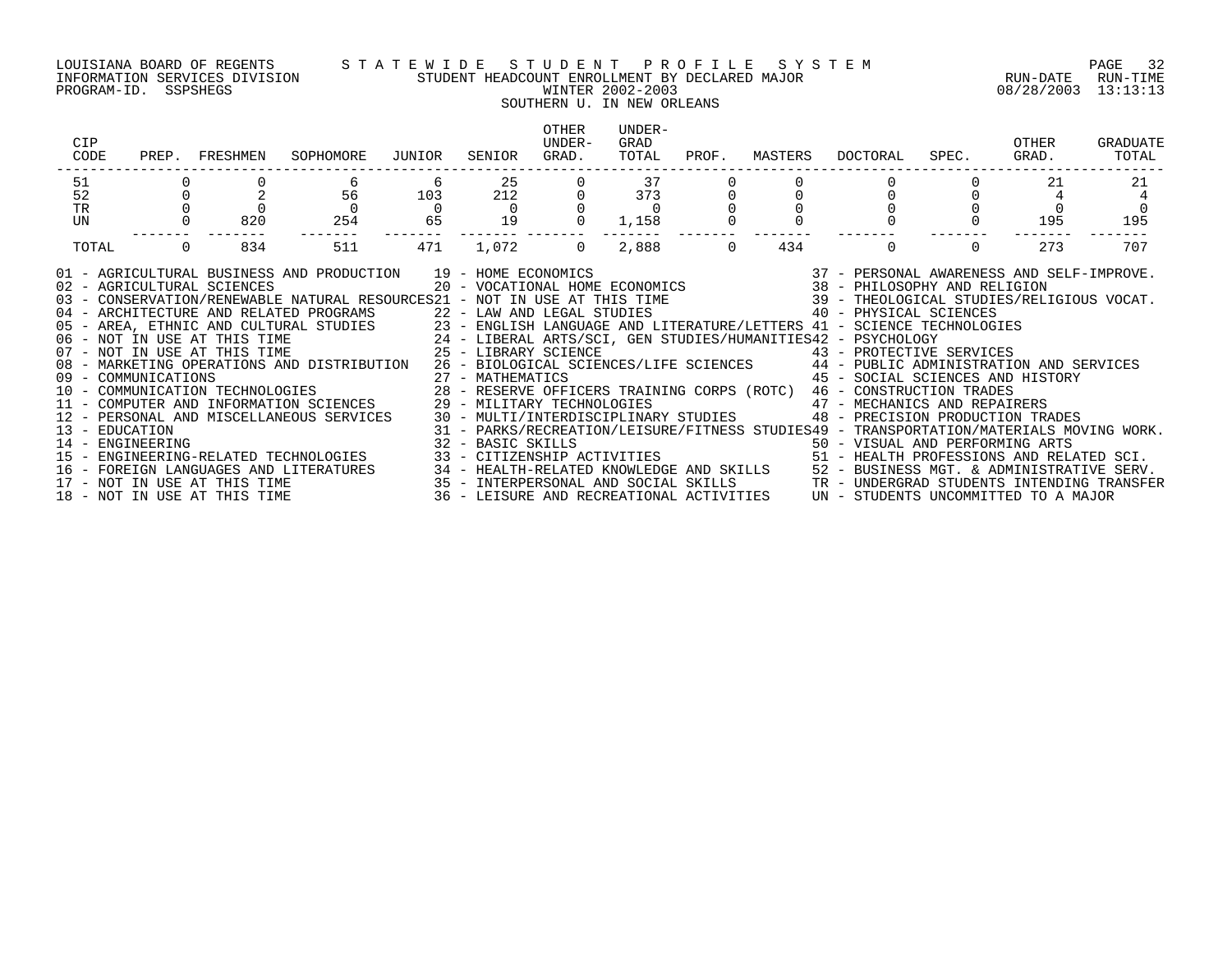### LOUISIANA BOARD OF REGENTS S T A T E W I D E S T U D E N T P R O F I L E S Y S T E M PAGE 33 INFORMATION SERVICES DIVISION STUDENT HEADCOUNT ENROLLMENT BY DECLARED MAJOR RUN-DATE RUN-TIME PROGRAM-ID. SSPSHEGS WINTER 2002-2003 08/28/2003 13:13:13 SOUTHERN U. IN SHREVEPORT

| $\mathtt{CIP}$<br>CODE |              | PREP. FRESHMEN | SOPHOMORE            | JUNIOR        | SENIOR             | OTHER<br>UNDER-<br>GRAD. | UNDER-<br>${\tt GRAD}$<br>TOTAL | PROF.                | MASTERS              | <b>DOCTORAL</b> | SPEC.         | OTHER<br>GRAD. | <b>GRADUATE</b><br>TOTAL |
|------------------------|--------------|----------------|----------------------|---------------|--------------------|--------------------------|---------------------------------|----------------------|----------------------|-----------------|---------------|----------------|--------------------------|
| 01                     | 0            | $\mathbf 0$    | 0                    | 0             | $\mathbf 0$        | 0                        | 0                               | $\mathbf 0$          | 0                    | 0               | $\mathbf 0$   | $\mathbf 0$    | 0                        |
| 02                     | $\mathbf 0$  | $\mathbf 0$    | $\mathbf 0$          | $\mathbf 0$   | $\Omega$           | $\mathsf 0$              | 0                               | $\mathbf 0$          | $\mathbf 0$          | $\mathbf 0$     | $\Omega$      | $\Omega$       | $\mathbf 0$              |
| 03                     | 0            | $\Omega$       | $\mathbf 0$          | $\Omega$      | $\Omega$           | 0                        | 0                               | $\Omega$             | $\mathbf 0$          | O               | $\Omega$      | O              | O                        |
| 04                     | ∩            | O              | 0                    | O             | $\Omega$           | 0                        | $\Omega$                        | $\Omega$             | $\Omega$             | N               | ∩             |                |                          |
| 05                     | C            | ∩              | $\Omega$             | U             | $\cap$             | $\Omega$                 | O                               | $\Omega$             |                      |                 | ∩             |                |                          |
| 06                     | ∩            | O              | $\Omega$             | U             | $\Omega$           | $\Omega$                 | $\Omega$                        | $\Omega$             |                      |                 | ∩             |                |                          |
| 07                     | ∩            | ∩              | $\Omega$             | ∩             | $\cap$             | $\Omega$                 | U                               | $\Omega$             | ∩                    |                 | ∩             |                |                          |
| 08                     | O            | ∩              | $\Omega$             | $\cap$        | $\Omega$           | $\Omega$                 | $\Omega$                        | $\Omega$             | $\cap$               |                 | ∩             |                |                          |
| 09                     | O            | O              | 0                    | O             | ∩                  | 0                        | 0                               | $\Omega$             | ∩                    |                 | ∩             |                |                          |
| 10                     | O            | $\Omega$       | $\mathbf 0$          | $\Omega$      | $\Omega$           | 0                        | $\Omega$                        |                      | $\Omega$             |                 | ∩             |                |                          |
| 11                     | $\Omega$     | 41             | 15                   | $\Omega$      | $\Omega$           | 5                        | 61                              | $\Omega$             | $\Omega$             |                 | ∩             |                |                          |
| 12                     | $\Omega$     | 10             | $\overline{2}$       | $\Omega$      | $\Omega$           | $\mathbf 0$              | 12                              | $\Omega$             | $\Omega$             |                 | ∩             |                |                          |
| 13                     | $\Omega$     | 186            | 61                   | $\Omega$      | $\Omega$           | 35                       | 282                             | $\Omega$             | $\Omega$             |                 | $\Omega$      |                |                          |
| 14                     | $\Omega$     | $\Omega$       | $\Omega$             | ∩             | $\Omega$           | $\mathbf 0$              | $\mathbf 0$                     | $\Omega$             | $\Omega$             |                 | $\cap$        |                |                          |
| $15\,$                 | $\Omega$     | 22             | 9                    | $\Omega$      | $\Omega$           | 5                        | 36                              | $\Omega$             | $\Omega$             |                 | ∩             |                |                          |
| 16                     | U            | $\Omega$       | $\Omega$             | O             | $\Omega$           | 0                        | 0                               | $\Omega$             | $\Omega$             |                 | ∩             |                |                          |
| 17                     | U            | 0              | $\Omega$             | $\Omega$      | $\Omega$           | 0                        | $\Omega$                        | $\Omega$             | $\Omega$             |                 | ∩             |                |                          |
| 18                     | ∩            | $\Omega$       | $\mathbf 0$          | $\Omega$      | ∩                  | 0                        | 0                               | $\Omega$             | $\Omega$             |                 | ∩             |                |                          |
| 19                     | O            | O              | $\Omega$             | U             | $\cap$             | 0                        | $\Omega$                        | $\Omega$             | $\Omega$             |                 | ∩             |                |                          |
| 20                     | ∩            |                | $\Omega$             | O             | $\cap$             | $\Omega$                 | 1                               | $\cap$               | $\Omega$             |                 | ∩             |                |                          |
| 21                     | O            | $\Omega$       | 0                    | O             | ∩                  | $\Omega$                 | 0                               | $\Omega$             | $\Omega$             |                 | ∩             |                |                          |
| 22                     | O            |                | 3                    | O             | $\Omega$           | 5                        | 9                               | $\Omega$             | $\Omega$             |                 | O             |                |                          |
| 23                     | $\Omega$     | $\Omega$       | $\mathbf 0$          | $\Omega$      | $\Omega$           | $\mathbf 0$              | $\Omega$                        |                      | $\Omega$             |                 | ∩             |                |                          |
| 24                     | $\Omega$     | 431            | 108                  | $\Omega$      | $\mathbf 0$        | 63                       | 602                             | $\Omega$             | $\Omega$             |                 | ∩             |                |                          |
| 25                     | $\Omega$     | $\Omega$       | $\mathbf 0$          | $\Omega$      | $\Omega$           | $\mathbf 0$              | 0                               | $\Omega$             | $\Omega$             |                 | ∩             |                |                          |
| 26                     | $\Omega$     | 17             | 15                   | $\Omega$      | $\Omega$           | 8                        | 40                              | $\Omega$             | $\Omega$             |                 | ∩             |                |                          |
| 27                     | U            | $\Omega$       | 1                    | O             | $\Omega$           | 0                        | -1                              | $\Omega$             | $\Omega$             |                 | ∩             |                |                          |
| 28                     | O            | $\Omega$       | $\mathbf 0$          | O             | $\Omega$           | $\Omega$                 | 0                               |                      | $\Omega$             |                 | ∩             |                |                          |
| 29                     | ∩            | $\Omega$       | $\Omega$             | O             | $\cap$             | 0                        | 0                               | $\Omega$             | $\Omega$             |                 | ∩             |                |                          |
| 30                     | ∩            | ∩              | $\Omega$             | ∩             | $\cap$             | $\Omega$                 | $\Omega$                        | $\Omega$             | $\cap$               |                 | ∩             |                |                          |
| 31                     | ∩            | O              | $\Omega$             | O             | $\Omega$           | 0                        | O                               | $\Omega$             | $\Omega$             |                 | $\Omega$<br>∩ |                |                          |
| 32                     | ∩            | ∩              | $\Omega$             | U             | $\cap$             | $\Omega$                 | $\Omega$                        | $\Omega$             | $\cap$               |                 |               |                |                          |
| 33                     | ∩<br>∩       | O              | $\Omega$<br>$\Omega$ | 0             | $\Omega$<br>$\cap$ | 0                        | $\Omega$                        | $\Omega$<br>$\Omega$ | $\Omega$             |                 | ∩<br>∩        |                |                          |
| 34                     |              | O              | $\Omega$             | O             | $\cap$             | 0<br>$\Omega$            | $\Omega$<br>U                   | $\Omega$             | $\Omega$             |                 | ∩             |                |                          |
| 35<br>36               | C<br>∩       | O<br>O         | 0                    | O<br>$\Omega$ | $\cap$             | 0                        | 0                               | $\Omega$             | $\Omega$<br>$\Omega$ |                 | $\Omega$      |                |                          |
| 37                     | O            | ∩              | $\Omega$             | U             | $\cap$             | 0                        | $\Omega$                        | $\Omega$             | $\Omega$             |                 | ∩             |                |                          |
| 38                     | O            | ∩              | $\Omega$             | O             | $\cap$             | $\Omega$                 | $\Omega$                        | ∩                    | $\Omega$             |                 | ∩             |                |                          |
| 39                     | O            | O              | $\Omega$             | O             | $\Omega$           | 0                        | $\Omega$                        | $\Omega$             | $\Omega$             |                 | O             |                |                          |
| 40                     | O            |                | 4                    | O             | $\Omega$           | 3                        | 14                              | $\Omega$             | $\Omega$             |                 | O             |                |                          |
| 41                     | ∩            | $\Omega$       | $\mathbf 0$          | O             | $\cap$             | 0                        | $\mathbf 0$                     | $\Omega$             | ∩                    |                 | ∩             |                |                          |
| 42                     | <sup>n</sup> | $\Omega$       | $\Omega$             | 0             | $\Omega$           | $\mathbf 0$              | $\Omega$                        | $\Omega$             | $\Omega$             |                 | ∩             |                |                          |
| 43                     | <sup>n</sup> | 57             | 23                   | $\Omega$      | $\cap$             | 6                        | 86                              | $\cap$               | $\Omega$             |                 | ∩             |                |                          |
| $4\,4$                 | O            | $\Omega$       | $\mathbf 0$          | ∩             | $\cap$             | 0                        | $\Omega$                        | $\Omega$             | $\Omega$             |                 | ∩             |                |                          |
| 45                     | O            | 1              | 1                    | O             | $\Omega$           | 0                        | 2                               | $\Omega$             | <sup>0</sup>         |                 | O             |                |                          |
| 46                     | $\Omega$     | $\Omega$       | $\mathbf 0$          | U             | $\cap$             | 0                        | $\Omega$                        |                      | $\Omega$             |                 | ∩             |                |                          |
| 47                     | $\Omega$     | 23             | 11                   | O             | ∩                  | 4                        | 38                              | ∩                    | $\Omega$             |                 | ∩             |                |                          |
| 48                     | <sup>0</sup> | $\Omega$       | $\Omega$             | U             | $\cap$             | $\Omega$                 | $\Omega$                        |                      | ∩                    |                 |               |                |                          |
| 49                     | $\Omega$     | $\Omega$       | $\mathbf 0$          | $\Omega$      | $\Omega$           | $\mathbf 0$              | $\Omega$                        | $\Omega$             | $\Omega$             | N               | $\Omega$      | Λ              | O                        |
| 50                     | $\cap$       | $\Omega$       | $\cap$               | $\Omega$      | $\cap$             | $\Omega$                 | $\Omega$                        | $\Omega$             | $\Omega$             | $\Omega$        | $\Omega$      | $\Omega$       | $\Omega$                 |
|                        |              |                |                      |               |                    |                          |                                 |                      |                      |                 |               |                |                          |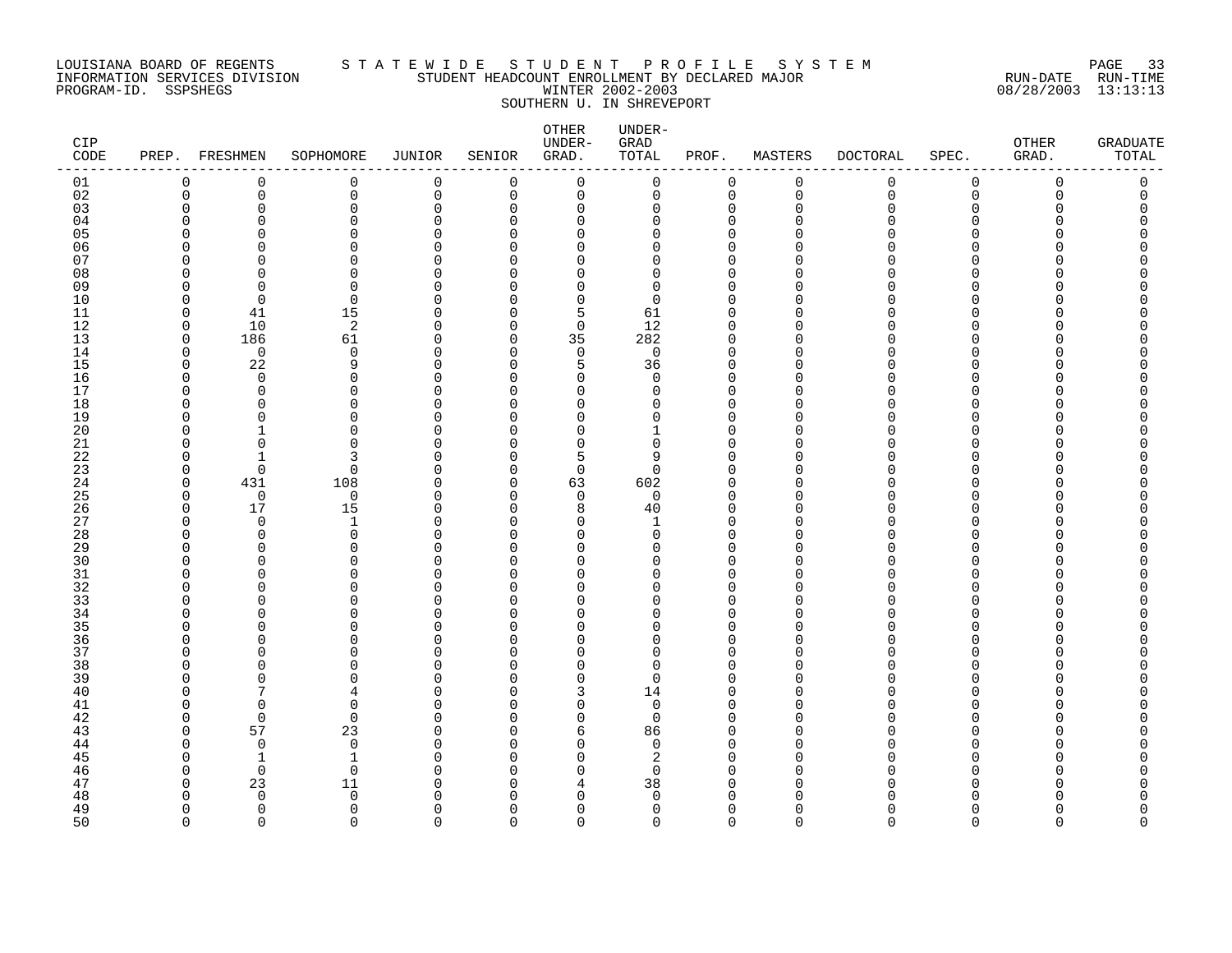### LOUISIANA BOARD OF REGENTS S T A T E W I D E S T U D E N T P R O F I L E S Y S T E M PAGE 34 INFORMATION SERVICES DIVISION STUDENT HEADCOUNT ENROLLMENT BY DECLARED MAJOR RUN-DATE RUN-TIME COUISIANA BOARD OF REGENTS STATEWIDE STUDENT HEADCOUNT ENROLLMENT BY DECLARED MAJOR<br>INFORMATION SERVICES DIVISION STUDENT HEADCOUNT ENROLLMENT BY DECLARED MAJOR<br>PROGRAM-ID. SSPSHEGS 08/28/2003 13:13:13

### SOUTHERN U. IN SHREVEPORT OTHER UNDER-CIP UNDER- GRAD OTHER GRADUATE CODE PREP. FRESHMEN SOPHOMORE JUNIOR SENIOR GRAD. TOTAL PROF. MASTERS DOCTORAL SPEC. GRAD. TOTAL ------------------------------------------------------------------------------------------------------------------------------------ 51 0 493 183 0 0 105 781 0 0 0 0 0 0 52 0 137 72 0 0 18 227 0 0 0 0 0 0 TR 0 0 0 0 0 0 0 0 0 0 0 0 0 UN 0 0 0 0 0 0 0 0 0 0 0 0 0 ------- ------- ------- ------- ------- ------- ------- ------- ------- ------- ------- ------- ------- TOTAL 0 1,427 508 0 0 257 2,192 0 0 0 0 0 0 01 - AGRICULTURAL BUSINESS AND PRODUCTION 19 - HOME ECONOMICS 37 - PERSONAL AWARENESS AND SELF-IMPROVE. 02 - AGRICULTURAL SCIENCES 20 - VOCATIONAL HOME ECONOMICS 38 - PHILOSOPHY AND RELIGION 03 - CONSERVATION/RENEWABLE NATURAL RESOURCES21 - NOT IN USE AT THIS TIME 39 - THEOLOGICAL STUDIES/RELIGIOUS VOCAT.<br>04 - ARCHITECTURE AND RELATED PROGRAMS 22 - LAW AND LEGAL STUDI 05 - AREA, ETHNIC AND CULTURAL STUDIES 23 - ENGLISH LANGUAGE AND LITERATURE/LETTERS 41 - SCIENCE TECHNOLOGIES 06 – NOT IN USE AT THIS TIME 24 – LIBERAL ARTS/SCI, GEN STUDIES/HUMANITIES42 – PSYCHOLOGY<br>07 – NOT IN USE AT THIS TIME 25 – LIBRARY SCIENCE 08 - MARKETING OPERATIONS AND DISTRIBUTION 26 - BIOLOGICAL SCIENCES/LIFE SCIENCES 44 - PUBLIC ADMINISTRATION AND SERVICES 09 - COMMUNICATIONS 27 - MATHEMATICS 45 - SOCIAL SCIENCES AND HISTORY 10 - COMMUNICATION TECHNOLOGIES 28 - RESERVE OFFICERS TRAINING CORPS (ROTC) 46 - CONSTRUCTION TRADES<br>11 - COMPUTER AND INFORMATION SCIENCES 29 - MILITARY TECHNOLOGIES 12 - PERSONAL AND MISCELLANEOUS SERVICES 30 - MULTI/INTERDISCIPLINARY STUDIES 48 - PRECISION PRODUCTION TRADES 13 - EDUCATION 31 - PARKS/RECREATION/LEISURE/FITNESS STUDIES49 - TRANSPORTATION/MATERIALS MOVING WORK. 14 - ENGINEERING 32 - BASIC SKILLS 50 - VISUAL AND PERFORMING ARTS

15 - ENGINEERING-RELATED TECHNOLOGIES 33 - CITIZENSHIP ACTIVITIES 51 - HEALTH PROFESSIONS AND RELATED SCI.

- 
- 
- 16 FOREIGN LANGUAGES AND LITERATURES 34 HEALTH-RELATED KNOWLEDGE AND SKILLS 52 BUSINESS MGT. & ADMINISTRATIVE SERV.

18 - NOT IN USE AT THIS TIME 36 - LEISURE AND RECREATIONAL ACTIVITIES UN - STUDENTS UNCOMMITTED TO A MAJOR

17 - NOT IN USE AT THIS TIME 35 - INTERPERSONAL AND SOCIAL SKILLS TR - UNDERGRAD STUDENTS INTENDING TRANSFER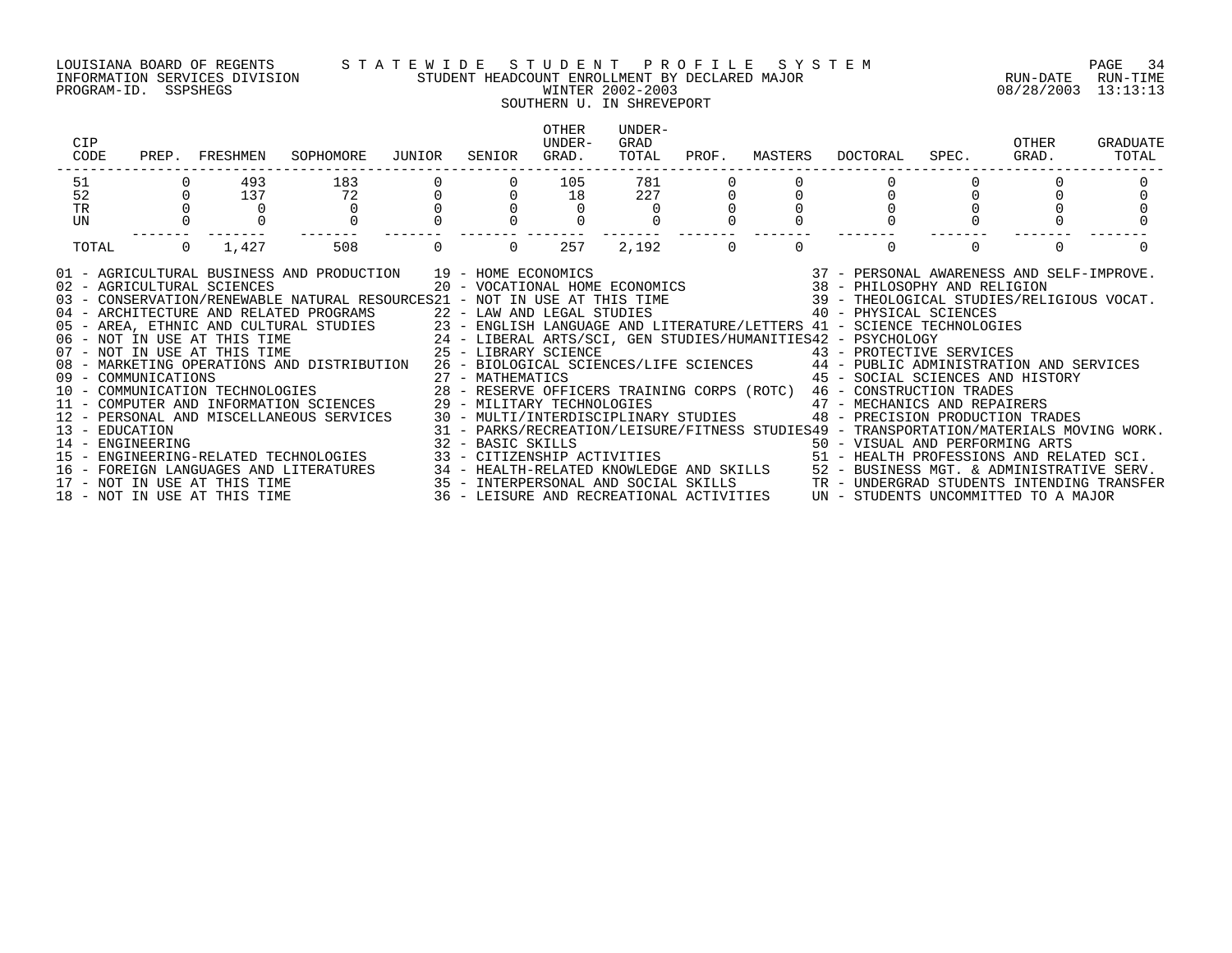### LOUISIANA BOARD OF REGENTS S T A T E W I D E S T U D E N T P R O F I L E S Y S T E M PAGE 35 INFORMATION SERVICES DIVISION STUDENT HEADCOUNT ENROLLMENT BY DECLARED MAJOR RUN-DATE RUN-TIME PROGRAM-ID. SSPSHEGS WINTER 2002-2003 08/28/2003 13:13:13 BATON ROUGE COMMUNITY COLLEGE

| CIP<br>CODE |               | PREP. FRESHMEN | SOPHOMORE               | JUNIOR               | SENIOR               | OTHER<br>UNDER-<br>GRAD. | UNDER-<br>GRAD<br>TOTAL | PROF.                      | MASTERS       | <b>DOCTORAL</b> | SPEC.       | OTHER<br>GRAD. | <b>GRADUATE</b><br>TOTAL |
|-------------|---------------|----------------|-------------------------|----------------------|----------------------|--------------------------|-------------------------|----------------------------|---------------|-----------------|-------------|----------------|--------------------------|
| 01          | 0             | 0              | 0                       | 0                    | 0                    | $\mathbf 0$              | 0                       | 0                          | $\mathbf 0$   | 0               | 0           | $\mathbf 0$    | 0                        |
| 02          | $\mathbf 0$   | $\mathbf 0$    | 0                       | $\mathsf 0$          | $\mathbf 0$          | $\mathbf 0$              | $\mathsf{O}$            | 0                          | $\mathbf 0$   | $\mathbf 0$     | $\mathsf 0$ | $\mathbf 0$    | $\mathbf 0$              |
| 03          | $\Omega$      | $\Omega$       | $\Omega$                | $\mathbf 0$          | $\Omega$             | $\mathbf 0$              | $\Omega$                | $\mathbf 0$                | $\Omega$      | <sup>n</sup>    | 0           | ∩              | <sup>n</sup>             |
| 04          | ∩             | U              | $\Omega$                | $\Omega$             | $\Omega$             | $\Omega$                 | U                       | $\Omega$                   | ∩             |                 | U           |                |                          |
| 05          | U             | U              | $\Omega$                | $\Omega$             | $\Omega$             | $\Omega$                 | O                       | $\mathbf 0$                | ∩             |                 | O           |                |                          |
| 06          | U             | ∩              | $\Omega$                | $\Omega$             | <sup>n</sup>         | $\Omega$                 | O                       | $\mathbf 0$                | ∩             |                 | U           |                |                          |
| 07          | U             | U              | $\Omega$                | $\Omega$             | $\Omega$             | 0                        | 0                       | $\mathbf 0$                | ∩             |                 | O           |                |                          |
| 08          | U             | O              | $\Omega$                | $\Omega$             | $\Omega$             | 0                        | O                       | $\mathbf 0$                | ∩             |                 | U           |                |                          |
| 09          | ∩             | <sup>n</sup>   | $\Omega$                | $\Omega$             | $\Omega$             | $\Omega$                 | U                       | $\Omega$                   | ∩             |                 | N           |                |                          |
| 10          | $\Omega$      | <sup>n</sup>   | $\Omega$                | $\Omega$             | $\Omega$             | $\Omega$                 | 0                       | $\mathbf 0$                | $\Omega$      | U               | U           |                |                          |
| 11          | $\Omega$      | ∩              | $\Omega$                | $\Omega$             | $\Omega$             | 0                        | $\Omega$                | $\mathbf 0$                | $\Omega$      | n               | N           |                |                          |
| 12          | ∩             | U              | $\Omega$                | O                    | $\Omega$             | 0                        | U                       | $\mathbf 0$                | ∩             |                 | N           |                |                          |
| $13$        | $\Omega$      | $\Omega$       | $\Omega$                | $\Omega$             | $\Omega$             | $\mathbf 0$              | $\Omega$                | $\Omega$                   | ∩             |                 | ∩           |                |                          |
| 14          | $\Omega$      | $\Omega$       | $\Omega$                | $\Omega$             | $\Omega$             | $\Omega$                 | $\Omega$                | $\Omega$                   | ∩             | n               | U           |                |                          |
| 15          | 2             | 179            | 48                      | 0                    | $\Omega$             | 34                       | 263                     | $\mathbf 0$                | $\Omega$      |                 | O           |                |                          |
| 16          | $\Omega$      | $\Omega$       | 0                       | $\Omega$             | $\Omega$             | $\mathbf 0$              | 0                       | $\mathbf 0$                | $\Omega$      |                 | O           |                |                          |
| 17          | $\Omega$      | $\Omega$       | $\Omega$                | $\Omega$             | $\Omega$             | $\Omega$                 | $\Omega$                | $\Omega$                   | ∩             |                 | U           |                |                          |
| $18\,$      | $\Omega$      | $\Omega$       | $\mathbf 0$             | $\Omega$             | $\Omega$             | 0                        | 0                       | $\mathbf 0$                | $\Omega$      |                 | O           |                |                          |
| 19          | ∩             | n              | $\Omega$                | O                    | U                    | 0                        | O                       | $\mathbf 0$                | ∩             |                 | N           |                |                          |
| 20          | $\cap$        | <sup>n</sup>   | $\Omega$                | $\Omega$             | $\Omega$             | $\Omega$                 | 0                       | $\Omega$                   | ∩             | n               | N           |                |                          |
| 21          | $\Omega$      | U              | $\Omega$                | $\cap$               | $\Omega$             | $\Omega$                 | U                       | $\mathbf 0$                | ∩             |                 | U           |                |                          |
| 22          | <sup>0</sup>  | $\Omega$       | $\Omega$                | O                    | $\Omega$             | $\mathbf 0$              | $\Omega$                | $\mathbf 0$                | O             |                 | Ω           |                |                          |
| 23          | 0             | $\Omega$       | $\mathbf 0$             | $\Omega$             | $\Omega$             | 0                        | $\Omega$                | $\mathbf 0$                | $\Omega$      | U               | U           |                |                          |
| 24          | $\mathbf{1}$  | 631            | 264                     | $\Omega$             | $\Omega$             | 64                       | 960                     | $\mathbf 0$                | $\Omega$      | n               | N           |                |                          |
| 25          | 0             | 0              | 0                       | $\Omega$             | $\mathbf 0$          | 0                        | 0                       | $\mathbf 0$                | ∩             | U               | U           |                |                          |
| 26          | <sup>0</sup>  | $\Omega$       | $\Omega$                | $\Omega$             | $\Omega$             | 0                        | $\Omega$                | $\mathbf 0$                | $\Omega$      | n               | O           |                |                          |
| 27          | ∩             | U              | $\Omega$                | O                    | $\Omega$             | $\Omega$                 | U                       | $\mathbf 0$                | $\Omega$      |                 | O           |                |                          |
| 28          | U             | <sup>n</sup>   | $\Omega$                | O                    | $\Omega$             | $\Omega$                 | U                       | $\Omega$                   | $\Omega$      |                 | U           |                |                          |
| 29          | $\Omega$      | $\Omega$       | $\mathbf 0$             | $\Omega$             | $\Omega$             | 0                        | 0                       | 0                          | $\Omega$      | n               | O           |                |                          |
| 30          | ∩             |                | $\Omega$                | $\Omega$             | U                    | $\Omega$                 | U                       | $\Omega$                   | ∩             |                 | ∩           |                |                          |
| 31          | ∩             | ∩              | $\Omega$                | $\Omega$             | $\Omega$             | $\Omega$                 | O                       | $\mathbf 0$                | $\Omega$      | n               | O           |                |                          |
| 32          | U             |                | $\Omega$                | $\Omega$             | n                    | $\Omega$                 | U                       | $\Omega$                   | $\Omega$      |                 | U           |                |                          |
| 33          | ∩             | ∩              | $\Omega$                | $\Omega$             | $\Omega$             | 0                        | O                       | $\mathbf 0$                | $\Omega$      | n               | O           |                |                          |
| 34          | ∩             | U              | $\Omega$                | $\Omega$             | $\Omega$             | $\Omega$                 | U                       | $\Omega$                   | ∩             |                 | U           |                |                          |
| 35<br>36    | ∩<br>$\Omega$ | ∩<br>$\Omega$  | $\Omega$                | $\Omega$             | <sup>n</sup>         | $\Omega$                 | U<br>0                  | $\Omega$                   | ∩<br>$\Omega$ | U               | N<br>O      |                |                          |
|             | <sup>0</sup>  | ∩              | $\mathbf 0$<br>$\Omega$ | $\Omega$<br>$\Omega$ | $\Omega$<br>$\Omega$ | 0                        | U                       | $\mathbf 0$<br>$\mathbf 0$ | $\Omega$      | U               | O           |                |                          |
| 37<br>38    | ∩             | U              | ∩                       | $\cap$               | <sup>n</sup>         | 0                        | U                       | $\Omega$                   | ∩             |                 | ∩           |                |                          |
|             | $\cap$        | <sup>n</sup>   | $\Omega$                | $\Omega$             | $\Omega$             | $\Omega$<br>$\Omega$     | O                       | $\mathbf 0$                | $\Omega$      | n               | U           |                |                          |
| 39          |               |                | $\Omega$                | $\Omega$             | $\Omega$             |                          | U                       |                            | $\Omega$      | n               |             |                |                          |
| 40<br>41    | n<br>U        | n<br>U         | $\Omega$                | O                    | $\Omega$             | 0<br>$\Omega$            | O                       | $\mathbf 0$<br>$\Omega$    | ∩             |                 | O<br>N      |                |                          |
| 42          | ∩             | U              | $\Omega$                | O                    | $\Omega$             | 0                        | U                       | $\mathbf 0$                | ∩             |                 | ∩           |                |                          |
| 43          | ∩             | ∩              | $\Omega$                | $\cap$               | $\Omega$             | $\Omega$                 | O                       | $\Omega$                   | ∩             |                 | N           |                |                          |
| 44          | ∩             | <sup>0</sup>   | 0                       | O                    | $\Omega$             | 0                        | O                       | 0                          | O             |                 | O           |                |                          |
| 45          | U             |                | ∩                       | $\Omega$             | U                    | 0                        | U                       | $\mathbf 0$                | $\Omega$      |                 | N           |                |                          |
| 46          | $\Omega$      | ∩              | $\Omega$                | $\Omega$             | $\Omega$             | 0                        | U                       | $\Omega$                   | ∩             | n               | U           |                |                          |
| 47          | <sup>0</sup>  | ∩              | $\Omega$                | $\Omega$             | $\Omega$             | 0                        | O                       | $\mathbf 0$                | $\Omega$      |                 | O           |                |                          |
| 48          | O             |                | $\Omega$                | O                    | $\Omega$             | 0                        | U                       | 0                          | $\Omega$      |                 |             |                |                          |
| 49          | $\Omega$      | U              | $\Omega$                | $\Omega$             | $\Omega$             | 0                        | 0                       | $\mathbf 0$                | $\Omega$      | n               | O           |                |                          |
| 50          | $\Omega$      | $\Omega$       | $\Omega$                | $\Omega$             | $\Omega$             | $\Omega$                 | $\Omega$                | $\Omega$                   | $\Omega$      | $\cap$          | $\Omega$    | $\Omega$       | $\Omega$                 |
|             |               |                |                         |                      |                      |                          |                         |                            |               |                 |             |                |                          |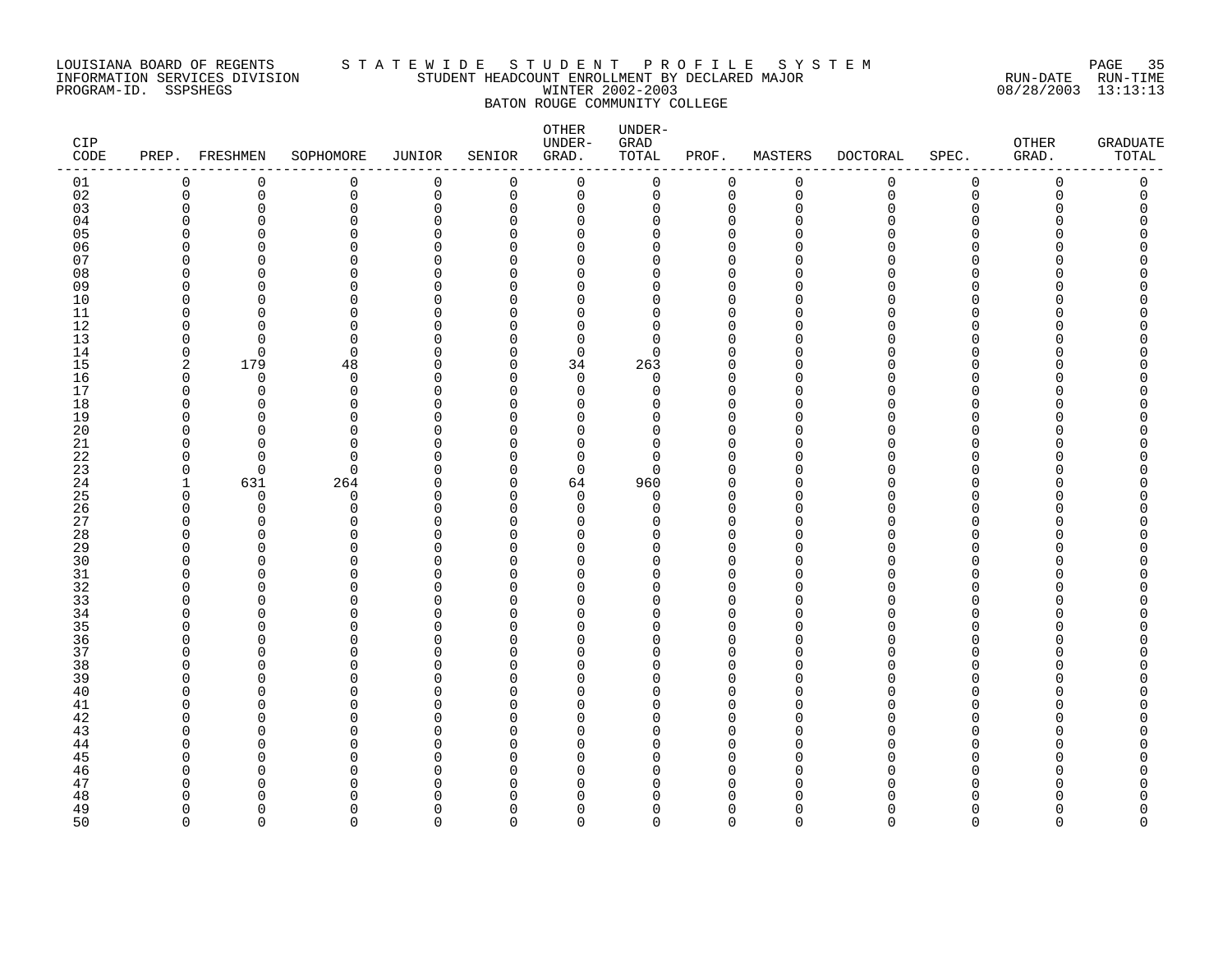PROGRAM-ID. SSPSHEGS WINTER 2002-2003 08/28/2003 13:13:13

#### LOUISIANA BOARD OF REGENTS S T A T E W I D E S T U D E N T P R O F I L E S Y S T E M PAGE 36 INFORMATION SERVICES DIVISION STUDENT HEADCOUNT ENROLLMENT BY DECLARED MAJOR RUN-DATE RUN-TIME

## BATON ROUGE COMMUNITY COLLEGE

| CIP<br>CODE                                                                                                                                                                                                                                                                                                                                                                                                                                                                                                                                                                                                                                                                                                                                                                                                                                                                                                                                                                                                                                                                                                                                                                                                                                                                                                                                                                                    |                      | PREP. FRESHMEN                                      | SOPHOMORE                                                                                                                                                                                                                         | JUNIOR | SENIOR                                                         | OTHER<br>UNDER-<br>GRAD. | UNDER-<br>GRAD<br>TOTAL                       | PROF.     | MASTERS  | DOCTORAL | SPEC.    | OTHER<br>GRAD. | GRADUATE<br>TOTAL |
|------------------------------------------------------------------------------------------------------------------------------------------------------------------------------------------------------------------------------------------------------------------------------------------------------------------------------------------------------------------------------------------------------------------------------------------------------------------------------------------------------------------------------------------------------------------------------------------------------------------------------------------------------------------------------------------------------------------------------------------------------------------------------------------------------------------------------------------------------------------------------------------------------------------------------------------------------------------------------------------------------------------------------------------------------------------------------------------------------------------------------------------------------------------------------------------------------------------------------------------------------------------------------------------------------------------------------------------------------------------------------------------------|----------------------|-----------------------------------------------------|-----------------------------------------------------------------------------------------------------------------------------------------------------------------------------------------------------------------------------------|--------|----------------------------------------------------------------|--------------------------|-----------------------------------------------|-----------|----------|----------|----------|----------------|-------------------|
| 51                                                                                                                                                                                                                                                                                                                                                                                                                                                                                                                                                                                                                                                                                                                                                                                                                                                                                                                                                                                                                                                                                                                                                                                                                                                                                                                                                                                             |                      |                                                     |                                                                                                                                                                                                                                   |        |                                                                |                          | $\begin{array}{c}0\\432\\0\\2,845\end{array}$ |           |          |          |          |                |                   |
| 52                                                                                                                                                                                                                                                                                                                                                                                                                                                                                                                                                                                                                                                                                                                                                                                                                                                                                                                                                                                                                                                                                                                                                                                                                                                                                                                                                                                             |                      | $\begin{array}{ccc} 0 && 270 \\ 0 && 0 \end{array}$ | 112                                                                                                                                                                                                                               |        | $\begin{matrix}0&&&0&&&50\ 0&&&0&&&0\ 0&&&0&&102 \end{matrix}$ |                          |                                               |           |          |          |          |                |                   |
| TR                                                                                                                                                                                                                                                                                                                                                                                                                                                                                                                                                                                                                                                                                                                                                                                                                                                                                                                                                                                                                                                                                                                                                                                                                                                                                                                                                                                             | $\overline{0}$<br>34 |                                                     | $\overline{0}$                                                                                                                                                                                                                    |        |                                                                |                          |                                               |           |          |          |          |                |                   |
| UN                                                                                                                                                                                                                                                                                                                                                                                                                                                                                                                                                                                                                                                                                                                                                                                                                                                                                                                                                                                                                                                                                                                                                                                                                                                                                                                                                                                             |                      | 2,307                                               | 402                                                                                                                                                                                                                               |        |                                                                |                          | -------- -------                              |           |          |          |          |                |                   |
| TOTAL                                                                                                                                                                                                                                                                                                                                                                                                                                                                                                                                                                                                                                                                                                                                                                                                                                                                                                                                                                                                                                                                                                                                                                                                                                                                                                                                                                                          | 37                   | 3,387                                               | 826                                                                                                                                                                                                                               | 0      | $\overline{0}$                                                 | 250                      |                                               | $4,500$ 0 | $\Omega$ | $\Omega$ | $\Omega$ |                |                   |
| 01 - AGRICULTURAL BUSINESS AND PRODUCTION 19 - HOME ECONOMICS<br>02 - AGRICULTURAL SCIENCES 20 - VOCATIONAL HOME ECONOMICS 38 - PHILOSOPHY AND RELIGION<br>03 - CONSERVATION/RENEWABLE NATURAL RESOURCES21 - NOT IN USE AT THIS TIME<br>04 - ARCHITECTURE AND RELATED PROGRAMS 22 - LAW AND LEGAL STUDIES 40 - PHYSICAL SCIENCES<br>05 - AREA, ETHNIC AND CULTURAL STUDIES 23 - ENGLISH LANGUAGE AND LITERATURE/LETTERS 41 - SCIENCE TECHNOLOGIES<br>06 - NOT IN USE AT THIS TIME 24 - LIBERAL ARTS/SCI, GEN STUDIES/HUMANITIES42 - PSYCHOLOGY<br>07 - NOT IN USE AT THI<br>08 - MARKETING OPERATIONS AND DISTRIBUTION 26 - BIOLOGICAL SCIENCES/LIFE SCIENCES 44 - PUBLIC ADMINISTRATION AND SERVICES<br>45 - SOCIAL SCIENCES AND HISTORY<br>09 - COMMUNICATIONS<br>10 - COMMUNICATIONS 10 - COMMUNICATION TECHNOLOGIES<br>10 - COMMUNICATION TECHNOLOGIES 28 - RESERVE OFFICERS TRAINING CORPS (ROTC) 46 - CONSTRUCTION TRADES<br>11 - COMPUTER AND INFORMATION SCIENCES 29 - MILITARY TECHNOLOGIES 47 - MECHANICS AND REPAIRERS<br>12 - PERSONAL AND MISCELLANEOUS SERVICES 30 - MULTI/INTERDISCIPLINARY STUDIES 48 - PRECISION PRODUCTION TRADES<br>13 - EDUCATION MATERIALS MOVING WORK.<br>14 - ENGINEERING MOVING WORK.<br>15 - ENGINEERING-RELATED TECHNOLOGIES 33 - CITIZENSHIP ACTIVITIES 50 - TRANSPORTATION/MATERIALS MOVING WORK.<br>15 - ENGINEERING-RELATED TECHNOLOGIES 33 - CI |                      |                                                     |                                                                                                                                                                                                                                   |        |                                                                |                          |                                               |           |          |          |          |                |                   |
|                                                                                                                                                                                                                                                                                                                                                                                                                                                                                                                                                                                                                                                                                                                                                                                                                                                                                                                                                                                                                                                                                                                                                                                                                                                                                                                                                                                                |                      |                                                     |                                                                                                                                                                                                                                   |        |                                                                |                          |                                               |           |          |          |          |                |                   |
|                                                                                                                                                                                                                                                                                                                                                                                                                                                                                                                                                                                                                                                                                                                                                                                                                                                                                                                                                                                                                                                                                                                                                                                                                                                                                                                                                                                                |                      |                                                     | 16 – FOREIGN LANGUAGES AND LITERATURES 34 – HEALTH-RELATED KNOWLEDGE AND SKILLS 52 – BUSINESS MGT. & ADMINISTRATIVE SERV.<br>17 – NOT IN USE AT THIS TIME 35 – INTERPERSONAL AND SOCIAL SKILLS 3TR – UNDERGRAD STUDENTS INTENDING |        |                                                                |                          |                                               |           |          |          |          |                |                   |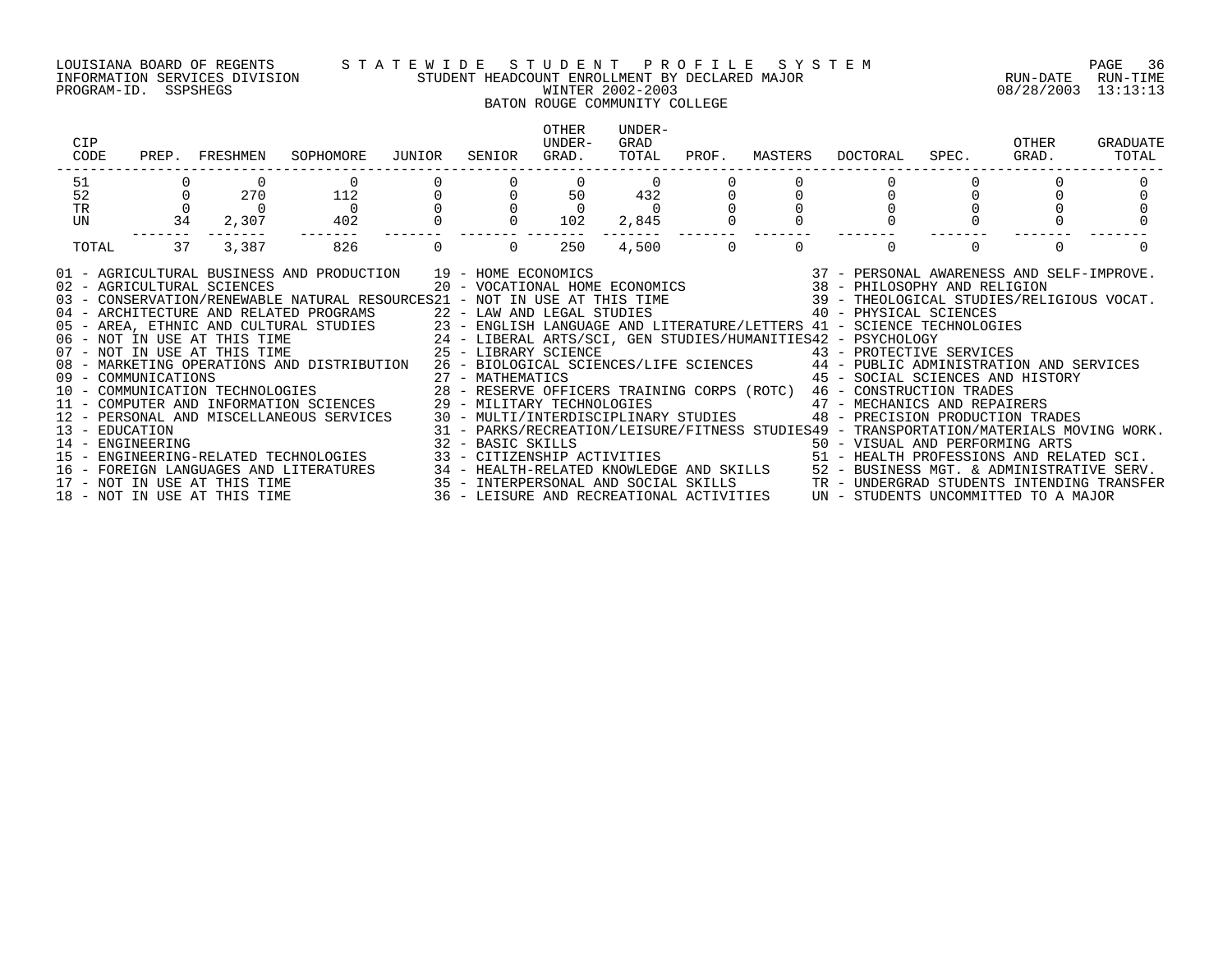### LOUISIANA BOARD OF REGENTS S T A T E W I D E S T U D E N T P R O F I L E S Y S T E M PAGE 37 INFORMATION SERVICES DIVISION STUDENT HEADCOUNT ENROLLMENT BY DECLARED MAJOR RUN-DATE RUN-TIME PROGRAM-ID. SSPSHEGS WINTER 2002-2003 08/28/2003 13:13:13 BOSSIER PARISH COMMUNITY COLLEGE

| CIP<br>CODE |               | PREP. FRESHMEN       | SOPHOMORE            | <b>JUNIOR</b> | SENIOR             | OTHER<br>UNDER-<br>GRAD. | UNDER-<br>GRAD<br>TOTAL | PROF.                | MASTERS                  | <b>DOCTORAL</b> | SPEC.       | OTHER<br>GRAD. | <b>GRADUATE</b><br>TOTAL |
|-------------|---------------|----------------------|----------------------|---------------|--------------------|--------------------------|-------------------------|----------------------|--------------------------|-----------------|-------------|----------------|--------------------------|
| 01          | 0             | $\mathbf 0$          | $\mathsf 0$          | $\mathbf 0$   | $\mathbf 0$        | $\mathbf 0$              | 0                       | $\mathbf 0$          | $\mathsf 0$              | 0               | $\mathbf 0$ | $\mathbf 0$    | $\mathsf 0$              |
| 02          | 0             | $\mathbf 0$          | $\mathbf 0$          | 0             | 0                  | 0                        | 0                       | $\mathbf 0$          | $\mathbf 0$              | 0               | $\mathbf 0$ | 0              | 0                        |
| 03          | $\Omega$      | $\Omega$             | $\mathbf 0$          | $\Omega$      | $\Omega$           | 0                        | 0                       | $\Omega$             | $\mathbf 0$              | U               | $\Omega$    | Λ              | 0                        |
| 04          | ∩             | ∩                    | $\Omega$             | ∩             | $\cap$             | $\Omega$                 | $\Omega$                | $\Omega$             | $\Omega$                 |                 | ∩           |                |                          |
| 05          | ∩             | ∩                    | $\Omega$             | U             | $\cap$             | $\Omega$                 | $\Omega$                | O                    | $\Omega$                 |                 | $\Omega$    |                |                          |
| 06          |               | ∩                    | $\Omega$             |               | $\cap$             | $\Omega$                 | $\Omega$                | $\cap$               | ∩                        |                 | $\cap$      |                |                          |
| 07          | ∩<br>U        | $\Omega$<br>$\Omega$ | $\Omega$<br>$\Omega$ | U<br>U        | ∩<br>$\cap$        | 0                        | $\Omega$<br>$\Omega$    | O                    | <sup>0</sup><br>$\Omega$ |                 | ∩<br>∩      |                |                          |
| 08<br>09    | $\Omega$      | 53                   | 72                   | $\Omega$      | $\Omega$           | 0<br>$\mathbf 0$         | 125                     | $\Omega$             | $\Omega$                 |                 | $\Omega$    |                |                          |
| 10          | $\Omega$      | 12                   | 6                    | $\Omega$      | $\cap$             | $\mathbf 0$              | 18                      | $\Omega$             | $\Omega$                 |                 | ∩           |                |                          |
| 11          | 2             | 112                  | 62                   | $\Omega$      | $\Omega$           | 0                        | 176                     | $\Omega$             | $\mathbf 0$              |                 | $\cap$      |                |                          |
| 12          | $\Omega$      | 16                   | 5                    | O             | ∩                  | $\mathbf 0$              | 21                      | $\Omega$             | $\Omega$                 |                 | ∩           |                |                          |
| 13          | $\Omega$      | $\Omega$             | $\Omega$             | $\Omega$      | $\cap$             | $\mathbf 0$              | $\mathbf 0$             | $\Omega$             | $\Omega$                 |                 | $\Omega$    |                |                          |
| 14          | <sup>0</sup>  | $\Omega$             | $\Omega$             | ∩             | $\Omega$           | $\mathbf 0$              | $\mathbf 0$             | $\Omega$             | $\Omega$                 |                 | ∩           |                |                          |
| 15          | $\Omega$      | 19                   | 3                    | U             | U                  | $\mathbf 0$              | 22                      | $\Omega$             | $\Omega$                 |                 | $\Omega$    |                |                          |
| 16          | $\Omega$      | $\mathbf 0$          | $\Omega$             | O             | $\Omega$           | 0                        | 0                       | $\Omega$             | $\Omega$                 |                 | $\Omega$    |                |                          |
| 17          | O             | O                    | O                    | U             | ∩                  | $\Omega$                 | $\Omega$                | $\Omega$             | $\Omega$                 |                 | ∩           |                |                          |
| 18          | ∩             | $\Omega$             | $\Omega$             | U             | $\cap$             | $\Omega$                 | $\Omega$                | O                    | $\Omega$                 |                 | $\Omega$    |                |                          |
| 19          | ∩             | ∩                    | $\Omega$             |               | U                  | $\Omega$                 | $\Omega$                | $\Omega$             | $\Omega$                 |                 | ∩           |                |                          |
| 20          | O             | ∩                    | $\Omega$             | U             | $\Omega$           | $\Omega$                 | $\Omega$                | $\Omega$             | $\Omega$                 |                 | ∩           |                |                          |
| 21          | $\Omega$<br>O | ∩<br>O               | $\Omega$<br>$\Omega$ | 0<br>U        | $\cap$<br>$\Omega$ | 0<br>0                   | 0<br>$\Omega$           | $\Omega$<br>$\Omega$ | $\Omega$<br>$\Omega$     |                 | ∩<br>O      |                |                          |
| 22<br>23    | $\Omega$      | $\Omega$             | $\mathbf 0$          | $\Omega$      | ∩                  | 0                        | 0                       | O                    | 0                        |                 | $\Omega$    |                |                          |
| 24          | 9             | 695                  | 522                  | U             | $\Omega$           | 0                        | 1,226                   | $\Omega$             | $\Omega$                 |                 | ∩           |                |                          |
| 25          | $\Omega$      | $\Omega$             | $\mathbf 0$          | ∩             | $\cap$             | 0                        | $\Omega$                | ∩                    | $\Omega$                 |                 | ∩           |                |                          |
| 26          | $\Omega$      | $\Omega$             | $\mathbf 0$          | $\Omega$      | $\cap$             | $\mathbf 0$              | $\Omega$                | $\Omega$             | $\Omega$                 |                 | $\Omega$    |                |                          |
| 27          | U             | O                    | O                    | ∩             | $\Omega$           | $\Omega$                 | U                       | $\Omega$             | $\Omega$                 |                 | O           |                |                          |
| 28          | ∩             | ∩                    | $\Omega$             |               | U                  | $\Omega$                 | U                       |                      | $\cap$                   |                 | ∩           |                |                          |
| 29          | <sup>n</sup>  | $\Omega$             | $\Omega$             |               | $\cap$             | $\Omega$                 | U                       | O                    | $\Omega$                 |                 | ∩           |                |                          |
| 30          | ∩             | ∩                    | $\Omega$             | U             | U                  | $\Omega$                 | ∩                       |                      | $\Omega$                 |                 | ∩           |                |                          |
| 31          | $\Omega$      | $\Omega$             | $\Omega$             | O             | U                  | $\Omega$                 | O                       | $\Omega$             | $\Omega$                 |                 | $\Omega$    |                |                          |
| 32          | ∩             | n                    | $\Omega$             | O             | U                  | 0                        | U                       | ∩                    | $\Omega$                 |                 | ∩           |                |                          |
| 33          |               | ∩                    | $\Omega$             |               | $\cap$<br>U        | $\Omega$                 | U                       | ∩                    | $\Omega$                 |                 | ∩           |                |                          |
| 34<br>35    | ∩<br>∩        | ∩<br>∩               | $\Omega$<br>$\Omega$ |               | U                  | 0<br>$\Omega$            | U<br>∩                  |                      | $\Omega$<br>$\Omega$     |                 | ∩<br>∩      |                |                          |
| 36          | $\Omega$      | $\Omega$             | $\mathbf 0$          | 0             | $\Omega$           | 0                        | U                       | O                    | 0                        |                 | $\Omega$    |                |                          |
| 37          | ∩             |                      | $\Omega$             |               | ∩                  | $\Omega$                 | $\Omega$                | $\Omega$             | $\Omega$                 |                 | ∩           |                |                          |
| 38          | ∩             | $\Omega$             | $\Omega$             | U             | U                  | 0                        | O                       |                      | $\Omega$                 |                 | ∩           |                |                          |
| 39          | ∩             | ∩                    | $\Omega$             | U             | $\cap$             | $\Omega$                 | $\Omega$                | $\Omega$             | $\Omega$                 |                 | ∩           |                |                          |
| 40          | ∩             |                      | $\Omega$             | U             | $\cap$             | $\Omega$                 | U                       | ∩                    | $\Omega$                 |                 | ∩           |                |                          |
| 41          | O             | O                    | $\mathbf 0$          | O             | ∩                  | 0                        | 0                       |                      | $\Omega$                 |                 | O           |                |                          |
| 42          | O             | $\Omega$             | $\mathbf 0$          | O             | $\Omega$           | 0                        | $\Omega$                | ∩                    | $\Omega$                 |                 | ∩           |                |                          |
| 43          | $\Omega$      | 104                  | 102                  | ∩             | $\cap$             | $\mathbf 0$              | 206                     | ∩                    | $\Omega$                 |                 | ∩           |                |                          |
| 44          | ∩             | $\Omega$             | $\mathbf 0$          | ∩             | $\cap$             | 0                        | 0                       | $\Omega$             | $\Omega$                 |                 | ∩           |                |                          |
| 45          | ∩             | $\Omega$             | $\Omega$             | U             | ∩                  | $\Omega$                 | $\Omega$                | ∩                    | $\Omega$                 |                 | ∩           |                |                          |
| 46          | ∩             | $\Omega$             | $\mathbf 0$          |               | ∩                  | $\Omega$                 | $\Omega$                |                      | $\Omega$                 |                 | ∩           |                |                          |
| 47          | $\Omega$      | 13                   | 26                   |               | ∩<br>$\cap$        | 0                        | 39                      |                      | $\Omega$<br>$\cap$       |                 | ∩           |                |                          |
| 48<br>49    | U<br>$\Omega$ | 33<br>$\overline{0}$ | 25<br>$\mathbf 0$    | ∩<br>$\Omega$ | $\Omega$           | $\Omega$<br>$\mathbf 0$  | 58<br>$\mathbf 0$       | $\Omega$             | $\Omega$                 | N               | $\Omega$    |                | O                        |
| 50          | $\cap$        | 12                   | 12                   | $\Omega$      | $\cap$             | $\Omega$                 | 24                      | $\Omega$             | $\Omega$                 | $\Omega$        | $\Omega$    | $\Omega$       | $\Omega$                 |
|             |               |                      |                      |               |                    |                          |                         |                      |                          |                 |             |                |                          |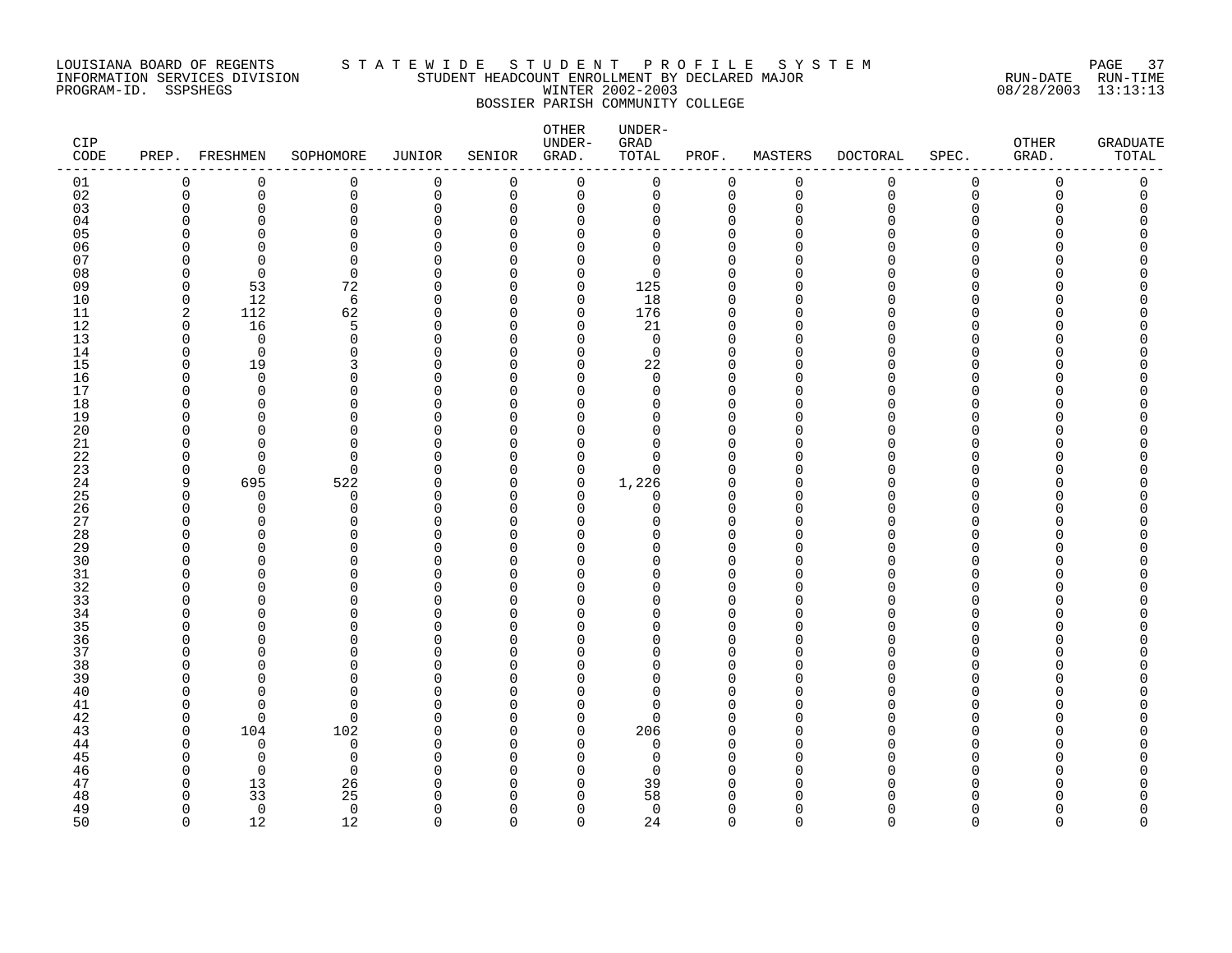PROGRAM-ID. SSPSHEGS WINTER 2002-2003 08/28/2003 13:13:13

### LOUISIANA BOARD OF REGENTS S T A T E W I D E S T U D E N T P R O F I L E S Y S T E M PAGE 38 INFORMATION SERVICES DIVISION STUDENT HEADCOUNT ENROLLMENT BY DECLARED MAJOR RUN-DATE RUN-TIME

## BOSSIER PARISH COMMUNITY COLLEGE

| CIP<br>CODE                                                                                                                                                                                                                                                                                                                                                                                                                                                                                                                                                                                                                                                                                                                                                                                                                                                                                                                                                                                                                                                                        | PREP. FRESHMEN | SOPHOMORE                         | JUNIOR | SENIOR | OTHER<br>UNDER-<br>GRAD. | UNDER-<br>GRAD<br>TOTAL | PROF.    | MASTERS  | DOCTORAL                                                                                                                                                                                                                                                                                                                                                                                                                                                                                                                                                                                                               | SPEC. | OTHER<br>GRAD. | GRADUATE<br>TOTAL |
|------------------------------------------------------------------------------------------------------------------------------------------------------------------------------------------------------------------------------------------------------------------------------------------------------------------------------------------------------------------------------------------------------------------------------------------------------------------------------------------------------------------------------------------------------------------------------------------------------------------------------------------------------------------------------------------------------------------------------------------------------------------------------------------------------------------------------------------------------------------------------------------------------------------------------------------------------------------------------------------------------------------------------------------------------------------------------------|----------------|-----------------------------------|--------|--------|--------------------------|-------------------------|----------|----------|------------------------------------------------------------------------------------------------------------------------------------------------------------------------------------------------------------------------------------------------------------------------------------------------------------------------------------------------------------------------------------------------------------------------------------------------------------------------------------------------------------------------------------------------------------------------------------------------------------------------|-------|----------------|-------------------|
| 51                                                                                                                                                                                                                                                                                                                                                                                                                                                                                                                                                                                                                                                                                                                                                                                                                                                                                                                                                                                                                                                                                 | 460            | 380                               |        |        |                          | 845                     |          |          |                                                                                                                                                                                                                                                                                                                                                                                                                                                                                                                                                                                                                        |       |                |                   |
| 52<br>57                                                                                                                                                                                                                                                                                                                                                                                                                                                                                                                                                                                                                                                                                                                                                                                                                                                                                                                                                                                                                                                                           | 273            | 280                               |        |        |                          | 554                     |          |          |                                                                                                                                                                                                                                                                                                                                                                                                                                                                                                                                                                                                                        |       |                |                   |
| TR<br>UN<br>121                                                                                                                                                                                                                                                                                                                                                                                                                                                                                                                                                                                                                                                                                                                                                                                                                                                                                                                                                                                                                                                                    | 204<br>159     | 236<br>116                        |        |        |                          | 497<br>396              |          |          |                                                                                                                                                                                                                                                                                                                                                                                                                                                                                                                                                                                                                        |       |                |                   |
| 195<br>TOTAL                                                                                                                                                                                                                                                                                                                                                                                                                                                                                                                                                                                                                                                                                                                                                                                                                                                                                                                                                                                                                                                                       | 2,165          | 1,847                             |        |        | $\Omega$                 | 4,207                   | $\Omega$ | $\Omega$ | $\Omega$                                                                                                                                                                                                                                                                                                                                                                                                                                                                                                                                                                                                               |       | $\Omega$       |                   |
| 01 - AGRICULTURAL BUSINESS AND PRODUCTION 19 - HOME ECONOMICS<br>02 - AGRICULTURAL SCIENCES<br>03 - CONSERVATION/RENEWABLE NATURAL RESOURCES21 - NOT IN USE AT THIS TIME 80 1999 - THEOLOGICAL STUDIES/RELIGIOUS VOCAT.<br>04 - ARCHITECTURE AND RELATED PROGRAMS<br>05 - AREA, ETHNIC AND CULTURAL STUDIES<br>06 - NOT IN USE AT THIS TIME<br>07 - NOT IN USE AT THIS TIME<br>07 - NOT IN USE AT THIS TIME<br>25 - LIBERAL ARTS/SCI, GEN STUDIES/HUMANITIES42 - PS<br>08 - MARKETING OPERATIONS AND DISTRIBUTION 26 - BIOLOGICAL SCIENCES/LIFE SCIENCES 44 - PUBLIC ADMINISTRATION AND SERVICES<br>09 - COMMUNICATIONS<br>10 - COMMUNICATIONS TECHNOLOGIES 28 - RESERVE OFFICERS TRAINING CORPS (ROTC) 46 - CONSTRUCTION TRADES<br>28 - RESERVE OFFICERS TRAINING CORPS (ROTC) 46 - CONSTRUCTION TRADES<br>11 - COMPUTER AND INFORMATION SCIENCES 29 - MILITARY TECHNOLOGIES<br>12 - PERSONAL AND MISCELLANEOUS SERVICES<br>13 - EDUCATION<br>14 - ENGINEERING<br>15 - ENGINEERING-RELATED TECHNOLOGIES<br>$16 -$<br>17 - NOT IN USE AT THIS TIME<br>18 - NOT IN USE AT THIS TIME |                | FOREIGN LANGUAGES AND LITERATURES |        |        |                          |                         |          |          | $\begin{array}{cccccc} 19 & -& \text{HOME ECONOMICS} & & & 37 & -& \text{PERSONAL AWARENESS AND SELF-IMPROVE.} \\ 20 & -& \text{VOCATIONAL HOME ECONOMICS} & & & 38 & -& \text{PHILOSOPHY AND RELIGION} \end{array}$<br>40 - PHYSICAL SCIENCES<br>23 - ENGLISH LANGUAGE AND LITERATURE/LETTERS 41 - SCIENCE TECHNOLOGIES<br>43 - PROTECTIVE SERVICES<br>45 - SOCIAL SCIENCES AND HISTORY<br>29 - MILITARY TECHNOLOGIES<br>30 - MULTI/INTERDISCIPLINARY STUDIES<br>90 - PRECISION PRODUCTION TRADES<br>31 - PARKS/RECREATION/LEISURE/FITNESS STUDIES49 - TRANSPORTATION/MATERIALS MOVING WORK.<br>32 - BASIC SKILLS<br> |       |                |                   |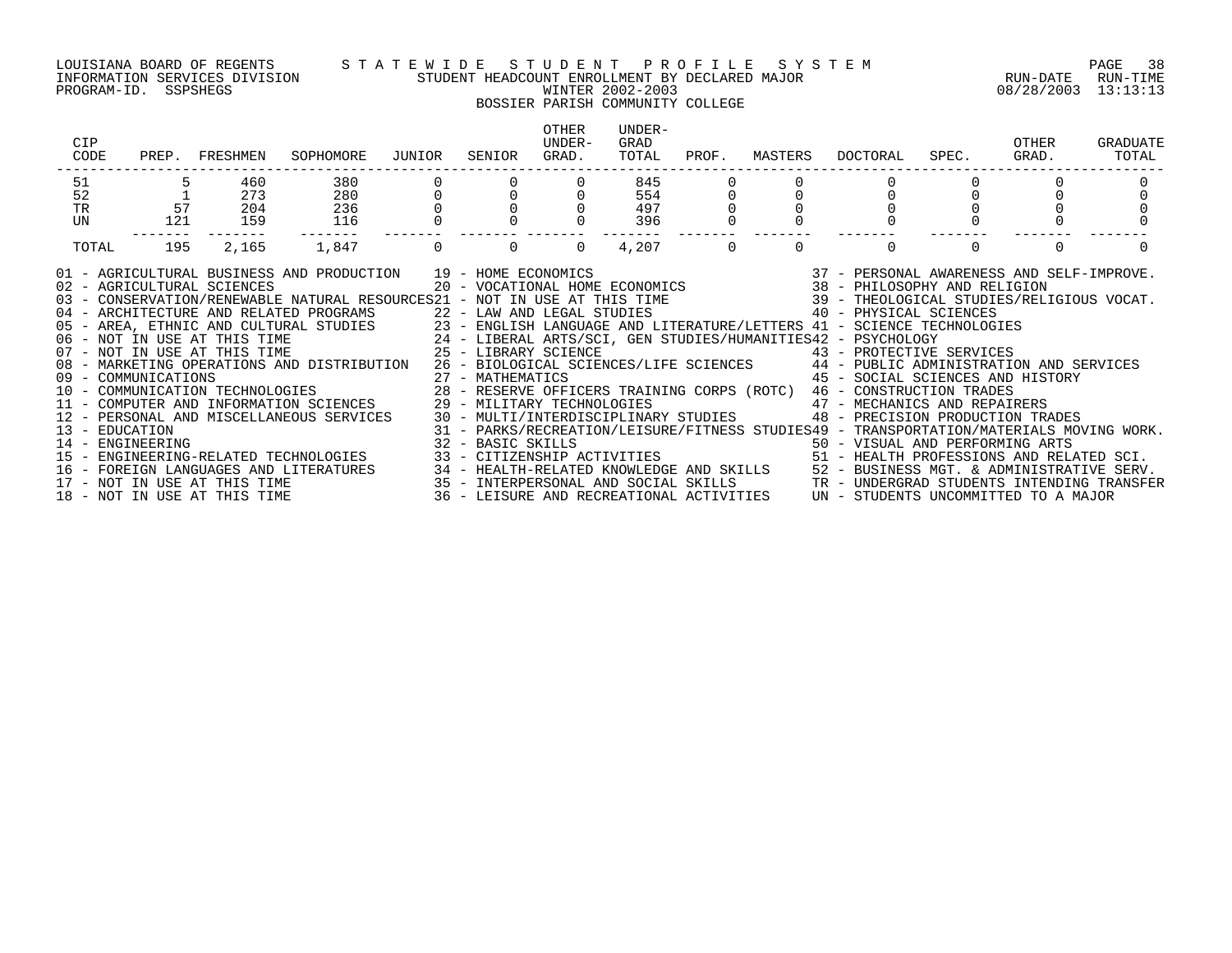### LOUISIANA BOARD OF REGENTS S T A T E W I D E S T U D E N T P R O F I L E S Y S T E M PAGE 39 INFORMATION SERVICES DIVISION STUDENT HEADCOUNT ENROLLMENT BY DECLARED MAJOR RUN-DATE RUN-TIME PROGRAM-ID. SSPSHEGS WINTER 2002-2003 08/28/2003 13:13:13 DELGADO COMMUNITY COLLEGE

| <b>CIP</b><br>CODE |                   | PREP. FRESHMEN       | SOPHOMORE               | <b>JUNIOR</b> | SENIOR               | OTHER<br>UNDER-<br>GRAD.   | UNDER-<br>GRAD<br>TOTAL | PROF.         | MASTERS              | <b>DOCTORAL</b> | SPEC.         | OTHER<br>GRAD. | <b>GRADUATE</b><br>$\tt TOTAL$ |
|--------------------|-------------------|----------------------|-------------------------|---------------|----------------------|----------------------------|-------------------------|---------------|----------------------|-----------------|---------------|----------------|--------------------------------|
| 01                 | 0                 | 18                   | 10                      | 0             | $\overline{0}$       | 8                          | 36                      | $\mathbf 0$   | $\mathbf 0$          | 0               | $\mathbf 0$   | $\Omega$       | 0                              |
| 02                 | 0                 | $\mathbf 0$          | $\mathbf 0$             | 0             | $\mathsf 0$          | $\mathbf 0$                | $\mathbf 0$             | $\mathbf{0}$  | $\mathbf 0$          | $\mathbf 0$     | $\mathbf 0$   | $\Omega$       | 0                              |
| 03                 | $\Omega$          | 0                    | $\mathbf 0$             | 0             | $\mathbf 0$          | 0                          | 0                       | $\Omega$      | $\mathbf 0$          | O               | $\Omega$      |                |                                |
| 04                 | U<br>C            | 80                   | 38                      | $\Omega$<br>U | $\Omega$<br>$\cap$   | 59                         | 177                     | $\Omega$<br>O | $\Omega$<br>$\cap$   |                 | ∩<br>∩        |                |                                |
| 05<br>06           |                   | $\Omega$<br>$\Omega$ | $\mathbf 0$<br>$\Omega$ |               | $\cap$               | $\mathbf 0$<br>$\mathbf 0$ | 0<br>$\Omega$           | $\Omega$      | $\cap$               |                 | ∩             |                |                                |
| 07                 | ∩                 | $\Omega$             | $\Omega$                | ∩             | U                    | $\mathbf 0$                | $\Omega$                |               | $\cap$               |                 |               |                |                                |
| 08                 | C                 | $\Omega$             | $\mathbf 0$             |               | $\Omega$             | $\mathbf 0$                | $\Omega$                |               | ∩                    |                 | ∩             |                |                                |
| 09                 | O                 | 98                   | 56                      | O             | 0                    | 32                         | 186                     | ∩             | ∩                    |                 | O             |                |                                |
| 10                 | $\Omega$          | $\Omega$             | $\mathbf 0$             | U             | $\Omega$             | $\mathbf 0$                | $\mathbf 0$             |               | $\Omega$             |                 | ∩             |                |                                |
| 11                 | $\Omega$          | 218                  | 141                     | 0             | $\mathbf 0$          | 125                        | 484                     | O             | $\Omega$             |                 | ∩             |                |                                |
| 12                 | $\Omega$          | 97                   | 35                      | ∩             | $\Omega$             | 31                         | 163                     | ∩             | $\Omega$             |                 | ∩             |                |                                |
| 13                 | $\mathbf 0$       | 416                  | 185                     | $\Omega$      | $\mathbf 0$          | 133                        | 734                     | $\Omega$      | $\mathbf 0$          |                 | $\Omega$      |                |                                |
| 14                 | 0                 | 0                    | 0                       | O             | 0                    | 0                          | 0                       | $\Omega$      | $\Omega$             |                 | ∩             |                |                                |
| 15                 |                   | 442                  | 130                     | U             | $\Omega$             | 139                        | 712                     |               | $\Omega$             |                 | ∩             |                |                                |
| 16                 | U                 | $\Omega$             | $\mathbf 0$             | O             | $\Omega$             | $\mathbf 0$                | 0                       |               | $\Omega$             |                 | ∩             |                |                                |
| 17                 |                   | $\Omega$             | $\Omega$                | U             | $\Omega$             | $\Omega$                   | $\Omega$                | O             | $\Omega$             |                 | ∩             |                |                                |
| 18                 | O                 | $\mathbf 0$          | $\mathbf 0$             | O             | $\Omega$             | 0                          | 0                       |               | $\Omega$             |                 | $\Omega$<br>∩ |                |                                |
| 19                 | O<br><sup>0</sup> | 16                   | 19                      | U<br>0        | $\Omega$<br>$\Omega$ | 20<br>49                   | 55                      |               | $\Omega$<br>$\Omega$ |                 | ∩             |                |                                |
| 20<br>21           | U                 | 94<br>$\Omega$       | 40<br>$\Omega$          | U             | $\Omega$             | $\mathbf 0$                | 183<br>0                |               | $\Omega$             |                 | ∩             |                |                                |
| 22                 | O                 | ∩                    | $\Omega$                | U             | $\Omega$             | $\mathbf 0$                | $\Omega$                | ∩             | $\Omega$             |                 | ∩             |                |                                |
| 23                 | $\Omega$          | $\Omega$             | $\Omega$                | U             | $\Omega$             | $\Omega$                   | $\Omega$                |               | $\Omega$             |                 | ∩             |                |                                |
| 24                 | $\mathbf{1}$      | 1,001                | 334                     | 0             | 0                    | 242                        | 1,578                   |               | 0                    |                 | ∩             |                |                                |
| 25                 | 0                 | O                    | 0                       | O             | $\Omega$             | 0                          | 0                       |               | $\Omega$             |                 | ∩             |                |                                |
| 26                 | ∩                 | $\Omega$             | $\Omega$                | U             | $\cap$               | 0                          | $\Omega$                | $\Omega$      | $\Omega$             |                 | ∩             |                |                                |
| 27                 | ∩                 | ∩                    | $\Omega$                | U             | ∩                    | $\Omega$                   | U                       | ∩             | $\Omega$             |                 | ∩             |                |                                |
| 28                 | C                 | ∩                    | $\Omega$                |               | $\cap$               | $\mathbf 0$                | $\Omega$                |               | $\cap$               |                 | ∩             |                |                                |
| 29                 | $\Omega$          | $\mathbf 0$          | $\mathbf 0$             | O             | 0                    | 0                          | 0                       |               | $\Omega$             |                 | ∩             |                |                                |
| 30                 | U                 | 104                  | 51                      | O             | $\Omega$             | 52                         | 207                     |               | $\Omega$             |                 | ∩             |                |                                |
| 31                 | O                 | $\mathbf 0$          | $\mathbf 0$<br>$\Omega$ | $\Omega$      | $\Omega$             | $\mathbf 0$                | 0                       | O             | $\Omega$             |                 | $\Omega$<br>∩ |                |                                |
| 32                 |                   | $\Omega$<br>∩        | $\Omega$                | U             | ∩<br>$\Omega$        | 0<br>$\Omega$              | $\Omega$<br>U           | ∩             | $\Omega$<br>$\Omega$ |                 | ∩             |                |                                |
| 33<br>34           | ∩                 | ∩                    | $\Omega$                |               | U                    | 0                          | U                       |               | $\Omega$             |                 | ∩             |                |                                |
| 35                 |                   |                      | O                       |               | U                    | $\Omega$                   | U                       |               | $\Omega$             |                 | ∩             |                |                                |
| 36                 | O                 | O                    | $\Omega$                | U             | ∩                    | 0                          | O                       | ∩             | 0                    |                 | $\Omega$      |                |                                |
| 37                 |                   |                      | $\Omega$                |               | ∩                    | $\Omega$                   | O                       | $\Omega$      | $\Omega$             |                 | ∩             |                |                                |
| 38                 | C                 | ∩                    | $\Omega$                |               | U                    | $\Omega$                   | U                       |               | $\Omega$             |                 | ∩             |                |                                |
| 39                 | O                 |                      | $\Omega$                | U             | $\cap$               | $\Omega$                   | U                       |               | $\Omega$             |                 | ∩             |                |                                |
| 40                 |                   |                      | $\Omega$                | U             | $\Omega$             | $\Omega$                   | 0                       |               | $\Omega$             |                 | ∩             |                |                                |
| 41                 | O                 | ∩                    | 0                       |               | $\Omega$             | 0                          | $\Omega$                |               | ∩                    |                 | ∩             |                |                                |
| 42                 | ∩                 | $\Omega$             | $\mathbf 0$             | U             | 0                    | $\mathbf 0$                | $\Omega$                |               | $\Omega$             |                 | ∩             |                |                                |
| 43                 | U                 | 363                  | 169                     | ∩             | $\Omega$             | 125                        | 657                     | ∩             | $\Omega$             |                 |               |                |                                |
| 44                 | ∩                 | $\Omega$             | $\mathbf 0$             | U             | $\Omega$             | $\mathbf 0$                | $\Omega$                | $\Omega$      | $\Omega$             |                 | ∩             |                |                                |
| 45                 | C                 | $\Omega$             | $\mathbf 0$             | O             | $\Omega$             | 0                          | 0                       |               | $\Omega$             |                 | $\Omega$<br>∩ |                |                                |
| 46<br>47           | $\Omega$          | 44<br>190            | 17<br>53                | U<br>U        | $\Omega$<br>$\Omega$ | 15<br>39                   | 76<br>282               |               | $\Omega$<br>$\Omega$ |                 | ∩             |                |                                |
| 48                 | ∩                 | 56                   | 24                      | U             | $\cap$               | 28                         | 108                     |               | $\cap$               |                 |               |                |                                |
| 49                 | U                 | $\Omega$             | $\mathbf 0$             | ∩             | $\Omega$             | $\mathbf 0$                | 0                       | $\Omega$      | $\Omega$             |                 | ∩             |                |                                |
| 50                 | $\cap$            | 220                  | 102                     | $\Omega$      | $\Omega$             | 88                         | 410                     | $\Omega$      | $\cap$               | $\Omega$        | $\Omega$      | $\cap$         | $\cap$                         |
|                    |                   |                      |                         |               |                      |                            |                         |               |                      |                 |               |                |                                |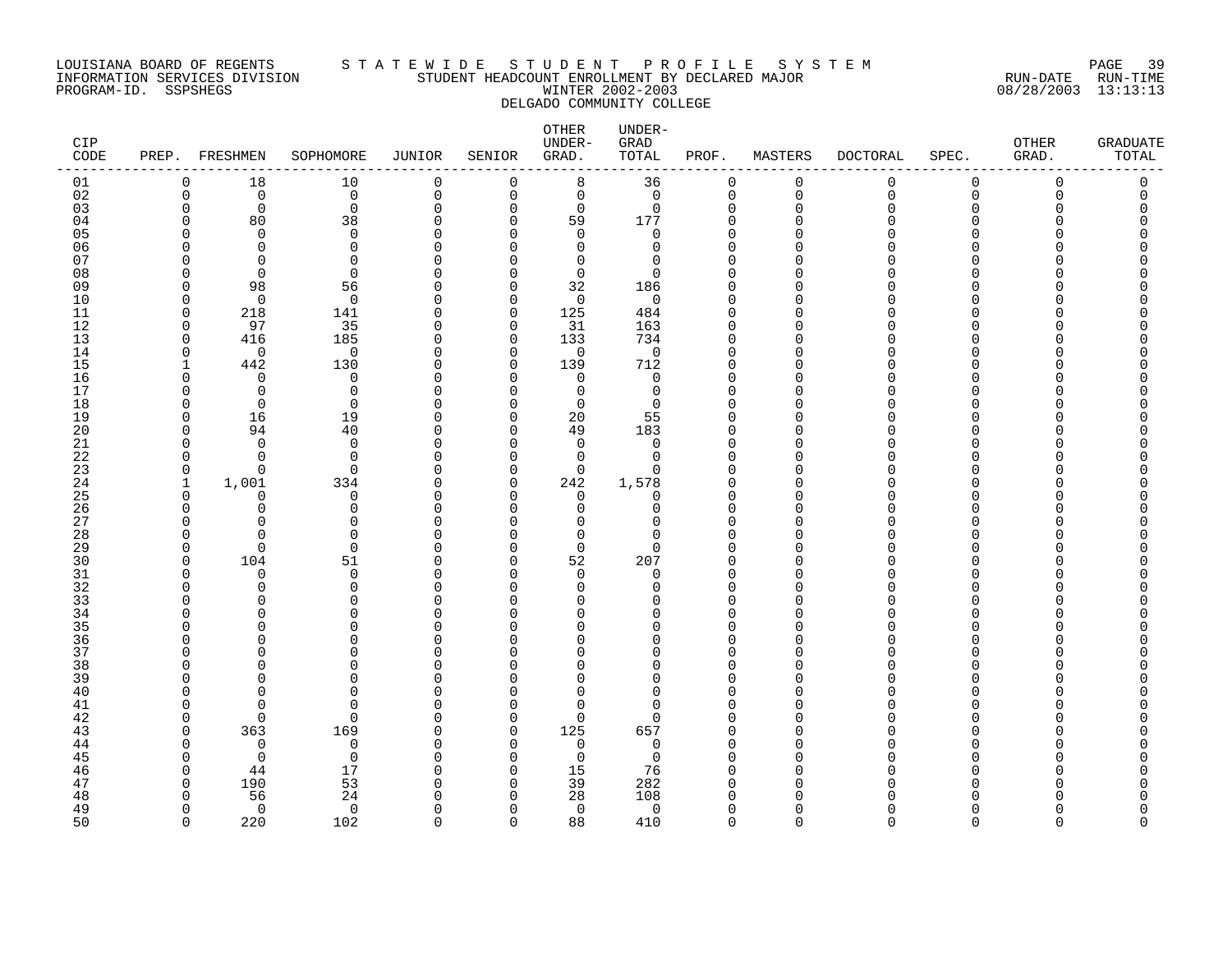### LOUISIANA BOARD OF REGENTS S T A T E W I D E S T U D E N T P R O F I L E S Y S T E M PAGE 40 INFORMATION SERVICES DIVISION STUDENT HEADCOUNT ENROLLMENT BY DECLARED MAJOR RUN-DATE RUN-TIME PROGRAM-ID. SSPSHEGS WINTER 2002-2003 08/28/2003 13:13:13 DELGADO COMMUNITY COLLEGE

| CIP<br>CODE         |     | PREP. FRESHMEN | SOPHOMORE                                                                                                                                                                                                                                                                                                                                                                                                                                                                                                                                                                                                                                                                                                                                                                                                                                                                                                                                                                                                                                                                                                                                                                                                                                                                                                                                                                                                                                                                                              | JUNIOR | SENIOR                                           | OTHER<br>UNDER-<br>GRAD. | UNDER-<br>GRAD<br>TOTAL | PROF. | MASTERS  |                                  | DOCTORAL SPEC. GRAD. | OTHER | GRADUATE<br>TOTAL |
|---------------------|-----|----------------|--------------------------------------------------------------------------------------------------------------------------------------------------------------------------------------------------------------------------------------------------------------------------------------------------------------------------------------------------------------------------------------------------------------------------------------------------------------------------------------------------------------------------------------------------------------------------------------------------------------------------------------------------------------------------------------------------------------------------------------------------------------------------------------------------------------------------------------------------------------------------------------------------------------------------------------------------------------------------------------------------------------------------------------------------------------------------------------------------------------------------------------------------------------------------------------------------------------------------------------------------------------------------------------------------------------------------------------------------------------------------------------------------------------------------------------------------------------------------------------------------------|--------|--------------------------------------------------|--------------------------|-------------------------|-------|----------|----------------------------------|----------------------|-------|-------------------|
| 51                  |     |                | $\begin{array}{cccccccccccc} 5 & 3\,, 132 & 1\,, 397 & 0 & 0 & 1\,, 549 & 6\,, 083 & 0 & 0 & 0 \\ 5 & 1\,, 055 & 518 & 0 & 0 & 433 & 2\,, 011 & 0 & 0 & 0 \\ 0 & 0 & 0 & 0 & 0 & 0 & 0 & 0 & 0 \\ 153 & 755 & 146 & 0 & 0 & 176 & 1\,, 230 & 0 & 0 & 0 \\ \end{array}$                                                                                                                                                                                                                                                                                                                                                                                                                                                                                                                                                                                                                                                                                                                                                                                                                                                                                                                                                                                                                                                                                                                                                                                                                                 |        |                                                  |                          |                         |       |          |                                  |                      |       |                   |
| 52                  |     |                |                                                                                                                                                                                                                                                                                                                                                                                                                                                                                                                                                                                                                                                                                                                                                                                                                                                                                                                                                                                                                                                                                                                                                                                                                                                                                                                                                                                                                                                                                                        |        |                                                  |                          |                         |       |          |                                  |                      |       |                   |
| $\operatorname{TR}$ |     |                |                                                                                                                                                                                                                                                                                                                                                                                                                                                                                                                                                                                                                                                                                                                                                                                                                                                                                                                                                                                                                                                                                                                                                                                                                                                                                                                                                                                                                                                                                                        |        |                                                  |                          |                         |       |          |                                  |                      |       |                   |
| UN                  |     |                |                                                                                                                                                                                                                                                                                                                                                                                                                                                                                                                                                                                                                                                                                                                                                                                                                                                                                                                                                                                                                                                                                                                                                                                                                                                                                                                                                                                                                                                                                                        |        |                                                  |                          |                         |       |          |                                  |                      |       |                   |
| TOTAL               | 165 | 8,399          | 3,465                                                                                                                                                                                                                                                                                                                                                                                                                                                                                                                                                                                                                                                                                                                                                                                                                                                                                                                                                                                                                                                                                                                                                                                                                                                                                                                                                                                                                                                                                                  |        | $0 \qquad 0 \qquad 3,343 \qquad 15,372 \qquad 0$ |                          |                         |       | $\Omega$ | $\Omega$                         | $\Omega$             |       |                   |
|                     |     |                | 01 - AGRICULTURAL BUSINESS AND PRODUCTION 19 - HOME ECONOMICS 37 - PERSONAL AWARENESS AND SELF-IMPROVE.<br>02 - AGRICULTURAL SCIENCES 20 - VOCATIONAL HOME ECONOMICS 38 - PHILOSOPHY AND RELIGION<br>03 - CONSERVATION/RENEWABLE NAT<br>05 - AREA, ETHNIC AND CULTURAL STUDIES 23 - ENGLISH LANGUAGE AND LITERATURE/LETTERS 41 - SCIENCE TECHNOLOGIES<br>06 - NOT IN USE AT THIS TIME 24 - LIBERAL ARTS/SCI, GEN STUDIES/HUMANITIES42 - PSYCHOLOGY<br>07 - NOT IN USE AT THI<br>08 - MARKETING OPERATIONS AND DISTRIBUTION 26 - BIOLOGICAL SCIENCES/LIFE SCIENCES 44 - PUBLIC ADMINISTRATION AND SERVICES<br>09 - COMMUNICATIONS<br>10 - COMMUNICATIONS 10 - COMMUNICATION TECHNOLOGIES<br>10 - COMMUNICATION TECHNOLOGIES 28 - RESERVE OFFICERS TRAINING CORPS (ROTC) 46 - CONSTRUCTION TRADES<br>11 - COMPUTER AND INFORMATION SCIENCES 29 - MILITARY TECHNOLOGIES 47 - MECHANICS AND REPAIRERS<br>12 - PERSONAL AND MISCELLANEOUS SERVICES 30 - MULTI/INTERDISCIPLINARY STUDIES 48 - PRECISION PRODUCTION TRADES<br>13 - EDUCATION MATERIALS MOVING WORK.<br>14 - ENGINEERING - ENGINEERING MOVING WORK.<br>15 - ENGINEERING-RELATED TECHNOLOGIES 33 - CITIZENSHIP ACTIVITIES 50 - TRANSPORTATION/MATERIALS MOVING WORK.<br>15 - ENGINEERING-RELATED TECHNO<br>16 – FOREIGN LANGUAGES AND LITERATURES<br>17 – NOT IN USE AT THIS TIME 1980. THEALTH-RELATED KNOWLEDGE AND SKILLS 152 – BUSINESS MGT. & ADMINISTRATIVE<br>18 – NOT IN USE AT THIS TIME 1990. 18 – LEISURE AND RECREATIONAL ACTIVITIE |        |                                                  |                          |                         |       |          | 45 - SOCIAL SCIENCES AND HISTORY |                      |       |                   |
|                     |     |                |                                                                                                                                                                                                                                                                                                                                                                                                                                                                                                                                                                                                                                                                                                                                                                                                                                                                                                                                                                                                                                                                                                                                                                                                                                                                                                                                                                                                                                                                                                        |        |                                                  |                          |                         |       |          |                                  |                      |       |                   |
|                     |     |                |                                                                                                                                                                                                                                                                                                                                                                                                                                                                                                                                                                                                                                                                                                                                                                                                                                                                                                                                                                                                                                                                                                                                                                                                                                                                                                                                                                                                                                                                                                        |        |                                                  |                          |                         |       |          |                                  |                      |       |                   |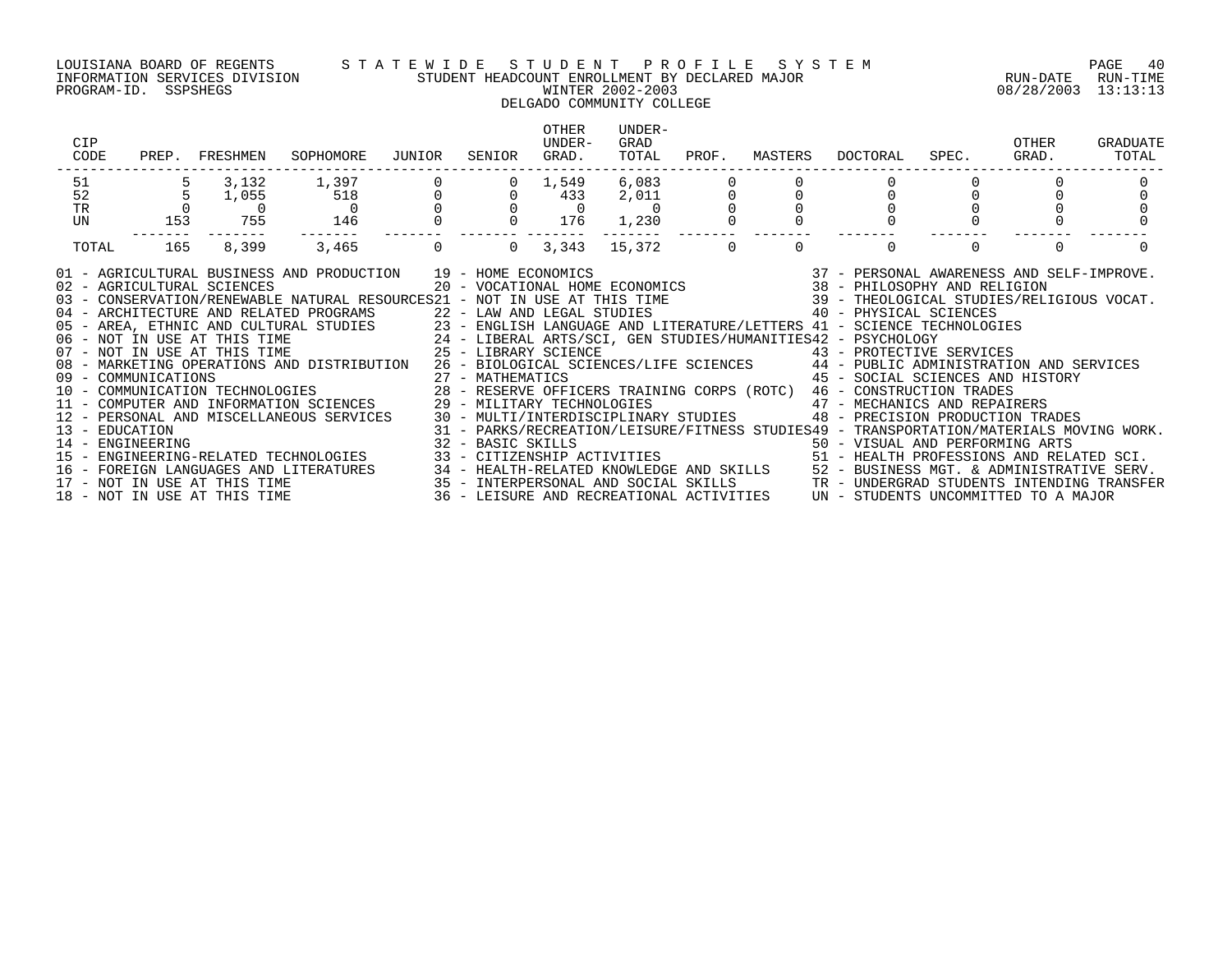### LOUISIANA BOARD OF REGENTS S T A T E W I D E S T U D E N T P R O F I L E S Y S T E M PAGE 41 INFORMATION SERVICES DIVISION STUDENT HEADCOUNT ENROLLMENT BY DECLARED MAJOR RUN-DATE RUN-TIME PROGRAM-ID. SSPSHEGS WINTER 2002-2003 08/28/2003 13:13:13 ELAINE P. NUNEZ COMMUN. COLLEGE

| CIP<br>CODE |                         | PREP. FRESHMEN       | SOPHOMORE               | JUNIOR               | SENIOR                       | OTHER<br>UNDER-<br>GRAD. | UNDER-<br>GRAD<br>TOTAL | PROF.                   | MASTERS       | <b>DOCTORAL</b> | SPEC.                    | OTHER<br>GRAD. | <b>GRADUATE</b><br>TOTAL |
|-------------|-------------------------|----------------------|-------------------------|----------------------|------------------------------|--------------------------|-------------------------|-------------------------|---------------|-----------------|--------------------------|----------------|--------------------------|
| 01          | $\mathbf 0$             | 0                    | 0                       | 0                    | 0                            | 0                        | 0                       | 0                       | 0             | 0               | 0                        | 0              | 0                        |
| 02          | $\mathbf 0$             | 0                    | 0                       | $\mathsf 0$          | 0                            | $\mathbf 0$              | $\mathsf{O}\xspace$     | $\mathbf 0$             | $\mathbf 0$   | $\mathbf 0$     | 0                        | $\mathbf 0$    | 0                        |
| 03<br>04    | $\mathbf 0$<br>$\Omega$ | 0<br>$\Omega$        | $\mathbf 0$<br>$\Omega$ | $\Omega$<br>$\Omega$ | $\Omega$<br><sup>n</sup>     | $\mathbf 0$<br>$\Omega$  | 0<br>0                  | 0<br>$\Omega$           | $\Omega$<br>∩ | O               | $\Omega$<br>$\Omega$     | U              | 0                        |
| 05          | $\Omega$                | $\Omega$             | $\Omega$                | $\Omega$             | $\Omega$                     | $\Omega$                 | 0                       | $\Omega$                | ∩             |                 | $\Omega$                 |                |                          |
| 06          | <sup>0</sup>            | O                    | $\mathbf 0$             | $\Omega$             | U                            | 0                        | 0                       | $\mathbf 0$             |               |                 | <sup>n</sup>             |                |                          |
| 07          | $\Omega$                | ∩                    | $\mathbf 0$             | $\Omega$             | <sup>n</sup>                 | 0                        | 0                       | $\mathbf 0$             | ∩             |                 | <sup>n</sup>             |                |                          |
| 08          | $\Omega$                | $\Omega$             | $\mathbf 0$             | $\Omega$             | $\Omega$                     | $\mathbf 0$              | 0                       | $\mathbf 0$             | ∩             |                 | $\Omega$                 |                |                          |
| 09          | $\Omega$                | $\Omega$             | $\Omega$                | $\Omega$             | $\Omega$                     | $\Omega$                 | $\Omega$                | $\Omega$                | ∩             |                 | <sup>n</sup>             |                |                          |
| 10          | $\mathbf 0$             | $\mathbf 0$          | 0                       | $\Omega$             | $\mathbf 0$                  | $\mathbf 0$              | 0                       | $\mathbf 0$             | O             |                 | $\Omega$                 |                |                          |
| 11          | $\Omega$                | 49                   | 22                      | 0                    | $\Omega$                     | 36                       | 107                     | $\mathbf 0$             | O             |                 | <sup>n</sup>             |                |                          |
| 12          | 0                       | $\overline{0}$       | $\mathbf 0$             | $\Omega$             | 0                            | $\mathbf 0$              | 0                       | $\Omega$                | ∩             |                 | <sup>n</sup>             |                |                          |
| 13<br>14    | $\Omega$<br>$\Omega$    | 42<br>$\mathbf 0$    | 27<br>$\mathbf 0$       | $\Omega$<br>$\Omega$ | $\Omega$<br>$\Omega$         | 25<br>$\mathbf 0$        | 94<br>$\mathbf 0$       | $\Omega$<br>$\mathbf 0$ | ∩<br>∩        |                 | $\Omega$<br>$\Omega$     |                |                          |
| 15          | 0                       | 49                   | 27                      | $\Omega$             | 0                            | 41                       | 117                     | 0                       |               |                 | $\Omega$                 |                |                          |
| 16          | $\Omega$                | $\mathbf 0$          | 0                       | 0                    | $\Omega$                     | $\mathbf 0$              | 0                       | 0                       |               |                 | $\Omega$                 |                |                          |
| 17          | $\Omega$                | $\Omega$             | $\mathbf 0$             | $\Omega$             | $\Omega$                     | $\Omega$                 | 0                       | $\Omega$                | ∩             |                 | <sup>n</sup>             |                |                          |
| 18          | $\Omega$                | $\Omega$             | $\Omega$                | $\Omega$             | $\Omega$                     | $\Omega$                 | $\Omega$                | $\Omega$                | O             |                 | $\Omega$                 |                |                          |
| 19          | $\mathbf 0$             | $\mathbf 0$          | 0                       | $\Omega$             | $\Omega$                     | $\mathbf 0$              | 0                       | $\mathbf 0$             | O             |                 | $\Omega$                 |                |                          |
| 20          | $\Omega$                | 20                   | 15                      | $\Omega$             | $\Omega$                     | 10                       | 45                      | $\Omega$                |               |                 | <sup>n</sup>             |                |                          |
| 21          | $\Omega$                | $\overline{0}$       | $\mathbf 0$             | $\Omega$             | $\Omega$                     | $\mathbf 0$              | $\mathbf 0$             | $\mathbf 0$             | $\cap$<br>∩   |                 | <sup>n</sup>             |                |                          |
| 22<br>23    | $\Omega$<br>$\mathbf 0$ | 24<br>$\Omega$       | 17<br>$\mathbf 0$       | $\Omega$<br>$\Omega$ | $\Omega$<br>$\Omega$         | 25<br>$\mathbf 0$        | 66<br>$\mathbf 0$       | $\Omega$<br>$\mathbf 0$ | O             |                 | <sup>n</sup><br>$\Omega$ |                |                          |
| 24          | $\mathbf 0$             | 333                  | 136                     | 0                    | 0                            | 121                      | 590                     | 0                       | $\Omega$      |                 | $\Omega$                 |                |                          |
| 25          | $\mathbf 0$             | 0                    | 0                       | 0                    | $\mathbf 0$                  | 0                        | 0                       | $\mathbf 0$             | ∩             |                 | $\Omega$                 |                |                          |
| 26          | $\Omega$                | $\Omega$             | $\Omega$                | $\Omega$             | $\Omega$                     | $\Omega$                 | 0                       | $\mathbf 0$             | $\Omega$      |                 | $\Omega$                 |                |                          |
| 27          | $\Omega$                | ∩                    | $\Omega$                | $\Omega$             | <sup>n</sup>                 | $\Omega$                 | 0                       | $\mathbf 0$             | ∩             |                 | $\Omega$                 |                |                          |
| 28          | $\Omega$                | $\Omega$             | 0                       | 0                    | $\Omega$                     | $\mathbf 0$              | 0                       | $\overline{0}$          | O             |                 | $\Omega$                 |                |                          |
| 29          | $\Omega$                | $\Omega$             | 0                       | $\Omega$             | $\Omega$                     | 0                        | 0                       | $\mathbf 0$             | ∩             |                 | $\Omega$                 |                |                          |
| 30          | $\Omega$                | $\Omega$             | $\Omega$                | $\Omega$             | <sup>n</sup>                 | $\Omega$                 | 0                       | $\Omega$                | $\cap$        |                 | <sup>n</sup>             |                |                          |
| 31<br>32    | $\Omega$<br>$\Omega$    | $\Omega$<br>$\Omega$ | $\Omega$<br>$\Omega$    | $\Omega$<br>$\Omega$ | <sup>n</sup><br><sup>n</sup> | $\Omega$<br>$\Omega$     | 0<br>0                  | $\Omega$<br>$\mathbf 0$ | O<br>∩        |                 | $\Omega$<br>$\Omega$     |                |                          |
| 33          | $\Omega$                | O                    | 0                       | O                    | <sup>n</sup>                 | 0                        | 0                       | $\Omega$                |               |                 | <sup>n</sup>             |                |                          |
| 34          | $\Omega$                | O                    | 0                       | $\Omega$             | $\Omega$                     | 0                        | 0                       | 0                       | $\Omega$      |                 | $\Omega$                 |                |                          |
| 35          | $\Omega$                | ∩                    | $\Omega$                | $\Omega$             | U                            | $\Omega$                 | 0                       | $\Omega$                |               |                 | <sup>n</sup>             |                |                          |
| 36          | $\Omega$                | $\Omega$             | $\Omega$                | $\Omega$             | $\Omega$                     | $\Omega$                 | 0                       | $\mathbf 0$             | ∩             |                 | $\Omega$                 |                |                          |
| 37          | $\Omega$                | O                    | 0                       | 0                    | <sup>n</sup>                 | $\mathbf 0$              | 0                       | $\mathbf 0$             | O             |                 | $\Omega$                 |                |                          |
| 38          | $\Omega$                | O                    | 0                       | O                    | $\Omega$                     | 0                        | 0                       | $\Omega$                |               |                 | $\Omega$                 |                |                          |
| 39          | $\Omega$                | $\Omega$             | $\Omega$                | $\Omega$             | $\Omega$                     | $\mathbf 0$              | 0                       | $\Omega$                | ∩             |                 | <sup>n</sup>             |                |                          |
| 40<br>41    | $\Omega$<br>$\Omega$    | ∩                    | $\Omega$<br>0           | $\Omega$<br>O        | <sup>n</sup><br><sup>n</sup> | $\Omega$<br>$\Omega$     | 0<br>1                  | $\Omega$<br>$\Omega$    | ∩             |                 | $\Omega$<br>$\Omega$     |                |                          |
| 42          | $\Omega$                | O                    | 0                       | 0                    | $\Omega$                     | 0                        | 0                       | $\Omega$                | O             |                 | $\Omega$                 |                |                          |
| 43          | $\Omega$                | U                    | $\Omega$                | $\Omega$             | $\Omega$                     | $\Omega$                 | 0                       | $\Omega$                | ∩             |                 | <sup>n</sup>             |                |                          |
| 44          | $\Omega$                | $\Omega$             | $\Omega$                | O                    | $\Omega$                     | $\Omega$                 | 0                       | $\Omega$                | ∩             |                 | $\Omega$                 |                |                          |
| 45          | $\Omega$                | $\Omega$             | $\Omega$                | U                    | <sup>n</sup>                 | $\mathbf 0$              | $\Omega$                | $\Omega$                | ∩             |                 | <sup>n</sup>             |                |                          |
| 46          | $\mathbf 0$             | 23                   | 6                       | 0                    | $\Omega$                     | 4                        | 33                      | $\Omega$                | $\Omega$      |                 | $\Omega$                 |                |                          |
| 47          | 0                       | 23                   | 15                      | 0                    | $\Omega$                     | 9                        | 47                      | 0                       | $\Omega$      |                 | $\Omega$                 |                |                          |
| 48          | $\Omega$                | 37                   | 12                      | $\Omega$             | $\Omega$                     | 18                       | 67                      | $\Omega$                |               |                 |                          |                |                          |
| 49          | $\Omega$                | $\Omega$             | $\mathbf 0$             | $\Omega$<br>$\cap$   | $\Omega$                     | $\mathbf 0$              | $\mathbf 0$             | $\mathbf 0$             | ∩             |                 | $\Omega$                 |                | O                        |
| 50          | $\Omega$                | $\cap$               | $\Omega$                |                      | $\cap$                       | $\Omega$                 | $\Omega$                | $\Omega$                | $\Omega$      | $\Omega$        | $\cap$                   | $\cap$         | $\Omega$                 |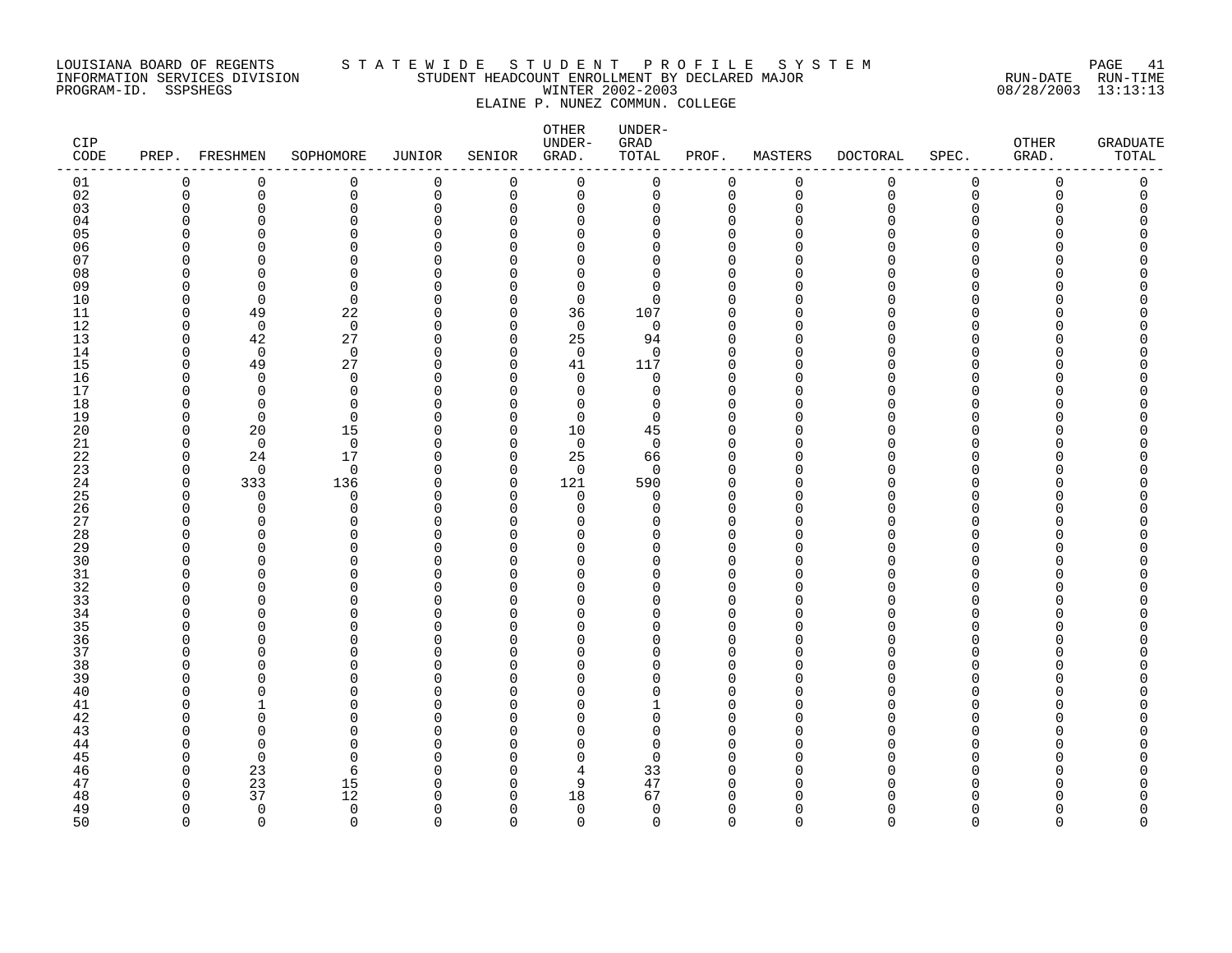PROGRAM-ID. SSPSHEGS WINTER 2002-2003 08/28/2003 13:13:13

#### LOUISIANA BOARD OF REGENTS S T A T E W I D E S T U D E N T P R O F I L E S Y S T E M PAGE 42 INFORMATION SERVICES DIVISION STUDENT HEADCOUNT ENROLLMENT BY DECLARED MAJOR RUN-DATE RUN-TIME

## ELAINE P. NUNEZ COMMUN. COLLEGE

| CIP<br>CODE    |          | PREP. FRESHMEN | SOPHOMORE                                                                                                                                                                                                                                                                                                                                                                                                                                                                                                                                                                                                                                                                                                                                                                                                                                                                                                                                                                                                                                                                                                                                                                                                                                                                                                                                                                                                      | JUNIOR | SENIOR         | OTHER<br>UNDER-<br>GRAD. | UNDER-<br>GRAD<br>TOTAL | PROF.    | MASTERS  | DOCTORAL                                                                                                                                                                                                                                                                                       | SPEC.    | OTHER<br>GRAD. | GRADUATE<br>TOTAL |
|----------------|----------|----------------|----------------------------------------------------------------------------------------------------------------------------------------------------------------------------------------------------------------------------------------------------------------------------------------------------------------------------------------------------------------------------------------------------------------------------------------------------------------------------------------------------------------------------------------------------------------------------------------------------------------------------------------------------------------------------------------------------------------------------------------------------------------------------------------------------------------------------------------------------------------------------------------------------------------------------------------------------------------------------------------------------------------------------------------------------------------------------------------------------------------------------------------------------------------------------------------------------------------------------------------------------------------------------------------------------------------------------------------------------------------------------------------------------------------|--------|----------------|--------------------------|-------------------------|----------|----------|------------------------------------------------------------------------------------------------------------------------------------------------------------------------------------------------------------------------------------------------------------------------------------------------|----------|----------------|-------------------|
| 51             |          | 213            | 98                                                                                                                                                                                                                                                                                                                                                                                                                                                                                                                                                                                                                                                                                                                                                                                                                                                                                                                                                                                                                                                                                                                                                                                                                                                                                                                                                                                                             |        |                | 104                      | 415                     |          |          |                                                                                                                                                                                                                                                                                                |          |                |                   |
| 52             |          | 111            | 96                                                                                                                                                                                                                                                                                                                                                                                                                                                                                                                                                                                                                                                                                                                                                                                                                                                                                                                                                                                                                                                                                                                                                                                                                                                                                                                                                                                                             |        |                | 65                       | 272                     |          |          |                                                                                                                                                                                                                                                                                                |          |                |                   |
| TR             | $\Omega$ | $\overline{0}$ | $\Omega$                                                                                                                                                                                                                                                                                                                                                                                                                                                                                                                                                                                                                                                                                                                                                                                                                                                                                                                                                                                                                                                                                                                                                                                                                                                                                                                                                                                                       |        |                | $\overline{0}$           | $\overline{0}$          |          |          |                                                                                                                                                                                                                                                                                                |          |                |                   |
| UN             | 70       | 13             |                                                                                                                                                                                                                                                                                                                                                                                                                                                                                                                                                                                                                                                                                                                                                                                                                                                                                                                                                                                                                                                                                                                                                                                                                                                                                                                                                                                                                |        |                | 262                      | 349                     |          |          |                                                                                                                                                                                                                                                                                                |          |                |                   |
| TOTAL          | 70       | 938            | 475                                                                                                                                                                                                                                                                                                                                                                                                                                                                                                                                                                                                                                                                                                                                                                                                                                                                                                                                                                                                                                                                                                                                                                                                                                                                                                                                                                                                            |        | $\overline{0}$ | 720                      | 2,203                   | $\Omega$ | $\Omega$ | $\Omega$                                                                                                                                                                                                                                                                                       | $\Omega$ | $\Omega$       |                   |
| 13 - EDUCATION |          |                | 91 - AGRICULTURAL BUSINESS AND PRODUCTION 19 - HOME ECONOMICS (2008) 19 - 2008 (37 - PERSONAL AWARENESS AND SELF-IMPROVE.<br>20 - VOCATIONAL HOME ECONOMICS (38 - PHILOSOPHY AND RELIGION 2008) 20 - VOCATIONAL HOME ECONOMICS (3<br>04 - ARCHITECTURE AND RELATED PROGRAMS 22 - LAW AND LEGAL STUDIES 40 - PHYSICAL SCIENCES<br>05 - AREA, ETHNIC AND CULTURAL STUDIES 23 - ENGLISH LANGUAGE AND LITERATURE/LETTERS 41 - SCIENCE TECHNOLOGIES<br>06 - NOT IN USE AT THIS TIME 24 - LIBERAL ARTS/SCI, GEN STUDIES/HUMANITIES42 - PSYCHOLOGY<br>07 - NOT IN USE AT THI<br>08 - MARKETING OPERATIONS AND DISTRIBUTION 26 - BIOLOGICAL SCIENCES/LIFE SCIENCES 44 - PUBLIC ADMINISTRATION AND SERVICES<br>09 - COMMUNICATIONS<br>10 - COMMUNICATIONS 10 - COMMUNICATION TECHNOLOGIES<br>10 - COMMUNICATION TECHNOLOGIES 28 - RESERVE OFFICERS TRAINING CORPS (ROTC) 46 - CONSTRUCTION TRADES<br>11 - COMPUTER AND INFORMATION SCIENCES 29 - MILITARY TECHNOLOGIES 47 - MECHANICS AND REPAIRERS<br>12 - PERSONAL AND MISCELLANEOUS SERVICES 30 - MULTI/INTERDISCIPLINARY STUDIES 48 - PRECISION PRODUCTION TRA<br>14 - ENGINEERING<br>15 - ENGINEERING-RELATED TECHNOLOGIES<br>16 - FOREIGN LANGUAGES AND LITERATURES 34 - HEALTH-RELATED KNOWLEDGE AND SKILLS 52 - BUSINESS MGT. & ADMINISTRATIVE SERV.<br>17 - NOT IN USE AT THIS TIME 3ERV.<br>18 - NOT IN USE AT THIS TIME 36 - LEISURE AND RECREATIONAL ACTIVI |        |                |                          |                         |          |          | 45 - SOCIAL SCIENCES AND HISTORY<br>48 - PRECISION PRODUCTION TRADES<br>31 - PARKS/RECREATION/LEISURE/FITNESS STUDIES49 - TRANSPORTATION/MATERIALS MOVING WORK.<br>32 - BASIC SKILLS<br>33 - CITIZENSHIP ACTIVITIES                                   51 - HEALTH PROFESSIONS AND RELATED SCI. |          |                |                   |
|                |          |                |                                                                                                                                                                                                                                                                                                                                                                                                                                                                                                                                                                                                                                                                                                                                                                                                                                                                                                                                                                                                                                                                                                                                                                                                                                                                                                                                                                                                                |        |                |                          |                         |          |          |                                                                                                                                                                                                                                                                                                |          |                |                   |
|                |          |                |                                                                                                                                                                                                                                                                                                                                                                                                                                                                                                                                                                                                                                                                                                                                                                                                                                                                                                                                                                                                                                                                                                                                                                                                                                                                                                                                                                                                                |        |                |                          |                         |          |          |                                                                                                                                                                                                                                                                                                |          |                |                   |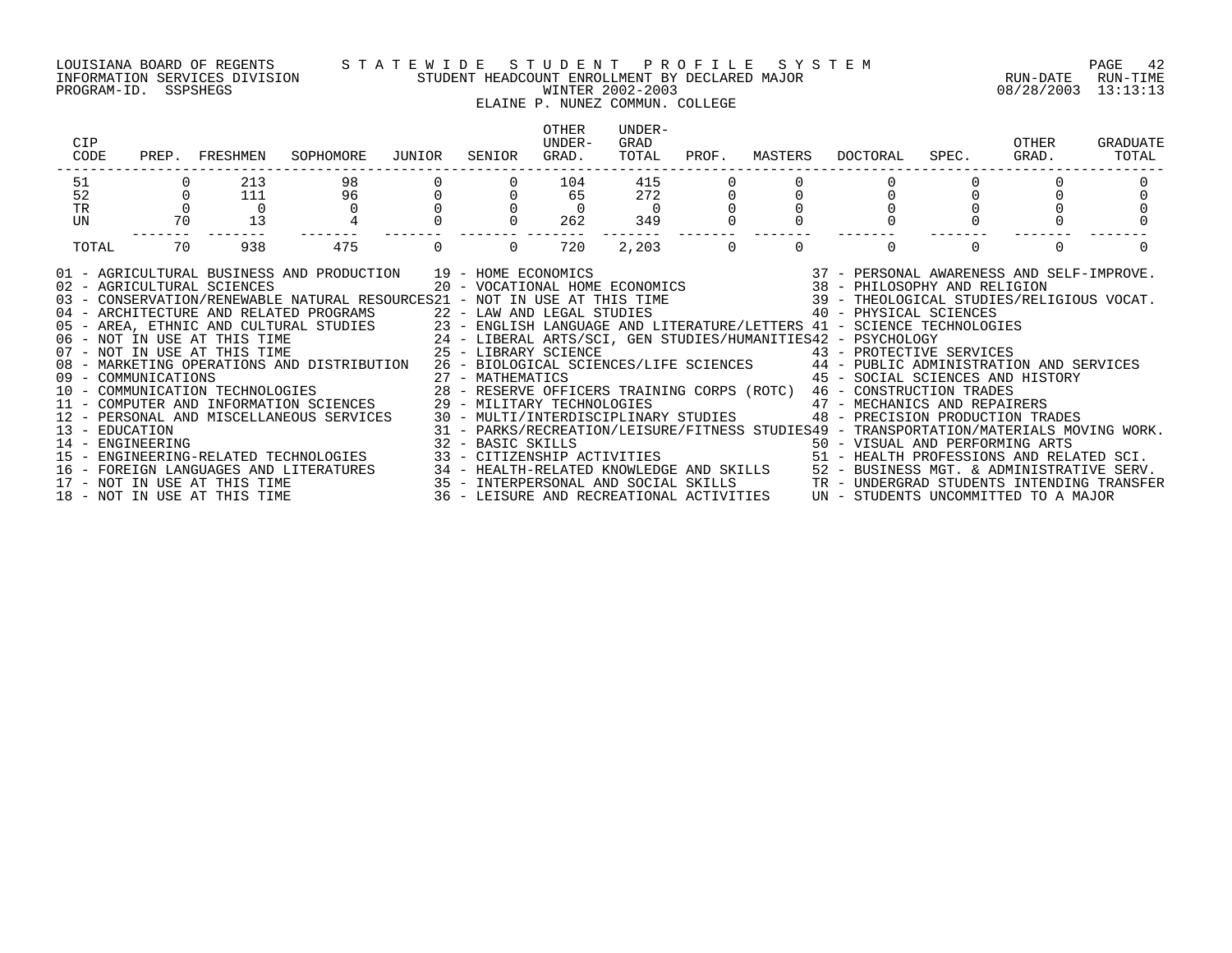### LOUISIANA BOARD OF REGENTS S T A T E W I D E S T U D E N T P R O F I L E S Y S T E M PAGE 43 INFORMATION SERVICES DIVISION STUDENT HEADCOUNT ENROLLMENT BY DECLARED MAJOR RUN-DATE RUN-TIME PROGRAM-ID. SSPSHEGS WINTER 2002-2003 08/28/2003 13:13:13 RIVER PARISHES COMMUNITY COLLEGE

| CIP<br>CODE |                          | PREP. FRESHMEN | SOPHOMORE            | <b>JUNIOR</b> | SENIOR             | OTHER<br>UNDER-<br>GRAD. | UNDER-<br>GRAD<br>TOTAL | PROF.                | MASTERS              | DOCTORAL     | SPEC.                | OTHER<br>GRAD. | <b>GRADUATE</b><br>TOTAL |
|-------------|--------------------------|----------------|----------------------|---------------|--------------------|--------------------------|-------------------------|----------------------|----------------------|--------------|----------------------|----------------|--------------------------|
| 01          | 0                        | $\mathbf 0$    | $\mathsf 0$          | $\mathbf 0$   | $\mathbf 0$        | $\mathbf 0$              | 0                       | 0                    | $\mathsf 0$          | $\mathsf{O}$ | $\mathsf{O}\xspace$  | $\mathbf 0$    | $\mathsf{0}$             |
| 02          | 0                        | 0              | $\mathbf 0$          | 0             | 0                  | 0                        | 0                       | $\mathbf 0$          | $\mathbf 0$          | 0            | $\mathbf 0$          | 0              | 0                        |
| 03          | 0                        | 0              | $\mathbf 0$          | $\Omega$      | $\Omega$           | 0                        | 0                       | $\Omega$             | $\mathbf 0$          | O            | $\Omega$             | n              | 0                        |
| 04          | ∩                        | ∩              | $\Omega$             | ∩             | $\Omega$           | 0                        | $\Omega$                | $\Omega$             | $\Omega$             |              | $\Omega$             |                |                          |
| 05          | O                        | $\Omega$       | $\Omega$             | ∩             | $\cap$             | 0                        | O                       | $\Omega$             | $\Omega$             |              | $\Omega$             |                | Ω                        |
| 06          | O                        | ∩              | $\Omega$             | U             | $\cap$             | 0                        | U                       | $\Omega$             | $\cap$               |              | $\Omega$             |                | Ω                        |
| 07          | U                        | O              | $\Omega$             | ∩             | $\Omega$           | 0                        | U                       | $\Omega$             | <sup>0</sup>         |              | ∩                    |                | Λ                        |
| 08<br>09    | U<br>O                   | ∩<br>O         | $\Omega$<br>$\Omega$ | ∩<br>$\Omega$ | $\cap$<br>$\Omega$ | 0<br>$\mathbf 0$         | U<br>U                  | $\Omega$<br>$\Omega$ | $\Omega$<br>$\Omega$ |              | ∩<br>$\Omega$        |                |                          |
| 10          | <sup>n</sup>             | ∩              | $\Omega$             | ∩             | U                  | $\mathbf 0$              | U                       | $\Omega$             | $\Omega$             |              | $\Omega$             |                |                          |
| 11          | $\Omega$                 | $\Omega$       | $\Omega$             | 0             | $\Omega$           | 0                        | $\Omega$                | $\Omega$             | $\Omega$             | ∩            | $\Omega$             |                |                          |
| 12          | 0                        | ∩              | <sup>0</sup>         | O             | U                  | 0                        | U                       | $\Omega$             | $\Omega$             |              | ∩                    |                |                          |
| 13          | $\Omega$                 | O              | $\Omega$             | $\Omega$      | $\cap$             | 0                        | 0                       | $\Omega$             | $\Omega$             |              | $\Omega$             |                |                          |
| 14          | U                        | ∩              | $\Omega$             | ∩             | $\Omega$           | $\mathbf 0$              | $\Omega$                | $\Omega$             | $\Omega$             | ∩            | $\Omega$             |                | Ω                        |
| 15          | O                        | ∩              | $\Omega$             | $\Omega$      | U                  | $\Omega$                 | $\Omega$                | $\Omega$             | $\Omega$             |              | $\Omega$             |                |                          |
| 16          | $\Omega$                 | $\Omega$       | $\mathbf 0$          | 0             | $\Omega$           | 0                        | 0                       | $\Omega$             | $\Omega$             |              | $\Omega$             |                |                          |
| 17          | O                        | n              | $\Omega$             | O             | ∩                  | 0                        | O                       | $\Omega$             | $\Omega$             |              | ∩                    |                |                          |
| 18          | $\Omega$                 | O              | $\Omega$             | ∩             | $\cap$             | 0                        | O                       | $\Omega$             | $\Omega$             |              | $\Omega$             |                |                          |
| 19          | U                        | ∩              | $\Omega$             | U             | U                  | $\mathbf 0$              | $\Omega$                | $\Omega$             | $\Omega$             |              | $\Omega$             |                |                          |
| 20          | <sup>n</sup>             | ∩              | $\Omega$             | $\Omega$      | $\Omega$           | $\Omega$                 | $\Omega$                | $\Omega$             | $\Omega$             |              | $\Omega$             |                |                          |
| 21          | $\Omega$                 | $\Omega$       | $\Omega$             | $\Omega$      | $\cap$             | 0                        | 0                       | $\Omega$             | $\mathbf 0$          | N            | ∩                    |                | O                        |
| 22          | 0                        | O              | 0                    | O             | $\Omega$           | 0                        | $\Omega$                | $\Omega$             | $\Omega$             |              | $\Omega$             |                |                          |
| 23          | $\Omega$                 | $\Omega$       | $\mathbf 0$          | $\Omega$      | ∩                  | 0                        | 0                       | $\Omega$             | 0                    |              | $\Omega$             |                |                          |
| 24          | $\Omega$                 | 261            | 66                   | U             | $\Omega$           | 0                        | 327                     | $\Omega$             | $\Omega$             | N            | $\Omega$             |                |                          |
| 25          | $\Omega$                 | $\Omega$       | $\mathbf 0$          | ∩             | $\Omega$           | 0                        | $\Omega$                | $\Omega$             | $\Omega$             |              | ∩                    |                |                          |
| 26<br>27    | $\Omega$<br><sup>0</sup> | $\Omega$<br>O  | $\mathbf 0$          | $\Omega$<br>O | $\Omega$           | $\mathbf 0$              | $\Omega$<br>U           | $\Omega$<br>$\Omega$ | $\Omega$<br>$\Omega$ |              | $\Omega$<br>$\Omega$ |                |                          |
| 28          | $\Omega$                 | $\Omega$       | 0<br>$\Omega$        | U             | $\Omega$<br>$\cap$ | 0<br>$\Omega$            | O                       | $\Omega$             | $\Omega$             |              | ∩                    |                |                          |
| 29          | <sup>n</sup>             | $\Omega$       | $\Omega$             | U             | $\Omega$           | 0                        | $\Omega$                | $\Omega$             | $\Omega$             |              | ∩                    |                |                          |
| 30          | <sup>n</sup>             | ∩              | $\Omega$             | ∩             | U                  | $\Omega$                 | U                       | $\cap$               | $\Omega$             |              | ∩                    |                |                          |
| 31          | $\Omega$                 | $\Omega$       | $\Omega$             | $\Omega$      | $\Omega$           | 0                        | 0                       | $\Omega$             | $\mathbf 0$          |              | $\Omega$             |                |                          |
| 32          | U                        | ∩              | $\Omega$             | O             | U                  | 0                        | $\Omega$                | $\Omega$             | $\Omega$             |              | ∩                    |                |                          |
| 33          | O                        | ∩              | $\Omega$             | U             | $\cap$             | $\Omega$                 | U                       | $\Omega$             | $\Omega$             |              | ∩                    |                |                          |
| 34          | <sup>n</sup>             | ∩              | $\Omega$             | U             | $\cap$             | 0                        | O                       | $\Omega$             | $\Omega$             |              | ∩                    |                |                          |
| 35          | U                        | ∩              | $\Omega$             | U             | $\cap$             | $\Omega$                 | ∩                       | $\Omega$             | $\Omega$             |              | ∩                    |                |                          |
| 36          | $\Omega$                 | $\Omega$       | $\mathbf 0$          | $\Omega$      | $\Omega$           | 0                        | O                       | $\Omega$             | $\mathbf 0$          |              | $\mathbf 0$          |                | O                        |
| 37          | U                        | O              | $\Omega$             | U             | <sup>0</sup>       | 0                        | $\Omega$                | $\Omega$             | $\Omega$             | N            | $\Omega$             |                | O                        |
| 38          | $\Omega$                 | $\Omega$       | $\Omega$             | ∩             | $\Omega$           | $\Omega$                 | U                       | $\Omega$             | $\Omega$             |              | $\Omega$             |                |                          |
| 39          | U                        | ∩              | $\Omega$             | ∩             | $\cap$             | 0                        | $\Omega$                | $\Omega$             | $\Omega$             |              | ∩                    |                |                          |
| 40          | ∩                        | ∩              | $\Omega$             | ∩             | $\cap$             | $\Omega$                 | O                       | $\Omega$             | $\Omega$             |              | ∩                    |                |                          |
| 41          | O                        | O              | $\Omega$             | O             | ∩                  | 0                        | O                       | $\Omega$             | $\Omega$             |              | O                    |                |                          |
| 42          | O                        | O              | $\Omega$             | O             | $\Omega$           | 0                        | O                       | $\Omega$             | $\Omega$             |              | $\Omega$             |                |                          |
| 43          | ∩<br>O                   | ∩<br>∩         | $\Omega$<br>$\Omega$ | ∩<br>U        | $\cap$<br>$\cap$   | 0<br>0                   | U<br>U                  | $\cap$<br>$\Omega$   | $\Omega$<br>$\Omega$ |              | ∩<br>∩               |                |                          |
| 44<br>45    | ∩                        | ∩              | $\Omega$             | U             | ∩                  | 0                        | U                       | $\Omega$             | $\Omega$             |              | ∩                    |                |                          |
| 46          | O                        | O              | $\Omega$             | U             | U                  | $\Omega$                 | O                       | $\Omega$             | 0                    | N            | ∩                    |                |                          |
| 47          | O                        | O              | $\Omega$             | U             | ∩                  | $\Omega$                 | O                       | $\Omega$             | $\Omega$             | ∩            | ∩                    |                |                          |
| 48          | U                        | ∩              | $\Omega$             | U             | ∩                  | $\Omega$                 | ∩                       |                      | $\cap$               |              |                      |                |                          |
| 49          | $\Omega$                 | ∩              | $\Omega$             | $\Omega$      | $\Omega$           | 0                        | O                       | $\Omega$             | $\Omega$             | U            | $\Omega$             | Λ              | U                        |
| 50          | $\cap$                   | $\Omega$       | $\Omega$             | $\Omega$      | $\cap$             | $\Omega$                 | $\Omega$                | $\Omega$             | $\Omega$             | $\Omega$     | $\Omega$             | $\Omega$       | $\Omega$                 |
|             |                          |                |                      |               |                    |                          |                         |                      |                      |              |                      |                |                          |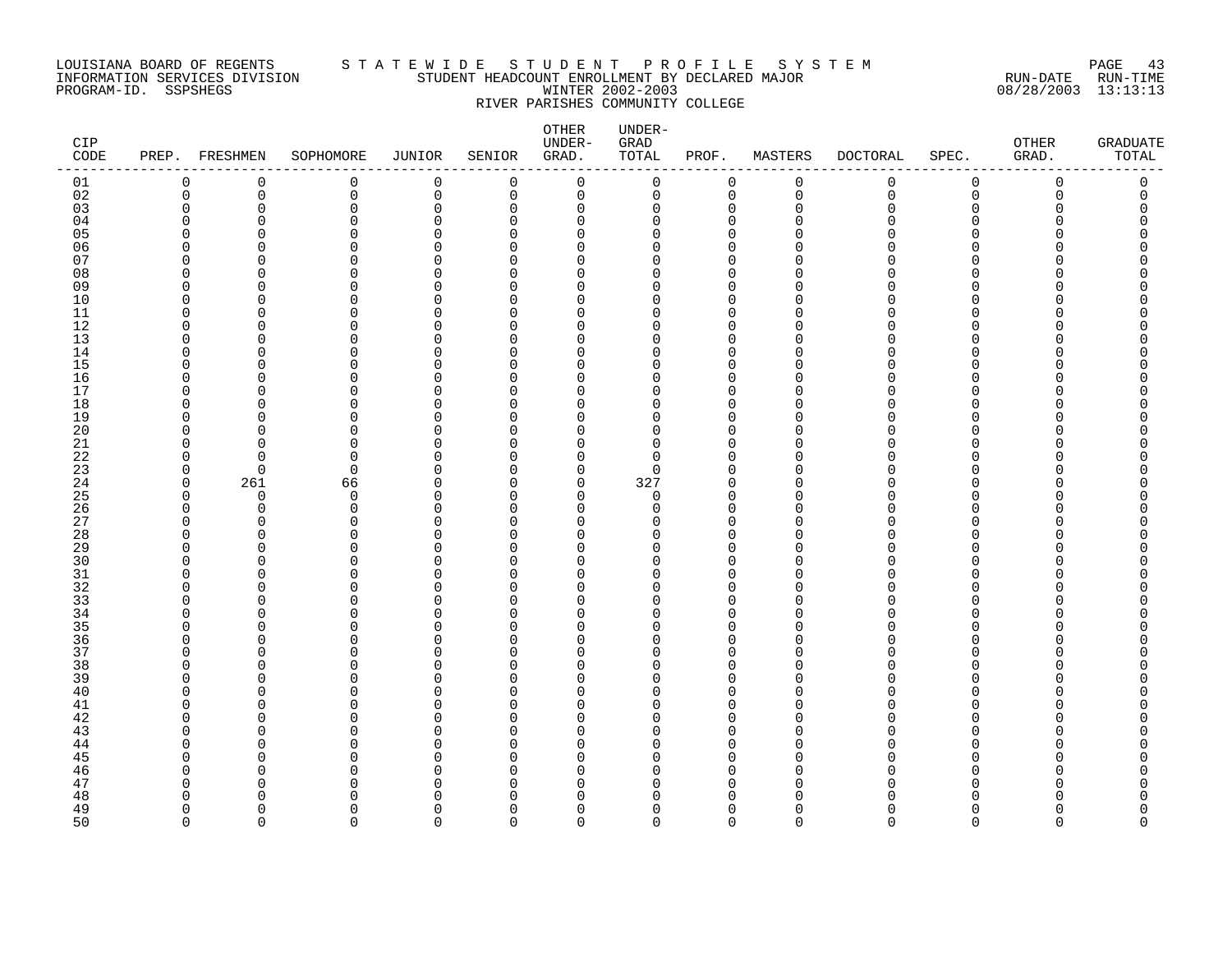PROGRAM-ID. SSPSHEGS WINTER 2002-2003 08/28/2003 13:13:13

#### LOUISIANA BOARD OF REGENTS S T A T E W I D E S T U D E N T P R O F I L E S Y S T E M PAGE 44 INFORMATION SERVICES DIVISION STUDENT HEADCOUNT ENROLLMENT BY DECLARED MAJOR RUN-DATE RUN-TIME

## RIVER PARISHES COMMUNITY COLLEGE

| CIP<br>CODE                                                                                                                                                                                                                                                                                                                                                                                                                                                                                                                                                                                                                                                                                                                                                                                                                                                                                                                                                                                                                                                                                                                                                                                        | PREP. FRESHMEN | SOPHOMORE | JUNIOR | SENIOR | OTHER<br>UNDER-<br>GRAD. | UNDER-<br>GRAD<br>TOTAL | PROF.    | MASTERS  | DOCTORAL                                                                                                                                                                                                                                                                                                                                     | SPEC. | OTHER<br>GRAD. | GRADUATE<br>TOTAL |
|----------------------------------------------------------------------------------------------------------------------------------------------------------------------------------------------------------------------------------------------------------------------------------------------------------------------------------------------------------------------------------------------------------------------------------------------------------------------------------------------------------------------------------------------------------------------------------------------------------------------------------------------------------------------------------------------------------------------------------------------------------------------------------------------------------------------------------------------------------------------------------------------------------------------------------------------------------------------------------------------------------------------------------------------------------------------------------------------------------------------------------------------------------------------------------------------------|----------------|-----------|--------|--------|--------------------------|-------------------------|----------|----------|----------------------------------------------------------------------------------------------------------------------------------------------------------------------------------------------------------------------------------------------------------------------------------------------------------------------------------------------|-------|----------------|-------------------|
| 51                                                                                                                                                                                                                                                                                                                                                                                                                                                                                                                                                                                                                                                                                                                                                                                                                                                                                                                                                                                                                                                                                                                                                                                                 |                |           |        |        |                          |                         |          |          |                                                                                                                                                                                                                                                                                                                                              |       |                |                   |
| 52                                                                                                                                                                                                                                                                                                                                                                                                                                                                                                                                                                                                                                                                                                                                                                                                                                                                                                                                                                                                                                                                                                                                                                                                 |                |           |        |        |                          |                         |          |          |                                                                                                                                                                                                                                                                                                                                              |       |                |                   |
| $\Omega$<br><b>TR</b><br>63                                                                                                                                                                                                                                                                                                                                                                                                                                                                                                                                                                                                                                                                                                                                                                                                                                                                                                                                                                                                                                                                                                                                                                        |                | 45        |        |        | $\Omega$<br>32           |                         |          |          |                                                                                                                                                                                                                                                                                                                                              |       |                |                   |
| UN                                                                                                                                                                                                                                                                                                                                                                                                                                                                                                                                                                                                                                                                                                                                                                                                                                                                                                                                                                                                                                                                                                                                                                                                 | 123            |           |        |        |                          | 263                     |          |          |                                                                                                                                                                                                                                                                                                                                              |       |                |                   |
| 63<br>TOTAL                                                                                                                                                                                                                                                                                                                                                                                                                                                                                                                                                                                                                                                                                                                                                                                                                                                                                                                                                                                                                                                                                                                                                                                        | 384            | 111       |        |        | 32                       | 590                     | $\Omega$ | $\Omega$ | $\Omega$                                                                                                                                                                                                                                                                                                                                     |       | $\Omega$       |                   |
| 91 - AGRICULTURAL BUSINESS AND PRODUCTION 19 - HOME ECONOMICS (2007) 19 - 2007 - PERSONAL AWARENESS AND SELF-IMPROVE<br>102 - AGRICULTURAL SCIENCES (2007) 2007 - VOCATIONAL HOME ECONOMICS (2008 - 2008) 201 - AGRICULTURAL SCIE<br>04 - ARCHITECTURE AND RELATED PROGRAMS<br>22 - LAW AND LEGAL STUDIES<br>23 - ENGLISH LANGUAGE AND LITERATURE/LETTERS 41 - SCIENCE TECHNOLOGIES<br>24 - LIBERAL ARTS/SCI, GEN STUDIES/HUMANITIES42 - PSYCHOLOGY<br>25 - LIBERARY SCIENC<br>08 - MARKETING OPERATIONS AND DISTRIBUTION 26 - BIOLOGICAL SCIENCES/LIFE SCIENCES 44 - PUBLIC ADMINISTRATION AND SERVICES<br>09 - COMMUNICATIONS<br>10 - COMMUNICATIONS 10 - COMMUNICATION TECHNOLOGIES 28 - RESERVE OFFICERS TRAINING CORPS (ROTC) 46 - CONSTRUCTION TRADES<br>11 - COMPUTER AND INFORMATION SCIENCES 29 - MILITARY TECHNOLOGIES 47 - MECHANICS<br>13 - EDUCATION<br>14 - ENGINEERING<br>15 - ENGINEERING-RELATED TECHNOLOGIES<br>16 - FOREIGN LANGUAGES AND LITERATURES 34 - HEALTH-RELATED KNOWLEDGE AND SKILLS 52 - BUSINESS MGT. & ADMINISTRATIVE SERV.<br>17 - NOT IN USE AT THIS TIME 35 - INTERPERSONAL AND SOCIAL SKILLS TR - UNDERGRAD STUDENTS INTENDING<br>18 - NOT IN USE AT THIS TIME |                |           |        |        |                          |                         |          |          | 31 - PARKS/RECREATION/LEISURE/FITNESS STUDIES49 - TRANSPORTATION/MATERIALS MOVING WORK.<br>32 - BASIC SKILLS<br>33 - CITIZENSHIP ACTIVITIES                                     50 - VISUAL AND PERFORMING ARTS<br>51 - HEALTH PROFESSIONS AND RELATED SCI.<br>36 - LEISURE AND RECREATIONAL ACTIVITIES UN - STUDENTS UNCOMMITTED TO A MAJOR |       |                |                   |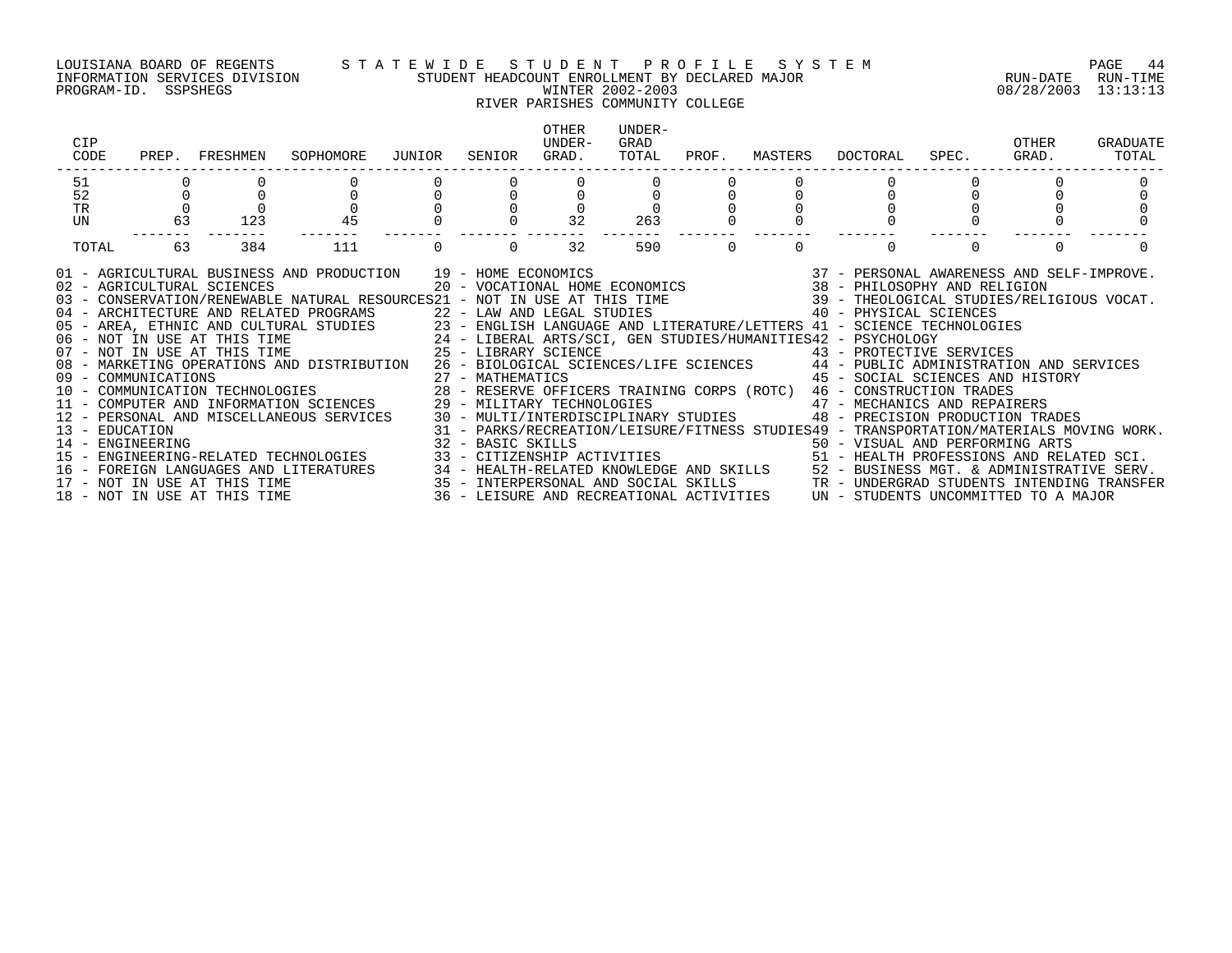### LOUISIANA BOARD OF REGENTS S T A T E W I D E S T U D E N T P R O F I L E S Y S T E M PAGE 45 INFORMATION SERVICES DIVISION STUDENT HEADCOUNT ENROLLMENT BY DECLARED MAJOR RUN-DATE RUN-TIME PROGRAM-ID. SSPSHEGS WINTER 2002-2003 08/28/2003 13:13:13 SOUTH LA. COMMUNITY COLLEGE

| CIP<br>$\texttt{CODE}$ |             | PREP. FRESHMEN       | SOPHOMORE            | JUNIOR      | SENIOR        | OTHER<br>UNDER-<br>GRAD. | UNDER-<br>GRAD<br>TOTAL | PROF.                | MASTERS     | <b>DOCTORAL</b> | SPEC.                        | OTHER<br>GRAD. | <b>GRADUATE</b><br>TOTAL |
|------------------------|-------------|----------------------|----------------------|-------------|---------------|--------------------------|-------------------------|----------------------|-------------|-----------------|------------------------------|----------------|--------------------------|
| 01                     | 0           | 0                    | 0                    | 0           | $\mathbf 0$   | $\mathbf 0$              | 0                       | $\mathbf 0$          | $\mathbf 0$ | 0               | 0                            | $\mathbf 0$    | 0                        |
| 02                     | $\mathbf 0$ | 0                    | $\mathsf 0$          | $\mathbf 0$ | $\mathbf 0$   | 0                        | 0                       | $\mathbf 0$          | $\mathbf 0$ | $\mathbf 0$     | $\mathsf 0$                  | $\mathbf 0$    | 0                        |
| 03                     | 0           | 0                    | $\mathbf 0$          | $\Omega$    | $\Omega$      | $\Omega$                 | 0                       | $\Omega$             | $\Omega$    | N               | $\Omega$                     | Ω              |                          |
| 04                     | n<br>U      | O                    | $\Omega$             | O<br>C      | O             | $\Omega$                 | $\Omega$                | $\Omega$<br>$\Omega$ | n           |                 | <sup>n</sup><br><sup>n</sup> |                |                          |
| 05<br>06               | U           | O<br>U               | $\Omega$<br>$\Omega$ | O           | ∩<br>∩        | $\Omega$<br>$\Omega$     | $\Omega$<br>$\Omega$    | $\Omega$             |             |                 | U                            |                |                          |
| 07                     | n           | U                    | $\Omega$             | O           | ∩             | $\Omega$                 | 0                       | $\Omega$             |             |                 | U                            |                |                          |
| 08                     | U           | U                    | $\Omega$             | C           | ∩             | 0                        | $\Omega$                | $\Omega$             |             |                 | U                            |                |                          |
| 09                     | O           | O                    | 0                    | O           | O             | O                        | 0                       | $\Omega$             |             |                 | <sup>0</sup>                 |                |                          |
| 10                     | U           | $\cap$               | $\Omega$             | $\Omega$    | ∩             | $\Omega$                 | $\Omega$                | $\Omega$             |             |                 | <sup>n</sup>                 |                |                          |
| 11                     | U           | $\Omega$             | $\Omega$             | O           | $\Omega$      | $\Omega$                 | $\Omega$                | $\Omega$             | ∩           |                 | <sup>n</sup>                 |                |                          |
| 12                     | $\cap$      | $\Omega$             | $\Omega$             | ∩           | ∩             | $\Omega$                 | $\Omega$                | $\Omega$             |             |                 | U                            |                |                          |
| 13                     | $\mathbf 0$ | 218                  | 66                   | O           | O             | 7                        | 291                     | $\Omega$             | n           |                 | $\Omega$                     |                |                          |
| 14                     | $\Omega$    | $\mathbf 0$          | 0                    | O           | O             | $\mathbf 0$              | 0                       | $\Omega$             | ∩           |                 | <sup>n</sup>                 |                |                          |
| 15                     | $\Omega$    | 24                   | 5                    | C           | ∩             | $\Omega$                 | 29                      | $\Omega$             |             |                 | <sup>n</sup>                 |                |                          |
| 16                     | U           | $\Omega$             | $\Omega$             | O           | ∩             | $\Omega$                 | 0                       | $\Omega$             | ∩           |                 | U                            |                |                          |
| 17                     | U           | $\Omega$             | $\Omega$             | C           | ∩             | $\Omega$                 | $\Omega$                | $\Omega$             | n           |                 | <sup>n</sup>                 |                |                          |
| 18                     | O           | $\mathbf 0$          | $\mathbf 0$          | C           | $\Omega$      | 0                        | 0                       | $\Omega$             |             |                 | $\Omega$                     |                |                          |
| 19                     | O<br>U      | O                    | $\Omega$             | C           | O             | O<br>U                   | $\Omega$                | $\Omega$             | n           |                 | <sup>n</sup><br><sup>n</sup> |                |                          |
| 20<br>21               | n           | $\Omega$<br>$\Omega$ | $\Omega$<br>$\Omega$ | O<br>O      | $\Omega$<br>∩ | $\Omega$                 | $\Omega$<br>0           | $\Omega$<br>$\Omega$ | ∩           |                 | <sup>n</sup>                 |                |                          |
| 22                     | O           | $\Omega$             | $\Omega$             | ∩           | ∩             | $\Omega$                 | $\Omega$                | $\Omega$             | n           |                 | <sup>n</sup>                 |                |                          |
| 23                     | $\Omega$    | $\Omega$             | $\mathbf 0$          | O           | ∩             | $\Omega$                 | $\Omega$                | $\Omega$             | n           |                 | $\Omega$                     |                |                          |
| 24                     | 0           | 151                  | 40                   | O           | O             | 5                        | 196                     | $\Omega$             | ∩           |                 | <sup>n</sup>                 |                |                          |
| 25                     | $\Omega$    | 0                    | $\mathbf 0$          | O           | ∩             | $\Omega$                 | 0                       | $\Omega$             |             |                 | U                            |                |                          |
| 26                     | $\Omega$    | $\Omega$             | $\Omega$             | C           | ∩             | $\Omega$                 | $\Omega$                | $\Omega$             | ∩           |                 | <sup>n</sup>                 |                |                          |
| 27                     | n           | U                    | $\Omega$             | ∩           | ∩             | $\Omega$                 | U                       | $\Omega$             | ∩           |                 | <sup>n</sup>                 |                |                          |
| 28                     | $\cap$      | U                    | $\Omega$             | C           | ∩             | $\Omega$                 | U                       | $\Omega$             |             |                 | $\cap$                       |                |                          |
| 29                     | O           | O                    | $\mathbf 0$          | $\Omega$    | $\Omega$      | $\Omega$                 | 0                       | $\Omega$             | n           |                 | $\Omega$                     |                |                          |
| 30                     | n           | U                    | $\Omega$             | ∩           | ∩             | $\Omega$                 | $\Omega$                | $\Omega$             | ∩           |                 | U                            |                |                          |
| 31                     | O           | $\Omega$             | $\mathbf 0$          | O           | O             | $\Omega$                 | $\Omega$                | $\Omega$             | n           |                 | $\Omega$                     |                |                          |
| 32                     | O           | U                    | $\Omega$             | O           | ∩             | $\Omega$                 | $\Omega$                | $\Omega$             | ∩           |                 | <sup>n</sup>                 |                |                          |
| 33<br>34               | O<br>n      | U<br>U               | $\Omega$<br>$\Omega$ | C<br>∩      | ∩<br>∩        | $\Omega$<br>$\Omega$     | $\Omega$                | $\Omega$<br>$\Omega$ | ∩           |                 | U<br>U                       |                |                          |
| 35                     | O           | O                    | $\Omega$             | C           | n             | $\Omega$                 | 0<br>U                  | $\Omega$             |             |                 | U                            |                |                          |
| 36                     | O           | O                    | 0                    | O           | ∩             | $\Omega$                 | 0                       | 0                    | n           |                 | $\Omega$                     |                |                          |
| 37                     | O           | U                    | $\Omega$             |             | ∩             | $\Omega$                 | $\Omega$                | $\Omega$             | n           |                 | <sup>n</sup>                 |                |                          |
| 38                     | O           | U                    | $\Omega$             | O           | ∩             | U                        | $\Omega$                | $\Omega$             | n           |                 | <sup>n</sup>                 |                |                          |
| 39                     | O           | U                    | $\Omega$             | ∩           | ∩             | $\Omega$                 | $\Omega$                | $\Omega$             | n           |                 | <sup>n</sup>                 |                |                          |
| 40                     | O           | O                    | $\Omega$             | O           | O             | $\Omega$                 | $\Omega$                | $\Omega$             | ∩           |                 | U                            |                |                          |
| 41                     | n           | $\Omega$             | $\Omega$             | O           | ∩             | $\Omega$                 | 0                       | $\Omega$             |             |                 | U                            |                |                          |
| 42                     | O           | $\Omega$             | $\Omega$             | O           | $\Omega$      | $\Omega$                 | $\Omega$                | $\Omega$             | n           |                 | <sup>n</sup>                 |                |                          |
| 43                     | O           | 36                   | 9                    | O           | ∩             | $\overline{2}$           | 47                      | $\Omega$             | n           |                 | n                            |                |                          |
| 44                     | O           | $\Omega$             | $\Omega$             | C           | ∩             | $\Omega$                 | $\Omega$                | $\Omega$             | n           |                 | <sup>n</sup>                 |                |                          |
| 45                     | O           | 0                    | $\mathbf 0$          | C           | $\Omega$      | $\Omega$                 | 0                       | $\Omega$             | O           |                 | $\Omega$                     |                |                          |
| 46<br>47               | n<br>U      | O                    | $\Omega$<br>$\Omega$ | C           | ∩<br>∩        | $\Omega$<br>U            | $\Omega$                | $\Omega$             | U<br>∩      |                 | <sup>n</sup><br>U            |                |                          |
|                        | U           | O                    | ∩                    | C           | ∩             | Λ                        | U<br>Λ                  | $\Omega$<br>$\Omega$ |             |                 |                              |                |                          |
| 48<br>49               | U           | $\Omega$             | $\Omega$             | $\Omega$    | $\Omega$      | 0                        | U                       | $\Omega$             | ∩           |                 | <sup>n</sup>                 |                |                          |
| 50                     | $\cap$      | $\cap$               | $\cap$               | $\cap$      | $\Omega$      | $\Omega$                 | $\Omega$                | $\Omega$             | $\Omega$    | $\Omega$        | $\Omega$                     | $\cap$         | $\cap$                   |
|                        |             |                      |                      |             |               |                          |                         |                      |             |                 |                              |                |                          |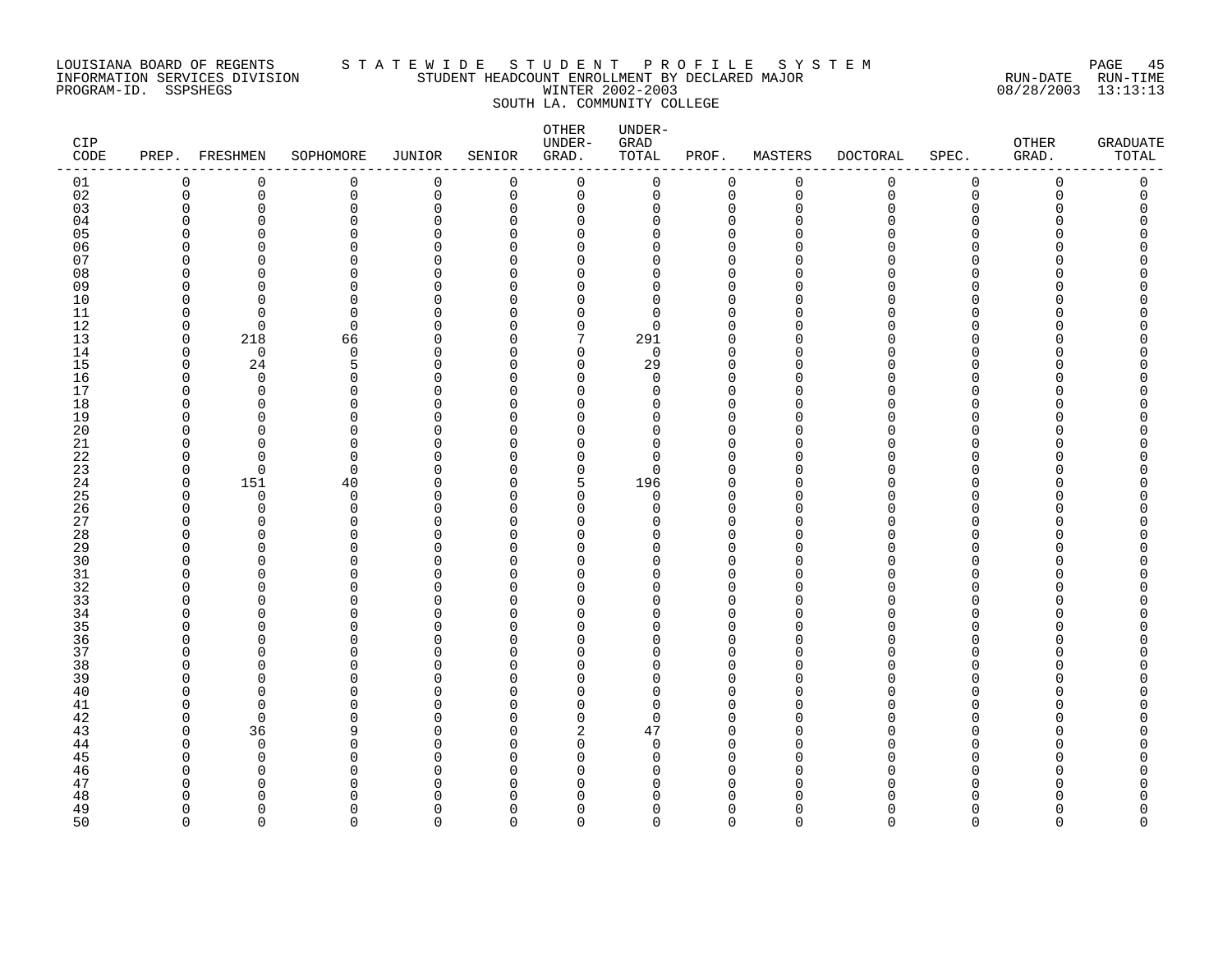### LOUISIANA BOARD OF REGENTS STATEWIDE STUDENT PROFILE SYSTEM NAGE 46 INFORMATION SERVICES DIVISION STUDENT HEADCOUNT ENROLLMENT BY DECLARED MAJOR RUN-DATE RUN-TIME

### PROGRAM-ID. SSPSHEGS WINTER 2002-2003 08/28/2003 13:13:13 SOUTH LA. COMMUNITY COLLEGE OTHER UNDER-CIP UNDER- GRAD OTHER GRADUATE CODE PREP. FRESHMEN SOPHOMORE JUNIOR SENIOR GRAD. TOTAL PROF. MASTERS DOCTORAL SPEC. GRAD. TOTAL ------------------------------------------------------------------------------------------------------------------------------------

| $\begin{array}{c} 51 \\ 52 \end{array}$ | $\begin{bmatrix} 0 & 1 \\ 0 & 8 \\ 0 & 0 \\ 0 & 135 \end{bmatrix}$ |     | $\begin{array}{ccccccccc} 2 & & 0 & & 0 & & 0 & & 18 \\ 28 & & 0 & & 0 & & 6 & & 117 \\ 0 & & 0 & & 0 & & 0 & & 0 \\ 3 & & 0 & & 0 & & 385 & & 523 \end{array}$                                                                        |                                                    |     |           |                |                |  |  |
|-----------------------------------------|--------------------------------------------------------------------|-----|----------------------------------------------------------------------------------------------------------------------------------------------------------------------------------------------------------------------------------------|----------------------------------------------------|-----|-----------|----------------|----------------|--|--|
| TR                                      |                                                                    |     |                                                                                                                                                                                                                                        |                                                    |     |           |                |                |  |  |
| UN                                      |                                                                    |     |                                                                                                                                                                                                                                        |                                                    |     |           |                |                |  |  |
|                                         |                                                                    |     |                                                                                                                                                                                                                                        |                                                    |     |           |                |                |  |  |
| TOTAL                                   | $\overline{0}$                                                     | 663 | 153                                                                                                                                                                                                                                    | $\begin{array}{ccc} & & 0 & \quad & 0 \end{array}$ | 405 | $1,221$ 0 | $\overline{0}$ | $\overline{0}$ |  |  |
|                                         |                                                                    |     |                                                                                                                                                                                                                                        |                                                    |     |           |                |                |  |  |
|                                         |                                                                    |     |                                                                                                                                                                                                                                        |                                                    |     |           |                |                |  |  |
|                                         |                                                                    |     | 03 - CONSERVATION/RENEWABLE NATURAL RESOURCES21 - NOT IN USE AT THIS TIME<br>04 - ARCHITECTURE AND RELATED PROGRAMS<br>05 - AREA, ETHNIC AND CULTURAL STUDIES<br>06 - NOT IN USE AT THIS TIME<br>24 - LIBERAL ARTS/SCI, GEN STUDIES/HU |                                                    |     |           |                |                |  |  |
|                                         |                                                                    |     |                                                                                                                                                                                                                                        |                                                    |     |           |                |                |  |  |
|                                         |                                                                    |     |                                                                                                                                                                                                                                        |                                                    |     |           |                |                |  |  |
|                                         |                                                                    |     |                                                                                                                                                                                                                                        |                                                    |     |           |                |                |  |  |
|                                         |                                                                    |     |                                                                                                                                                                                                                                        |                                                    |     |           |                |                |  |  |
|                                         |                                                                    |     | 08 - MARKETING OPERATIONS AND DISTRIBUTION 26 - BIOLOGICAL SCIENCES/LIFE SCIENCES 44 - PUBLIC ADMINISTRATION AND SERVICES<br>09 - COMMUNICATIONS 27 - MATHEMATICS 45 - SOCIAL SCIENCES AND HISTORY                                     |                                                    |     |           |                |                |  |  |
|                                         |                                                                    |     |                                                                                                                                                                                                                                        |                                                    |     |           |                |                |  |  |
|                                         |                                                                    |     | 09 - COMMUNICATIONS<br>10 - COMMUNICATIONS 10 - COMMUNICATION TECHNOLOGIES 28 - RESERVE OFFICERS TRAINING CORPS (ROTC) 46 - CONSTRUCTION TRADES<br>11 - COMPUTER AND INFORMATION SCIENCES 29 - MILITARY TECHNOLOGIES 11 - MECHANICS    |                                                    |     |           |                |                |  |  |
|                                         |                                                                    |     |                                                                                                                                                                                                                                        |                                                    |     |           |                |                |  |  |
|                                         |                                                                    |     | 12 - PERSONAL AND MISCELLANEOUS SERVICES 30 - MULTI/INTERDISCIPLINARY STUDIES 48 - PRECISION PRODUCTION TRADES                                                                                                                         |                                                    |     |           |                |                |  |  |
|                                         |                                                                    |     |                                                                                                                                                                                                                                        |                                                    |     |           |                |                |  |  |
|                                         |                                                                    |     |                                                                                                                                                                                                                                        |                                                    |     |           |                |                |  |  |
|                                         |                                                                    |     | 13 - EDUCATION 11 - ENGINEERING MOVING WORK.<br>14 - ENGINEERING MOVING WORK 32 - BASIC SKILLS 50 - VISUAL AND PERFORMING ARTS<br>15 - ENGINEERING-RELATED TECHNOLOGIES 33 - CITIZENSHIP ACTIVITIES 10 - MOVING MORE 51 - HEALTH PRO   |                                                    |     |           |                |                |  |  |
|                                         |                                                                    |     | 16 - FOREIGN LANGUAGES AND LITERATURES (1994) - HEALTH-RELATED KNOWLEDGE AND SKILLS (1995) - HUSINESS MGT. & ADMINISTRATIVE SERV.<br>17 - NOT IN USE AT THIS TIME (1995) - 1995 - INTERPERSONAL AND SOCIAL SKILLS (1996) - TR - U      |                                                    |     |           |                |                |  |  |
|                                         |                                                                    |     |                                                                                                                                                                                                                                        |                                                    |     |           |                |                |  |  |
|                                         |                                                                    |     |                                                                                                                                                                                                                                        |                                                    |     |           |                |                |  |  |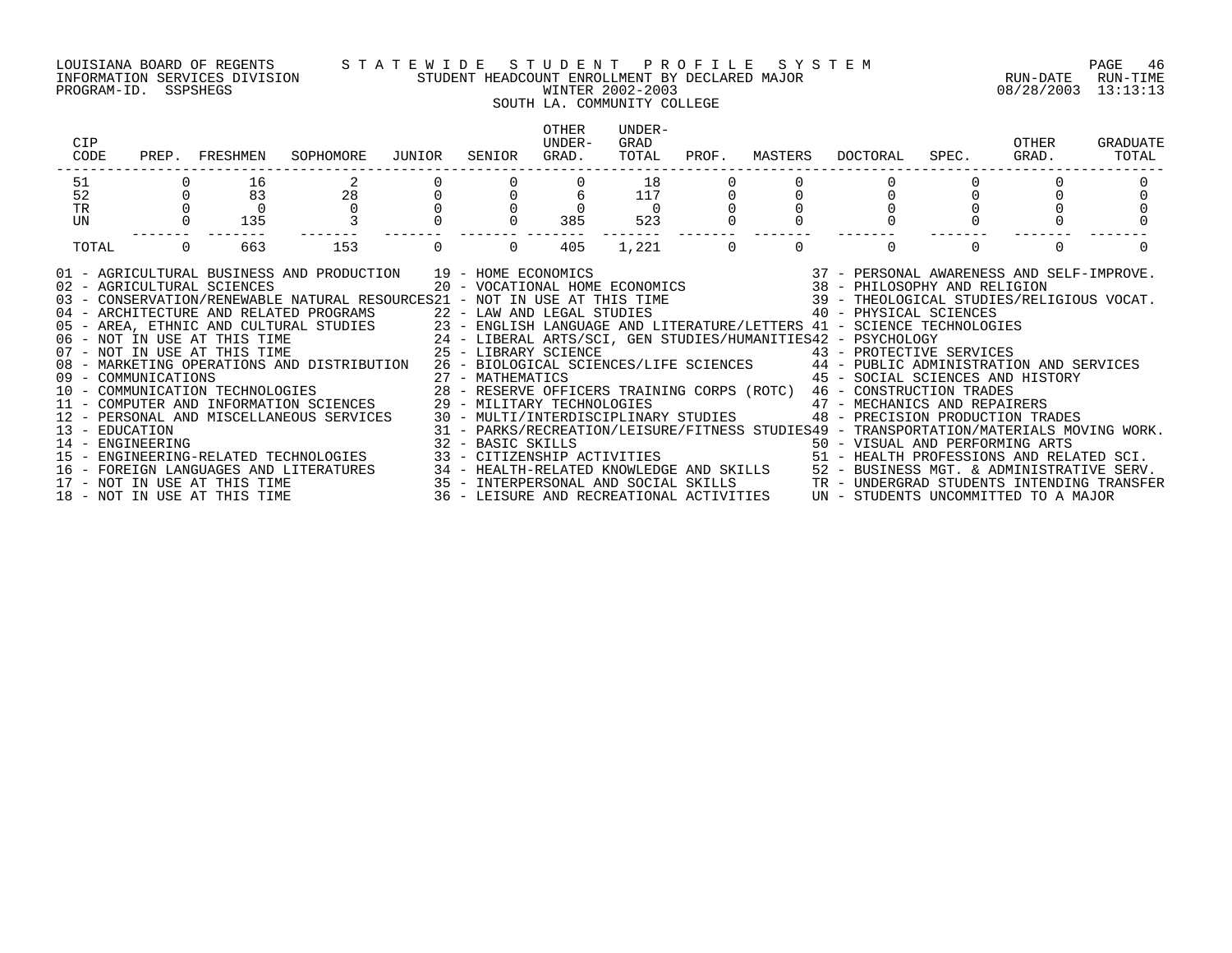### LOUISIANA BOARD OF REGENTS S T A T E W I D E S T U D E N T P R O F I L E S Y S T E M PAGE 47 INFORMATION SERVICES DIVISION STUDENT HEADCOUNT ENROLLMENT BY DECLARED MAJOR RUN-DATE RUN-TIME PROGRAM-ID. SSPSHEGS WINTER 2002-2003 08/28/2003 13:13:13 LA. DELTA COMMUNITY COLLEGE

| CIP<br>CODE          |             | PREP. FRESHMEN       | SOPHOMORE               | <b>JUNIOR</b>        | SENIOR        | OTHER<br>UNDER-<br>GRAD. | UNDER-<br>GRAD<br>TOTAL | PROF.                      | MASTERS       | <b>DOCTORAL</b> | SPEC.                | OTHER<br>GRAD. | <b>GRADUATE</b><br>TOTAL |
|----------------------|-------------|----------------------|-------------------------|----------------------|---------------|--------------------------|-------------------------|----------------------------|---------------|-----------------|----------------------|----------------|--------------------------|
| 01                   | 0           | 0                    | 0                       | 0                    | 0             | 0                        | 0                       | 0                          | 0             | 0               | 0                    | 0              | 0                        |
| 02                   | $\mathbf 0$ | $\mathbf 0$          | 0                       | $\mathbf 0$          | $\mathbf 0$   | 0                        | 0                       | $\mathbf 0$                | $\mathbf 0$   | $\mathbf 0$     | 0                    | $\mathbf 0$    | 0                        |
| 03                   | $\Omega$    | $\mathbf 0$          | $\mathbf 0$             | $\mathbf 0$          | $\Omega$      | $\Omega$                 | 0                       | $\mathbf 0$                | $\Omega$      | 0               | $\Omega$             | Ω              | $\Omega$                 |
| 04                   | $\Omega$    | O                    | $\Omega$                | $\Omega$             | $\Omega$      | $\Omega$                 | $\Omega$                | $\mathbf 0$                | U<br>n        | N               | $\Omega$             |                |                          |
| 0 <sub>5</sub><br>06 | O<br>U      | $\Omega$<br>U        | $\mathbf 0$<br>$\Omega$ | $\Omega$<br>$\Omega$ | $\Omega$<br>∩ | $\Omega$<br>$\Omega$     | $\Omega$<br>$\Omega$    | $\mathbf 0$<br>$\mathbf 0$ |               |                 | $\Omega$<br>$\Omega$ |                |                          |
| 07                   | U           | U                    | $\Omega$                | <sup>0</sup>         | ∩             | $\Omega$                 | $\Omega$                | $\Omega$                   | n             |                 | <sup>n</sup>         |                |                          |
| 08                   | O           | $\Omega$             | $\mathbf 0$             | $\Omega$             | $\Omega$      | $\Omega$                 | 0                       | $\mathbf 0$                | $\cap$        |                 | $\Omega$             |                |                          |
| 09                   | O           | $\Omega$             | 0                       | O                    | O             | $\Omega$                 | $\Omega$                | 0                          | $\Omega$      |                 | $\Omega$             |                |                          |
| 10                   | O           | $\Omega$             | $\mathbf 0$             | $\Omega$             | ∩             | $\Omega$                 | 0                       | $\Omega$                   | $\cap$        |                 | $\Omega$             |                |                          |
| 11                   | $\Omega$    | $\Omega$             | $\Omega$                | O                    | ∩             | $\Omega$                 | $\Omega$                | $\Omega$                   | $\Omega$      |                 | $\Omega$             |                |                          |
| 12                   | $\Omega$    | O                    | $\Omega$                | $\Omega$             | $\Omega$      | $\Omega$                 | 0                       | $\Omega$                   | U             |                 | <sup>n</sup>         |                |                          |
| 13                   | O           | $\Omega$             | $\Omega$                | $\Omega$             | $\Omega$      | $\Omega$                 | $\Omega$                | $\Omega$                   | U             |                 | $\Omega$             |                |                          |
| 14                   | O           | $\Omega$             | $\mathbf 0$             | O                    | 0             | $\Omega$                 | $\Omega$                | 0                          | $\Omega$      |                 | $\Omega$             |                |                          |
| 15                   | $\cap$      | U                    | $\Omega$                | $\sqrt{ }$           | $\Omega$      | $\Omega$                 | $\Omega$                | $\Omega$                   | $\cap$        |                 | $\Omega$             |                |                          |
| 16                   | O           | $\Omega$             | $\mathbf 0$             | 0                    | $\Omega$      | $\Omega$                 | 0                       | 0                          | $\Omega$      |                 | $\Omega$             |                | O                        |
| 17                   | O           | U                    | $\Omega$                | O                    | ∩             | $\Omega$                 | $\Omega$                | $\Omega$                   | $\Omega$      |                 | <sup>n</sup>         |                |                          |
| 18                   | O           | $\Omega$             | $\mathbf 0$             | $\Omega$             | $\Omega$      | $\Omega$                 | $\Omega$                | $\mathbf 0$                | $\Omega$      |                 | $\Omega$             |                |                          |
| 19                   | O<br>O      | U<br>O               | $\Omega$<br>$\mathbf 0$ | $\Omega$<br>$\Omega$ | ∩<br>$\Omega$ | $\Omega$<br>0            | $\Omega$                | $\mathbf 0$<br>$\Omega$    | $\cap$<br>∩   |                 | $\Omega$<br>$\Omega$ |                |                          |
| 20<br>21             | O           | $\Omega$             | $\Omega$                | $\Omega$             | ∩             | $\Omega$                 | $\Omega$<br>0           | $\Omega$                   | $\Omega$      |                 | <sup>n</sup>         |                |                          |
| 22                   | O           | $\Omega$             | $\Omega$                | O                    | ∩             | $\Omega$                 | $\Omega$                | $\mathbf 0$                | $\Omega$      |                 | $\Omega$             |                |                          |
| 23                   | $\Omega$    | $\Omega$             | $\mathbf 0$             | $\Omega$             | ∩             | $\mathbf 0$              | 0                       | $\Omega$                   | $\Omega$      |                 | $\Omega$             |                |                          |
| 24                   | 0           | 95                   | 15                      | $\Omega$             | $\Omega$      | 6                        | 116                     | 0                          | $\Omega$      |                 | $\Omega$             |                |                          |
| 25                   | $\Omega$    | $\overline{0}$       | 0                       | $\Omega$             | ∩             | $\Omega$                 | 0                       | $\Omega$                   | $\Omega$      |                 | <sup>n</sup>         |                |                          |
| 26                   | O           | $\Omega$             | $\Omega$                | $\Omega$             | ∩             | $\Omega$                 | $\Omega$                | $\Omega$                   | $\Omega$      |                 | $\Omega$             |                |                          |
| 27                   | O           | $\Omega$             | $\Omega$                | $\Omega$             | ∩             | $\Omega$                 | $\Omega$                | $\mathbf 0$                | $\Omega$      |                 | $\Omega$             |                |                          |
| 28                   | $\Omega$    | $\Omega$             | $\Omega$                | C                    | $\Omega$      | $\Omega$                 | O                       | $\Omega$                   | O             |                 | <sup>n</sup>         |                |                          |
| 29                   | O           | $\Omega$             | $\mathbf 0$             | $\Omega$             | $\Omega$      | $\Omega$                 | 0                       | $\Omega$                   | $\cap$        |                 | $\Omega$             |                |                          |
| 30                   | O           | U                    | $\Omega$                | $\Omega$             | ∩             | $\Omega$                 | $\Omega$                | $\Omega$                   | $\Omega$      |                 | $\Omega$             |                |                          |
| 31                   | 0           | $\mathbf 0$          | $\mathbf 0$             | 0                    | ∩             | $\Omega$                 | 0                       | $\mathbf 0$                | $\Omega$      |                 | $\mathbf 0$          |                | Ω                        |
| 32                   | O<br>O      | U                    | $\Omega$<br>$\Omega$    | O<br>$\Omega$        | O<br>$\Omega$ | $\Omega$<br>0            | $\Omega$<br>$\Omega$    | $\mathbf 0$<br>$\Omega$    | ∩<br>$\Omega$ |                 | $\Omega$<br>$\Omega$ |                | O                        |
| 33<br>34             | O           | $\Omega$<br>$\Omega$ | $\Omega$                | $\Omega$             | ∩             | $\Omega$                 | $\Omega$                | $\mathbf 0$                | $\Omega$      |                 | $\Omega$             |                |                          |
| 35                   | O           | O                    | $\mathbf 0$             | $\Omega$             | $\Omega$      | $\Omega$                 | $\Omega$                | $\mathbf 0$                | $\Omega$      |                 | $\Omega$             |                |                          |
| 36                   | O           | $\Omega$             | $\mathbf 0$             | $\Omega$             | ∩             | $\Omega$                 | 0                       | $\mathbf 0$                | $\Omega$      |                 | $\Omega$             |                |                          |
| 37                   | O           | $\Omega$             | $\Omega$                | $\Omega$             | $\Omega$      | $\Omega$                 | $\Omega$                | $\mathbf 0$                | $\Omega$      |                 | $\Omega$             |                |                          |
| 38                   | O           | O                    | $\Omega$                | $\Omega$             | ∩             | $\Omega$                 | $\Omega$                | $\Omega$                   | n             |                 | <sup>n</sup>         |                |                          |
| 39                   | O           | $\Omega$             | $\mathbf 0$             | $\Omega$             | $\Omega$      | $\Omega$                 | 0                       | $\mathbf 0$                | $\Omega$      |                 | $\Omega$             |                |                          |
| 40                   | O           | O                    | 0                       | O                    | O             | $\Omega$                 | $\Omega$                | 0                          | $\Omega$      |                 | $\Omega$             |                |                          |
| 41                   | O           | U                    | $\Omega$                | C                    | ∩             | $\Omega$                 | $\Omega$                | $\Omega$                   | O             |                 | <sup>n</sup>         |                |                          |
| 42                   | O           | $\Omega$             | $\Omega$                | $\Omega$             | ∩             | $\Omega$                 | 0                       | $\Omega$                   | $\Omega$      |                 | $\Omega$             |                |                          |
| 43                   | O           | O                    | $\Omega$                | $\Omega$             | $\Omega$      | $\Omega$                 | $\Omega$                | $\Omega$                   | $\cap$        |                 | $\Omega$             |                |                          |
| 44                   | O           | O                    | 0                       | O                    | O             | $\Omega$                 | $\Omega$                | 0                          | n             |                 | 0                    |                | O                        |
| 45                   | O           | U                    | $\Omega$                | O                    | ∩             | $\Omega$                 | $\Omega$                | $\Omega$                   | O             |                 | $\Omega$             |                |                          |
| 46                   | U<br>O      | U<br>O               | $\Omega$<br>$\Omega$    | O<br>$\Omega$        | ∩<br>∩        | $\Omega$<br>$\Omega$     | $\Omega$<br>O           | $\Omega$<br>$\Omega$       | ∩<br>$\Omega$ |                 | $\Omega$<br>$\Omega$ |                |                          |
| 47<br>48             | O           | O                    | $\Omega$                | O                    | $\Omega$      | 0                        | O                       | $\Omega$                   | $\Omega$      |                 | $\Omega$             |                |                          |
| 49                   | $\Omega$    | U                    | $\Omega$                | $\Omega$             | $\Omega$      | $\Omega$                 | $\Omega$                | $\mathbf 0$                | $\Omega$      | U               | $\Omega$             |                | 0                        |
| 50                   | $\Omega$    | $\Omega$             | $\Omega$                | $\Omega$             | $\Omega$      | $\Omega$                 | $\Omega$                | $\Omega$                   | $\Omega$      | $\Omega$        | $\Omega$             | $\Omega$       | 0                        |
|                      |             |                      |                         |                      |               |                          |                         |                            |               |                 |                      |                |                          |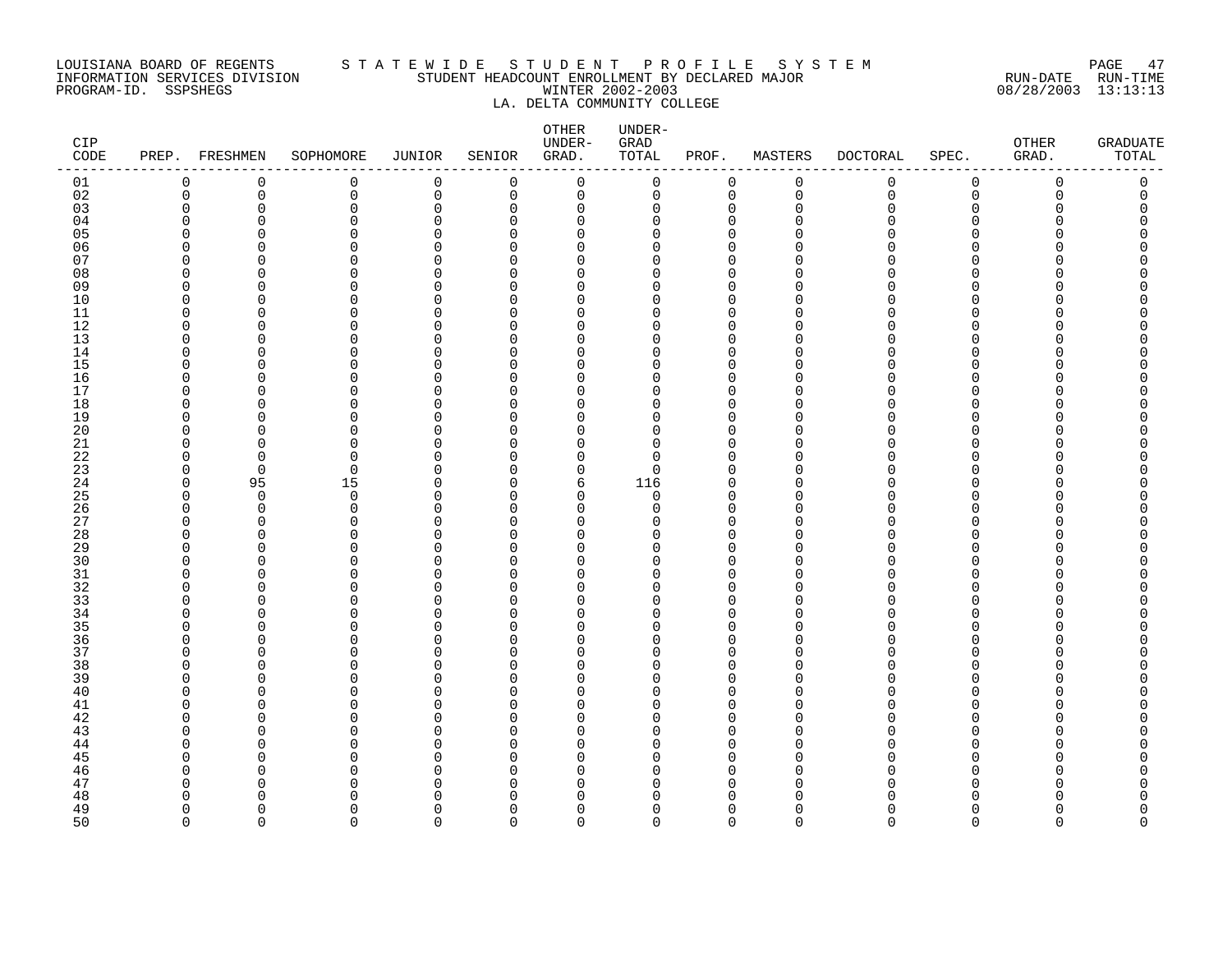PROGRAM-ID. SSPSHEGS WINTER 2002-2003 08/28/2003 13:13:13

### LOUISIANA BOARD OF REGENTS S T A T E W I D E S T U D E N T P R O F I L E S Y S T E M PAGE 48 INFORMATION SERVICES DIVISION STUDENT HEADCOUNT ENROLLMENT BY DECLARED MAJOR RUN-DATE RUN-TIME

### LA. DELTA COMMUNITY COLLEGE

| CIP<br>CODE                                                                                                                                                                                                                                                                                                                                                                                                                                                                                                                                                                                                                                                                                                                                                                                                                                                                                                                                                                                                                                                                                                                                  | PREP. FRESHMEN  | SOPHOMORE      | JUNIOR | SENIOR | OTHER<br>IJNDER-<br>GRAD. | UNDER-<br>GRAD<br>TOTAL | PROF.    | MASTERS  | DOCTORAL                                                                                                                                                                                                                                                                                     | SPEC. | OTHER<br>GRAD. | GRADUATE<br>TOTAL |
|----------------------------------------------------------------------------------------------------------------------------------------------------------------------------------------------------------------------------------------------------------------------------------------------------------------------------------------------------------------------------------------------------------------------------------------------------------------------------------------------------------------------------------------------------------------------------------------------------------------------------------------------------------------------------------------------------------------------------------------------------------------------------------------------------------------------------------------------------------------------------------------------------------------------------------------------------------------------------------------------------------------------------------------------------------------------------------------------------------------------------------------------|-----------------|----------------|--------|--------|---------------------------|-------------------------|----------|----------|----------------------------------------------------------------------------------------------------------------------------------------------------------------------------------------------------------------------------------------------------------------------------------------------|-------|----------------|-------------------|
| 51                                                                                                                                                                                                                                                                                                                                                                                                                                                                                                                                                                                                                                                                                                                                                                                                                                                                                                                                                                                                                                                                                                                                           |                 |                |        |        |                           |                         |          |          |                                                                                                                                                                                                                                                                                              |       |                |                   |
| 52                                                                                                                                                                                                                                                                                                                                                                                                                                                                                                                                                                                                                                                                                                                                                                                                                                                                                                                                                                                                                                                                                                                                           | 23              | $\overline{5}$ |        |        |                           | 29                      |          |          |                                                                                                                                                                                                                                                                                              |       |                |                   |
| <b>TR</b>                                                                                                                                                                                                                                                                                                                                                                                                                                                                                                                                                                                                                                                                                                                                                                                                                                                                                                                                                                                                                                                                                                                                    | $\overline{0}$  |                |        |        |                           | $\Omega$                |          |          |                                                                                                                                                                                                                                                                                              |       |                |                   |
| UN                                                                                                                                                                                                                                                                                                                                                                                                                                                                                                                                                                                                                                                                                                                                                                                                                                                                                                                                                                                                                                                                                                                                           | 332             | 32             |        |        | 16                        | 380                     |          |          |                                                                                                                                                                                                                                                                                              |       |                |                   |
| TOTAL                                                                                                                                                                                                                                                                                                                                                                                                                                                                                                                                                                                                                                                                                                                                                                                                                                                                                                                                                                                                                                                                                                                                        | $\Omega$<br>450 | 52             |        |        | 23                        | 525                     | $\Omega$ | $\Omega$ | $\Omega$                                                                                                                                                                                                                                                                                     |       | $\Omega$       |                   |
| 01 - AGRICULTURAL BUSINESS AND PRODUCTION 19 - HOME ECONOMICS 37 - PERSONAL AWARENESS AND SELF-IMPROVE.<br>20 - VOCATIONAL HOME ECONOMICS 38 - PHILOSOPHY AND RELIGION 39 - CONSERVATION/RENEWABLE NATURAL RESOURCES 21 - NOT IN<br>05 - AREA, ETHNIC AND CULTURAL STUDIES 23 - ENGLISH LANGUAGE AND LITERATURE/LETTERS 41 - SCIENCE TECHNOLOGIES<br>06 - NOT IN USE AT THIS TIME 24 - LIBERAL ARTS/SCI, GEN STUDIES/HUMANITIES42 - PSYCHOLOGY<br>07 - NOT IN USE AT THI<br>08 - MARKETING OPERATIONS AND DISTRIBUTION 26 - BIOLOGICAL SCIENCES/LIFE SCIENCES 44 - PUBLIC ADMINISTRATION AND SERVICES<br>- MARKETING OPERAILONS AND DISINIPATION (27 - MATHEMATICS (28 - SOULAL DUING CORPS) (28 - SOULAL DUING CORPS) (28 - SOULAL DUING CORPS) (28 - COMMUNICATION TRADES (29 - RESERVE OFFICERS TRAINING CORPS) (ROTC) 46 - CONSTRUC<br>14 - ENGINEERING<br>15 - ENGINEERING-RELATED TECHNOLOGIES<br>16 - FOREIGN LANGUAGES AND LITERATURES 34 - HEALTH-RELATED KNOWLEDGE AND SKILLS 52 - BUSINESS MGT. & ADMINISTRATIVE SERV.<br>17 - NOT IN USE AT THIS TIME 3ERV.<br>18 - NOT IN USE AT THIS TIME 35 - LEISURE AND RECREATIONAL ACTIVI |                 |                |        |        |                           |                         |          |          | 45 - SOCIAL SCIENCES AND HISTORY<br>48 - PRECISION PRODUCTION TRADES<br>31 - PARKS/RECREATION/LEISURE/FITNESS STUDIES49 - TRANSPORTATION/MATERIALS MOVING WORK.<br>32 - BASIC SKILLS<br>33 - CITIZENSHIP ACTIVITIES                                 50 - HEALTH PROFESSIONS AND RELATED SCI. |       |                |                   |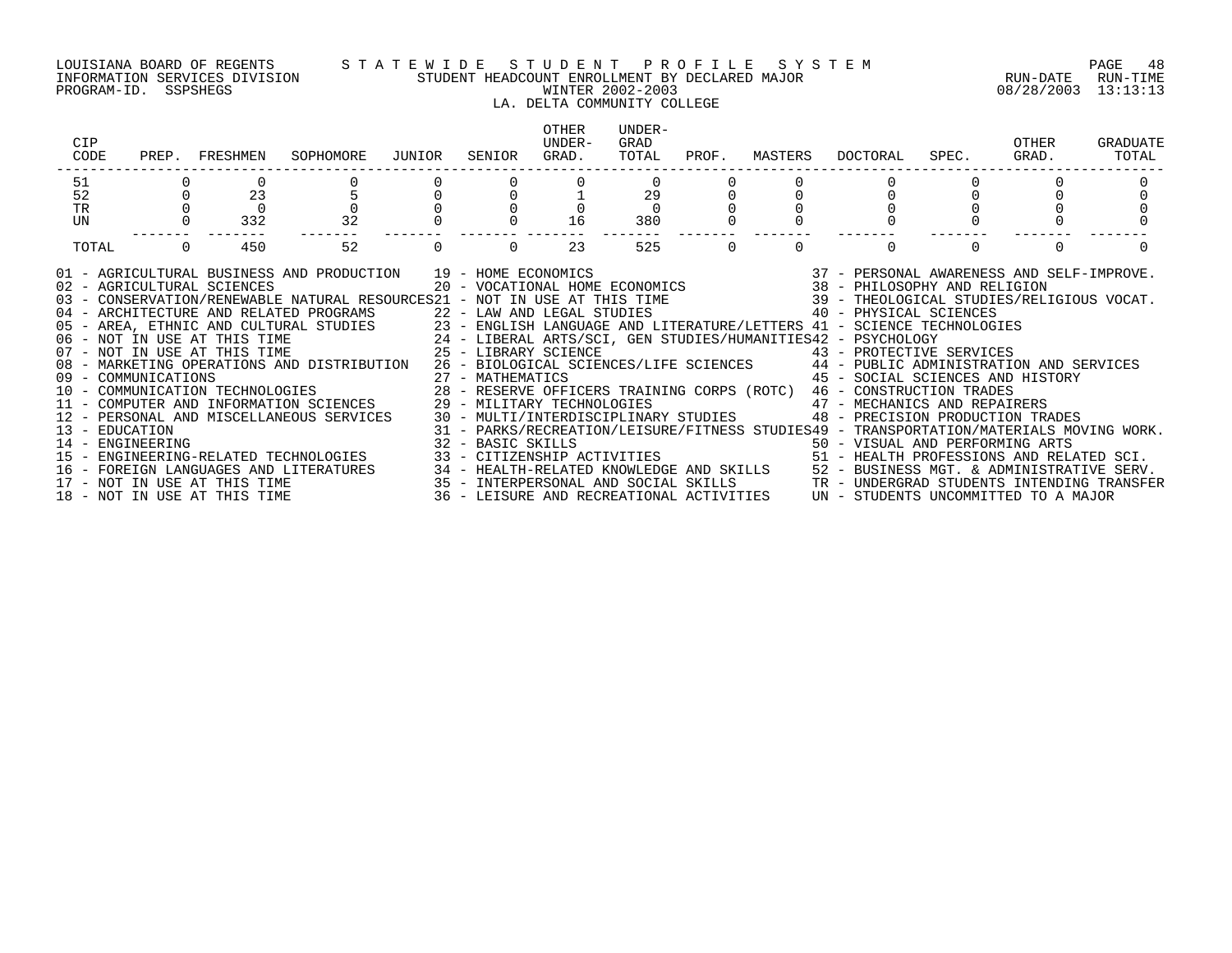### LOUISIANA BOARD OF REGENTS S T A T E W I D E S T U D E N T P R O F I L E S Y S T E M PAGE 49 INFORMATION SERVICES DIVISION STUDENT HEADCOUNT ENROLLMENT BY DECLARED MAJOR RUN-DATE RUN-TIME PROGRAM-ID. SSPSHEGS WINTER 2002-2003 08/28/2003 13:13:13 UNIVERSITY OF LA. SYSTEM TOTALS

| CIP<br>CODE | PREP.                | FRESHMEN        | SOPHOMORE         | <b>JUNIOR</b>        | SENIOR                   | OTHER<br>UNDER-<br>GRAD. | UNDER-<br>GRAD<br>TOTAL | PROF.                      | MASTERS              | <b>DOCTORAL</b>         | SPEC.                | <b>OTHER</b><br>GRAD. | GRADUATE<br>TOTAL    |
|-------------|----------------------|-----------------|-------------------|----------------------|--------------------------|--------------------------|-------------------------|----------------------------|----------------------|-------------------------|----------------------|-----------------------|----------------------|
| 01          | $\Omega$             | 23              | 30                | 32                   | 57                       | 0                        | 142                     | $\mathbf 0$                | $\mathbf 0$          | $\Omega$                | 0                    | $\Omega$              | $\Omega$             |
| 02          | $\mathbf 0$          | 87              | 79                | 60                   | 106                      | $\mathbf 0$              | 332                     | $\mathbf 0$                | $\mathbf 0$          | $\overline{0}$          | 0                    | $\Omega$              | $\Omega$             |
| 03          | $\Omega$<br>$\Omega$ | 51              | 73                | 68                   | 115                      | $\Omega$                 | 307                     | 0                          | $\Omega$<br>1        | $\mathbf 0$<br>$\Omega$ | $\Omega$<br>O        |                       | $\Omega$             |
| 04<br>05    | O                    | 193<br>$\Omega$ | 143<br>0          | 108<br>$\Omega$      | 180<br>0                 | $\Omega$<br>$\Omega$     | 624<br>$\overline{0}$   | $\mathbf 0$<br>$\mathbf 0$ | 7                    | 12                      | $\Omega$             |                       | 1<br>19              |
| 06          | ∩                    | $\Omega$        | $\Omega$          | $\Omega$             | $\Omega$                 | $\Omega$                 | $\Omega$                | $\Omega$                   | $\Omega$             | $\Omega$                | $\Omega$             |                       | $\Omega$             |
| 07          | $\cap$               | $\Omega$        | $\Omega$          | $\Omega$             | $\Omega$                 | ∩                        | $\Omega$                | $\Omega$                   | $\Omega$             | U                       | $\cap$               |                       | $\Omega$             |
| 08          | $\Omega$             | 41              | 31                | 18                   | 35                       | $\Omega$                 | 125                     | $\Omega$                   | $\Omega$             | U                       | O                    |                       | O                    |
| 09          |                      | 507             | 418               | 397                  | 446                      | 0                        | 1,769                   | $\mathbf 0$                | 94                   | O                       | O                    |                       | 94                   |
| 10          | $\Omega$             | $\Omega$        | $\mathbf 0$       | $\overline{0}$       | $\Omega$                 | $\Omega$                 | $\Omega$                | $\Omega$                   | $\Omega$             | $\Omega$                | $\Omega$             |                       | $\Omega$             |
| 11          | 2                    | 686             | 397               | 314                  | 507                      | $\Omega$                 | 1,906                   | $\mathbf 0$                | 206                  | 64                      | $\Omega$             |                       | 270                  |
| 12          | $\Omega$             | 24              | 9                 | 3                    | 3                        | $\Omega$                 | 39                      | $\Omega$                   | $\Omega$             | $\Omega$                | $\Omega$             |                       | <sup>n</sup>         |
| 13<br>14    | 4<br>-1              | 2,369<br>615    | 2,034<br>449      | 1,743<br>418         | 2,747<br>735             | 0<br>0                   | 8,897<br>2,218          | $\mathbf 0$<br>$\mathbf 0$ | 2,871<br>363         | 124<br>115              | 182<br>$\Omega$      | 8<br>$\cap$           | 3,185<br>478         |
| 15          | 2                    | 410             | 384               | 366                  | 483                      | $\Omega$                 | 1,645                   | $\Omega$                   | $\Omega$             | $\Omega$                | $\Omega$             |                       | $\Omega$             |
| 16          | $\Omega$             | 20              | 27                | 25                   | 60                       | $\Omega$                 | 132                     | $\mathbf 0$                | 8                    | $\Omega$                | U                    |                       | 8                    |
| 17          | $\Omega$             | $\Omega$        | $\Omega$          | $\Omega$             | $\Omega$                 | $\Omega$                 | $\Omega$                | $\Omega$                   | $\Omega$             | $\Omega$                | U                    |                       |                      |
| 18          | $\Omega$             | $\overline{0}$  | $\mathbf 0$       | $\overline{0}$       | $\Omega$                 | 0                        | $\mathbf 0$             | $\mathbf 0$                | $\mathbf 0$          | $\Omega$                | 0                    |                       | $\Omega$             |
| 19          | $\Omega$             | 291             | 352               | 388                  | 515                      | 0                        | 1,546                   | $\mathbf 0$                | 96                   | 18                      | O                    |                       | 115                  |
| 20          | ∩                    | 78              | 62                | 54                   | 58                       | $\Omega$                 | 252                     | $\Omega$                   | $\Omega$             | $\Omega$                | O                    |                       | 0                    |
| 21<br>22    | $\Omega$<br>$\Omega$ | $\Omega$<br>139 | $\mathbf 0$<br>91 | $\overline{0}$<br>68 | $\Omega$<br>63           | $\Omega$<br>$\Omega$     | $\Omega$<br>361         | $\Omega$<br>$\Omega$       | $\Omega$<br>$\Omega$ | $\Omega$<br>$\Omega$    | $\Omega$<br>O        |                       | $\Omega$<br>$\Omega$ |
| 23          | $\mathbf{1}$         | 138             | 146               | 198                  | 270                      | $\Omega$                 | 753                     | $\Omega$                   | 184                  | 50                      | $\Omega$             |                       | 234                  |
| 24          | 2                    | 2,009           | 820               | 783                  | 1,499                    | 0                        | 5,113                   | 0                          | 14                   | $\Omega$                | O                    |                       | 14                   |
| 25          | $\mathbf 0$          | $\Omega$        | 0                 | $\overline{0}$       | 0                        | $\Omega$                 | $\Omega$                | $\mathbf 0$                | $\mathbf 0$          | $\Omega$                | O                    |                       | $\mathbf 0$          |
| 26          | 3                    | 1,024           | 654               | 457                  | 749                      | $\Omega$                 | 2,887                   | $\Omega$                   | 146                  | 18                      | $\Omega$             | $\cap$                | 164                  |
| 27          | $\overline{c}$       | 39              | 39                | 45                   | 71                       | $\Omega$                 | 196                     | $\mathbf 0$                | 72                   | 21                      | O                    | ∩                     | 93                   |
| 28          | $\Omega$             | $\Omega$        | $\Omega$          | $\Omega$             | $\Omega$                 | $\cap$                   | $\Omega$                | $\Omega$                   | $\Omega$             | $\Omega$                | $\Omega$             |                       | $\Omega$             |
| 29          | $\Omega$             | 0               | $\mathbf 0$       | $\mathbf 0$          | $\mathbf 0$              | $\Omega$                 | 0                       | $\mathbf 0$                | $\mathbf 0$          | U                       | $\Omega$             |                       | $\mathbf 0$          |
| 30<br>31    | $\Omega$<br>O        | $\Omega$<br>78  | $\Omega$<br>78    | $\Omega$<br>78       | $\Omega$<br>152          | $\Omega$<br>$\Omega$     | $\Omega$<br>386         | $\Omega$<br>$\Omega$       | 56<br>55             | U                       | $\Omega$<br>O        |                       | 60<br>55             |
| 32          |                      | $\Omega$        | $\Omega$          | $\Omega$             | $\Omega$                 | $\Omega$                 | $\Omega$                | $\Omega$                   | $\Omega$             | U                       | $\Omega$             |                       | $\Omega$             |
| 33          |                      | $\Omega$        | $\Omega$          | $\cap$               | $\Omega$                 | $\Omega$                 | $\Omega$                | $\Omega$                   | $\Omega$             | U                       | $\Omega$             |                       |                      |
| 34          |                      | $\Omega$        | $\mathbf 0$       | $\cap$               | $\Omega$                 | $\Omega$                 | U                       | $\mathbf 0$                | $\Omega$             | U                       | $\Omega$             |                       |                      |
| 35          |                      | ∩               | $\Omega$          | C                    | $\Omega$                 | $\Omega$                 | <sup>n</sup>            | $\Omega$                   | ∩                    |                         | O                    |                       |                      |
| 36          |                      | O               | 0                 | C                    | $\Omega$                 | O                        | 0                       | 0                          | $\Omega$             | U                       | O                    |                       |                      |
| 37          |                      |                 | $\Omega$          | U                    | $\Omega$                 | $\Omega$                 | $\Omega$                | 0                          | $\Omega$             | U                       | $\Omega$             |                       |                      |
| 38<br>39    | ∩<br>$\Omega$        | 5<br>$\Omega$   | 7<br>$\Omega$     | $\Omega$             | $\mathsf{R}$<br>$\Omega$ | $\Omega$<br>$\Omega$     | 23<br>$\Omega$          | 0<br>$\Omega$              | $\Omega$<br>$\Omega$ | U<br>U                  | $\Omega$<br>$\Omega$ |                       | <sup>n</sup>         |
| 40          | 3                    | 183             | 126               | 88                   | 150                      | 0                        | 550                     | $\mathbf 0$                | 79                   | $\Omega$                | $\Omega$             |                       | 79                   |
| 41          | $\Omega$             | $\Omega$        | 0                 | 1                    | $\Omega$                 | $\Omega$                 | 1                       | $\mathbf 0$                | $\mathbf 0$          | $\Omega$                | $\Omega$             |                       | $\overline{0}$       |
| 42          | $\mathbf{1}$         | 605             | 463               | 411                  | 566                      | 0                        | 2,046                   | $\mathbf 0$                | 323                  | 31                      | O                    |                       | 354                  |
| 43          |                      | 658             | 484               | 384                  | 486                      | 0                        | 2,013                   | $\mathbf 0$                | 76                   | $\Omega$                | $\Omega$             |                       | 76                   |
| 44          | $\Omega$             | 145             | 152               | 155                  | 238                      | $\Omega$                 | 690                     | $\Omega$                   | 119                  | U                       | $\Omega$             | $\cap$                | 119                  |
| 45          |                      | 420             | 372               | 411                  | 657                      | 0                        | 1,861                   | $\mathbf 0$                | 113                  |                         | O                    |                       | 114                  |
| 46          | $\Omega$             | $\Omega$        | 0                 | 0                    | $\Omega$                 | $\Omega$                 | $\mathbf 0$             | $\Omega$                   | $\Omega$             | U                       | O                    |                       | $\Omega$             |
| 47<br>48    |                      | 0<br>24         | 0<br>10           | $\Omega$<br>6        | 0<br>11                  | $\Omega$                 | $\Omega$<br>51          | 0<br>U                     | $\Omega$<br>∩        |                         | U<br>∩               |                       |                      |
| 49          | ∩                    | 64              | 74                | 63                   | 109                      | $\Omega$                 | 310                     | $\Omega$                   | $\Omega$             |                         | O                    |                       | $\Omega$             |
| 50          | $\Omega$             | 565             | 432               | 412                  | 635                      | $\Omega$                 | 2,044                   | $\Omega$                   | 73                   | <sup>n</sup>            | $\Omega$             | $\cap$                | 73                   |
|             |                      |                 |                   |                      |                          |                          |                         |                            |                      |                         |                      |                       |                      |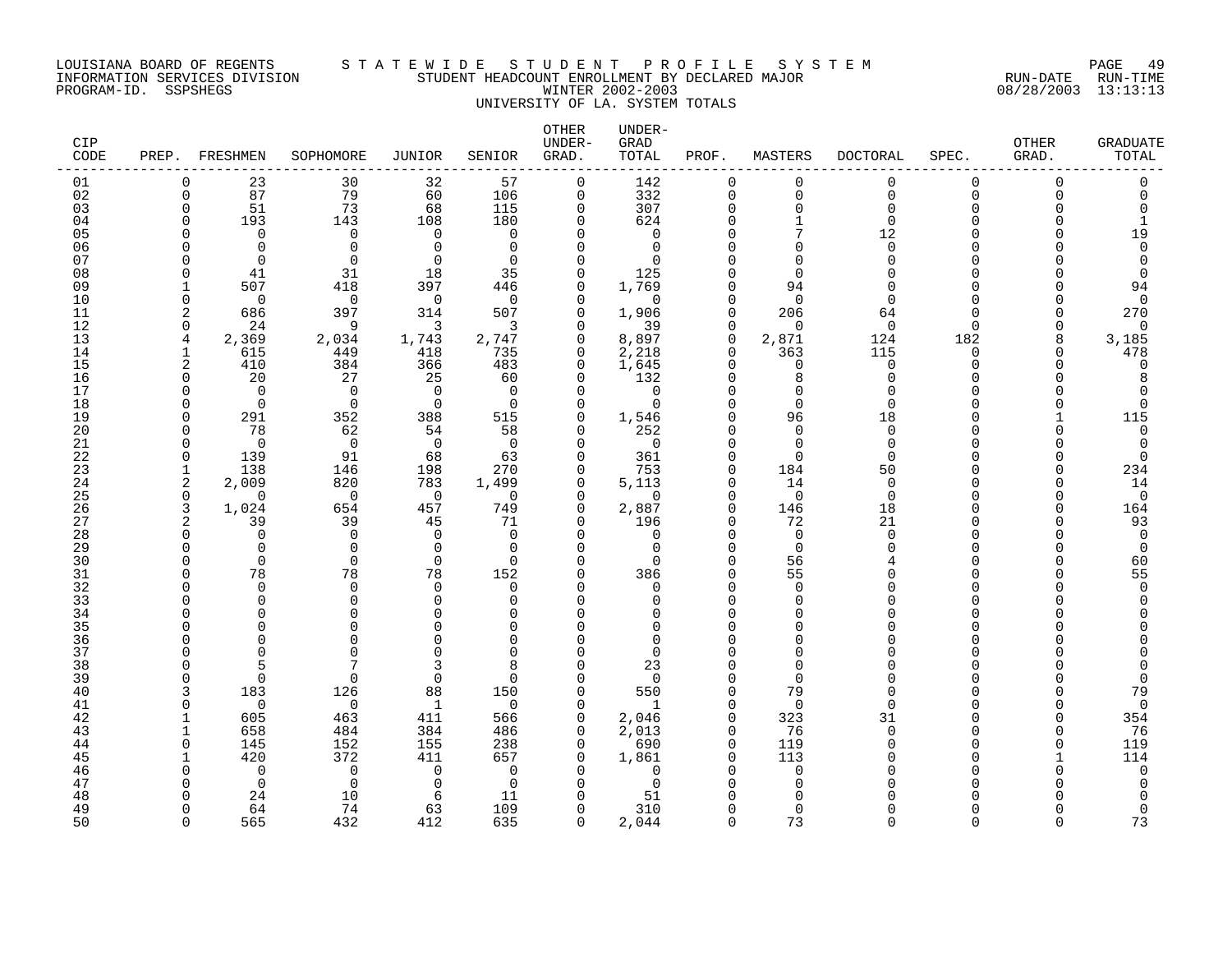### LOUISIANA BOARD OF REGENTS S T A T E W I D E S T U D E N T P R O F I L E S Y S T E M PAGE 50 INFORMATION SERVICES DIVISION STUDENT HEADCOUNT ENROLLMENT BY DECLARED MAJOR RUN-DATE RUN-TIME PROGRAM-ID. SSPSHEGS WINTER 2002-2003 08/28/2003 13:13:13

### UNIVERSITY OF LA. SYSTEM TOTALS

| CIP<br>CODE                                                                                                                                                                                                                                                                                                                                                                                                 | PREP. FRESHMEN | SOPHOMORE                                                                                                                              | JUNIOR | SENIOR | OTHER<br>UNDER-<br>GRAD. | UNDER-<br>GRAD<br>TOTAL       | PROF.                                | MASTERS        | DOCTORAL | SPEC.                                                                                                                                                                                             | OTHER<br>GRAD. | GRADUATE<br>TOTAL                                                                                                                                                                                                                                                                                                               |
|-------------------------------------------------------------------------------------------------------------------------------------------------------------------------------------------------------------------------------------------------------------------------------------------------------------------------------------------------------------------------------------------------------------|----------------|----------------------------------------------------------------------------------------------------------------------------------------|--------|--------|--------------------------|-------------------------------|--------------------------------------|----------------|----------|---------------------------------------------------------------------------------------------------------------------------------------------------------------------------------------------------|----------------|---------------------------------------------------------------------------------------------------------------------------------------------------------------------------------------------------------------------------------------------------------------------------------------------------------------------------------|
| 51<br>52                                                                                                                                                                                                                                                                                                                                                                                                    | 3,225<br>2,616 | $2,152$ $1,666$ $2,520$ 0 $9,568$<br>$2,625$ $2,499$ $3,278$ 0 $11,019$<br>$67$ $31$ $64$ 0 $301$<br>$864$ $219$ $602$ $1,225$ $6,467$ |        |        |                          |                               | 370                                  | 471<br>760     | 46<br>33 |                                                                                                                                                                                                   |                | 888<br>793                                                                                                                                                                                                                                                                                                                      |
| $\frac{1}{0}$<br>$\operatorname{TR}$                                                                                                                                                                                                                                                                                                                                                                        | 139            |                                                                                                                                        |        |        |                          |                               | $\begin{matrix} 0 \\ 0 \end{matrix}$ | $\overline{0}$ | $\Omega$ |                                                                                                                                                                                                   |                |                                                                                                                                                                                                                                                                                                                                 |
| UN                                                                                                                                                                                                                                                                                                                                                                                                          | 219<br>3,338   |                                                                                                                                        |        |        |                          | --------                      | ________                             | 671            |          |                                                                                                                                                                                                   | $0 \t 1,911$   | 2,583                                                                                                                                                                                                                                                                                                                           |
| TOTAL                                                                                                                                                                                                                                                                                                                                                                                                       | 249<br>20,809  | 14,144                                                                                                                                 |        |        |                          | 11,972  18,175  1,225  66,574 | 370                                  | 6,858          | 537      | 183                                                                                                                                                                                               | 1,921          | 9,869                                                                                                                                                                                                                                                                                                                           |
| 08 - MARKETING OPERAILONS AND DISINIPACION (27 - MATHEMATICS (28 - SOULAL DUING 2009)<br>10 - COMMUNICATION TECHNOLOGIES 28 - RESERVE OFFICERS TRAINING CORPS (ROTC) 46 - CONSTRUCTION TRADES<br>11 - COMPUTER AND INFORMATION SCIEN<br>14 - ENGINEERING<br>15 - ENGINEERING-RELATED TECHNOLOGIES<br>16 - FOREIGN LANGUAGES AND LITERATURES<br>17 - NOT IN USE AT THIS TIME<br>18 - NOT IN USE AT THIS TIME |                |                                                                                                                                        |        |        |                          |                               |                                      |                |          | 45 - SOCIAL SCIENCES AND HISTORY<br>48 - PRECISION PRODUCTION TRADES<br>32 - BASIC SKILLS<br>33 - CITIZENSHIP ACTIVITIES                                 50 - HEALTH PROFESSIONS AND RELATED SCI. |                | 31 - PARKS/RECREATION/LEISURE/FITNESS STUDIES49 - TRANSPORTATION/MATERIALS MOVING WORK.<br>1991 - CONSERVATURES AND RELATED SCI.<br>1991 - HEALTH-RELATED KNOWLEDGE AND SKILLS (Search Monder Serv. 25 - INTERPERSONAL AND SOCIAL SKILLS (SEARCH T<br>1991 - INTERPERSONAL AND SOCIAL SKILLS (Search Transformation of the Comp |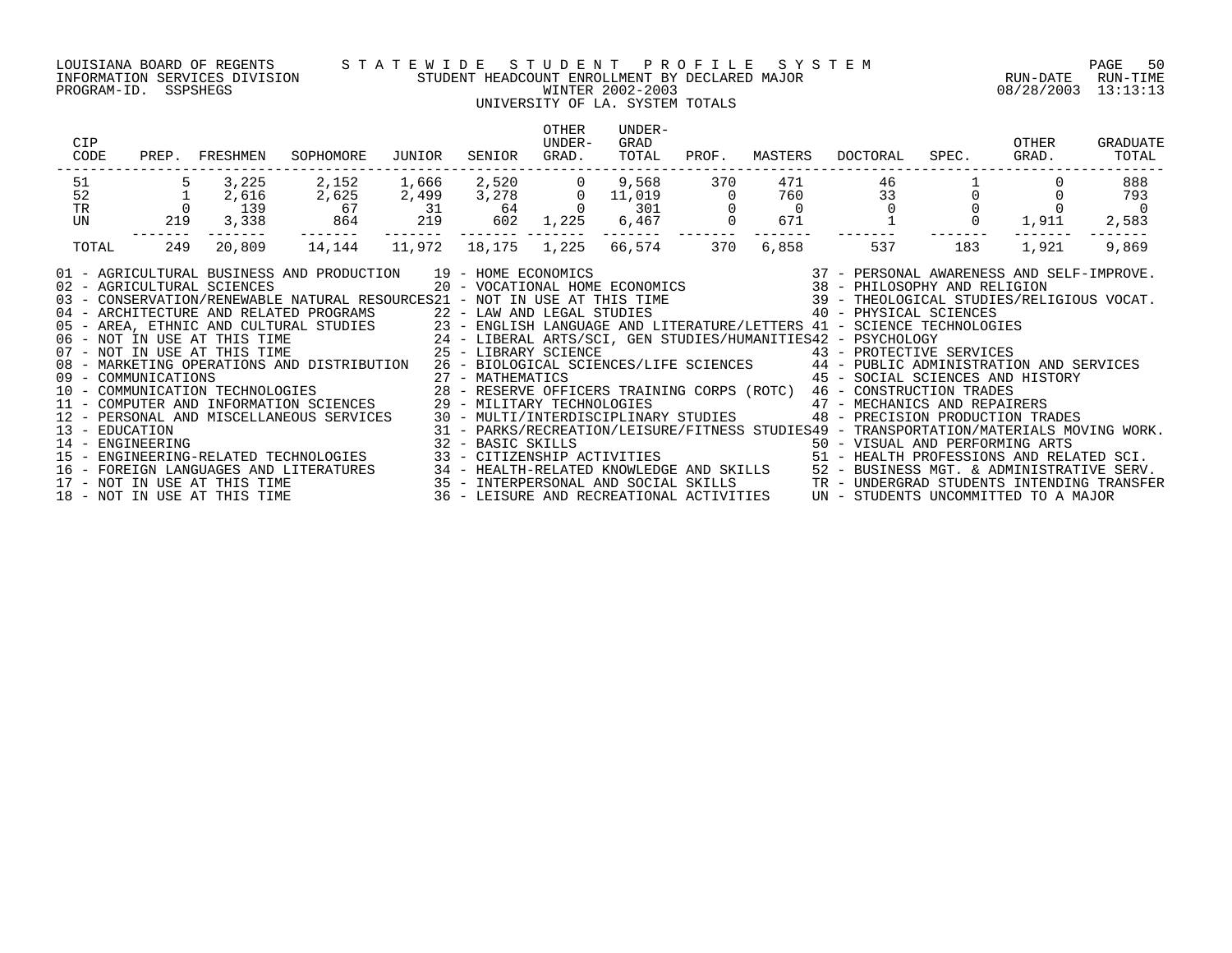### LOUISIANA BOARD OF REGENTS S T A T E W I D E S T U D E N T P R O F I L E S Y S T E M PAGE 51 INFORMATION SERVICES DIVISION STUDENT HEADCOUNT ENROLLMENT BY DECLARED MAJOR RUN-DATE RUN-TIME PROGRAM-ID. SSPSHEGS WINTER 2002-2003 08/28/2003 13:13:13 L.S.U. SYSTEM TOTALS

| <b>CIP</b><br>CODE | PREP.            | FRESHMEN           | SOPHOMORE            | <b>JUNIOR</b>        | SENIOR               | OTHER<br>UNDER-<br>GRAD. | UNDER-<br>GRAD<br>TOTAL | PROF.                   | MASTERS              | <b>DOCTORAL</b>      | SPEC.          | <b>OTHER</b><br>GRAD.    | <b>GRADUATE</b><br>TOTAL |
|--------------------|------------------|--------------------|----------------------|----------------------|----------------------|--------------------------|-------------------------|-------------------------|----------------------|----------------------|----------------|--------------------------|--------------------------|
| 01                 | $\Omega$         | 15                 | 22                   | 40                   | 51                   | $\mathbf 0$              | 128                     | $\Omega$                | 19                   | 12                   | $\Omega$       | $\Omega$                 | 31                       |
| 02                 | 0                | 142                | 129                  | 125                  | 118                  | $\mathsf{O}$             | 514                     | $\mathbf 0$             | 67                   | 70                   | 0              | 0                        | 137                      |
| 03                 | $\mathbf 0$<br>U | 32                 | 44                   | 55<br>152            | 95                   | 0                        | 226                     | $\mathbf 0$<br>$\Omega$ | 77<br>122            | 26<br>$\Omega$       | $\Omega$<br>∩  | $\Omega$<br><sup>n</sup> | 103                      |
| 04<br>05           |                  | 167<br>$\mathbf 1$ | 183<br>1             | 1                    | 283<br>6             | $\mathbf 0$<br>$\Omega$  | 785<br>9                | $\Omega$                | $\mathbf 0$          | $\Omega$             | $\cap$         |                          | 122<br>$\mathbf 0$       |
| 06                 |                  | $\Omega$           | $\Omega$             | $\Omega$             | $\Omega$             | $\Omega$                 | $\Omega$                | $\cap$                  | $\Omega$             | ∩                    | $\cap$         |                          | $\Omega$                 |
| 07                 |                  | $\Omega$           | $\Omega$             | $\Omega$             | $\Omega$             | $\mathbf 0$              | $\Omega$                |                         | $\mathbf 0$          | $\Omega$             | ∩              |                          | $\mathbf 0$              |
| 08                 | ∩                | 50                 | 75                   | 69                   | 71                   | $\mathbf 0$              | 265                     | $\Omega$                | $\Omega$             | $\Omega$             | ∩              |                          | 0                        |
| 09                 | U                | 506                | 484                  | 460                  | 557                  | $\mathbf 0$              | 2,007                   | $\Omega$                | 43                   | 15                   | ∩              |                          | 58                       |
| 10                 | O                | $\Omega$           | $\mathbf 0$          | $\Omega$             | $\Omega$             | $\Omega$                 | $\Omega$                | $\Omega$                | $\mathbf 0$          | $\Omega$             | $\Omega$       |                          | 0                        |
| 11                 | $\Omega$         | 372                | 280                  | 221                  | 258                  | 23                       | 1,154                   | $\Omega$                | 132                  | 50                   | $\Omega$       | U                        | 182                      |
| 12                 | $\Omega$         | $\Omega$           | $\Omega$             | $\Omega$             | $\Omega$             | $\Omega$                 | $\Omega$                | $\cap$<br>$\Omega$      | $\mathbf 0$          | $\Omega$             | $\cap$         | <sup>n</sup><br>$\Omega$ | $\Omega$                 |
| 13<br>14           | $\Omega$<br>U    | 742<br>863         | 822<br>862           | 826<br>726           | 1,294<br>1,236       | 43<br>0                  | 3,727<br>3,687          | $\Omega$                | 787<br>507           | 430<br>279           | 50<br>$\Omega$ | U                        | 1,267<br>786             |
| 15                 | O                | 47                 | 107                  | 187                  | 231                  | $\Omega$                 | 572                     | $\Omega$                | $\mathbf 0$          | $\Omega$             | $\Omega$       |                          | $\mathbf 0$              |
| 16                 | ∩                | 9                  | 28                   | 42                   | 68                   | $\mathbf 0$              | 147                     | $\Omega$                | 46                   | 33                   | $\Omega$       |                          | 79                       |
| 17                 |                  | $\Omega$           | $\Omega$             | $\Omega$             | $\Omega$             | $\Omega$                 | $\Omega$                | $\Omega$                | $\Omega$             | $\Omega$             | $\Omega$       |                          | $\Omega$                 |
| 18                 | ∩                | $\mathbf 0$        | $\mathbf 0$          | $\mathbf 0$          | $\Omega$             | 0                        | 0                       | $\Omega$                | $\mathbf 0$          | $\mathbf 0$          | $\Omega$       |                          | $\mathbf 0$              |
| 19                 |                  | 43                 | 86                   | 90                   | 126                  | 0                        | 345                     | $\Omega$                | 17                   | 17                   | ∩              |                          | 34                       |
| 20                 |                  | $\Omega$           | $\mathbf 0$          | $\Omega$             | $\Omega$             | $\Omega$                 | $\Omega$                | $\Omega$                | $\mathbf 0$          | $\Omega$             | ∩              |                          | $\mathbf 0$              |
| 21<br>22           | ∩                | $\Omega$<br>54     | $\Omega$<br>16       | $\Omega$<br>$\Omega$ | $\Omega$<br>$\Omega$ | $\mathbf 0$<br>13        | $\mathbf 0$<br>84       | $\Omega$<br>630         | $\Omega$<br>$\Omega$ | $\Omega$<br>$\Omega$ | ∩<br>∩         | ∩                        | $\mathbf 0$<br>630       |
| 23                 | <sup>n</sup>     | 139                | 211                  | 278                  | 391                  | $\Omega$                 | 1,019                   | $\Omega$                | 108                  | 100                  | $\cap$         | $\cap$                   | 208                      |
| 24                 | O                | 318                | 337                  | 593                  | 1,145                | 47                       | 2,440                   | 0                       | 77                   | $\mathbf 0$          | ∩              | U                        | 77                       |
| 25                 | ∩                | $\Omega$           | $\mathbf 0$          | $\overline{0}$       | $\Omega$             | $\mathbf 0$              | $\Omega$                | $\Omega$                | 176                  | $\Omega$             | ∩              | $\cap$                   | 176                      |
| 26                 | $\Omega$         | 844                | 712                  | 592                  | 822                  | $\mathbf 0$              | 2,970                   | $\Omega$                | 47                   | 149                  | $\Omega$       | <sup>n</sup>             | 196                      |
| 27                 | ∩                | 19                 | 33                   | 43                   | 72                   | $\mathbf 0$              | 167                     | $\Omega$                | 58                   | 64                   | ∩              | <sup>n</sup>             | 122                      |
| 28                 |                  | $\Omega$           | $\Omega$             | $\Omega$             | $\Omega$             | $\Omega$                 | $\Omega$                | $\Omega$                | $\mathbf 0$          | $\Omega$             | $\cap$         |                          | $\mathbf 0$              |
| 29                 | <sup>n</sup>     | $\mathbf 0$        | $\mathbf 0$          | $\mathbf 0$          | $\mathbf 0$          | $\mathbf 0$              | 0                       | $\Omega$<br>$\Omega$    | $\mathbf 0$          | ∩                    | $\Omega$<br>∩  |                          | $\mathbf 0$              |
| 30<br>31           | ∩<br>∩           | 18<br>$\Omega$     | 13<br>$\mathbf 0$    | 34<br>$\Omega$       | 26<br>$\Omega$       | $\Omega$<br>$\Omega$     | 91<br>$\Omega$          | $\Omega$                | 34<br>$\mathbf 0$    |                      | $\Omega$       |                          | 34<br>$\mathbf 0$        |
| 32                 |                  | ∩                  | $\Omega$             | 0                    | $\Omega$             | $\Omega$                 | $\Omega$                | $\Omega$                | $\Omega$             |                      | $\cap$         |                          | $\Omega$                 |
| 33                 |                  | $\Omega$           | $\Omega$             | $\cap$               | $\Omega$             | $\Omega$                 | U                       |                         | $\Omega$             |                      | $\cap$         |                          |                          |
| 34                 |                  | ∩                  | $\Omega$             | ∩                    | $\Omega$             | 0                        | U                       | $\cap$                  | $\Omega$             |                      | ∩              |                          |                          |
| 35                 |                  | ∩                  | $\Omega$             |                      | $\Omega$             | $\Omega$                 | U                       |                         | $\Omega$             |                      | ∩              |                          |                          |
| 36                 |                  | $\Omega$           | 0                    | ∩                    | $\cap$               | $\Omega$                 | $\Omega$                |                         | 0                    |                      | ∩              |                          |                          |
| 37                 |                  | $\Omega$           | $\Omega$             | $\Omega$             | $\cap$               | 0                        | $\Omega$                | O                       | $\Omega$             | ∩                    | ∩              |                          |                          |
| 38<br>39           | U<br>O           | 21<br>$\Omega$     | 21<br>$\Omega$       | 35<br>$\mathbf 0$    | 51<br>$\Omega$       | $\Omega$<br>$\Omega$     | 128<br>$\Omega$         | ∩<br>$\Omega$           | 8<br>$\Omega$        | ∩<br>$\Omega$        | ∩<br>$\cap$    |                          | 8<br>$\Omega$            |
| 40                 | U                | 94                 | 103                  | 99                   | 144                  | $\mathbf 0$              | 440                     | $\Omega$                | 89                   | 265                  | $\Omega$       | <sup>0</sup>             | 354                      |
| 41                 | ∩                | $\Omega$           | $\Omega$             | $\Omega$             | $\Omega$             | 0                        | $\Omega$                | $\Omega$                | $\mathbf 0$          | $\mathbf 0$          | ∩              | n                        | $\mathbf 0$              |
| 42                 | <sup>n</sup>     | 408                | 463                  | 426                  | 579                  | $\mathbf 0$              | 1,876                   | $\Omega$                | $\mathbf{1}$         | 121                  | $\cap$         | $\Omega$                 | 122                      |
| 43                 | 2                | 239                | 96                   | 33                   | 37                   | 83                       | 490                     | $\Omega$                | $\Omega$             | $\Omega$             |                | n                        | $\mathbf 0$              |
| 44                 | $\Omega$         | $\Omega$           | $\Omega$             | $\Omega$             | $\Omega$             | $\Omega$                 | $\Omega$                | $\Omega$                | 352                  | 15                   | ∩              | <sup>n</sup>             | 367                      |
| 45                 | ∩                | 468                | 621                  | 704                  | 941                  | $\mathbf 0$              | 2,734                   | $\Omega$                | 229                  | 213                  | ∩              |                          | 442                      |
| 46<br>47           |                  | ∩<br>∩             | $\Omega$<br>$\Omega$ | 0                    | $\Omega$<br>$\Omega$ | $\Omega$                 | $\Omega$<br>U           | O                       | 0                    | $\Omega$<br>∩        | ∩              |                          | 0<br>$\Omega$            |
| 48                 |                  |                    |                      |                      |                      | $\Omega$<br>U            |                         |                         | $\Omega$<br>$\cap$   |                      |                |                          |                          |
| 49                 | ∩                | $\Omega$           | $\Omega$             | $\Omega$             | $\Omega$             | $\Omega$                 | $\Omega$                | ∩                       | $\Omega$             | ∩                    | ∩              |                          | 0                        |
| 50                 | $\cap$           | 303                | 320                  | 324                  | 495                  | $\Omega$                 | 1,442                   | $\Omega$                | 299                  | 111                  | $\Omega$       | $\cap$                   | 410                      |
|                    |                  |                    |                      |                      |                      |                          |                         |                         |                      |                      |                |                          |                          |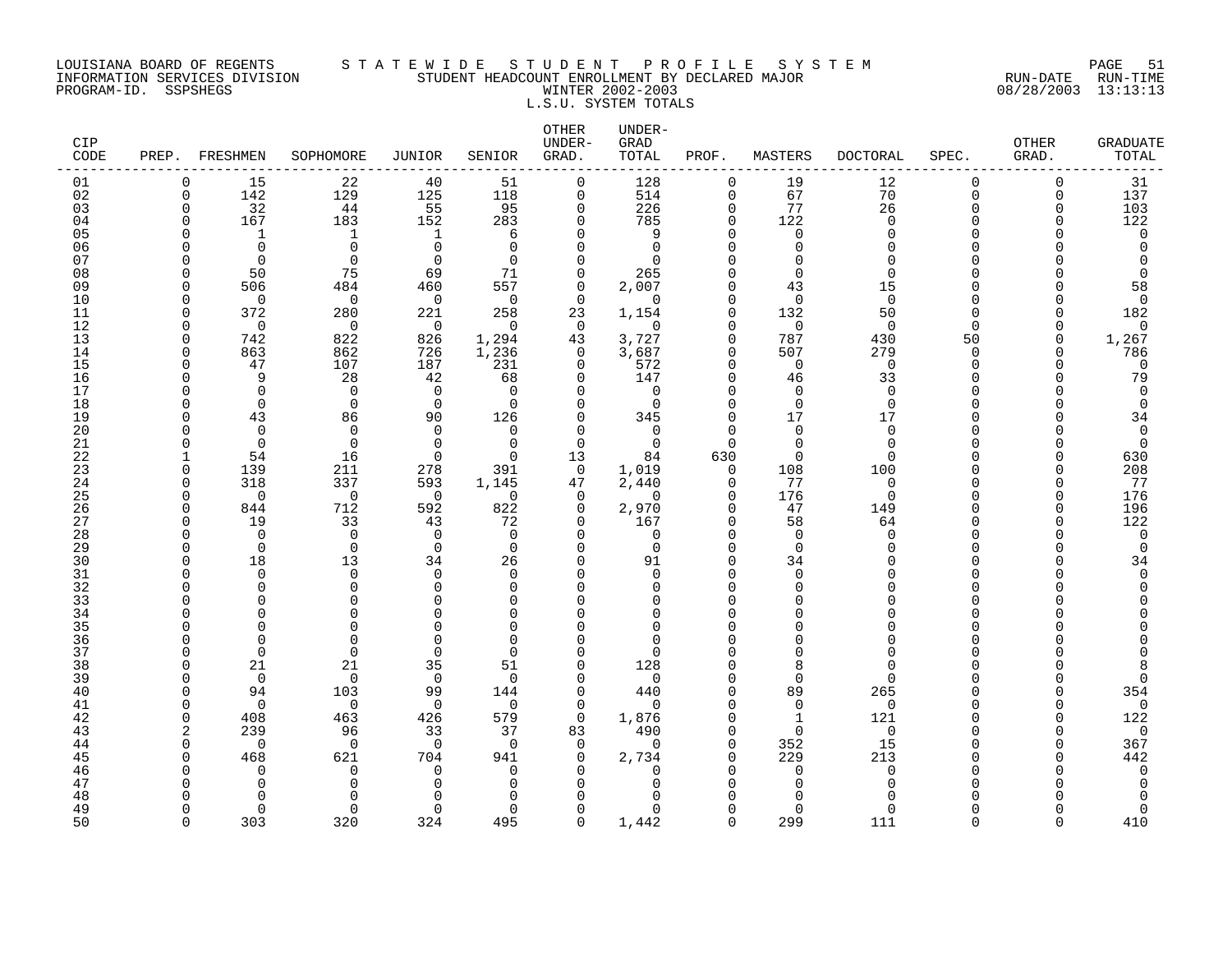### LOUISIANA BOARD OF REGENTS S T A T E W I D E S T U D E N T P R O F I L E S Y S T E M PAGE 52 INFORMATION SERVICES DIVISION STUDENT HEADCOUNT ENROLLMENT BY DECLARED MAJOR RUN-DATE RUN-TIME PROGRAM-ID. SSPSHEGS WINTER 2002-2003 08/28/2003 13:13:13 L.S.U. SYSTEM TOTALS

| CIP<br>CODE         |          | PREP. FRESHMEN               | SOPHOMORE                                                                                                                                                                                                                                                                                                                                                                                                                     | JUNIOR                                   | SENIOR                     | <b>OTHER</b><br>UNDER-<br>GRAD. | UNDER-<br>GRAD<br>TOTAL                  | PROF.          | MASTERS        | DOCTORAL | SPEC.                                                                                                                                                                                                                                                                                                                                                                                                                                                                                                                                                           | OTHER<br>GRAD. | <b>GRADUATE</b><br>TOTAL |
|---------------------|----------|------------------------------|-------------------------------------------------------------------------------------------------------------------------------------------------------------------------------------------------------------------------------------------------------------------------------------------------------------------------------------------------------------------------------------------------------------------------------|------------------------------------------|----------------------------|---------------------------------|------------------------------------------|----------------|----------------|----------|-----------------------------------------------------------------------------------------------------------------------------------------------------------------------------------------------------------------------------------------------------------------------------------------------------------------------------------------------------------------------------------------------------------------------------------------------------------------------------------------------------------------------------------------------------------------|----------------|--------------------------|
| 51                  |          | 1,148                        | 419                                                                                                                                                                                                                                                                                                                                                                                                                           | 54                                       | 90                         | 321                             | 2,037                                    | 315            | 151            | 43       |                                                                                                                                                                                                                                                                                                                                                                                                                                                                                                                                                                 |                | 509                      |
| 52                  | $\Omega$ | 1,692                        | 1,997                                                                                                                                                                                                                                                                                                                                                                                                                         | 2,080                                    | 2,499                      | 66                              | 8,334                                    | $\Omega$       | 1,263          | 93       |                                                                                                                                                                                                                                                                                                                                                                                                                                                                                                                                                                 |                | 1,356                    |
| $\operatorname{TR}$ | 24       | 2,089                        | 713                                                                                                                                                                                                                                                                                                                                                                                                                           | $\begin{array}{c} 81 \\ 522 \end{array}$ | 15                         | 352                             | 3,274                                    | $\overline{0}$ | $\overline{0}$ |          | $\overline{0}$                                                                                                                                                                                                                                                                                                                                                                                                                                                                                                                                                  |                | $\overline{0}$           |
| UN                  | 24       | 1,965                        | 1,077                                                                                                                                                                                                                                                                                                                                                                                                                         |                                          | 472                        | 801                             | 4,861                                    | 44             | 1,180          | 27       | 12                                                                                                                                                                                                                                                                                                                                                                                                                                                                                                                                                              | 1,026          | 2,289                    |
| TOTAL               | 56       | 12,808                       | 10,275                                                                                                                                                                                                                                                                                                                                                                                                                        | 8,892                                    |                            | 12,173 1,749                    | 45,953                                   | 989            | 5,889          | 2,133    | 62                                                                                                                                                                                                                                                                                                                                                                                                                                                                                                                                                              | 1,026          | 10,099                   |
|                     |          |                              | 01 - AGRICULTURAL BUSINESS AND PRODUCTION 19 - HOME ECONOMICS<br>02 - AGRICULTURAL SCIENCES<br>04 - ARCHITECTURE AND RELATED PROGRAMS<br>05 - AREA, ETHNIC AND CULTURAL STUDIES<br>06 - NOT IN USE AT THIS TIME 1. STUDIES<br>24 - LIBERAL ARTS/SCI, GEN STUDIES/HUMANITIES42 - PSYCHOLOGY<br>25 - LIBERAL ARTS/SCI, GEN STUDIES/HUMANITIES42 - PSYCHOLOGY<br>25 - LIBRARY SCIE<br>08 - MARKETING OPERATIONS AND DISTRIBUTION |                                          | 22 - LAW AND LEGAL STUDIES |                                 |                                          |                |                |          | $\begin{array}{cccccc} 19 & -& \text{HOME ECONOMICS} & & & & 37 & -& \text{PERSONAL AWARENESS AND SELF-IMPROVE.} \\ 20 & -& \text{VOCATIONAL HOME ECONOMICS} & & & 38 & -& \text{PHILOSOPHY AND RELIGION} \end{array}$<br>03 - CONSERVATION/RENEWABLE NATURAL RESOURCES21 - NOT IN USE AT THIS TIME 39 - THEOLOGICAL STUDIES/RELIGIOUS VOCAT.<br>40 - PHYSICAL SCIENCES<br>23 - ENGLISH LANGUAGE AND LITERATURE/LETTERS 41 - SCIENCE TECHNOLOGIES<br>43 - PROTECTIVE SERVICES<br>26 - BIOLOGICAL SCIENCES/LIFE SCIENCES 44 - PUBLIC ADMINISTRATION AND SERVICES |                |                          |
|                     |          |                              |                                                                                                                                                                                                                                                                                                                                                                                                                               |                                          | 27 - MATHEMATICS           |                                 |                                          |                |                |          | 45 - SOCIAL SCIENCES AND HISTORY                                                                                                                                                                                                                                                                                                                                                                                                                                                                                                                                |                |                          |
|                     |          |                              | 09 - COMMUNICATIONS<br>10 - COMMUNICATION TECHNOLOGIES<br>11 - COMPUTER AND INFORMATION SCIENCES                                                                                                                                                                                                                                                                                                                              |                                          |                            |                                 |                                          |                |                |          | 28 - RESERVE OFFICERS TRAINING CORPS (ROTC) 46 - CONSTRUCTION TRADES                                                                                                                                                                                                                                                                                                                                                                                                                                                                                            |                |                          |
|                     |          |                              |                                                                                                                                                                                                                                                                                                                                                                                                                               |                                          |                            |                                 |                                          |                |                |          | 29 - MILITARY TECHNOLOGIES<br>30 - MULTI/INTERDISCIPLINARY STUDIES<br>90 - PRECISION PRODUCTION TRA                                                                                                                                                                                                                                                                                                                                                                                                                                                             |                |                          |
|                     |          |                              | 12 - PERSONAL AND MISCELLANEOUS SERVICES                                                                                                                                                                                                                                                                                                                                                                                      |                                          |                            |                                 |                                          |                |                |          | 48 - PRECISION PRODUCTION TRADES                                                                                                                                                                                                                                                                                                                                                                                                                                                                                                                                |                |                          |
| 13 - EDUCATION      |          |                              |                                                                                                                                                                                                                                                                                                                                                                                                                               |                                          |                            |                                 |                                          |                |                |          | 31 - PARKS/RECREATION/LEISURE/FITNESS STUDIES49 - TRANSPORTATION/MATERIALS MOVING WORK.                                                                                                                                                                                                                                                                                                                                                                                                                                                                         |                |                          |
|                     |          |                              | 14 - ENGINEERING<br>15 - ENGINEERING-RELATED TECHNOLOGIES                                                                                                                                                                                                                                                                                                                                                                     |                                          |                            |                                 |                                          |                |                |          | 32 - BASIC SKILLS<br>33 - CITIZENSHIP ACTIVITIES                                   51 - HEALTH PROFESSIONS AND RELATED SCI.                                                                                                                                                                                                                                                                                                                                                                                                                                     |                |                          |
|                     |          |                              |                                                                                                                                                                                                                                                                                                                                                                                                                               |                                          |                            |                                 |                                          |                |                |          |                                                                                                                                                                                                                                                                                                                                                                                                                                                                                                                                                                 |                |                          |
|                     |          |                              |                                                                                                                                                                                                                                                                                                                                                                                                                               |                                          |                            |                                 |                                          |                |                |          | 16 - FOREIGN LANGUAGES AND LITERATURES 34 - HEALTH-RELATED KNOWLEDGE AND SKILLS 52 - BUSINESS MGT. & ADMINISTRATIVE SERV.<br>17 - NOT IN USE AT THIS TIME 3ERO 1959 - INTERPERSONAL AND SOCIAL SKILLS 17 - UNDERGRAD STUDENTS INT                                                                                                                                                                                                                                                                                                                               |                |                          |
|                     |          |                              |                                                                                                                                                                                                                                                                                                                                                                                                                               |                                          |                            |                                 |                                          |                |                |          |                                                                                                                                                                                                                                                                                                                                                                                                                                                                                                                                                                 |                |                          |
|                     |          | 18 - NOT IN USE AT THIS TIME |                                                                                                                                                                                                                                                                                                                                                                                                                               |                                          |                            |                                 | 36 - LEISURE AND RECREATIONAL ACTIVITIES |                |                |          | UN - STUDENTS UNCOMMITTED TO A MAJOR                                                                                                                                                                                                                                                                                                                                                                                                                                                                                                                            |                |                          |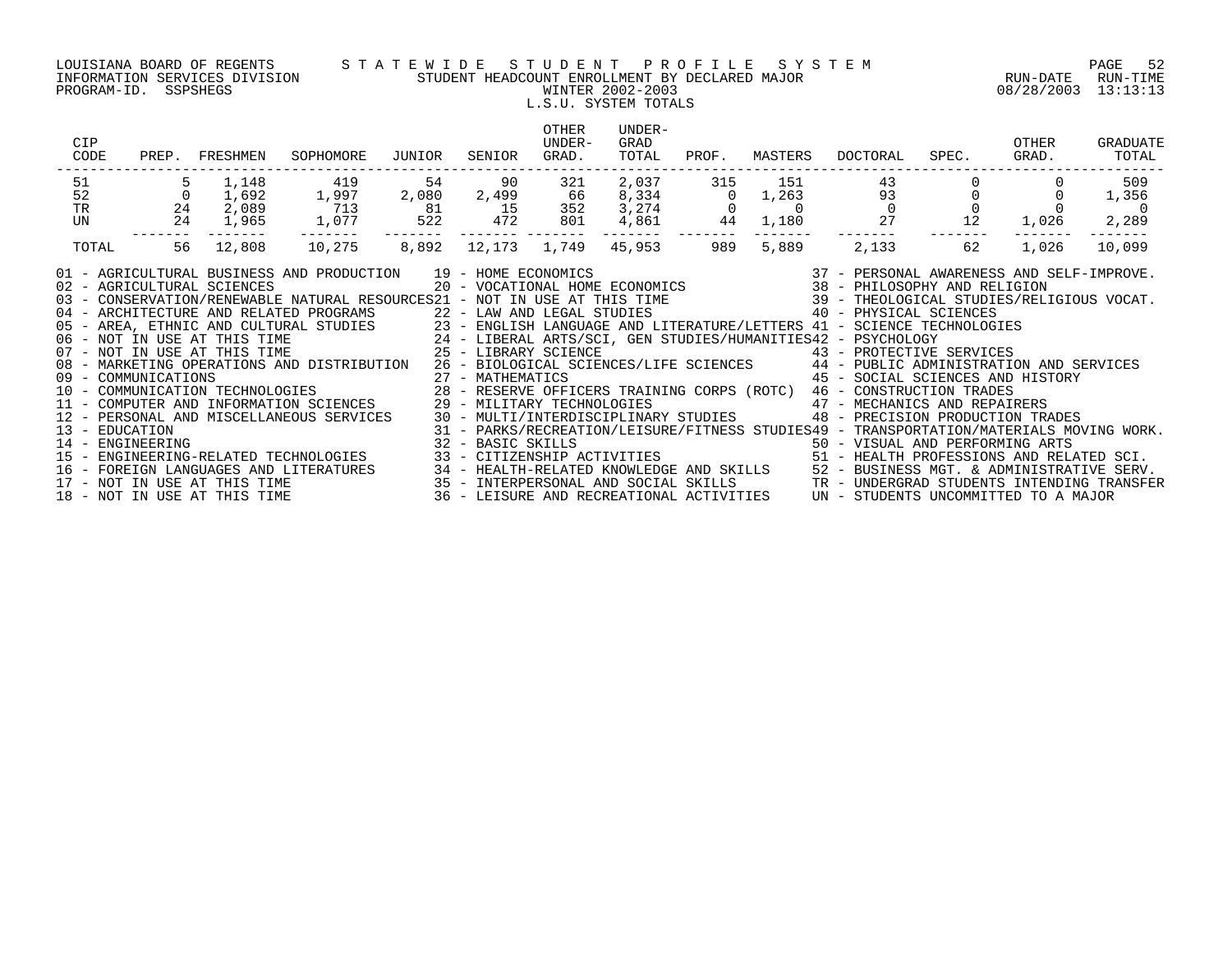### LOUISIANA BOARD OF REGENTS S T A T E W I D E S T U D E N T P R O F I L E S Y S T E M PAGE 53 INFORMATION SERVICES DIVISION STUDENT HEADCOUNT ENROLLMENT BY DECLARED MAJOR RUN-DATE RUN-TIME PROGRAM-ID. SSPSHEGS WINTER 2002-2003 08/28/2003 13:13:13 SOUTHERN U. SYSTEM TOTALS

| <b>CIP</b><br>CODE | PREP.                | FRESHMEN             | SOPHOMORE               | <b>JUNIOR</b>  | SENIOR               | OTHER<br>UNDER-<br>GRAD. | UNDER-<br>GRAD<br>TOTAL | PROF.                   | MASTERS              | <b>DOCTORAL</b>    | SPEC.         | <b>OTHER</b><br>GRAD. | GRADUATE<br>TOTAL |
|--------------------|----------------------|----------------------|-------------------------|----------------|----------------------|--------------------------|-------------------------|-------------------------|----------------------|--------------------|---------------|-----------------------|-------------------|
| 01                 | $\Omega$             | 8                    | 11                      | 6              | 6                    | $\mathbf 0$              | 31                      | $\mathbf 0$             | $\mathbf 0$          | 0                  | $\mathbf 0$   | $\Omega$              | 0                 |
| 02                 | $\mathbf 0$          | 14                   | 5                       | $\sqrt{ }$     | 12                   | $\mathbf 0$              | 38                      | $\mathsf 0$             | $\mathbf 0$          | 0                  | 0             | $\Omega$              | 0                 |
| 03                 | $\mathbf 0$          | 14                   | 5                       | 4              | 9                    | 0                        | 32                      | 0                       | 14                   | U                  | 0             |                       | 14                |
| 04                 | ∩<br>U               | 42                   | 30                      | 21<br>$\Omega$ | 23                   | $\mathbf 0$              | 116                     | $\mathbf 0$             | $\Omega$<br>$\Omega$ |                    | U<br>U        |                       | $\Omega$          |
| 05<br>06           |                      | $\Omega$<br>$\Omega$ | $\mathbf 0$<br>$\Omega$ | $\Omega$       | $\Omega$<br>$\Omega$ | $\Omega$<br>$\Omega$     | $\mathbf 0$<br>$\Omega$ | $\mathbf 0$<br>$\Omega$ | $\Omega$             |                    | N             |                       |                   |
| 07                 | U                    | $\Omega$             | $\Omega$                | $\cap$         | $\Omega$             | ∩                        | $\Omega$                | $\Omega$                | ∩                    |                    | ∩             |                       |                   |
| 08                 | U                    | $\Omega$             | $\Omega$                | $\mathbf 0$    | $\Omega$             | $\Omega$                 | $\Omega$                | $\Omega$                | $\Omega$             |                    | N             |                       |                   |
| 09                 | <sup>0</sup>         | 49                   | 61                      | 76             | 85                   | 0                        | 271                     | $\mathbf 0$             | 28                   |                    | N             |                       | 28                |
| 10                 | $\cap$               | $\Omega$             | $\Omega$                | $\mathbf 0$    | $\Omega$             | 0                        | $\mathbf 0$             | $\Omega$                | $\Omega$             |                    | U             |                       | $\Omega$          |
| 11                 | $\Omega$             | 178                  | 193                     | 144            | 228                  | 5                        | 748                     | $\mathbf 0$             | 89                   | <sup>n</sup>       | U             | 8                     | 97                |
| 12                 | $\Omega$             | 10                   | 2                       | $\Omega$       | $\Omega$             | $\Omega$                 | 12                      | $\Omega$                | $\Omega$             | U                  | U             | $\cap$                | $\Omega$          |
| 13                 | $\mathbf 0$          | 354                  | 229                     | 205            | 421                  | 35                       | 1,244                   | $\mathbf 0$             | 408                  | 50                 | $\Omega$      | 19                    | 477               |
| 14                 | $\Omega$             | 139                  | 115                     | 129            | 203                  | 0                        | 586                     | $\mathbf 0$             | 14                   | $\Omega$           | O             | $\Omega$              | 14                |
| 15                 | $\Omega$             | 69                   | 48                      | 39             | 40                   | 5                        | 201                     | $\Omega$                | $\Omega$             | <sup>n</sup>       | O             | $\cap$                | $\Omega$          |
| 16                 | ∩                    | 1                    | 2                       | -1             | 1                    | $\Omega$                 | 5                       | $\mathbf 0$             | $\Omega$             |                    | U             |                       |                   |
| 17                 | U                    | $\Omega$             | $\Omega$                | $\Omega$       | $\Omega$             | $\Omega$                 | $\Omega$                | $\Omega$                | ∩                    |                    | U             |                       |                   |
| 18<br>19           | $\Omega$<br>$\Omega$ | $\mathbf 0$          | $\mathbf 0$             | $\mathbf 0$    | $\Omega$             | 0                        | 0                       | $\mathbf 0$             | $\Omega$<br>$\Omega$ |                    | O<br>ი        |                       |                   |
| 20                 | U                    | 11<br>$\mathbf 1$    | 12<br>0                 | 28<br>$\Omega$ | 76<br>$\Omega$       | 0<br>0                   | 127<br>1                | 0<br>$\Omega$           | ∩                    | ∩                  | U             |                       |                   |
| 21                 | U                    | $\Omega$             | $\Omega$                | $\Omega$       | $\Omega$             | $\Omega$                 | $\mathbf 0$             | $\Omega$                | ∩                    |                    | U             |                       | ∩                 |
| 22                 | ∩                    | 2                    | 3                       | $\Omega$       | $\Omega$             | 5                        | 10                      | 377                     | $\Omega$             |                    | U             |                       | 377               |
| 23                 | $\cap$               | 16                   | 15                      | 23             | 34                   | $\Omega$                 | 88                      | $\mathbf 0$             | $\Omega$             |                    | $\Omega$      |                       | $\mathbf 0$       |
| 24                 | <sup>0</sup>         | 431                  | 108                     | 3              | 22                   | 63                       | 627                     | 0                       | $\Omega$             | U                  | O             |                       |                   |
| 25                 | <sup>0</sup>         | $\mathbf 0$          | 0                       | $\mathbf 0$    | $\Omega$             | 0                        | $\mathbf 0$             | $\mathbf 0$             | $\Omega$             | U                  | U             |                       | 0                 |
| 26                 | $\Omega$             | 114                  | 128                     | 99             | 165                  | 8                        | 514                     | $\mathbf 0$             | 17                   | 10                 | O             |                       | 30                |
| 27                 | ∩                    |                      | 7                       | 12             | 28                   | 0                        | 50                      | $\mathbf 0$             | 12                   | 1                  | U             |                       | 14                |
| 28                 | U                    | $\Omega$             | $\Omega$                | $\Omega$       | $\Omega$             | $\Omega$                 | $\mathbf 0$             | $\Omega$                | $\Omega$             | $\cap$             | $\Omega$      |                       | $\Omega$          |
| 29                 | U                    | $\Omega$             | $\mathbf 0$             | $\mathbf 0$    | $\Omega$             | 0                        | $\mathbf 0$             | $\mathbf 0$             | $\mathbf 0$          |                    | O             |                       | $\Omega$          |
| 30                 | U                    | $\Omega$             | $\Omega$                | 0              | $\Omega$             | $\Omega$                 | $\Omega$                | $\Omega$                | 6                    |                    | U<br>O        |                       | 6                 |
| 31<br>32           | O<br>U               | 36<br>$\Omega$       | 30<br>$\Omega$          | 51<br>$\Omega$ | 103<br>$\Omega$      | 0<br>$\Omega$            | 220<br>$\Omega$         | $\mathbf 0$<br>$\Omega$ | 51<br>$\Omega$       |                    | U             |                       | 51<br>$\Omega$    |
| 33                 |                      | $\Omega$             | $\Omega$                | $\Omega$       | $\Omega$             | $\Omega$                 | $\Omega$                | $\Omega$                | $\Omega$             |                    | $\Omega$      |                       |                   |
| 34                 | U                    | U                    | $\Omega$                | $\cap$         | $\Omega$             | ∩                        | ∩                       | $\mathbf 0$             | $\Omega$             |                    | U             |                       |                   |
| 35                 |                      | <sup>n</sup>         | ∩                       | ∩              | U                    | O                        | U                       | $\Omega$                | ∩                    |                    | N             |                       |                   |
| 36                 | n                    | ∩                    | 0                       | U              | $\Omega$             | O                        | 0                       | $\Omega$                | $\Omega$             |                    | O             |                       |                   |
| 37                 |                      |                      | $\Omega$                | $\cap$         | $\Omega$             | $\Omega$                 | $\Omega$                | $\Omega$                | $\Omega$             |                    | N             |                       |                   |
| 38                 | U                    | <sup>n</sup>         | $\Omega$                | $\cap$         | $\Omega$             | $\Omega$                 | O                       | $\Omega$                | ∩                    |                    | U             |                       |                   |
| 39                 | ∩                    | $\Omega$             | $\Omega$                | $\Omega$       | $\Omega$             | $\Omega$                 | $\Omega$                | $\Omega$                | $\Omega$             |                    | U             |                       |                   |
| 40                 | O                    | 35                   | 38                      | 45             | 71                   | 3                        | 192                     | $\mathbf 0$             | 12                   |                    | O             |                       | 14                |
| 41                 | <sup>0</sup>         | $\Omega$             | 0                       | $\mathbf 0$    | $\Omega$             | 0                        | $\mathbf 0$             | $\mathbf 0$             | $\mathbf 0$          |                    | O             |                       | $\mathbf 0$       |
| 42                 | $\Omega$             | 79                   | 86                      | 82             | 208                  | 0                        | 455                     | $\mathbf 0$             | $\Omega$             | U                  | O             | 2                     | 2                 |
| 43<br>44           | $\Omega$<br>$\cap$   | 123<br>40            | 97<br>72                | 85<br>90       | 170<br>184           | 6<br>$\Omega$            | 481<br>386              | $\mathbf 0$<br>$\Omega$ | 63<br>382            | <sup>n</sup><br>36 | U<br>$\Omega$ | $\overline{4}$        | 67                |
| 45                 | ∩                    | 73                   | 66                      | 61             | 181                  | 0                        | 381                     | $\mathbf 0$             | 64                   | $\Omega$           | O             | 11<br>$\mathbf{1}$    | 429<br>65         |
| 46                 | U                    | $\Omega$             | $\mathbf 0$             | $\Omega$       | $\Omega$             | $\Omega$                 | $\mathbf 0$             | $\Omega$                | $\Omega$             | U                  | O             |                       | $\Omega$          |
| 47                 | U                    | 23                   | 11                      | $\Omega$       | <sup>0</sup>         | 4                        | 38                      | $\Omega$                | $\Omega$             |                    | N             |                       |                   |
| 48                 | n                    | $\Omega$             | $\Omega$                | $\cap$         | n                    | ∩                        | $\Omega$                | ∩                       | ∩                    |                    |               |                       |                   |
| 49                 | ∩                    | $\Omega$             | $\Omega$                | 0              | $\Omega$             | $\Omega$                 | $\Omega$                | $\Omega$                | $\Omega$             |                    | O             |                       |                   |
| 50                 | $\cap$               | 61                   | 49                      | 27             | 36                   | $\Omega$                 | 173                     | $\Omega$                | $\Omega$             | $\cap$             | $\Omega$      | $\Omega$              | $\cap$            |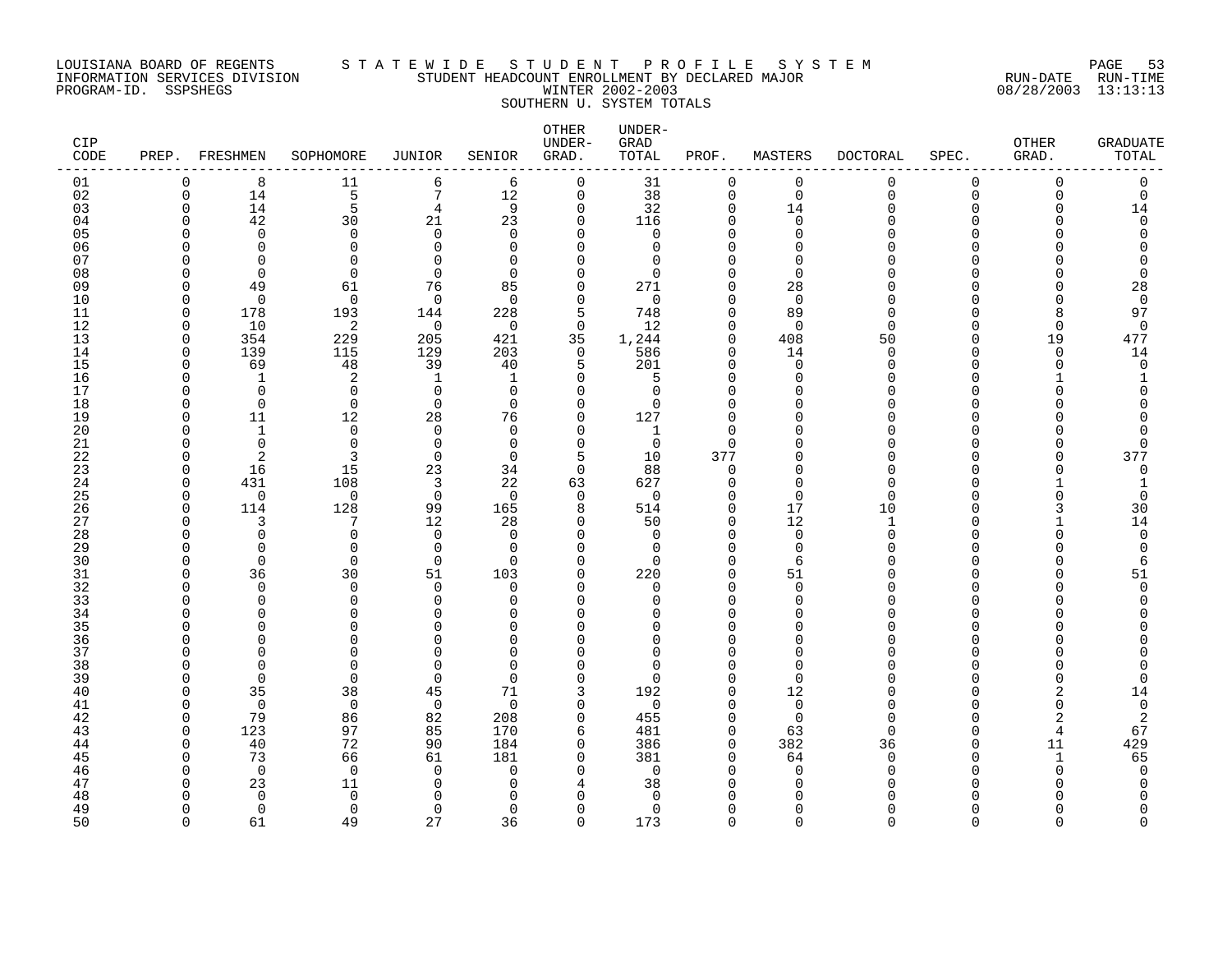### LOUISIANA BOARD OF REGENTS S T A T E W I D E S T U D E N T P R O F I L E S Y S T E M PAGE 54 INFORMATION SERVICES DIVISION STUDENT HEADCOUNT ENROLLMENT BY DECLARED MAJOR RUN-DATE RUN-TIME PROGRAM-ID. SSPSHEGS WINTER 2002-2003 08/28/2003 13:13:13

## SOUTHERN U. SYSTEM TOTALS

| CIP<br>CODE                                                                                                                                                                                                                                                                                                                                                                                                                                                                                                                                                                                                                                                                                                                                                                                                                                                                                                                                        | PREP. FRESHMEN          | SOPHOMORE             | JUNIOR                | SENIOR                     | OTHER<br>UNDER-<br>GRAD. | UNDER-<br>GRAD<br>TOTAL | PROF. | MASTERS | DOCTORAL                                                                                                                                                                                                                                                                                                                 | SPEC. | OTHER<br>GRAD. | GRADUATE<br>TOTAL |
|----------------------------------------------------------------------------------------------------------------------------------------------------------------------------------------------------------------------------------------------------------------------------------------------------------------------------------------------------------------------------------------------------------------------------------------------------------------------------------------------------------------------------------------------------------------------------------------------------------------------------------------------------------------------------------------------------------------------------------------------------------------------------------------------------------------------------------------------------------------------------------------------------------------------------------------------------|-------------------------|-----------------------|-----------------------|----------------------------|--------------------------|-------------------------|-------|---------|--------------------------------------------------------------------------------------------------------------------------------------------------------------------------------------------------------------------------------------------------------------------------------------------------------------------------|-------|----------------|-------------------|
| 51                                                                                                                                                                                                                                                                                                                                                                                                                                                                                                                                                                                                                                                                                                                                                                                                                                                                                                                                                 | 760                     | 381                   | 215                   | 389                        | 106                      | 1,851                   |       | 139     |                                                                                                                                                                                                                                                                                                                          |       | 21             | 171               |
| 52<br><b>TR</b>                                                                                                                                                                                                                                                                                                                                                                                                                                                                                                                                                                                                                                                                                                                                                                                                                                                                                                                                    | 459<br>$\overline{0}$   | 432<br>$\overline{0}$ | 339<br>$\overline{0}$ | 511<br>$\overline{0}$      | 18<br>$\Omega$           | 1,759<br>$\overline{0}$ |       |         | $\Omega$                                                                                                                                                                                                                                                                                                                 |       |                | $\Omega$          |
| UN                                                                                                                                                                                                                                                                                                                                                                                                                                                                                                                                                                                                                                                                                                                                                                                                                                                                                                                                                 | 893                     | 325                   | 137                   | 75                         | 89                       | 1,519                   |       |         |                                                                                                                                                                                                                                                                                                                          | 90    | 464            | 555               |
| TOTAL                                                                                                                                                                                                                                                                                                                                                                                                                                                                                                                                                                                                                                                                                                                                                                                                                                                                                                                                              | $\overline{0}$<br>4,038 | 2,561                 | 1,929                 | 3,281                      | 347                      | -------<br>12,156       | 377   | 1,300   | 108                                                                                                                                                                                                                                                                                                                      | 90    | 542            | 2,417             |
| 91 - AGRICULTURAL BUSINESS AND PRODUCTION 19 - HOME ECONOMICS (2007) 19 - 2007 - PERSONAL AWARENESS AND SELF-IMPROVE<br>102 - AGRICULTURAL SCIENCES (2007) 2007 - VOCATIONAL HOME ECONOMICS (2008 - 2008) 201 - AGRICULTURAL SCIE<br>04 - ARCHITECTURE AND RELATED PROGRAMS<br>05 - AREA, ETHNIC AND CULTURAL STUDIES 23 - ENGLISH LANGUAGE AND LITERATURE/LETTERS 41 - SCIENCE TECHNOLOGIES<br>06 - NOT IN USE AT THIS TIME 24 - LIBERAL ARTS/SCI, GEN STUDIES/HUMANITIES42 - PSYCHOLOGY<br>07 - NOT IN USE AT THI<br>08 - MARKETING OPERATIONS AND DISTRIBUTION 26 - BIOLOGICAL SCIENCES/LIFE SCIENCES 44 - PUBLIC ADMINISTRATION AND SERVICES<br>14 - ENGINEERING<br>15 - ENGINEERING-RELATED TECHNOLOGIES<br>16 – FOREIGN LANGUAGES AND LITERATURES 34 – HEALTH-RELATED KNOWLEDGE AND SKILLS 52 – BUSINESS MGT. & ADMINISTRATIVE SERV.<br>17 – NOT IN USE AT THIS TIME 35 – INTERPERSONAL AND SOCIAL SKILLS TRANGERGRAD STUDENTS INTENDING TRA |                         |                       |                       | 22 - LAW AND LEGAL STUDIES |                          |                         |       |         | 40 - PHYSICAL SCIENCES<br>45 - SOCIAL SCIENCES AND HISTORY<br>48 - PRECISION PRODUCTION TRADES<br>31 - PARKS/RECREATION/LEISURE/FITNESS STUDIES49 - TRANSPORTATION/MATERIALS MOVING WORK.<br>32 - BASIC SKILLS<br>33 - CITIZENSHIP ACTIVITIES                                   50 - HEALTH PROFESSIONS AND RELATED SCI. |       |                |                   |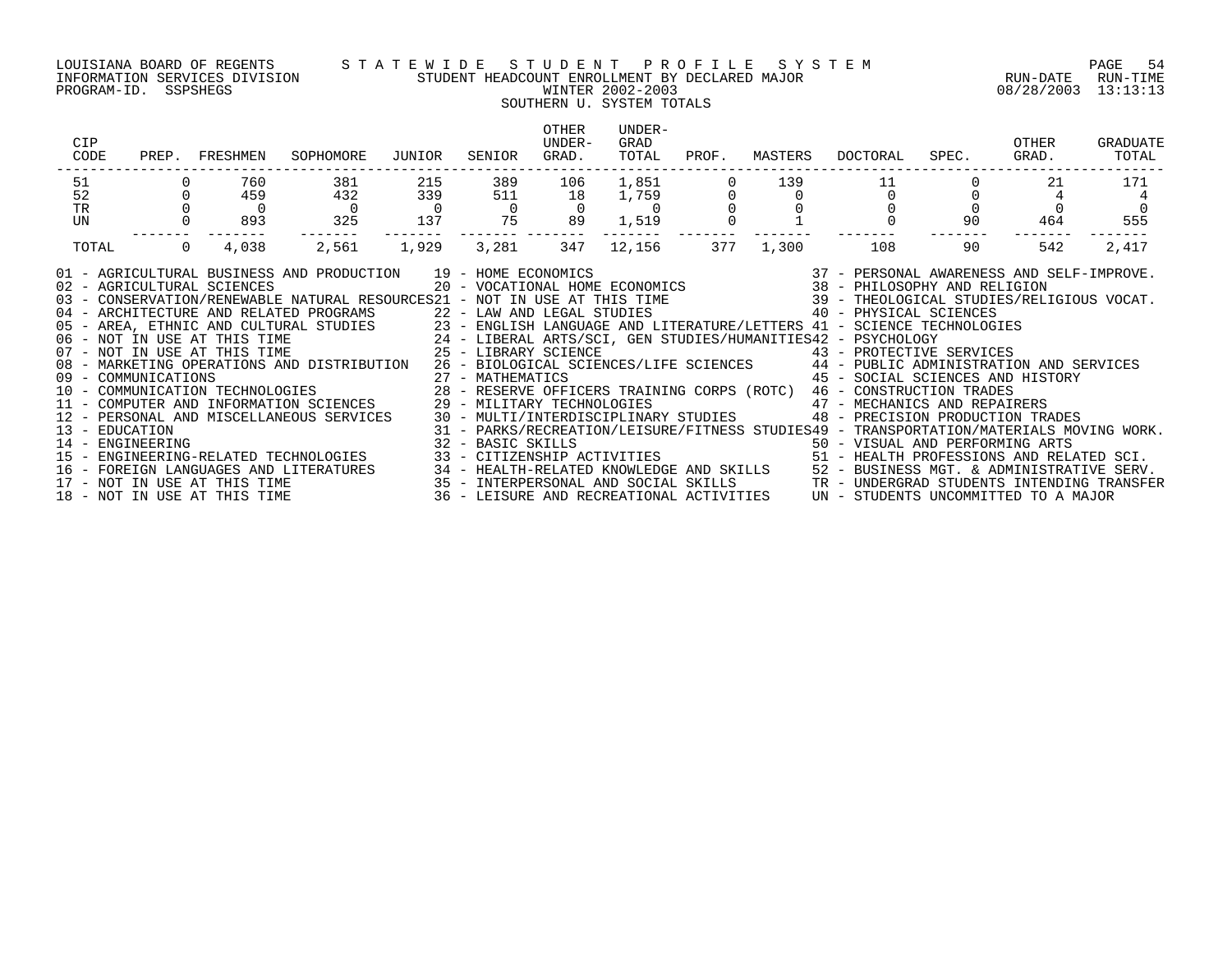### LOUISIANA BOARD OF REGENTS S T A T E W I D E S T U D E N T P R O F I L E S Y S T E M PAGE 55 INFORMATION SERVICES DIVISION STUDENT HEADCOUNT ENROLLMENT BY DECLARED MAJOR RUN-DATE RUN-TIME PROGRAM-ID. SSPSHEGS WINTER 2002-2003 08/28/2003 13:13:13 L.C.T.C.S. TOTALS

| CIP<br>CODE | PREP. FRESHMEN               |                      | SOPHOMORE         | JUNIOR               | SENIOR                   | OTHER<br>UNDER-<br>GRAD. | UNDER-<br>GRAD<br>TOTAL | PROF.                | MASTERS       | <b>DOCTORAL</b> | SPEC.        | OTHER<br>GRAD. | <b>GRADUATE</b><br>TOTAL |
|-------------|------------------------------|----------------------|-------------------|----------------------|--------------------------|--------------------------|-------------------------|----------------------|---------------|-----------------|--------------|----------------|--------------------------|
| 01          | $\mathbf 0$                  | 18                   | 10                | $\mathbf 0$          | 0                        | 8                        | 36                      | 0                    | $\mathbf 0$   | $\mathbf 0$     | $\mathbf 0$  | 0              | 0                        |
| 02          | $\mathbf 0$                  | $\Omega$             | $\mathbf 0$       | $\mathbf 0$          | $\Omega$                 | $\mathbf 0$              | $\mathbf 0$             | $\mathbf 0$          | $\Omega$      | $\Omega$        | $\Omega$     | $\Omega$       | $\Omega$                 |
| 03          | $\mathbf 0$                  | $\mathbf 0$          | $\mathbf 0$       | $\Omega$             | $\mathbf 0$              | $\mathbf 0$              | $\mathbf 0$             | $\Omega$             | $\Omega$<br>∩ |                 | $\Omega$     |                |                          |
| 04<br>05    | $\Omega$<br>$\Omega$         | 80<br>$\Omega$       | 38<br>$\mathbf 0$ | O<br>U               | $\Omega$<br>$\Omega$     | 59<br>$\mathbf 0$        | 177<br>$\mathbf 0$      | $\Omega$<br>$\Omega$ |               |                 | U<br>n       |                |                          |
| 06          | <sup>0</sup>                 | $\Omega$             | 0                 | U                    | <sup>0</sup>             | 0                        | 0                       | $\Omega$             |               |                 | n            |                |                          |
| 07          | ∩                            | ∩                    | $\Omega$          | ∩                    | U                        | $\Omega$                 | $\Omega$                | $\Omega$             |               |                 | n            |                |                          |
| 08          | $\Omega$                     | $\Omega$             | $\Omega$          | U                    | $\Omega$                 | $\mathbf 0$              | $\Omega$                | $\Omega$             |               |                 | <sup>n</sup> |                |                          |
| 09          | $\Omega$                     | 151                  | 128               | U                    | $\Omega$                 | 32                       | 311                     | $\Omega$             |               |                 | U            |                |                          |
| 10          | $\mathbf 0$                  | 12                   | 6                 | $\Omega$             | $\mathbf 0$              | $\mathbf 0$              | 18                      | $\Omega$             |               |                 | <sup>n</sup> |                |                          |
| 11          | 2                            | 379                  | 225               | O                    | 0                        | 161                      | 767                     | $\Omega$             | ∩             |                 | U            |                |                          |
| 12          | 0                            | 113                  | 40                | O                    | 0                        | 31                       | 184                     | $\Omega$             | ∩             |                 | U            |                |                          |
| 13          | $\mathbf 0$                  | 676                  | 278               | $\Omega$             | $\mathbf 0$              | 165                      | 1,119                   | $\Omega$             | ∩             |                 | $\Omega$     |                |                          |
| 14          | $\Omega$<br>3                | $\Omega$             | $\mathbf 0$       | $\Omega$<br>$\Omega$ | $\Omega$<br>$\Omega$     | $\mathbf 0$              | $\mathbf 0$             | $\Omega$<br>$\Omega$ | ∩             |                 | U<br>U       |                |                          |
| 15<br>16    | $\Omega$                     | 713<br>$\Omega$      | 213<br>$\Omega$   | $\cap$               | $\Omega$                 | 214<br>$\Omega$          | 1,143<br>$\mathbf 0$    | $\Omega$             |               |                 | U            |                |                          |
| 17          | $\Omega$                     | $\Omega$             | 0                 | U                    | $\Omega$                 | $\mathbf 0$              | 0                       | $\Omega$             |               |                 | <sup>n</sup> |                |                          |
| 18          | 0                            | $\Omega$             | 0                 | C                    | <sup>0</sup>             | $\mathbf 0$              | $\mathbf 0$             | $\Omega$             |               |                 | U            |                |                          |
| 19          | $\Omega$                     | 16                   | 19                | O                    | $\Omega$                 | 20                       | 55                      | $\Omega$             |               |                 | <sup>n</sup> |                |                          |
| 20          | $\Omega$                     | 114                  | 55                | U                    | $\Omega$                 | 59                       | 228                     | $\Omega$             |               |                 |              |                |                          |
| 21          | $\Omega$                     | $\Omega$             | $\Omega$          | U                    | $\Omega$                 | $\Omega$                 | $\mathbf 0$             | $\Omega$             |               |                 | <sup>n</sup> |                |                          |
| 22          | $\Omega$                     | 24                   | 17                | O                    | $\Omega$                 | 25                       | 66                      | $\Omega$             |               |                 | <sup>n</sup> |                |                          |
| 23          | $\Omega$                     | $\Omega$             | $\Omega$          | $\cap$               | $\Omega$                 | $\Omega$                 | $\Omega$                | $\Omega$             |               |                 | U            |                |                          |
| 24          | 11                           | 3,167                | 1,377             | 0                    | 0<br>$\Omega$            | 438                      | 4,993                   | $\Omega$<br>$\Omega$ |               |                 | U<br>n       |                |                          |
| 25<br>26    | $\Omega$<br>$\Omega$         | $\Omega$<br>$\Omega$ | 0<br>0            | O<br>O               | $\Omega$                 | 0<br>$\Omega$            | 0<br>0                  | $\Omega$             |               |                 | $\Omega$     |                |                          |
| 27          | ∩                            | ∩                    | $\Omega$          | ∩                    | U                        | ∩                        | O                       | $\Omega$             |               |                 | U            |                |                          |
| 28          | $\Omega$                     | ∩                    | $\Omega$          | C                    | <sup>n</sup>             | $\Omega$                 | O                       | $\Omega$             |               |                 | U            |                |                          |
| 29          | $\Omega$                     | $\Omega$             | $\Omega$          | U                    | $\Omega$                 | $\Omega$                 | 0                       | $\Omega$             |               |                 | U            |                |                          |
| 30          | $\Omega$                     | 104                  | 51                | $\cap$               | $\Omega$                 | 52                       | 207                     | $\Omega$             |               |                 | U            |                |                          |
| 31          | 0                            | 0                    | 0                 | U                    | $\Omega$                 | 0                        | 0                       | $\Omega$             | ∩             |                 | <sup>0</sup> |                |                          |
| 32          | ∩                            | ∩                    | $\Omega$          | U                    | <sup>n</sup>             | 0                        | 0                       | $\Omega$             |               |                 | U            |                |                          |
| 33          | ∩                            | U                    | $\Omega$          | U                    | <sup>n</sup>             | $\Omega$                 | O                       | $\Omega$             |               |                 | <sup>n</sup> |                |                          |
| 34<br>35    | ∩                            | U                    | $\Omega$<br>U     | U                    | U<br>U                   | $\Omega$<br>$\Omega$     | O<br>O                  | $\Omega$<br>$\Omega$ |               |                 | U<br>U       |                |                          |
| 36          | ∩                            | ∩                    | $\Omega$          | ſ                    | U                        | $\Omega$                 | 0                       | $\Omega$             |               |                 | <sup>n</sup> |                |                          |
| 37          | $\Omega$                     |                      | 0                 | C                    | $\Omega$                 | $\mathbf 0$              | 0                       | $\Omega$             |               |                 | <sup>n</sup> |                |                          |
| 38          | <sup>0</sup>                 |                      | O                 | U                    | U                        | O                        | 0                       | <sup>0</sup>         |               |                 | ∩            |                |                          |
| 39          | ∩                            |                      | $\Omega$          | C                    | U                        | $\Omega$                 | O                       | $\Omega$             |               |                 | U            |                |                          |
| 40          | ∩                            |                      | $\Omega$          | C                    | $\Omega$                 | $\Omega$                 | O                       | $\Omega$             |               |                 | <sup>n</sup> |                |                          |
| 41          | ∩                            |                      | $\Omega$          | C                    | $\Omega$                 | $\Omega$                 | -1                      | $\Omega$             |               |                 | n            |                |                          |
| 42          | $\Omega$                     | $\Omega$             | $\Omega$          | $\Omega$             | $\Omega$                 | $\mathbf 0$              | 0                       | $\Omega$             |               |                 | <sup>n</sup> |                |                          |
| 43          | $\Omega$                     | 503                  | 280               | $\cap$               | $\Omega$                 | 127                      | 910                     | $\Omega$             |               |                 |              |                |                          |
| 44          | $\Omega$                     | $\mathbf 0$          | 0                 | $\Omega$             | $\Omega$                 | $\mathbf 0$              | $\mathbf 0$             | $\Omega$             | ∩             |                 | <sup>n</sup> |                |                          |
| 45<br>46    | <sup>0</sup><br><sup>0</sup> | $\Omega$<br>67       | 0<br>23           | O<br>C               | <sup>0</sup><br>$\Omega$ | 0<br>19                  | 0<br>109                | $\Omega$<br>$\Omega$ |               |                 | U<br>n       |                |                          |
| 47          | 0                            | 226                  | 94                | U                    | $\Omega$                 | 48                       | 368                     | $\Omega$             | ∩             |                 |              |                |                          |
| 48          | ∩                            | 126                  | 61                | C                    | n                        | 46                       | 233                     | $\Omega$             |               |                 |              |                |                          |
| 49          | $\Omega$                     | $\Omega$             | $\mathbf 0$       | ∩                    | $\Omega$                 | $\mathbf 0$              | $\mathbf 0$             | $\Omega$             |               |                 | <sup>n</sup> |                | Λ                        |
| 50          | $\Omega$                     | 232                  | 114               | $\cap$               | $\cap$                   | 88                       | 434                     | $\Omega$             | $\Omega$      | $\cap$          | $\Omega$     | ∩              | $\cap$                   |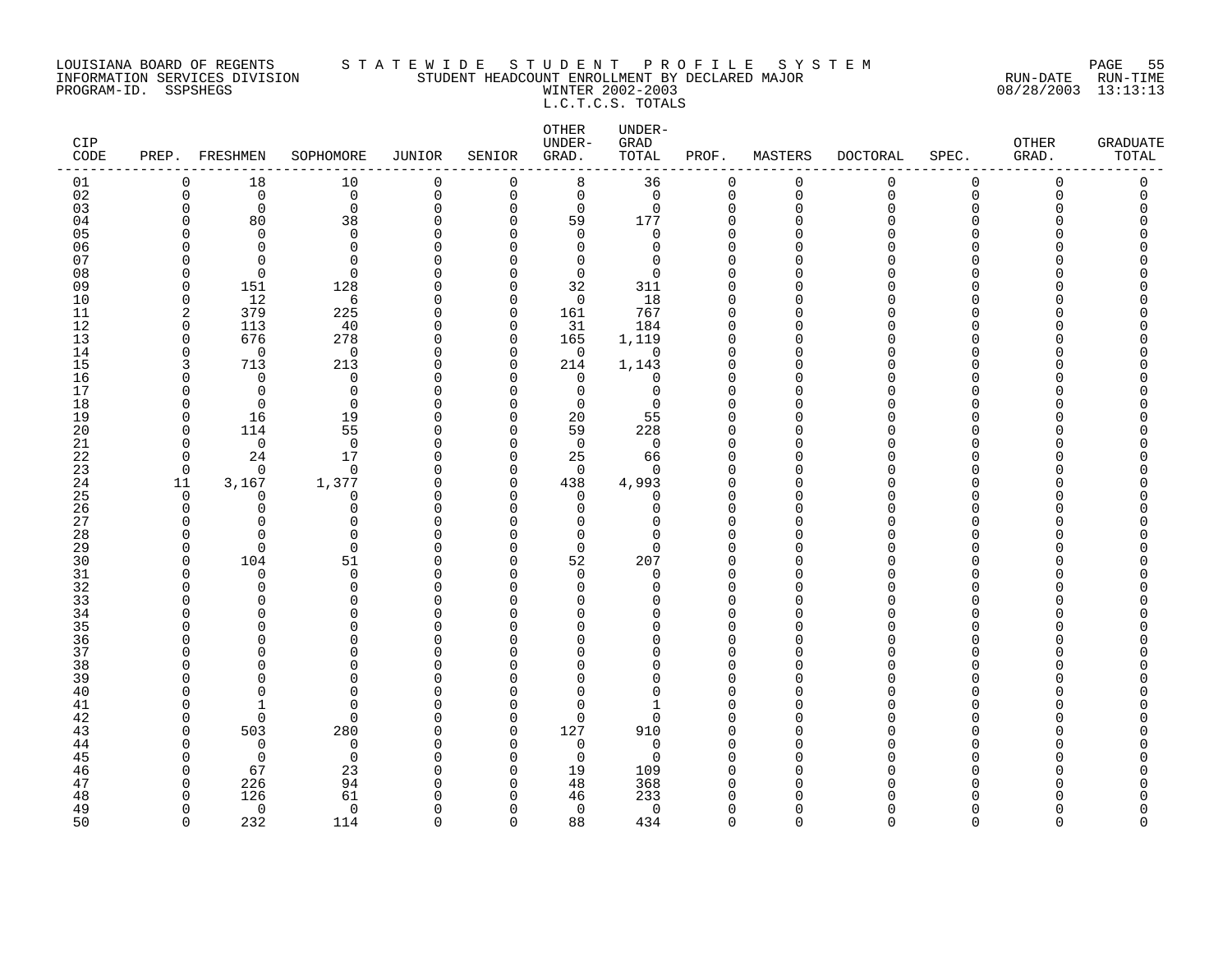### LOUISIANA BOARD OF REGENTS S T A T E W I D E S T U D E N T P R O F I L E S Y S T E M PAGE 56 INFORMATION SERVICES DIVISION STUDENT HEADCOUNT ENROLLMENT BY DECLARED MAJOR RUN-DATE RUN-TIME PROGRAM-ID. SSPSHEGS WINTER 2002-2003 08/28/2003 13:13:13 L.C.T.C.S. TOTALS

| CIP<br>CODE |     | PREP. FRESHMEN     | SOPHOMORE                                                                                                                                                                                                                                                                                                                                                                                                                                                                                                                                                                                                                                                                                                                                                                                                                                                              | JUNIOR                                          | SENIOR                     | OTHER<br>UNDER-<br>GRAD.                     | UNDER-<br>GRAD<br>TOTAL | PROF.    | MASTERS  | DOCTORAL | SPEC.                                                                                                                                                                                                                                                                                                                                                                                                      | OTHER<br>GRAD. | GRADUATE<br>TOTAL |
|-------------|-----|--------------------|------------------------------------------------------------------------------------------------------------------------------------------------------------------------------------------------------------------------------------------------------------------------------------------------------------------------------------------------------------------------------------------------------------------------------------------------------------------------------------------------------------------------------------------------------------------------------------------------------------------------------------------------------------------------------------------------------------------------------------------------------------------------------------------------------------------------------------------------------------------------|-------------------------------------------------|----------------------------|----------------------------------------------|-------------------------|----------|----------|----------|------------------------------------------------------------------------------------------------------------------------------------------------------------------------------------------------------------------------------------------------------------------------------------------------------------------------------------------------------------------------------------------------------------|----------------|-------------------|
| 51          | 10  | 3,821              | 1,877                                                                                                                                                                                                                                                                                                                                                                                                                                                                                                                                                                                                                                                                                                                                                                                                                                                                  | $\begin{array}{c} 0 \\ 0 \\ 0 \\ 0 \end{array}$ |                            | 1,653                                        | 7,361                   |          |          |          |                                                                                                                                                                                                                                                                                                                                                                                                            |                |                   |
| 52          | 6   | 1,815              | 1,039                                                                                                                                                                                                                                                                                                                                                                                                                                                                                                                                                                                                                                                                                                                                                                                                                                                                  |                                                 |                            | 555                                          | 3,415                   |          |          |          |                                                                                                                                                                                                                                                                                                                                                                                                            |                |                   |
| TR          | 57  | 204                | 236                                                                                                                                                                                                                                                                                                                                                                                                                                                                                                                                                                                                                                                                                                                                                                                                                                                                    |                                                 |                            | $\begin{matrix} 0 & 0 \\ 0 & 0 \end{matrix}$ | 497                     |          |          |          |                                                                                                                                                                                                                                                                                                                                                                                                            |                |                   |
| UN          | 441 | 3,824              | 748                                                                                                                                                                                                                                                                                                                                                                                                                                                                                                                                                                                                                                                                                                                                                                                                                                                                    |                                                 |                            | 973                                          | 5,986                   |          |          |          |                                                                                                                                                                                                                                                                                                                                                                                                            |                |                   |
| TOTAL       | 530 | --------<br>16,386 | --------<br>6,929                                                                                                                                                                                                                                                                                                                                                                                                                                                                                                                                                                                                                                                                                                                                                                                                                                                      | $\Omega$                                        | $\overline{0}$             | 4,773                                        | --------<br>28,618      | $\Omega$ | $\Omega$ | $\Omega$ | $\Omega$                                                                                                                                                                                                                                                                                                                                                                                                   | $\Omega$       |                   |
|             |     |                    | 01 - AGRICULTURAL BUSINESS AND PRODUCTION 19 - HOME ECONOMICS (2007) 19 - 2007 - PERSONAL AWARENESS AND SELF-IMPROVE<br>102 - AGRICULTURAL SCIENCES (2007) 2007 - VOCATIONAL HOME ECONOMICS (2007) 2010 - PHILOSOPHY AND RELIGION<br>04 - ARCHITECTURE AND RELATED PROGRAMS<br>05 - AREA, ETHNIC AND CULTURAL STUDIES 23 - ENGLISH LANGUAGE AND LITERATURE/LETTERS 41 - SCIENCE TECHNOLOGIES<br>06 - NOT IN USE AT THIS TIME 24 - LIBERAL ARTS/SCI, GEN STUDIES/HUMANITIES42 - PSYCHOLOGY<br>07 - NOT IN USE AT THI<br>08 - MARKETING OPERATIONS AND DISTRIBUTION<br>14 - ENGINEERING<br>15 - ENGINEERING-RELATED TECHNOLOGIES<br>16 - FOREIGN LANGUAGES AND LITERATURES 34 - HEALTH-RELATED KNOWLEDGE AND SKILLS 52 - BUSINESS MGT. & ADMINISTRATIVE SERV.<br>17 - NOT IN USE AT THIS TIME 3ERV.<br>18 - NOT IN USE AT THIS TIME 36 - LEISURE AND RECREATIONAL ACTIVI |                                                 | 22 - LAW AND LEGAL STUDIES |                                              |                         |          |          |          | 40 - PHYSICAL SCIENCES<br>26 - BIOLOGICAL SCIENCES/LIFE SCIENCES 44 - PUBLIC ADMINISTRATION AND SERVICES<br>45 - SOCIAL SCIENCES AND HISTORY<br>48 - PRECISION PRODUCTION TRADES<br>31 - PARKS/RECREATION/LEISURE/FITNESS STUDIES49 - TRANSPORTATION/MATERIALS MOVING WORK.<br>32 - BASIC SKILLS<br>33 - CITIZENSHIP ACTIVITIES                                   50 - HEALTH PROFESSIONS AND RELATED SCI. |                |                   |
|             |     |                    |                                                                                                                                                                                                                                                                                                                                                                                                                                                                                                                                                                                                                                                                                                                                                                                                                                                                        |                                                 |                            |                                              |                         |          |          |          |                                                                                                                                                                                                                                                                                                                                                                                                            |                |                   |
|             |     |                    |                                                                                                                                                                                                                                                                                                                                                                                                                                                                                                                                                                                                                                                                                                                                                                                                                                                                        |                                                 |                            |                                              |                         |          |          |          |                                                                                                                                                                                                                                                                                                                                                                                                            |                |                   |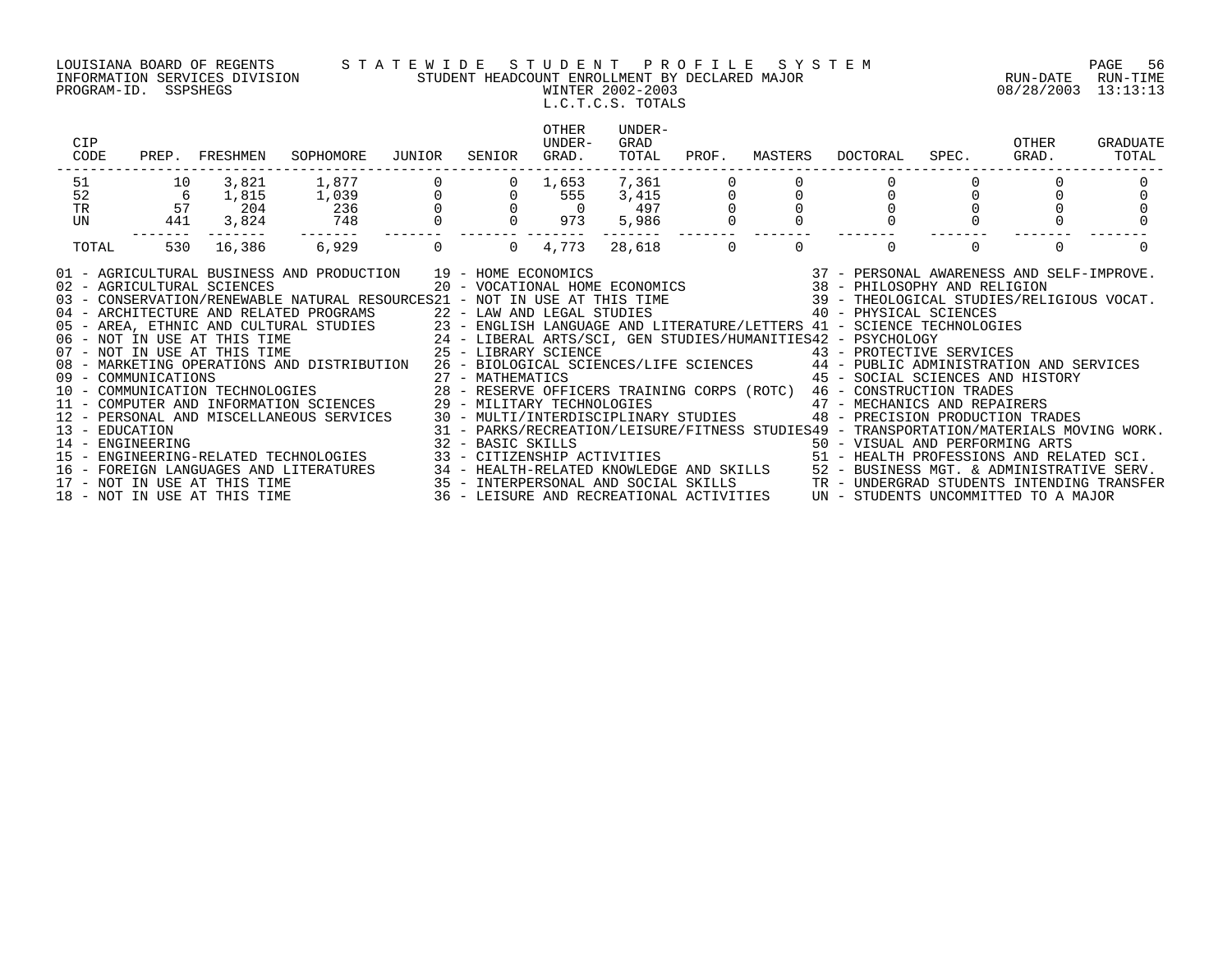#### LOUISIANA BOARD OF REGENTS S T A T E W I D E S T U D E N T P R O F I L E S Y S T E M PAGE 57 INFORMATION SERVICES DIVISION STUDENT HEADCOUNT ENROLLMENT BY DECLARED MAJOR RUN-DATE RUN-TIME PROGRAM-ID. SSPSHEGS WINTER 2002-2003 08/28/2003 13:13:13 PUBLIC INSTITUTIONAL TOTALS

| CIP<br>CODE |              | PREP. FRESHMEN           | SOPHOMORE            | <b>JUNIOR</b>            | SENIOR        | OTHER<br>UNDER-<br>GRAD. | UNDER-<br>GRAD<br>TOTAL | PROF.                | MASTERS            | <b>DOCTORAL</b> | SPEC.        | <b>OTHER</b><br>GRAD. | <b>GRADUATE</b><br>TOTAL |
|-------------|--------------|--------------------------|----------------------|--------------------------|---------------|--------------------------|-------------------------|----------------------|--------------------|-----------------|--------------|-----------------------|--------------------------|
| 01          | O            | 64                       | 73                   | 78                       | 114           | 8                        | 337                     | $\Omega$             | 19                 | 12              | $\Omega$     | $\Omega$              | 31                       |
| 02          | $\Omega$     | 243                      | 213                  | 192                      | 236           | $\Omega$                 | 884                     | $\Omega$             | 67                 | 70              | $\Omega$     | $\Omega$              | 137                      |
| 03          | $\Omega$     | 97                       | 122                  | 127                      | 219           | $\Omega$                 | 565                     | $\Omega$             | 91                 | 26              | $\Omega$     | $\Omega$              | 117                      |
| 04          | ∩            | 482                      | 394                  | 281                      | 486           | 59<br>$\Omega$           | 1,702                   | 0<br>$\Omega$        | 123<br>7           | $\mathbf 0$     | U            | U                     | 123                      |
| 05<br>06    |              | $\mathbf{1}$<br>$\Omega$ | 1<br>$\Omega$        | 1<br>$\Omega$            | 6<br>$\Omega$ | $\Omega$                 | 9<br>$\Omega$           | $\Omega$             | $\cap$             | 12<br>$\Omega$  |              |                       | 19<br>$\mathbf 0$        |
| 07          |              | $\Omega$                 | $\cap$               | $\Omega$                 | ∩             | $\Omega$                 | U                       |                      | $\cap$             | $\cap$          |              |                       | $\Omega$                 |
| 08          | U            | 91                       | 106                  | 87                       | 106           | $\Omega$                 | 390                     | $\Omega$             | $\Omega$           | ∩               | $\cap$       |                       | $\Omega$                 |
| 09          |              | 1,213                    | 1,091                | 933                      | 1,088         | 32                       | 4,358                   | $\Omega$             | 165                | 15              |              |                       | 180                      |
| 10          | $\Omega$     | 12                       | 6                    | $\Omega$                 | $\Omega$      | $\Omega$                 | 18                      | $\Omega$             | $\Omega$           | $\Omega$        |              |                       | $\mathbf 0$              |
| 11          | 4            | 1,615                    | 1,095                | 679                      | 993           | 189                      | 4,575                   | $\Omega$             | 427                | 114             | U            |                       | 549                      |
| 12          | $\Omega$     | 147                      | 51                   | 3                        | 3             | 31                       | 235                     | $\Omega$             | $\Omega$           | $\Omega$        | $\Omega$     | $\Omega$              | $\Omega$                 |
| 13          | 4            | 4,141                    | 3,363                | 2,774                    | 4,462         | 243                      | 14,987                  | $\Omega$             | 4,066              | 604             | 232          | 27                    | 4,929                    |
| 14          | $\mathbf{1}$ | 1,617                    | 1,426                | 1,273                    | 2,174         | $\Omega$                 | 6,491                   | $\Omega$             | 884                | 394             | $\Omega$     | $\Omega$              | 1,278                    |
| 15<br>16    | 5<br>$\cap$  | 1,239<br>30              | 752<br>57            | 592<br>68                | 754<br>129    | 219<br>$\Omega$          | 3,561<br>284            | $\Omega$<br>$\Omega$ | $\Omega$<br>54     | 0<br>33         | <sup>n</sup> | <sup>n</sup>          | 0<br>88                  |
| 17          |              | $\Omega$                 | $\Omega$             | $\Omega$                 | $\Omega$      | $\Omega$                 | $\Omega$                | $\Omega$             | $\Omega$           | $\Omega$        |              |                       | $\Omega$                 |
| 18          | O            | $\Omega$                 | $\Omega$             | $\Omega$                 | $\Omega$      | $\Omega$                 | $\Omega$                | $\Omega$             | $\Omega$           | $\Omega$        |              |                       | $\Omega$                 |
| 19          | O            | 361                      | 469                  | 506                      | 717           | 20                       | 2,073                   | $\Omega$             | 113                | 35              | $\cap$       |                       | 149                      |
| 20          | ∩            | 193                      | 117                  | 54                       | 58            | 59                       | 481                     | $\Omega$             | $\Omega$           | ∩               |              |                       | $\Omega$                 |
| 21          | $\cap$       | $\Omega$                 | $\overline{0}$       | $\overline{0}$           | $\Omega$      | $\Omega$                 | 0                       | $\Omega$             | $\Omega$           | ∩               | U            | ∩                     | $\Omega$                 |
| 22          |              | 219                      | 127                  | 68                       | 63            | 43                       | 521                     | 1,007                | $\Omega$           | ∩               |              | ∩                     | 1,007                    |
| 23          |              | 293                      | 372                  | 499                      | 695           | $\Omega$                 | 1,860                   | $\Omega$             | 292                | 150             | $\cap$       |                       | 442                      |
| 24          | 13           | 5,925                    | 2,642                | 1,379                    | 2,666         | 548                      | 13,173                  | $\Omega$             | 91                 | $\Omega$        | $\cap$       |                       | 92                       |
| 25<br>26    | $\cap$<br>3  | $\Omega$<br>1,982        | $\Omega$             | $\Omega$<br>1,148        | ∩<br>1,736    | $\Omega$<br>8            | $\Omega$                | $\Omega$             | 176<br>210         | $\Omega$<br>177 | $\cap$       |                       | 176<br>390               |
| 27          |              | 61                       | 1,494<br>79          | 100                      | 171           | 0                        | 6,371<br>413            | $\Omega$             | 142                | 86              | U            |                       | 229                      |
| 28          | O            | $\Omega$                 | $\Omega$             | $\Omega$                 | 0             | $\Omega$                 | $\Omega$                | $\Omega$             | $\Omega$           | ∩               | $\cap$       |                       | 0                        |
| 29          | $\cap$       | $\Omega$                 | $\Omega$             | $\Omega$                 | $\Omega$      | $\Omega$                 | $\Omega$                | $\Omega$             | $\Omega$           |                 | U            |                       | $\mathbf 0$              |
| 30          | $\cap$       | 122                      | 64                   | 34                       | 26            | 52                       | 298                     | $\Omega$             | 96                 |                 | $\cap$       |                       | 100                      |
| 31          | O            | 114                      | 108                  | 129                      | 255           | $\Omega$                 | 606                     | $\Omega$             | 106                |                 | $\Omega$     |                       | 106                      |
| 32          |              | $\Omega$                 | $\Omega$             | $\Omega$                 | $\Omega$      | $\Omega$                 | $\Omega$                | $\Omega$             | $\Omega$           |                 | $\cap$       |                       | $\Omega$                 |
| 33          |              | $\Omega$                 | $\Omega$             | $\Omega$                 | $\Omega$      | $\Omega$                 | $\Omega$                | $\Omega$             | $\Omega$           |                 |              |                       | O                        |
| 34          |              | $\Omega$                 | $\Omega$             | ∩                        | ∩             | $\Omega$                 | U                       | $\Omega$             | ∩                  |                 |              |                       |                          |
| 35          |              |                          | $\Omega$             |                          | ∩             | $\Omega$                 |                         |                      |                    |                 |              |                       |                          |
| 36<br>37    |              | $\Omega$<br>$\Omega$     | $\Omega$<br>$\Omega$ | $\Omega$                 | ∩             | $\Omega$                 |                         |                      | ∩                  |                 |              |                       |                          |
| 38          |              | 26                       | 28                   | 38                       | 59            | $\Omega$                 | 151                     | $\Omega$             |                    |                 |              |                       |                          |
| 39          |              | $\Omega$                 | $\Omega$             | 0                        | $\Omega$      | $\Omega$                 | $\Omega$                | $\Omega$             | $\Omega$           |                 |              |                       | 0                        |
| 40          |              | 312                      | 267                  | 232                      | 365           | 3                        | 1,182                   | $\Omega$             | 180                | 265             |              | 2                     | 447                      |
| 41          | $\Omega$     | 1                        | $\Omega$             | 1                        | 0             | $\Omega$                 | 2                       | $\Omega$             | $\Omega$           | $\Omega$        | U            | $\Omega$              | $\mathbf 0$              |
| 42          | $\mathbf{1}$ | 1,092                    | 1,012                | 919                      | 1,353         | $\mathbf 0$              | 4,377                   | $\Omega$             | 324                | 152             | $\cap$       | 2                     | 478                      |
| 43          | 3            | 1,523                    | 957                  | 502                      | 693           | 216                      | 3,894                   | $\Omega$             | 139                | $\Omega$        | ∩            | 4                     | 143                      |
| 44          | $\cap$       | 185                      | 224                  | 245                      | 422           | $\Omega$                 | 1,076                   | $\Omega$             | 853                | 51              | $\cap$       | 11                    | 915                      |
| 45          |              | 961                      | 1,059                | 1,176                    | 1,779         | 0                        | 4,976                   | $\Omega$             | 406                | 213             |              | 2                     | 621                      |
| 46<br>47    |              | 67                       | 23<br>105            | $\Omega$<br><sup>0</sup> | 0<br>$\Omega$ | 19<br>52                 | 109                     | $\Omega$             | $\Omega$<br>$\cap$ | $\Omega$        |              |                       | 0                        |
| 48          |              | 249<br>150               | 71                   | 6                        | 11            | 46                       | 406<br>284              |                      |                    |                 |              |                       |                          |
| 49          |              | 64                       | 74                   | 63                       | 109           | $\Omega$                 | 310                     | $\Omega$             | $\Omega$           |                 |              |                       | $\Omega$                 |
| 50          | $\Omega$     | 1,161                    | 915                  | 763                      | 1,166         | 88                       | 4,093                   | $\cap$               | 372                | 111             | $\cap$       |                       | 483                      |
|             |              |                          |                      |                          |               |                          |                         |                      |                    |                 |              |                       |                          |